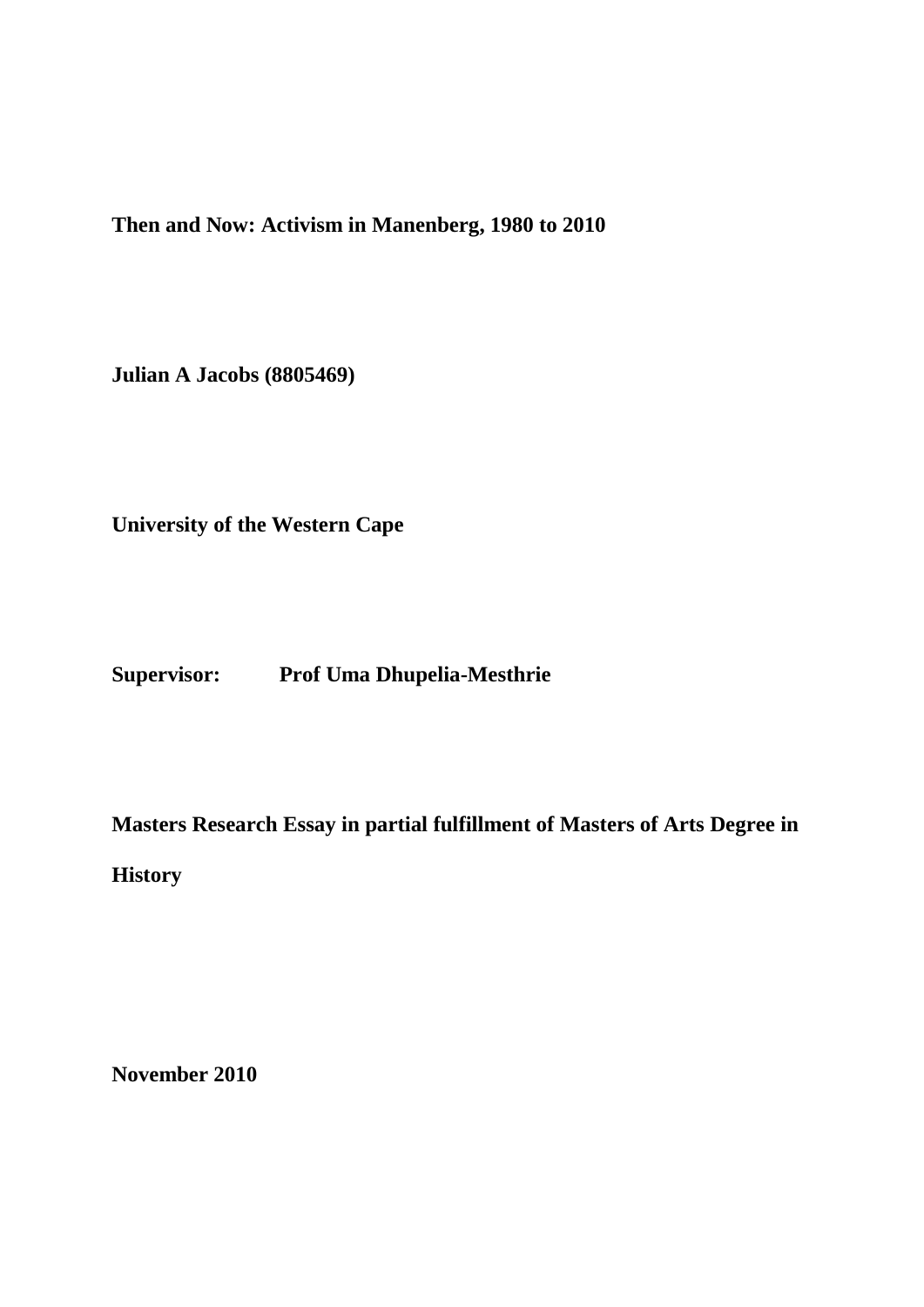# **DECLARATION**

I declare that "Then and Now: Activism in Manenberg, 1980 to 2010" is my own work and that all the sources I have used or quoted have been indicated and acknowledged by means of complete references.

……………………………………

Julian Anthony Jacobs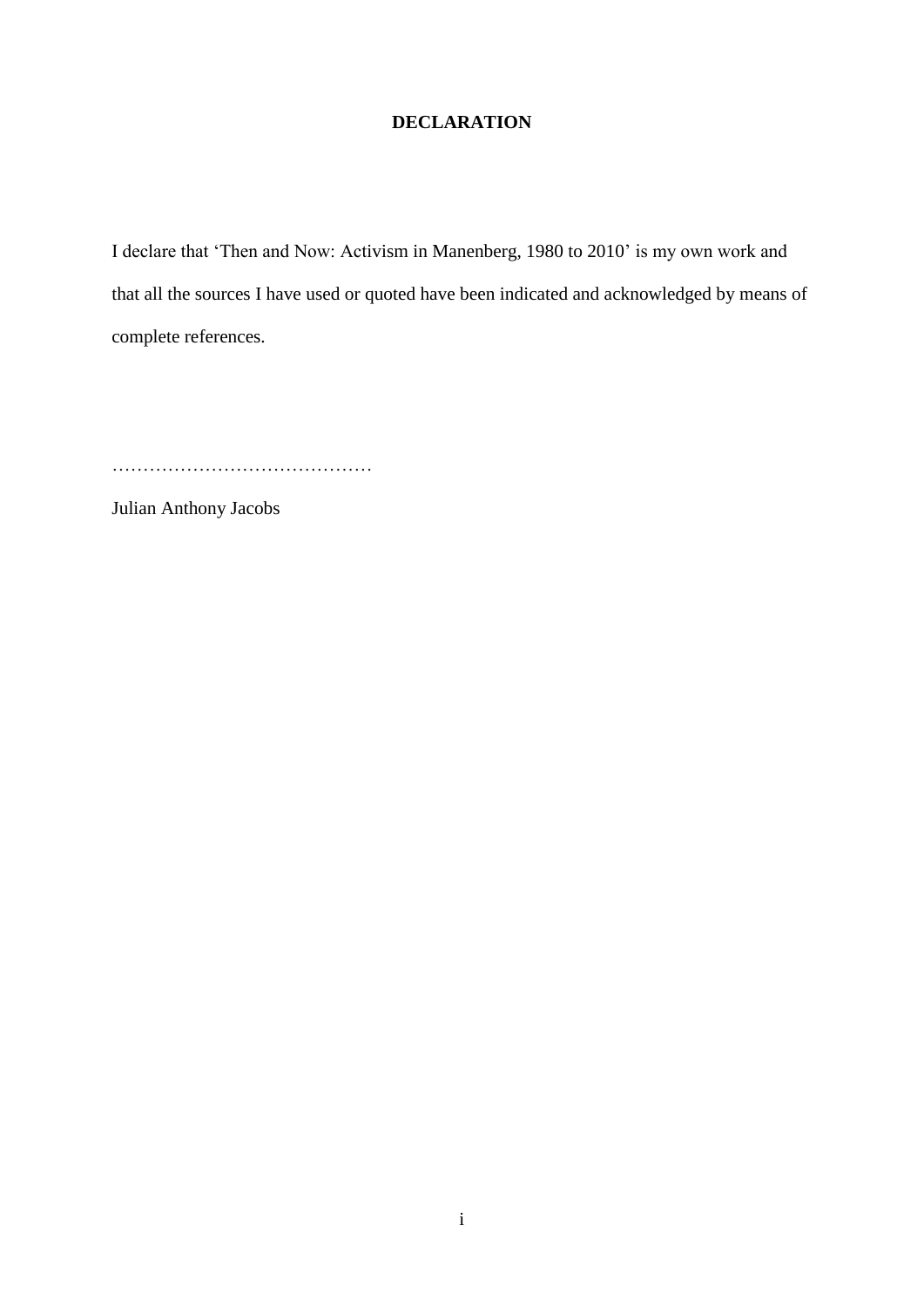#### **ABSTRACT**

This is a study of activists from Manenberg, a township on the Cape Flats, Cape Town, South Africa and how they went about bringing change. It seeks to answer the question, how has activism changed in post-apartheid Manenberg as compared to the 1980s?

The study analysed the politics of resistance in Manenberg placing it within the over arching mass defiance campaign in Greater Cape Town at the time and comparing the strategies used to mobilize residents in Manenberg in the 1980s to strategies used in the period of the 2000s. The thesis also focused on several key figures in Manenberg with a view to understanding what local conditions inspired them to activism. The use of biographies brought about a synoptic view into activists lives, their living conditions, their experiences of the apartheid regime, their brutal experience of apartheid and their resistance and strength against a system that was prepared to keep people on the outside. This study found that local living conditions motivated activism and became grounds for mobilising residents to make Manenberg a site of resistance. It was easy to mobilise residents on issues around rent increases, lack of resources, infrastructure and proper housing.

Thirty years later, the same group of activists started to rebuild Manenberg through the establishment of a social movement, called Proudly Manenberg Campaign (PMC). They adopted similar as well as new mass mobilising strategies to bring about real change in Manenberg. One crucial new option that activists of PMC had was to work with government. This was the preferred option rather than working against government. This strategy would bring some difficulties as local and regional governments changed.

This thesis has made use of oral interviews, official and unofficial papers, newspaper clippings and videos to create this short glimpse into Manenberg"s history. This thesis has found oral histories to be an invaluable source for uncovering little known histories in Manenberg.

ii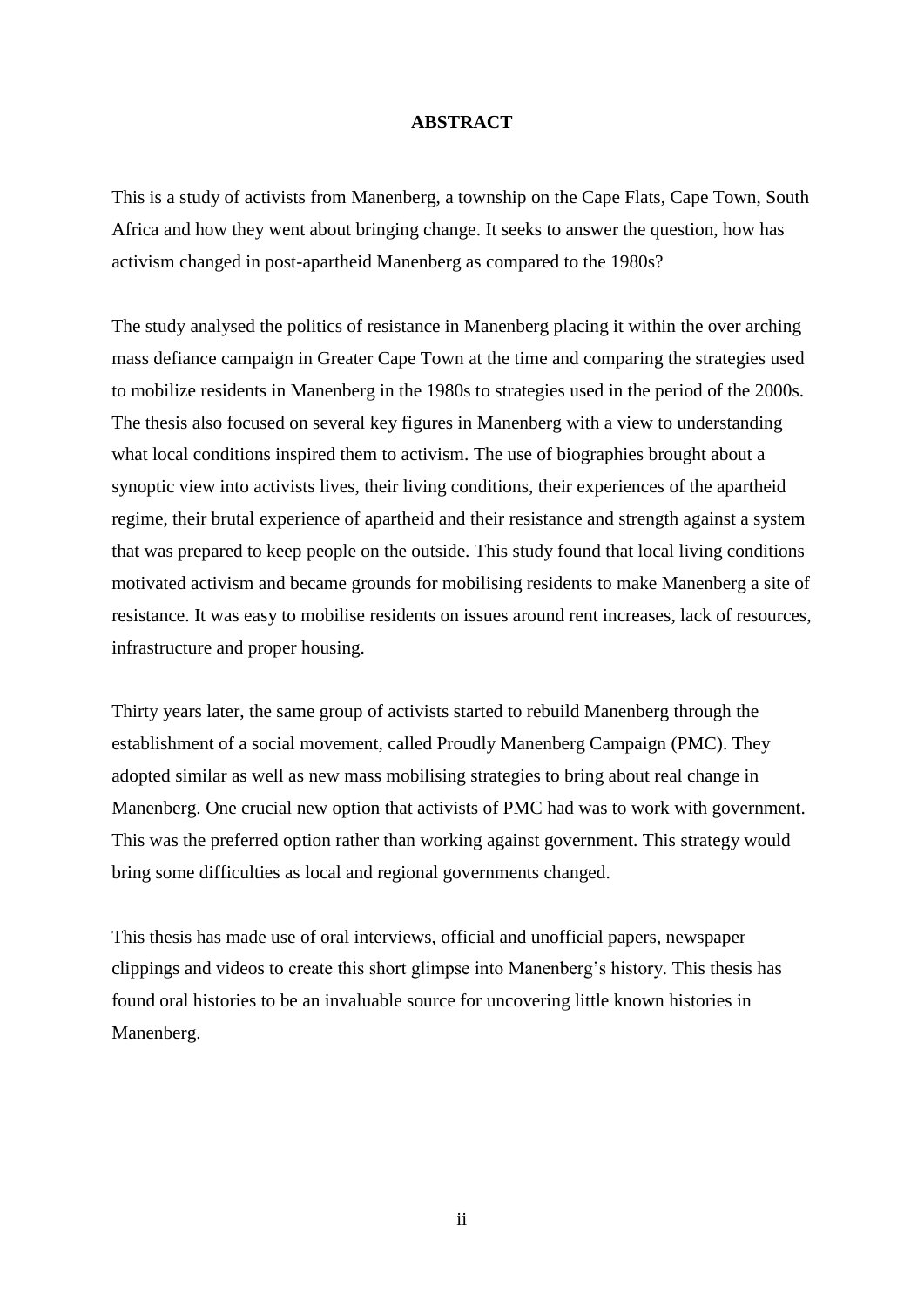# **ABBREVIATIONS**

| <b>ANC</b>    | <b>African National Congress</b>                                          |
|---------------|---------------------------------------------------------------------------|
| <b>CRC</b>    | <b>Coloured Persons Representative Council</b>                            |
| <b>COSATU</b> | <b>Congress of South African Trade Union</b>                              |
| DA            | <b>Democratic Alliance</b>                                                |
| <b>JOC</b>    | <b>Joint Operational Centre</b>                                           |
| <b>MAC</b>    | <b>Manenberg Action Committee</b>                                         |
| <b>MASCO</b>  | <b>Manenberg Action Student Congress</b>                                  |
| <b>MCPF</b>   | <b>Manenberg Community Police Forum</b>                                   |
| <b>MDCS</b>   | Manenberg Development Co-ordinating Structure                             |
| <b>MEDT</b>   | Manenberg Education Development Trust                                     |
| <b>MPC</b>    | Manenberg People's Centre                                                 |
| <b>MAYCO</b>  | <b>Manenberg Youth Congress</b>                                           |
| <b>MDM</b>    | <b>Mass Democratic Movement</b>                                           |
| <b>MK</b>     | Umkhonto we Sizwe                                                         |
| <b>NICRO</b>  | National Institute for Crime Prevention and the Reintegration of Offender |
| <b>NP</b>     | <b>National Party</b>                                                     |
| <b>NSM</b>    | <b>New Social Movements</b>                                               |
| <b>PTSA</b>   | <b>Parent Teacher Student Associations</b>                                |
| <b>PMC</b>    | <b>Proudly Manenberg Campaign</b>                                         |
| <b>PM</b>     | <b>Proudly Manenberg</b>                                                  |
| <b>PPHC</b>   | Progressive Primary Health Care                                           |
| <b>RDP</b>    | <b>Reconstruction and Development Programme</b>                           |
| <b>SADTU</b>  | South African Democratic Teacher's Union                                  |
| SOYA          | <b>Students of Young Azania</b>                                           |
| <b>SHAWCO</b> | Students' Health and Welfare Centres Organisation                         |
| <b>SRC</b>    | <b>Student Representative Council</b>                                     |
| <b>TAC</b>    | <b>Treatment Action Campaign</b>                                          |
| <b>TRC</b>    | <b>Truth and Reconciliation Commission</b>                                |
| <b>UDF</b>    | <b>United Democratic Front</b>                                            |
| <b>UWCO</b>   | United Women's Congress                                                   |
| <b>WECTU</b>  | <b>Western Cape Education Trade Union</b>                                 |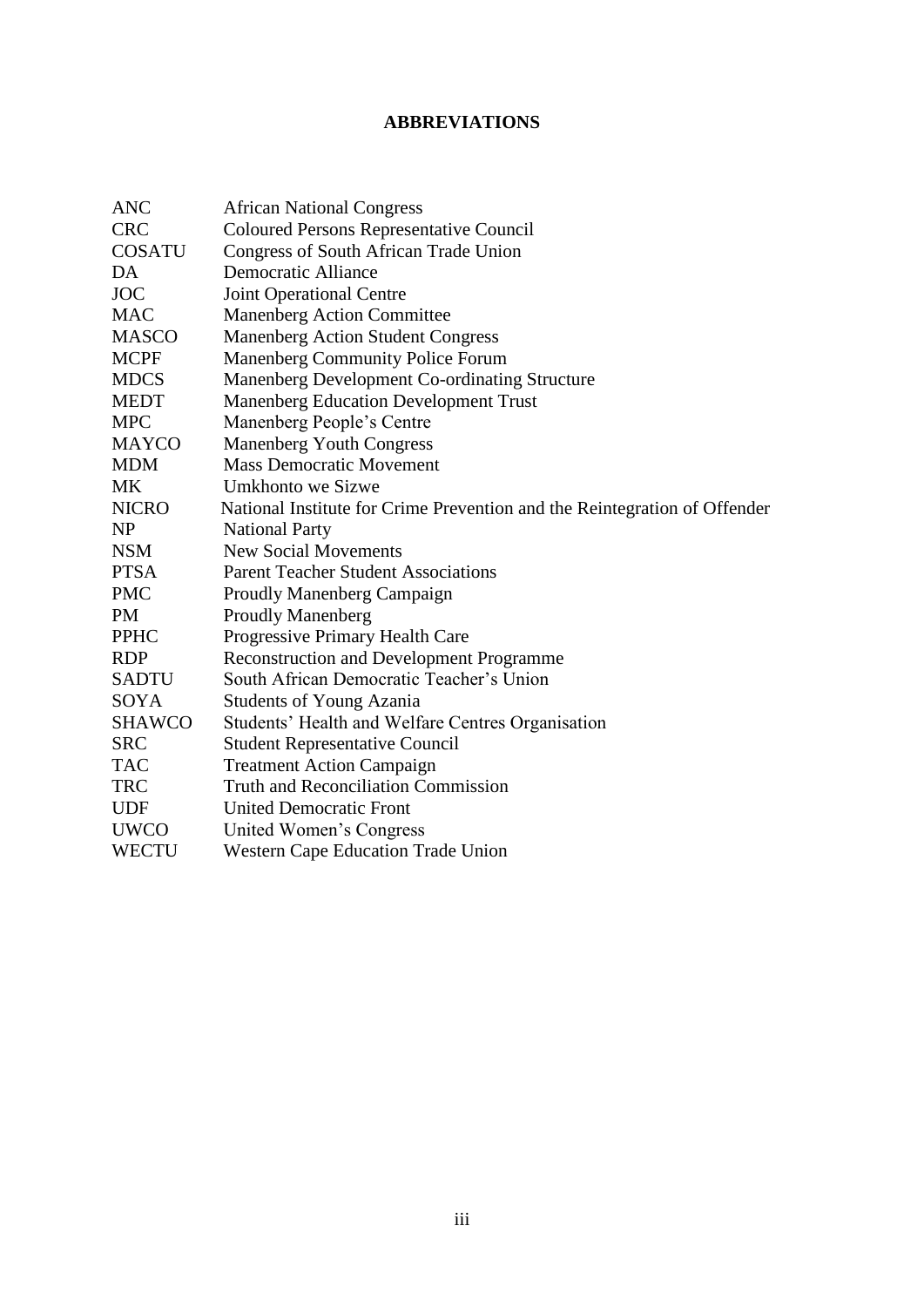# **ACKNOWLEDGEMENTS**

Firstly, I would like to thank the History Department (conveners) for their patience and guidance with me throughout the past few years.

Secondly, I would like to express my gratitude to Prof Uma Dhupelia-Mesthrie for her encouragement, her patience and her example of being one of the best scholarly minds in this country.

Thirdly, to the residents of Manenberg, the activists of the 1980s and to the new group of activists busy with another fight – thank you for inspiring all of us.

I would like to thank my family, friends and my partner for their continuous support. My boss and colleagues at the office for ensuring that I got through this and for assisting me in gathering information, even though it was a tough few years at work.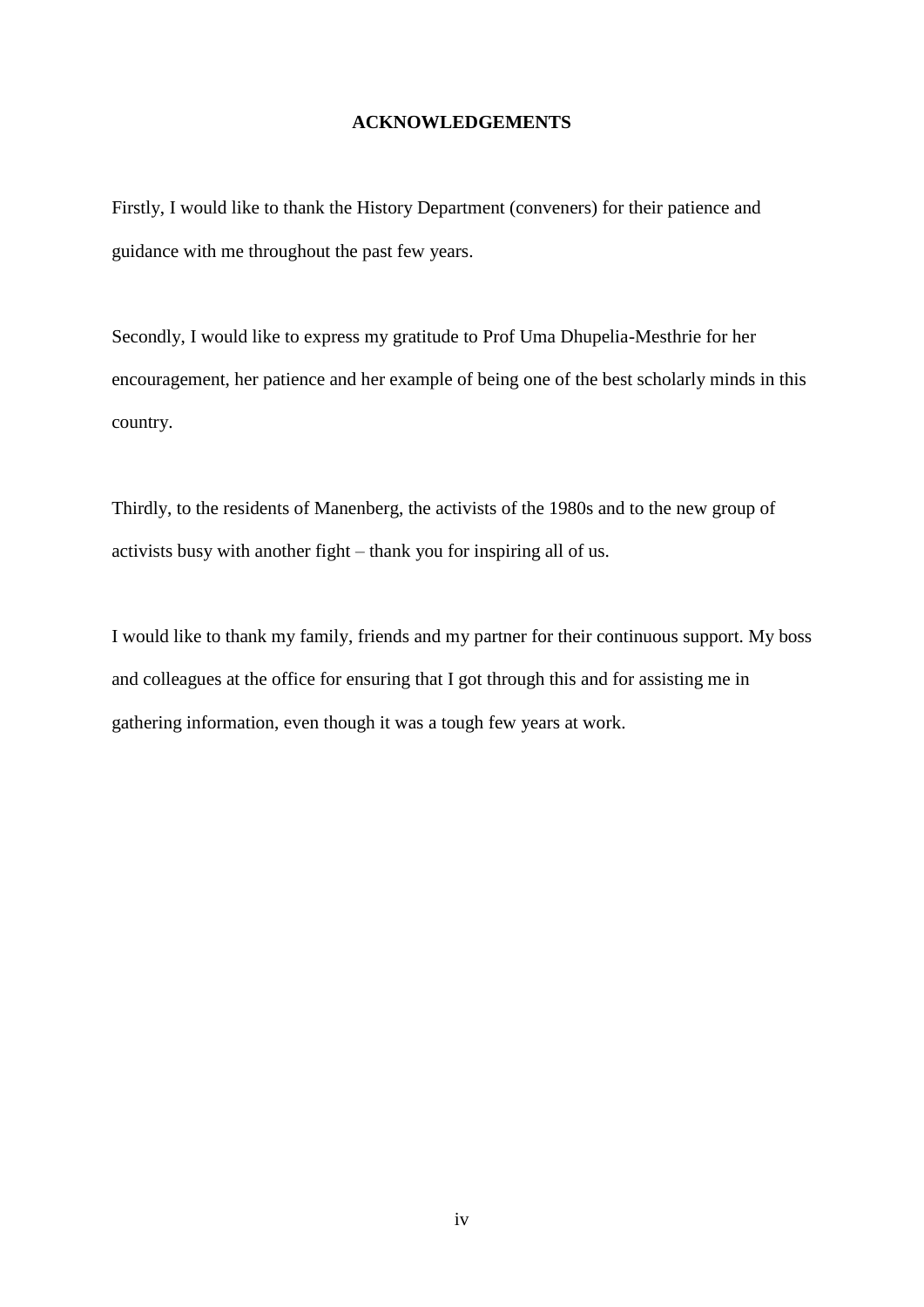# **CONTENTS**

| <b>INTRODUCTION</b> |                                                             | $\mathbf{1}$ |
|---------------------|-------------------------------------------------------------|--------------|
|                     | <b>CHAPTER 1 MANENBERG AND ITS RESIDENTS</b>                | 18           |
| <b>CHAPTER 2</b>    | RESISTANCE MOVEMENT IN MANENBERG<br><b>DURING THE 1980s</b> | 50           |
| <b>CHAPTER 3</b>    | PROUDLY MANENBERG CAMPAIGN                                  | 85           |
| <b>CHAPTER 4</b>    | <b>CONCLUSION</b>                                           | 111          |
| <b>BIBLIOGRAPHY</b> |                                                             | 125          |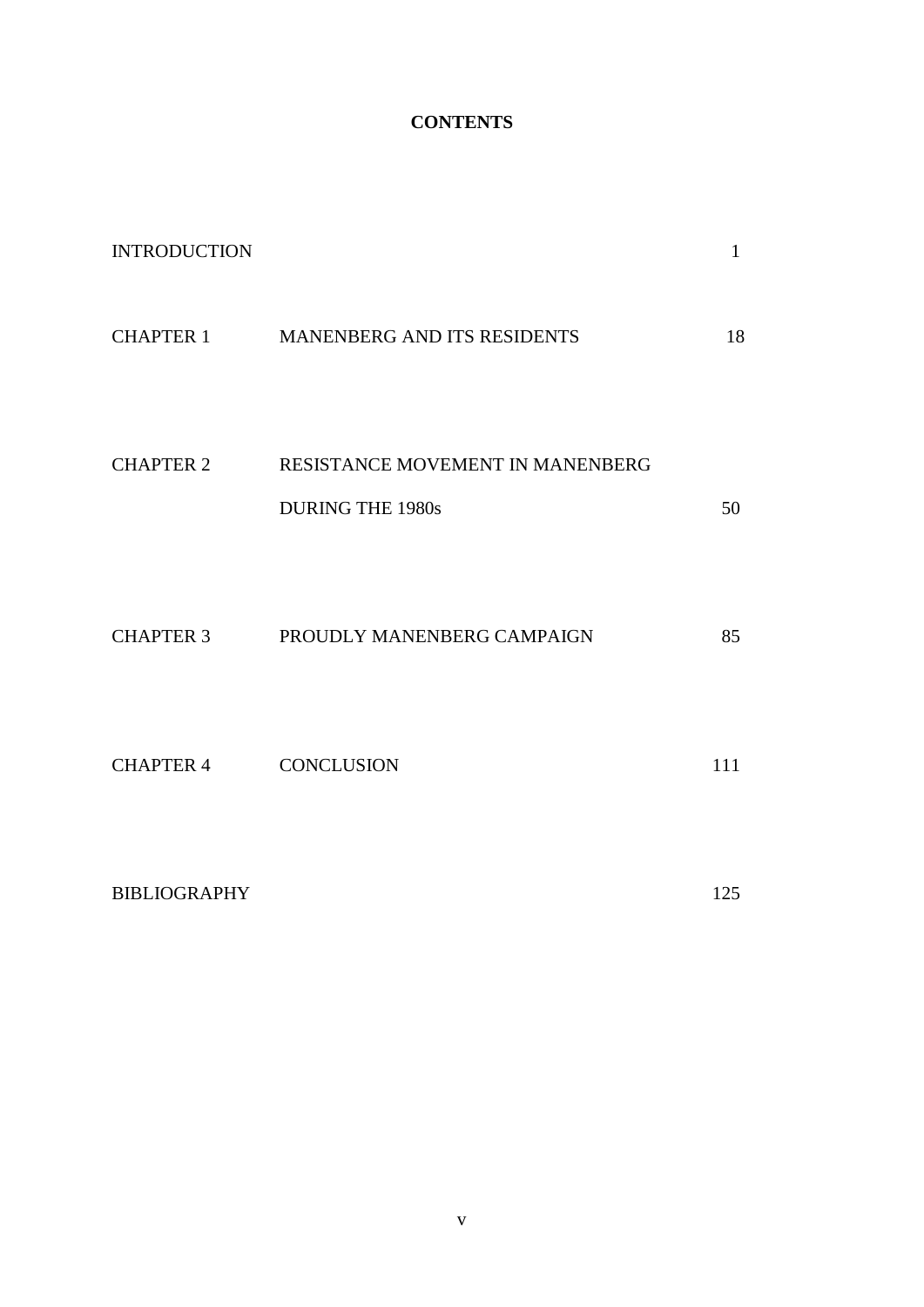#### **INTRODUCTION**

This thesis will take a look at two periods, the 1980s and the 2000s in Manenberg, Cape Town. For the 1980s it will focus on (pro-African National Congress (ANC) activists in Manenberg) and the struggle for democracy. In relation to the second period, the same activists of the 1980s established a social movement, called the Proudly Manenberg Campaign (PMC) in 2005 in Manenberg. A look at the strategies they adopted in the two periods will be explored. Below is a brief synopsis of the 1980s and the 2000s in relation to the political turmoil experienced under the apartheid regime and the democratic years under the ANC-led government. This chapter will also reflect on the aims of the thesis, the research question, the historiography and the research methodology employed.

# **A snapshot look at the 1980s in South Africa**

The 1980s is synonymous with gross violations of human rights of South Africans who were fighting, protesting and who were simply detained because of their colour of their skins. Political activism in South Africa grew from strength to strength in the 1980s amidst the oppressive South African regime"s constant policy of imprisoning activists without trial. The 1980s was a decade whereby communities were protesting against the apartheid government. Over this decade hundreds of people were killed, detained, injured, went into exile, experienced severe poverty and engaged actively in public protests. It was a period where sustained armed struggle initiatives from Umkhonto we Sizwe (MK, the armed wing of the African National Congress) and Azanian Peoples Liberation Army (Apla) cadres took place. It was a period whereby the state enforced the draconian laws and installed two separate state of emergencies curtailing activists movements. In the final report of the Truth and Reconciliation Commission (TRC), which amongst other issues looked at human rights

1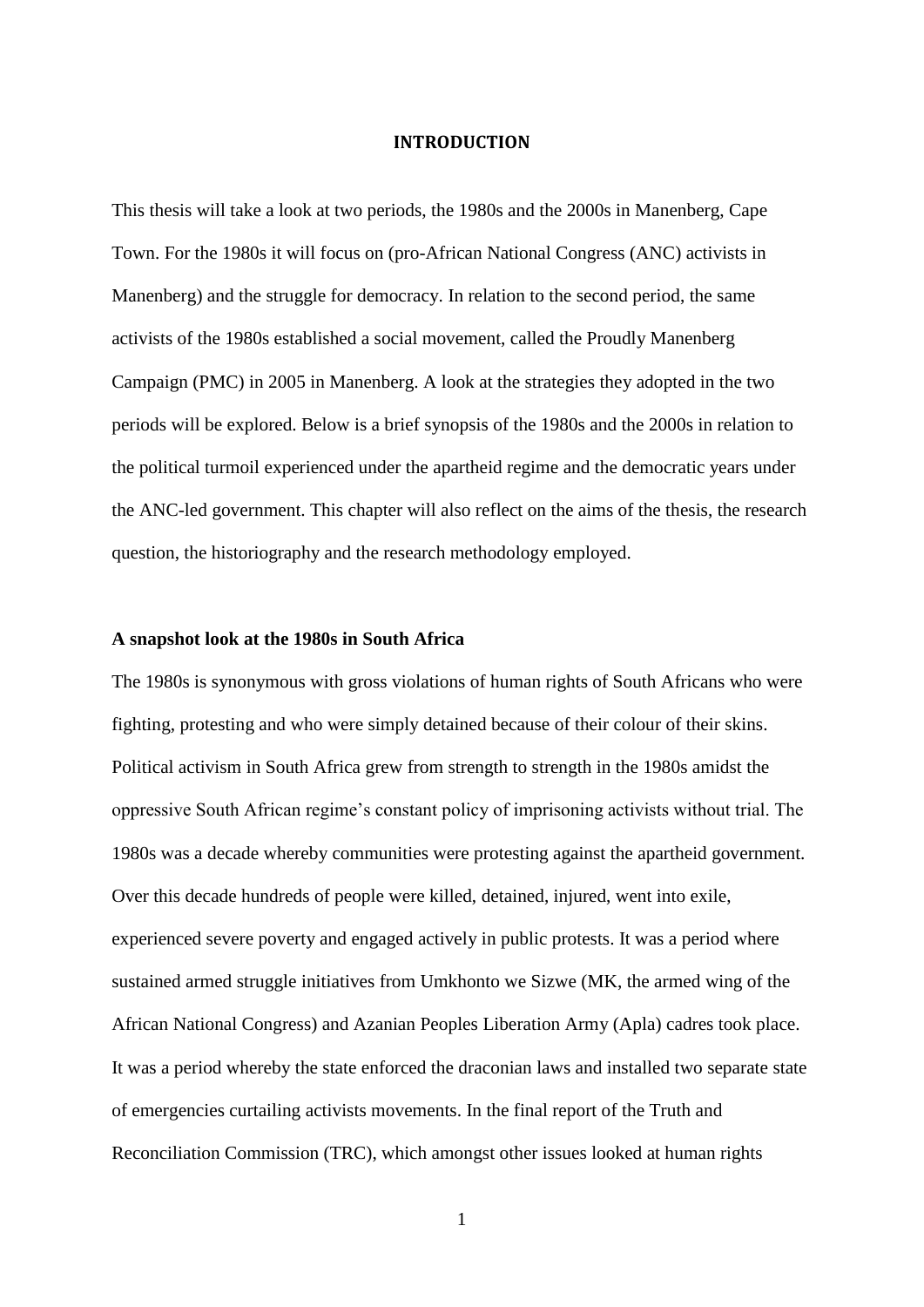violations from the period 1960 – 1994, it reflected that 21 290 individuals suffered gross human right violations. $<sup>1</sup>$ </sup>

In relation to atrocities committed, I want to briefly highlight incidents of the 1980s as this is one of the decades covered by my thesis. $<sup>2</sup>$  In 1980, a release Nelson Mandela campaign was</sup> initiated by the newspaper *Sunday Post.* Several national and regional boycotts against apartheid education, rent increases and increase of bus fares took place. In 1981, the South African Defence Force (SADF) attacked houses in Maputo, killing ANC members. In November 1981, a successful boycott of the elections to the South African Indian Council took place. In 1982 more powers were given to the SADF which attacked houses in Lesotho killing more than 20 ANC members and 12 Lesotho nationals. In 1983 the United Democratic Front (UDF) was established in Mitchell"s Plain, Cape Town. In November 1983 the white referendum approved government"s constitutional plans and boycotts of elections to African local authorities occurred country-wide. And in 1984, widespread rent and transport boycotts occurred country-wide. In October 1984, over 80 per cent of voters boycotted elections to new Coloured and Indian chambers of parliament (tricameral parliament).<sup>3</sup>

Madeleine Fullard writing about the period 1985-89 argues that this period '...witnessed one of the most intense periods of violent confrontation between the state and the liberation movements inside the borders of South Africa in the twentieth century.<sup>4</sup> Township revolts, clashes with security police, schools being disrupted, detainment of activists, and the two state of emergencies were but some of what took place during this period.

\_\_\_\_\_\_\_\_\_\_\_\_\_\_

<sup>1.</sup> E. Doxtader and PJ. Salazar, *Truth and Reconciliation in South Africa: The Fundamental Documents* (Claremont: New Africa Books, 2007), p.xii.

<sup>2.</sup> The 1980s will however be more fully dealt with in chapter two.

<sup>3.</sup> *Apartheid: The Facts*, IDAF Publications, London, 1991, p.118.

<sup>4.</sup> M.Fullard, "The State and Political Struggle: Strategies of Repression and Resistance in the Greater Cape Town area from 1985 to 1989", (Unpublished Masters Thesis, UWC, 2005), p.8.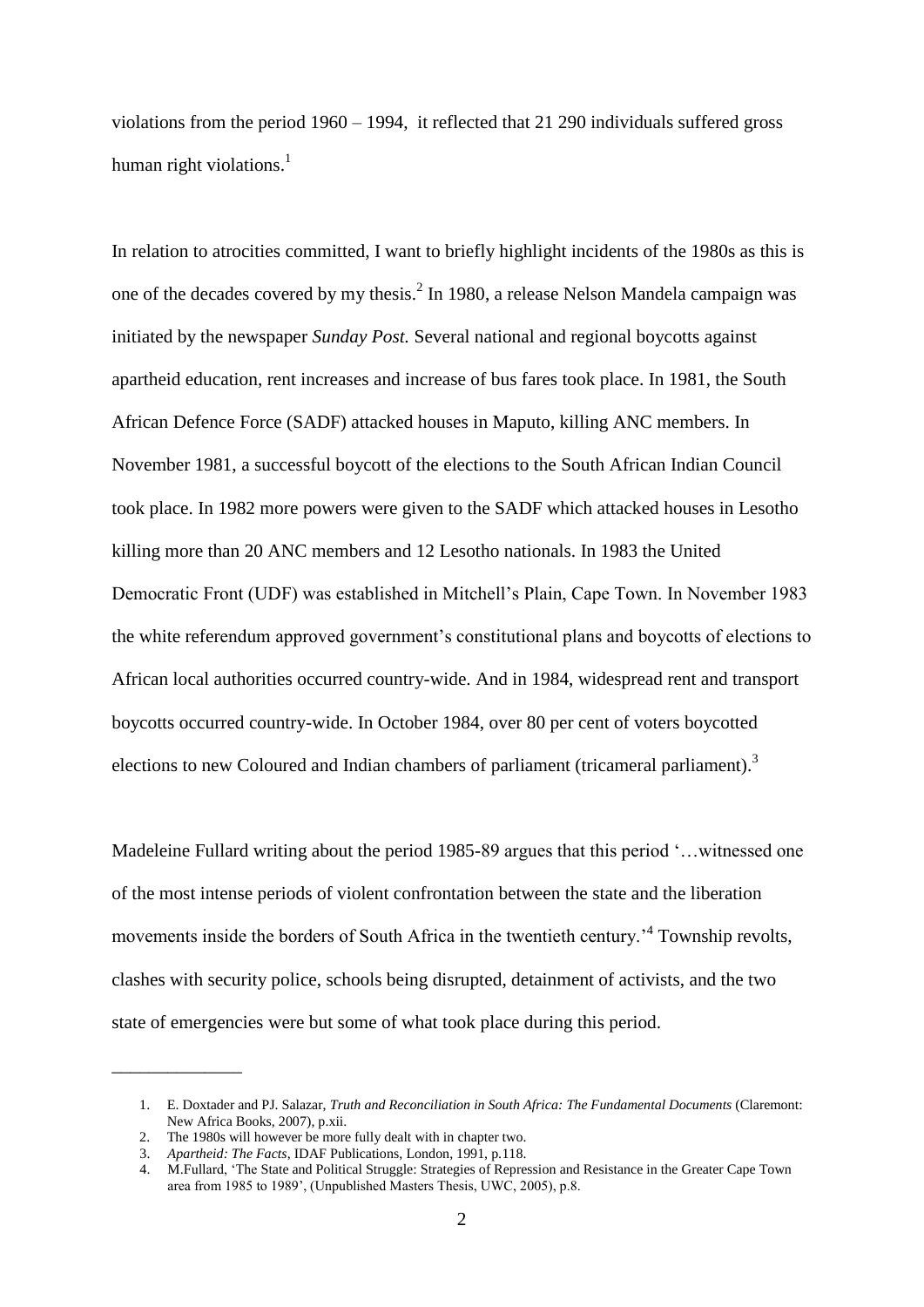It is also important to note the definition of mass mobilization in the context of the 1980s. Anthea Jeffrey attempts to provide such a definition as: "mass mobilization is seen as reflected, inter alia, in: mass rallies and meetings; protest marches; school boycotts and chalk-downs (strikes by teachers); rent and service-charge boycotts ("rent boycotts", for ease of reference); actions against homeland administrations and black local authorities; consumer boycotts; and stay aways.<sup>5</sup>The period of the 1980s was thus a period of mass mobilisation and resistance around rent increases, worker problems, migrant labour, freedom of movement, increased bus fares, housing, access to proper water and sanitation services, and the apartheid education system.

Fullard who undertook a regional study of this period adds that "local studies which identify the events, people and places that shaped the political revolt are clearly necessary in the context of the current growing enthusiasm for heritage studies which give particular attention to the hidden history of persons and communities previously denied a historical presence.<sup>56</sup> Fullard"s urgings have inspired me to undertake a local study of activism in Manenberg in the 1980s.

#### **The years 2000 and social movements**

My thesis is also influenced by the book written and edited by Richard Ballard, Adam Habib and Imraan Valodia, called *Voices of Protest: – Social Movements in Post-Apartheid South*  Africa.<sup>7</sup> The decade of the 1990s and 2000s has seen a proliferation of social movements

\_\_\_\_\_\_\_\_\_\_\_\_\_\_\_

<sup>5.</sup> Fullard, "The State and Political Struggle", p.9.

<sup>6.</sup> A. Jeffrey, *Forum on Mass Mobilisation*, (Johannesburg: South African Institute of Race Relations, 1991), p.3.

<sup>7.</sup> R. Ballard, A. Habib and I. Valodia, *Voices of Protest, Social Movements in Post –Apartheid South Africa,* (Pietermaritzburg: University of KwaZulu-Natal Press, 2006), p.1.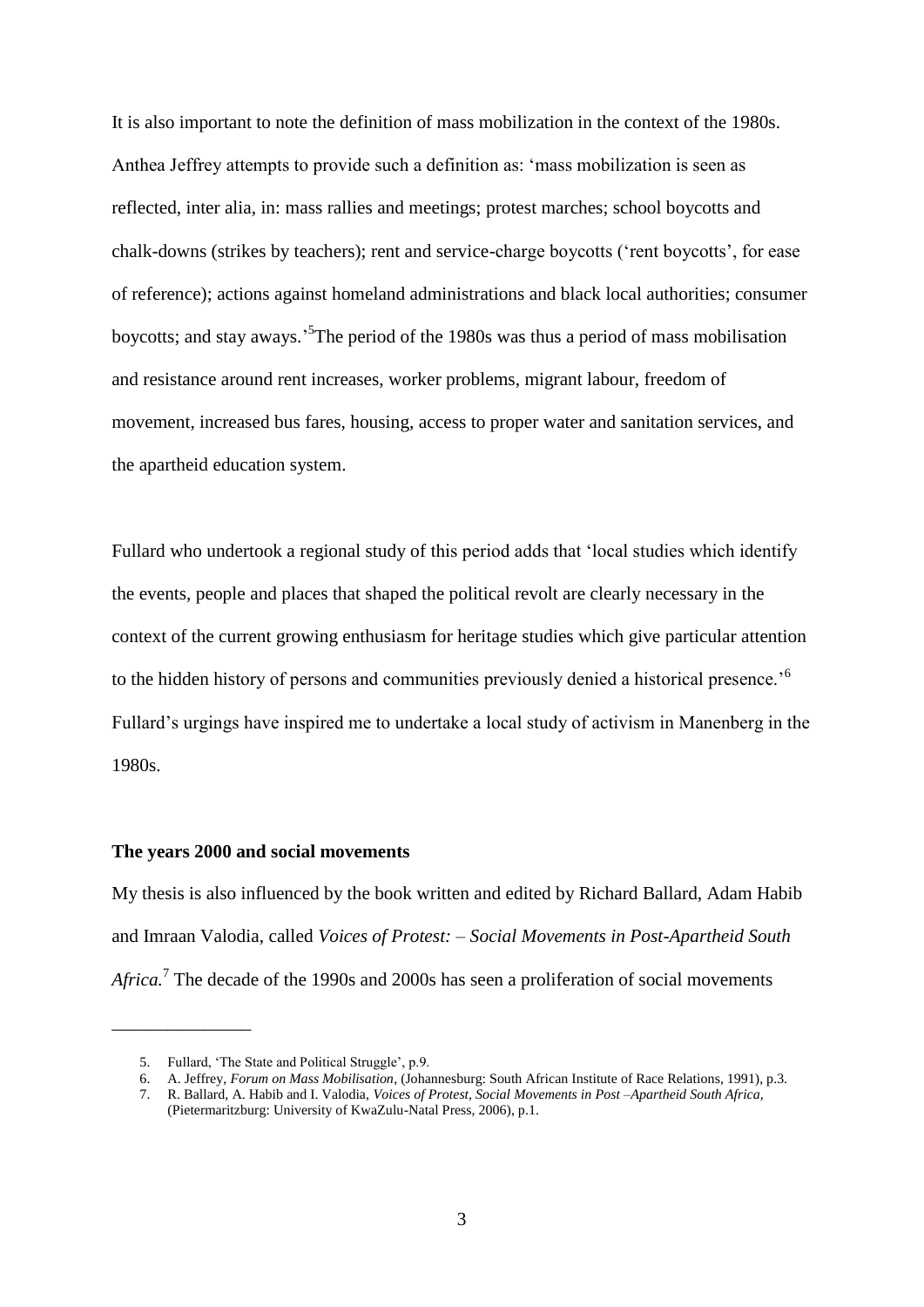in the aftermath of the emancipation of South Africa under the new leadership of the ANC. This decade has both seen improvements in infrastructure in the country to residents as well as communities in impoverished areas complaining of a lack of service delivery and of unfulfilled election promises. In their book several writers expand on popular social movements in South Africa after the new South Africa was established in 1994.

In the book, Steven Friedman and Shauna Mottiar write how the Treatment Action Campaign (TAC), saw its "role in fighting the stigma of HIV/AIDS and giving people living with it a sense of efficacy is itself an important contribution to changing roles in society.<sup>8</sup> The popular social movement advocated for free access to anti-retroviral (ARVs) drugs for AIDS patients in South Africa in the late 1990s. The writers also analyses some of the strategies used by the TAC in getting the state to distribute free ARVs treatment to HIV positive patients. Amongst the strategies used by TAC was taking the state before the South African Constitutional Court. Accessing this right made the fight more legitimate and raised the awareness of people living with AIDS within South Africa and globally. These and other combined strategies seemed to work as the South African government heeded the TAC"s call several years later.

The thesis inspired by studies of other social movements focuses then on the PMC in Manenberg. The story of political and social activism in Manenberg is an ongoing one. There have been some reports of the PMC in newspapers and on radio but never any academic analyses of this movement. The PMC was established in 2005 in Manenberg as a result of the killing of Manenberg High School learner, Cheslyn Jones. Activists and community members

 $\overline{\phantom{a}}$  , where  $\overline{\phantom{a}}$ 

<sup>8.</sup> S. Friedman and S. Mottiar, "Seeking the High Ground: The Treatment Action Campaign and the Politics of Morality" in Ballard *et al*, *Voices of Protest,* p.398.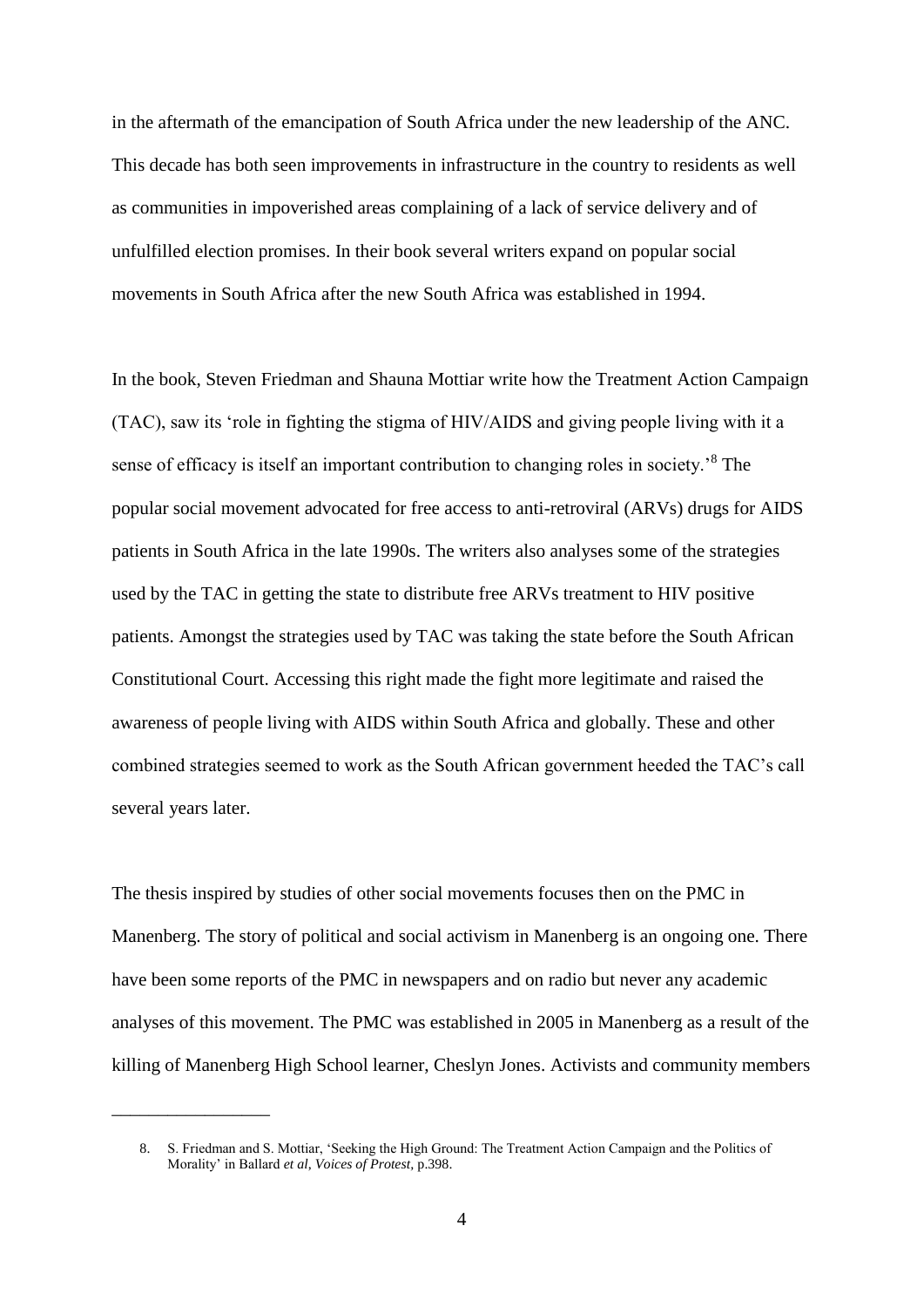had enough of the senseless killings of innocent people in the area. All these reports reflect on the ethos and aims of the PMC, which is to make a difference in the lives of residents in Manenberg. The PMC is perhaps unique in many ways as it is being duplicated elsewhere in South Africa and it received the full backing of the Western Cape government under the ANC led government in the Cape in  $2005$ .<sup>9</sup> It later entered into a collaborative alliance with the leadership of the Democratic Alliance (DA), but at times this relationship has been problematic.

Habib has pointed out how social movements often have to collaborate with government to accomplish their work, however, often this relationship is conflictual.<sup>10</sup> Inspired by Habib's analysis this thesis sets out to explore PMC"s relationship with government and to what extent it has impacted on the organisation. The PMC represents the ideals of dedicated activists who have become more mature and have left the struggle politics of old behind to forge ahead with a new vision of Manenberg in post-apartheid South Africa. It is precisely this new activism that I want to compare to the 1980s activism.

The research aim of this thesis is to analyse the politics of resistance in Manenberg, Cape Town to place it within the over arching mass defiance campaign in Greater Cape Town at the time and to compare the strategies used to mobilize residents in Manenberg in the 1980s to strategies used in the period of the 2000s. The thesis will also focus on several key figures in Manenberg with a view to understanding what inspired them to activism. It will also specifically follow individuals who remained active in the 2000s via the PMC. It will thus

\_\_\_\_\_\_\_\_\_\_\_\_\_\_\_\_\_

<sup>9.</sup> [http://wced.wcape.gov.za/comms/press/2007/87\\_safety.html](http://wced.wcape.gov.za/comms/press/2007/87_safety.html) (article on Proudly Manenberg and its relationship with the Western Cape Government).

<sup>10.</sup> A. Habib," State-Civil Society Relations in Post-apartheid South Africa", in Daniel *et al*, *The State of the Nation 2003 – 2004*, (Cape Town: HSRC Press, 2003), p. 239.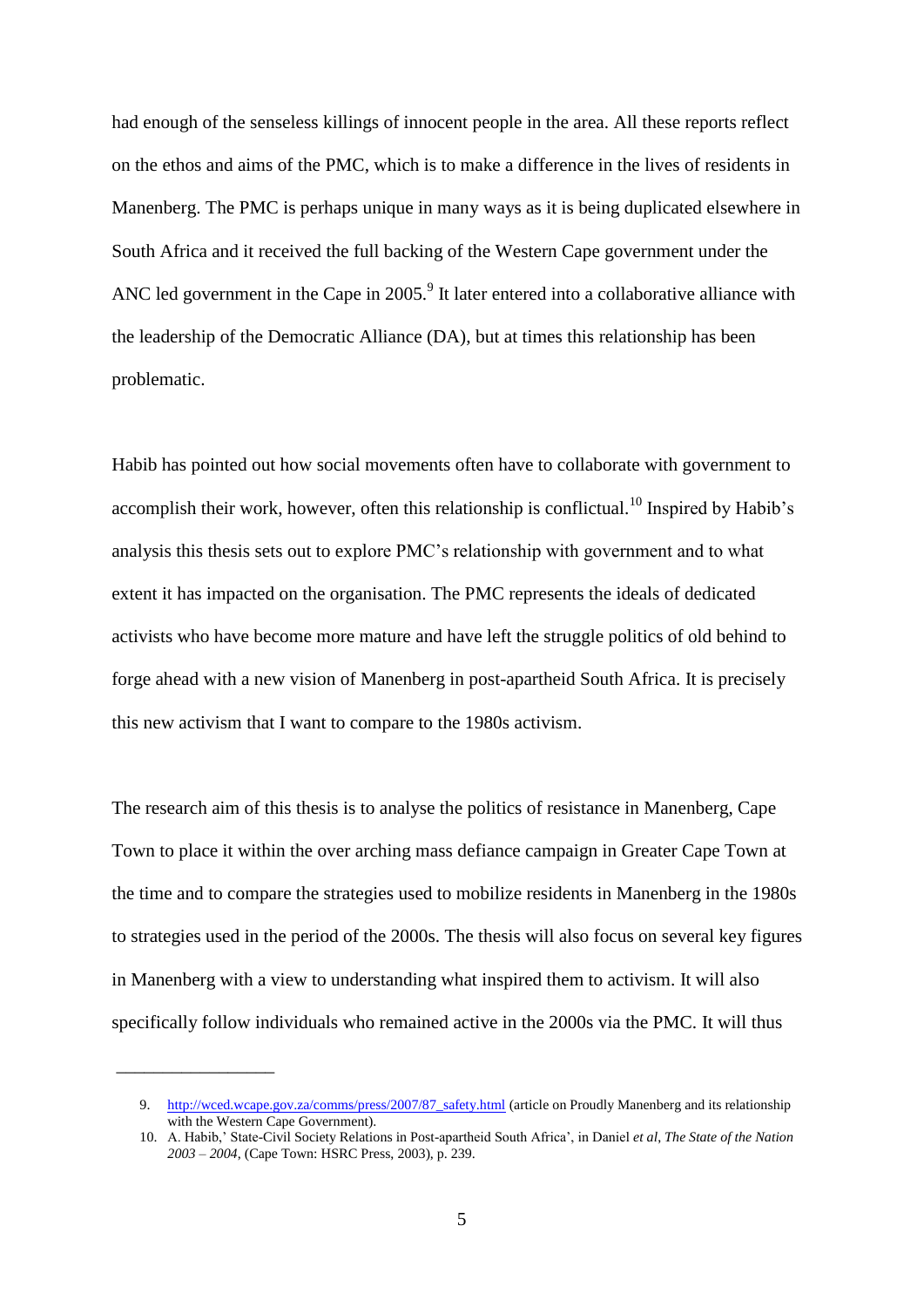also look at their ability in the 1980s to grasp the political will of the ANC in exile and translate this to residents in Manenberg, even though Manenberg at the time was a National Party stronghold. And then finally, twenty years later these activists are still active within Manenberg especially via the PMC. Among the activists profiled there are: Mario Wanza, Ganief "Mickey" Adams, Shaheed Petersen, Faldielah de Vries, Owen Munro, Irvin Kinnes, Cameron Williams, Selwyn Daniels and Faghrudeen Johnson. My research question thus is to seek or to draw comparisons between the nature of struggles then and now.

### **Establishment of Manenberg, an apartheid styled township**

The coloured township of Manenberg was established in 1966 at the height of the apartheid regime's forced removal programme. Manenberg is about 20km away from the city centre of Cape Town. It is separated from Nyanga and Guguletu townships by a railway line. It is flanked by another Coloured township Hanover Park on the west, Heideveld on the north and Nyanga on the east. Cape Town has all the hallmarks of an apartheid city, whereby the marginalized communities (Coloured, African and Indian) are located on the edges of the city. The roads, the public amenities, access to shops, access to railways, buses and access to employment were designed to put residents other than whites at a disadvantage. These policies helped keep people entrapped to this day. In putting these issues in a framework I will briefly sketch some of the major apartheid policies that played a role in the establishment of the apartheid city which gave rise to places like Manenberg and how these policies eventually gave rise to mass revolts within South Africa and Manenberg. Anthony Lemon writes that before the apartheid city came about we had a segregation city. He quotes Davies' (1981) model of the segregation city. 'It incorporates a central business district (CBD) which includes a small Indian CBD on the edge of the white business area.<sup>11</sup>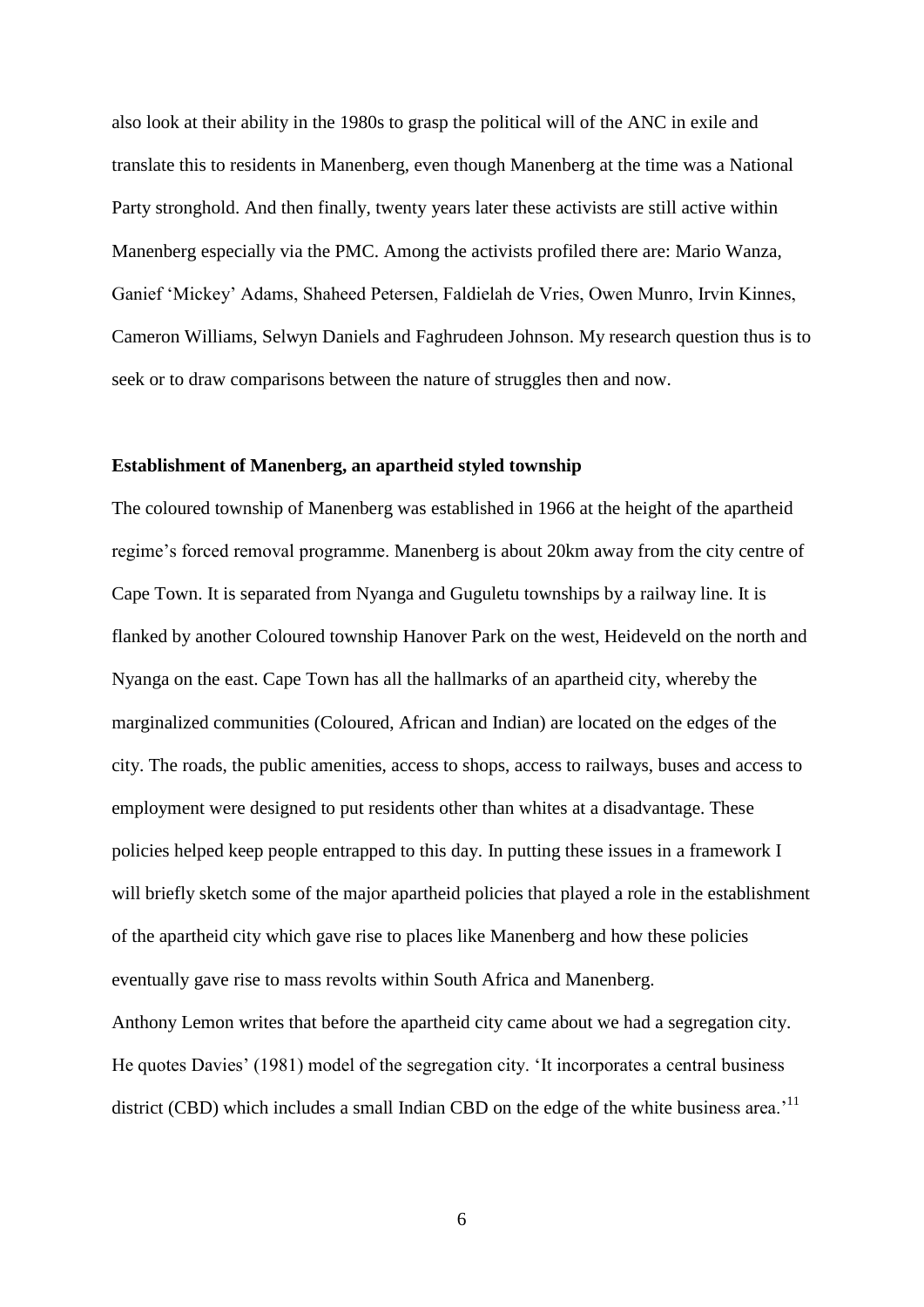He adds that the Coloureds never took up the business opportunity to do the same as the Indians but Africans were denied the opportunity. In this model we had whites occupying most spaces within the CBD area. There were several mixed residential zones close to the city centre where all races lived but there were already several segregated housing schemes and townships for Indians, Coloureds and African on the periphery of the city centre. The apartheid city evolved out of this but was more radical in its demarcation of spaces for the various racial groups. Each of the four racial groups in South Africa had to reside within a designated area as per the regulations of the Group Areas Act of 1950. The Group Areas Act (Act No 41 of 1950) implemented the grand design of physical separation of the races (Coloureds, Indians, Africans and Whites). It specified separate residential areas for the different racial groups. As a means of removing black communities living in 'white' areas to their own separate areas, it proved particularly effective. Buffer strips separated the residential areas.

In the case of Manenberg, it had a railway line that separated Manenberg, a coloured township from Nyanga, an African township. Lemon also articulates one of the National Party"s reasoning behind the establishment of the Group Areas Act by stating: "Group Areas exemplify the fundamental tenet of apartheid ideology that incompatibility between ethnic

\_\_\_\_\_\_\_\_\_\_\_\_\_\_

<sup>11.</sup> A. Lemon, `The Apartheid City", in A Lemon (ed.), *Homes Apart: South Africa's Segregated Cities* (Cape Town: David Philip Publishers, 1991), p. 6.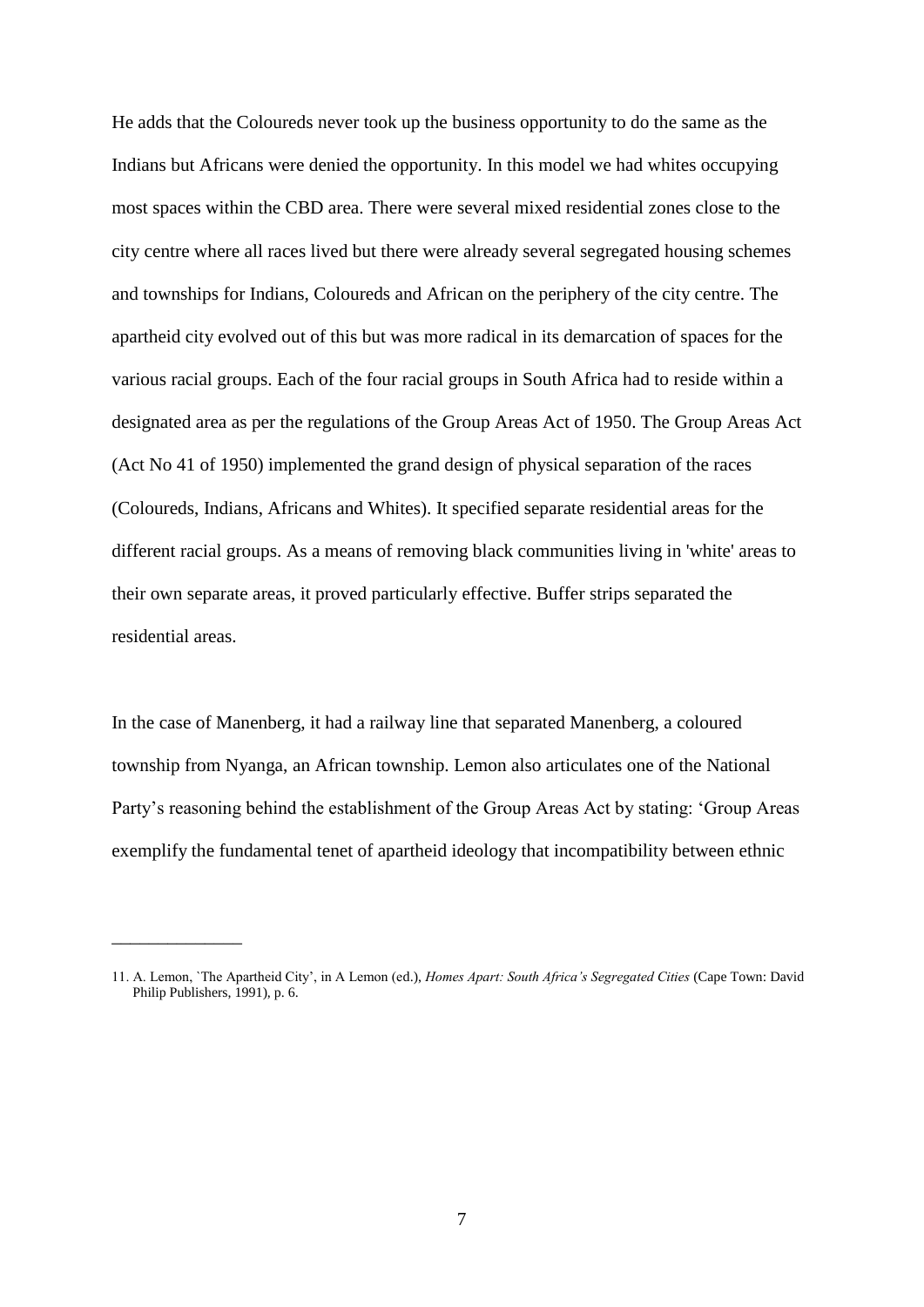groups is such that contact between them leads to friction, and harmonious relations can be secured only by minimizing points of contact.<sup> $12$ </sup> Thus this led to forced removals and the real impact of the Group Areas Act was only felt in the 1960s and 1970s. While there have been many books about forced removals John Western"s *Outcast Cape Town* towers above all in its discussion of the devastating consequences that removals had.<sup>13</sup>

Lemon"s reductionist view of the apartheid city is thus that the CBD was now exclusively white and it was surrounded by extensive white residential areas which could expand further. The coloured, Indian and African townships all lay on the edges of the city and mixed neighbourhoods were all but eliminated.<sup>14</sup> So Manenberg like many other Cape Flats townships was such a township that was built away from the CBD of Cape Town. The roads, the public amenities, access to shops, access to railways, buses and access to employment were designed to put residents at a disadvantage. The result of this restricted people from moving freely. These policies helped caged people and controlled them. Commuting to work was long, tiring and dangerous and it ensured that the masses only entered the city during the morning and left at night. It also separated people, communities and fellow comrades.

Rashied Staggie, a former Hard Living gang boss in Manenberg, had this to say about life in Manenberg during the apartheid days. "Manenberg is a concentration camp. Bonteheuwel is a concentration camp…they [the apartheid government] built the concentration camps for the coloureds…to murder each other, rob each other, rape each other."<sup>15</sup>

\_\_\_\_\_\_\_\_\_\_\_\_\_\_\_\_\_

<sup>12.</sup> Lemon, `The Apartheid City", p.8.

<sup>13.</sup> J. Western, *Outcast Cape Town*, (Los Angeles: University of California Press, 1996). See however the more recent oral histories of this period in S. Field *et al* (eds), *Lost Communities, Living Memories: Remembering Forced Removals in Cape Town,* (Cape Town: David Philip, 2001)

<sup>14.</sup> Lemon, `The Apartheid City" p.11.

<sup>15.</sup> D. Lurie, *Cape Town Fringe: Manenberg Avenue Is Where It's Happening,* (Cape Town: Double Storey, 2004), p.112.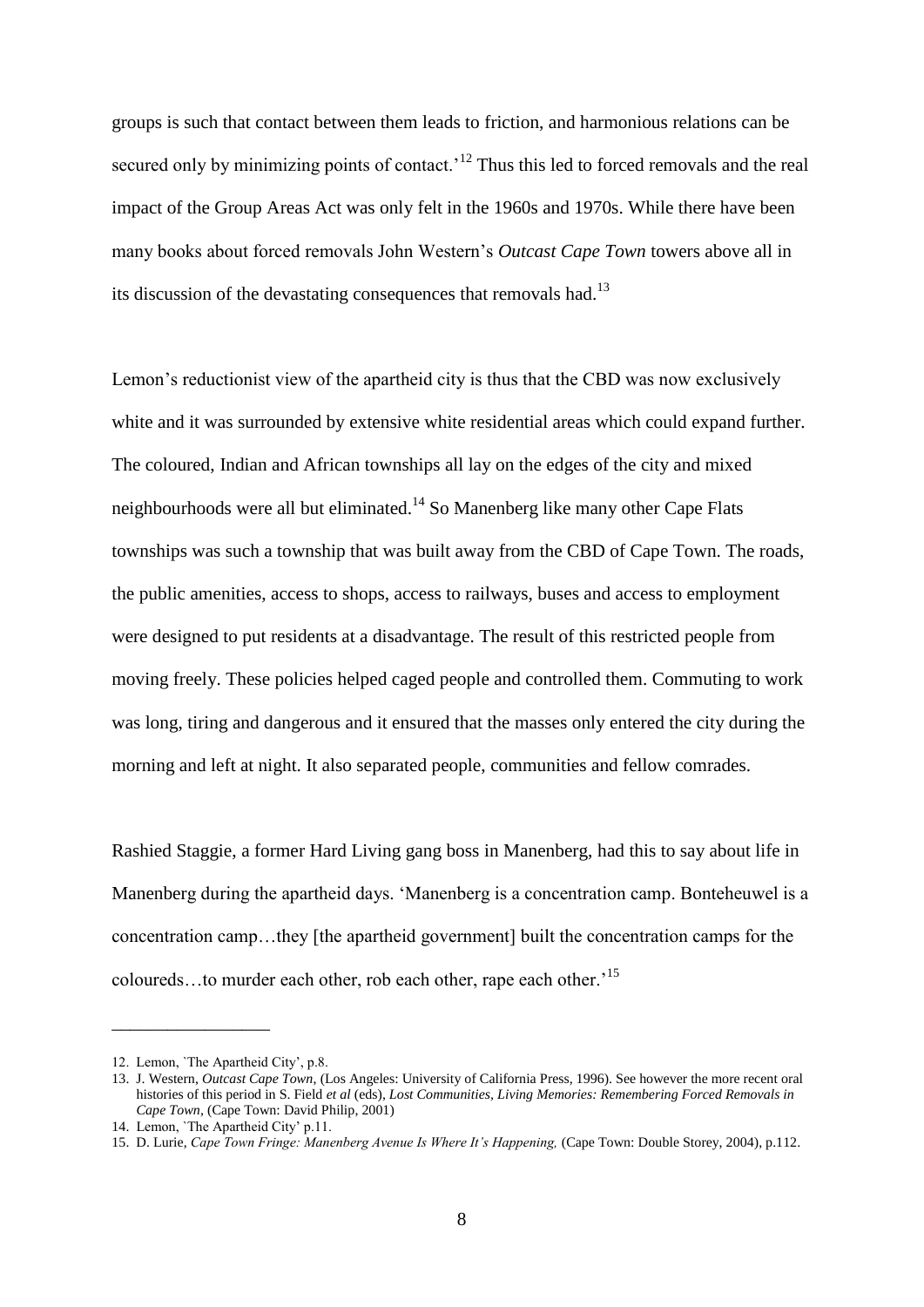Lemon argues that in the 1980s the state's 'legally enforced residential segregation came under increasing pressure.<sup> $16$ </sup> He estimates that there was a 'surplus of 37, 000 housing units for whites in 1985, the shortage for Coloureds was 52, 000, for Indians 44, 000 and for Africans officially 538, 000, but in reality far more.<sup>17</sup> By this point Manenberg was already established, but it had a critical housing shortage. Cape Town known as the Mother City has had housing shortages since 1835 according to a document of the City of Cape Town written in 1993 entitled, "Cape Town City Council"s Involvement in Providing Housing for its Poorer Citizens.<sup>18</sup> As 'a result of the abolition of slavery, many coloured and Malay families who had previously lived on their masters" premises found it necessary to provide dwellings for themselves."<sup>19</sup> The document aptly describes what took place since 1835 where several housing projects were erected all over Cape Town stretching to the Cape Flats. By 1944 there were 2 661 Council-owned dwellings in 14 housing estates which catered for the City"s poorer citizens.<sup>20</sup> This number increased to 27 524 dwellings being built by 1972.<sup>21</sup>

All these factors around the Group Areas Act as mentioned above and more, culminated into communities joining movements like the ANC, South African Communist Party (SACP) and APLA. Human rights abuses by the apartheid regime on citizens in South Africa fueled mass movements and resistance.

\_\_\_\_\_\_\_\_\_\_\_\_\_\_\_\_\_\_\_\_\_\_\_

<sup>16.</sup> Lemon, `The Apartheid City," p.11.

<sup>17.</sup> *Ibid*, p.12.

<sup>18.</sup> City of Cape Town, *Cape Town City Council's Involvement in Providing Housing for its Poorer Citizens: A history of the various branches of the city engineer's and city planner's department that have been involved*, April 1993 19. *Ibid*, p.1.

<sup>20.</sup> *Ibid*, p.3.

<sup>21.</sup> *Ibid*, p.4; A. Younge, "Housing Policy and Housing Shortage in Cape Town: 1942 – 1980", *Africa Perspective*, 1982, pp. 9-10. The article gives a comprehensive discussion on housing shortages in the city of Cape Town"s housing crisis prior to the 1940s. She explains how the housing policy at the time "has not simply taken the form of additions to existing stock, but has occurred as an integral part of an overall strategy to increase control over the "coloured population" For her the central component of the strategy was the relocation of families that lived within the urban environment (city) of Cape Town, "with the result that the shortages of housing had not been maintained in spite of high rates of housing provision."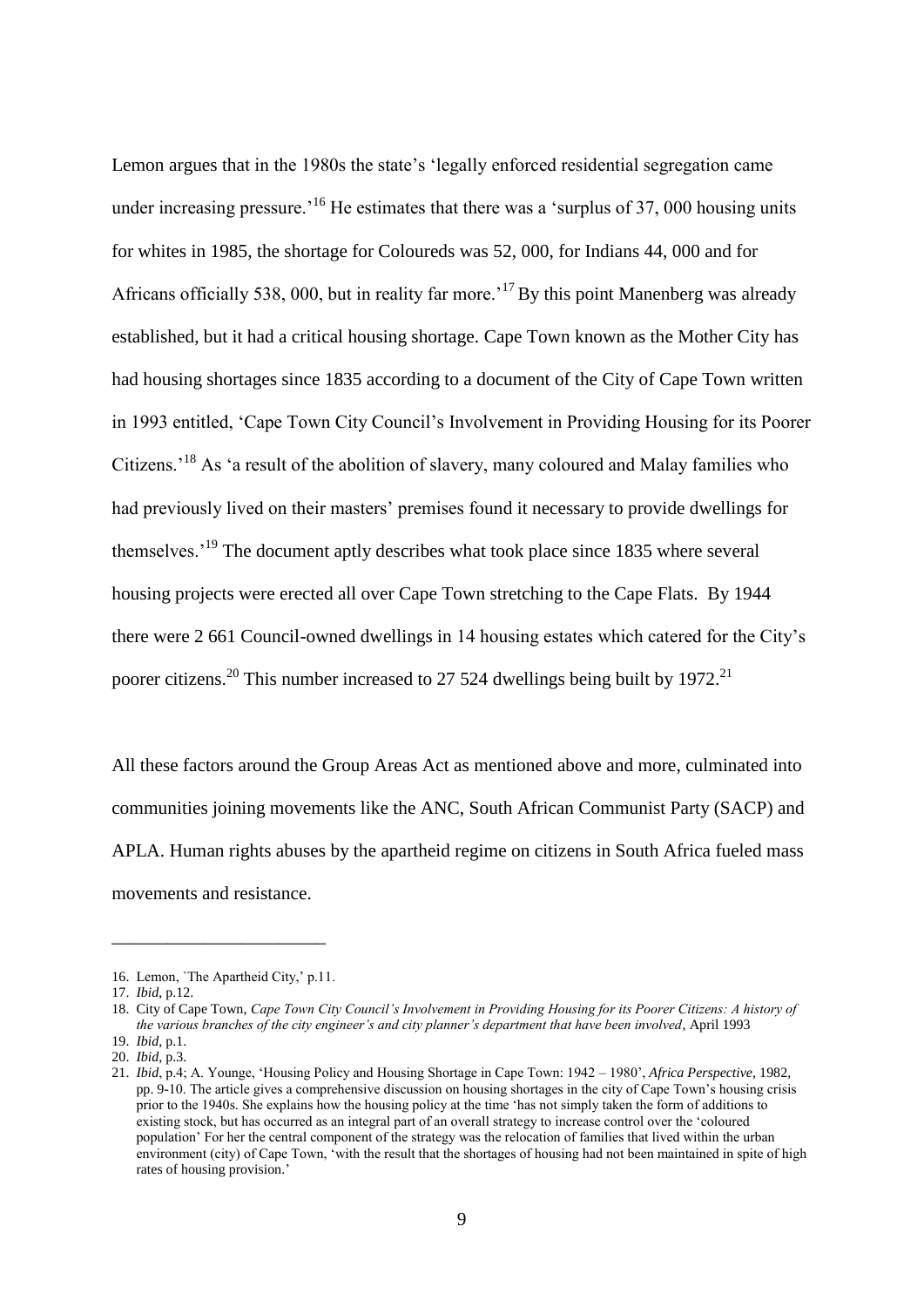#### **An absence of Manenberg's resistance historiography**

We now know that very little academic has been written on the resistance movement within Manenberg. The South African Democracy Education Trust (SADET) brought out four volumes on *The Road to Democracy* but it fails to focus on any resistance activity in Manenberg.<sup>22</sup> In the TRC report we do find one resident of Manenberg that testified before the TRC on 22 May 1997, who is named Riefaat Hattas.<sup>23</sup> Riefaat, 29 years old at the time of testifying before the TRC, spoke about the torture he endured as a student at Manenberg police station. Hattas was 17 years-old when he was arrested and tortured. He was released soon thereafter unlike countless others who were detained for undisclosed periods based on Section 29 and Section 50 during the state of emergency period. Surely, he was not the only person who experienced this. This began my search for an understanding of what happened in Manenberg in the 1980s.

A documentary called *Fruits of Defiance*<sup>24</sup> produced in 1990 is perhaps the first real significant look at what happened in Manenberg in the 1980s. It looks at a three-week period before the September 6, 1989 referendum was held and how Manenberg residents, especially the youth reacted to the call of the UDF, Mass Democratic Movement (MDM) and the ANC and its own networks within Manenberg to boycott the referendum and to increase the pressure on the state. The referendum was significant as all three Houses of Parliament (House of Assembly-White Vote, House of Representatives-Coloured Vote and House of Delegates-Indian Vote) were heavily criticised by activists. The election was marred by the Defiance Campaign of the MDM. The NP remained in power.

\_\_\_\_\_\_\_\_\_\_\_\_\_\_\_\_\_\_

<sup>22.</sup> Sadet, *The Road to Democracy in South Africa* Vol 1, Vol 2, Vol 3, and Vol 4 (Cape Town: Zebra Press, 2004, 2006, 2008, 2010).

<sup>23.</sup> <http://www.doj.gov.za/trc/special/children/hattas.htm>(Hattas appeared before the TRC in Athlone on 22 May 1997). 24. B.Tilley and O. Schmitz, (SA), *Fruits of Defiance'*, 1990.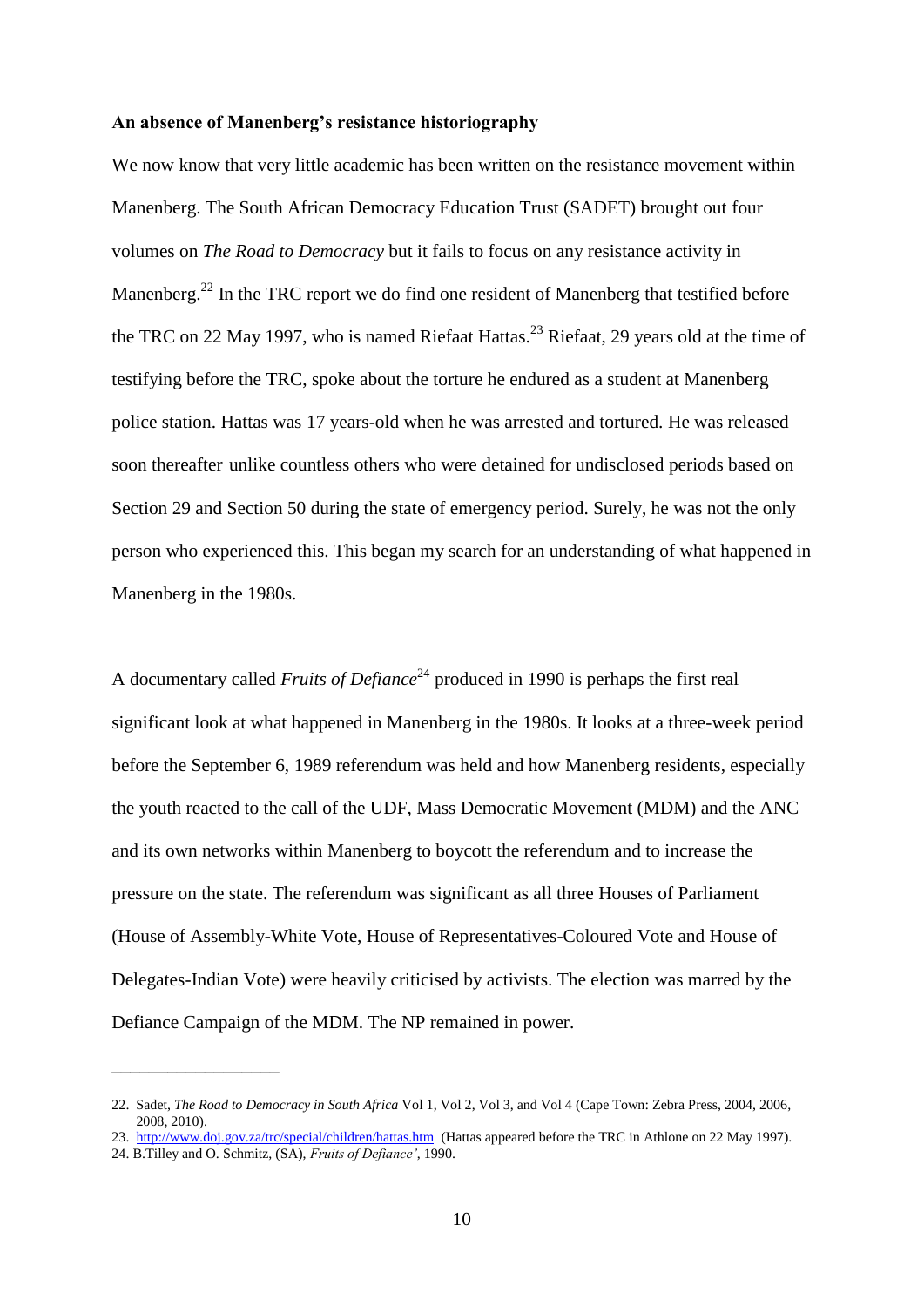After interviewing Manenberg High educator, Ganief "Mickey" Adams, a high ranking member of the inner circle of activists in Manenberg during the days of the 1980s, he disclosed that he was in possession of an amateur video recording of a school event at the height of the state of emergency in 1985. This video depicts scenes of Manenberg students at a cultural event where they displayed anti-apartheid banners, read poems of solidarity and sang and toyi-toyi'd in a hall in Manenberg.<sup>25</sup>

In the *Fruits of Defiance* documentary, the following phrases are repeatedly said by Dr. Alan Boesak and Archbishop Desmond Tutu, "our freedom is coming" and" our march to freedom is unstoppable.<sup> $26$ </sup> These are profound and electrifying words. It was the resolve of leaders telling the masses that beyond the abuse, the detention without trial, the brutal beatings, killings of comrades – that there was hope. It was to be the beginning of the end for the National Party. Months later (February 1990), the ANC and other political parties were unbanned and political prisoners were later released from Robben Island.

Mark Swilling writes that the first few months in 1985 saw the political landscape change as township revolts took place almost everywhere. He terms this 'urban civil warfare'  $27$  which basically led to the government declaring a state of emergency in July 1985. "The State of Emergency was part of the state's attempt to buttress the powers and extend the utilization of the security forces in the townships.<sup>28</sup>Jeremy Seekings writes how prior to the 1985 state of emergency mass mobilisation on a massive scale took place on the Pretoria- Witwatersrand-

\_\_\_\_\_\_\_\_\_\_\_\_\_\_\_\_\_\_\_\_\_\_\_\_\_\_\_

<sup>25.</sup> Interview with Mickey Adams, 24 March 2010. The video depicts that Manenberg High student leaders at the time used cultural events to mask political events in case the security police wanted to know what was happening in the area. It is another view into the lives of activists mobilising and educating students on the anti-apartheid struggle*.* Students at this event were defiant and ready to do battle, if needed be.

<sup>26.</sup> B.Tilley and O. Schmitz, (SA), *Fruits of Defiance'*, 1990.

<sup>27.</sup> M. Swilling, "United Democratic Front and Township Revolt", in W. Cobbett & R. Cohen (eds) in *Popular Struggles in South Africa,* (London: Villiers Publication, 1988), p.103.

<sup>28.</sup> *Ibid.*, p. 103.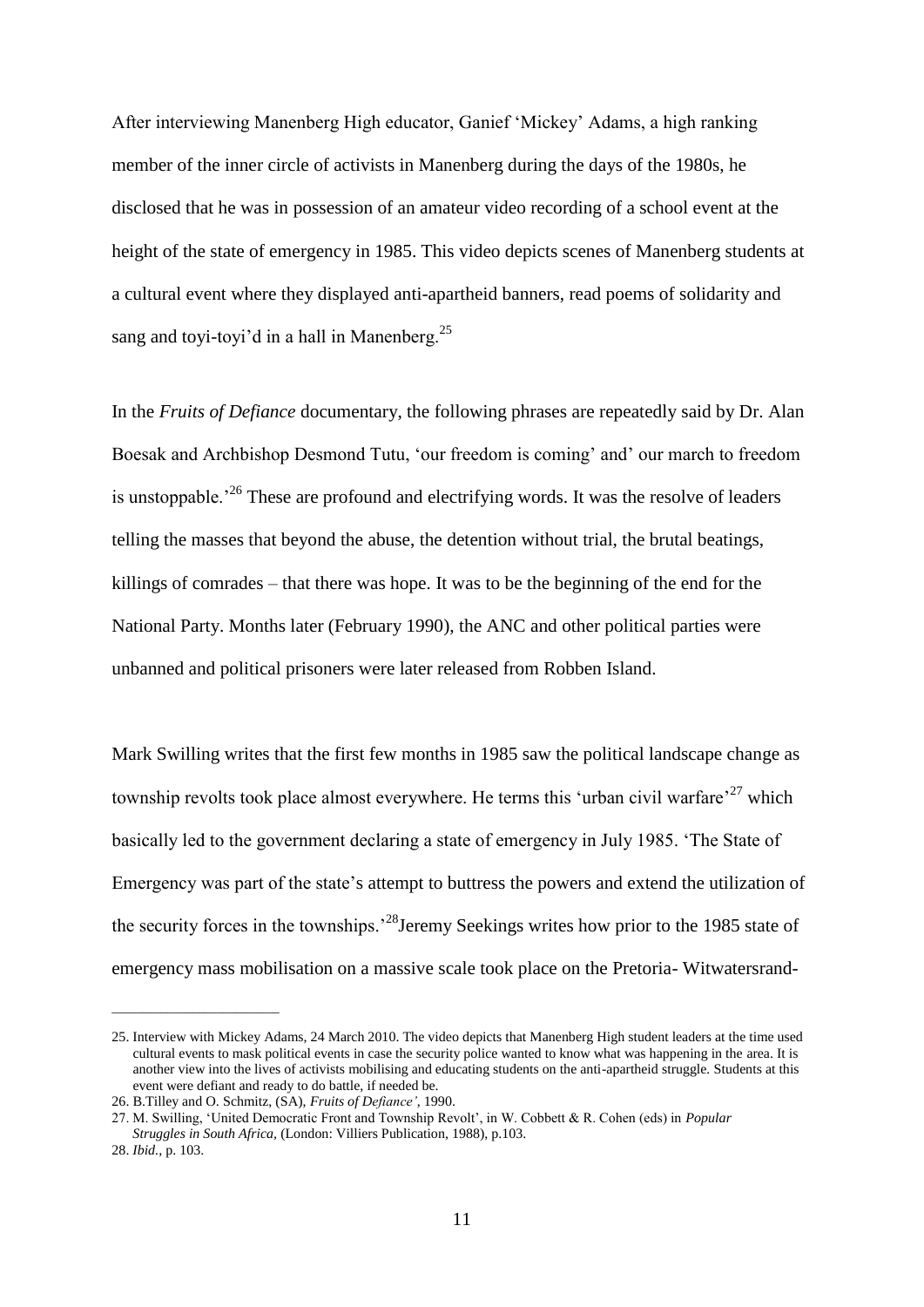Vereeniging (P.W.V.) townships between 1980 and I984. These protests and urban rebellion were against the state"s implementation of giving black local councillors power, who in return were forced to "implement rent and other increases, helped to undermine whatever legitimacy traditional forms of decentralised rule might have had. The resultant resistance and consequential state repression served to dramatise the links between local grievances and the balance of power at the national level. The result was both increasing resistance and ever greater politicisation.<sup>29</sup>

Swilling writing about the UDF argues that it should be seen not as the initiator of township revolts but as an articulator of common national demands.<sup>30</sup> For Swilling, the UDF was a driving force of resistance that came from below. Manenberg students and activists in the 1980s engaged the police and army in street battles, a sign that this was indeed resistance from below. My thesis will explore some of these sentiments in relation to Manenberg students and teacher activists.

Simultaneously, Colin Bundy's work on youth resistance in Cape  $T<sub>own</sub><sup>31</sup>$ reflects that thousands of young South Africans were detained, whipped, tear gassed, and fired upon in 1985. Even larger numbers were mobilised at rallies, in organisations, and behind street barricades. There has been widespread recognition of the distinctive contribution made by the youth within a broader political struggle. Bundy recalls one commentator stating that they are very frustrated and very angry. "In a critical moment of our history, these passionate,

\_\_\_\_\_\_\_\_\_\_\_\_\_\_\_\_\_\_\_

<sup>29.</sup> J. Seekings, "The origins of political mobilisation in PWV township, 1980-84", in Cobbett & Cohen, *Popular Struggles in South Africa,* p.59.

<sup>30.</sup> Swilling, "United Democratic Front and Township Revolt,"p.90.

<sup>31.</sup> C. Bundy, "Street Sociology and Pavement Politics: Aspects of Youth and Student Resistance in Cape Town, 1985",  *Journal of Southern African Studies*, Vol. 13, No. 3 (April, 1987) p.303.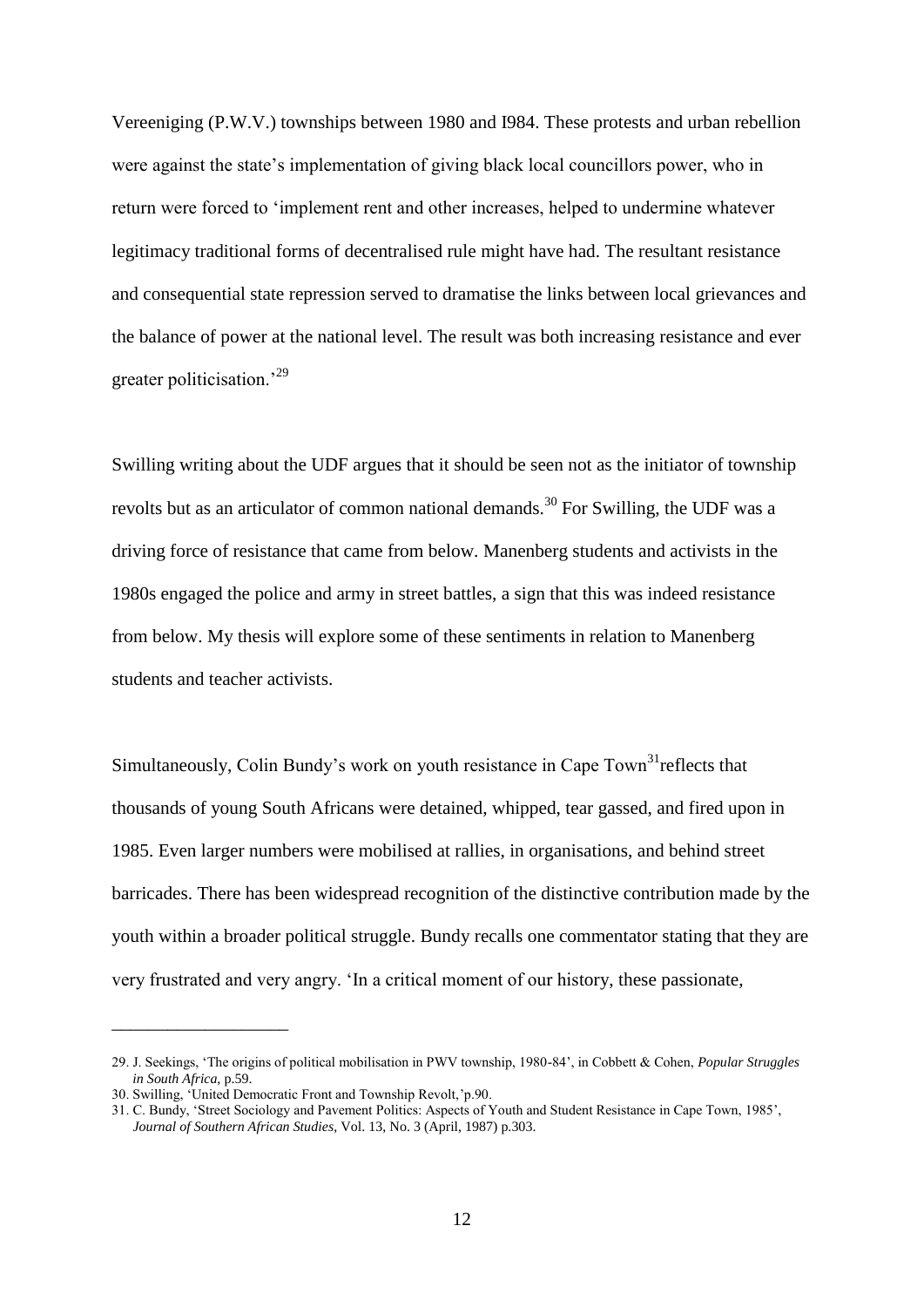dedicated, immature, politically untutored students have taken over. Now they are getting their political education very quickly?<sup>32</sup> Bundy argues: 'in a repressive political context, where other forms of mobilisation and organisation are proscribed or harassed, social institutions like schools become important recruiting grounds for the teenage shock troops of a nation-wide political insurrection.<sup>33</sup>

Steven Robins wrote an article wherein he reflects on Manenberg's unique story of poverty, gang violence, community activism and outcry for safe spaces. He reiterates what the media has coined about Manenberg, that it is "dysfunctional". He explains in detail how townships such as Manenberg became ungovernable in the 1980s due to the call of the exiled ANC and the situation now whereby the ANC wants some sort of governance stability within townships. He labels this ironic and critiques the current government of steering away from places like Manenberg as it is labeled dangerous. "This socio-spatial divide is reproduced through investment strategies that tend to steer clear of the dangerous and desolate spaces of the Cape Flats ghettoes.<sup>34</sup>

So as mentioned before not much is written about Manenberg during these times in any literature. There are some articles written about Manenberg and its socio-economic problems, its problems with gangs and how it (Manenberg) has been entrapped in a snare of despair. Elaine Salo<sup>35</sup> reflects on the effects the forced removals had on residents on the Cape Flats by

\_\_\_\_\_\_\_\_\_\_\_\_\_\_\_\_\_\_

<sup>32.</sup> Bundy, 'Street Sociology and Pavement Politics', p.303.

<sup>33.</sup> *Ibid.*

<sup>34.</sup> S. Robins, "At the limits of spatial governmentality: a message from the tip of Africa", *Third World Quarterly*, Vol 23, No 4, p. 670.

<sup>35.</sup> E, Salo. "Negotiating gender and personhood in the New South Africa: adolescent women and gangsters in Manenberg township on the Cape Flats', Paper presented at New Social Forms seminar, at Dept. of Sociology and Social Anthropology, University of Stellenbosch, on 3 September 2004.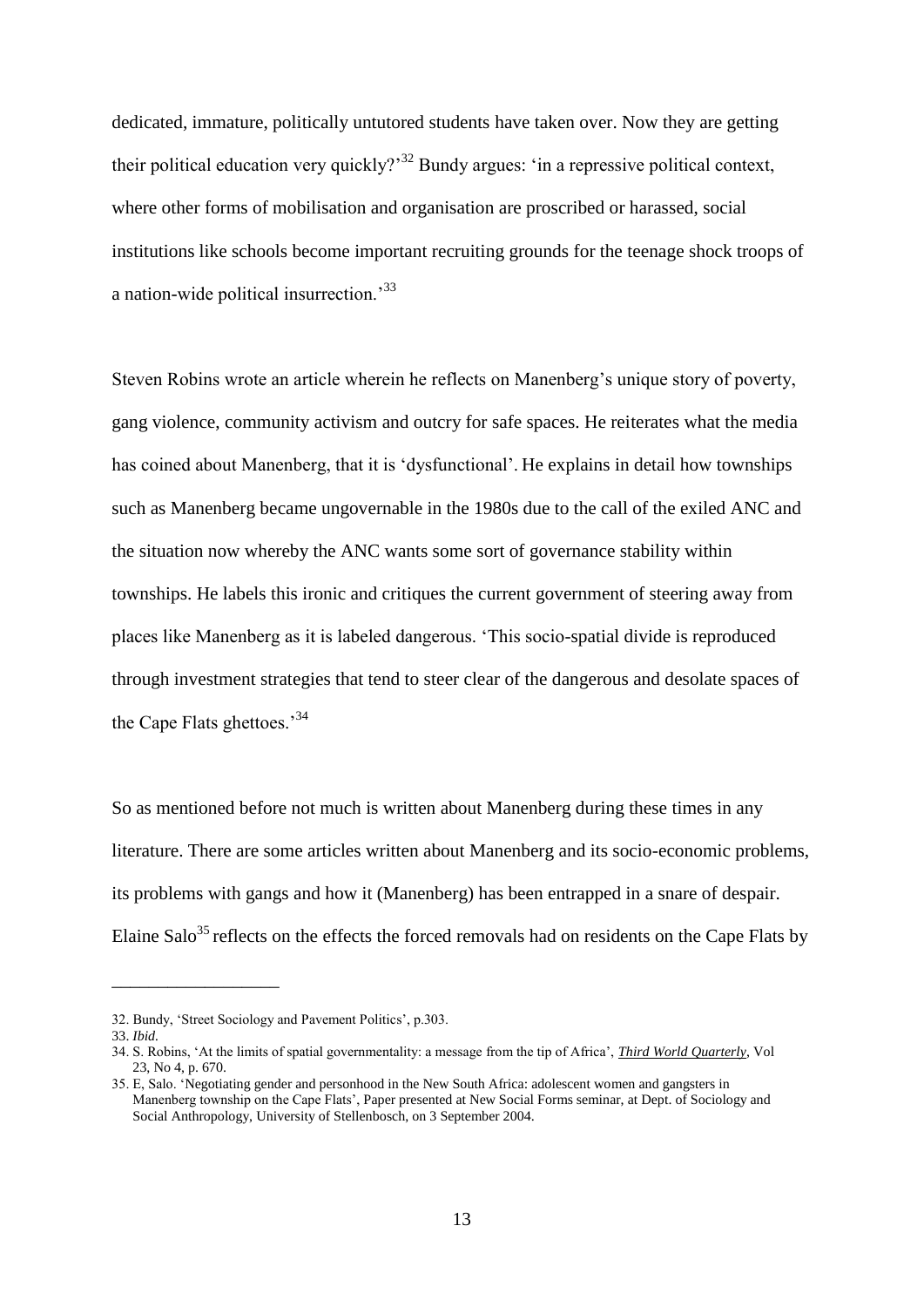stating that Manenberg's physical and social density also influenced its residents' perceptions of community, and differentially fashioned their social interactions with others within the supposedly homogenous racial area. In terms of other writings on Manenberg, Salo also writes an extensive analysis on the role mothers play in a society such as Manenberg, whereby gangsters respect mothers.<sup>36</sup> In another paper, entitled 'Taxi queens and gangsters'<sup>37</sup> she depicts how young girls are deemed taxi queens by being seen sitting in front with the taxi driver and gangsters. In a paper entitled 'Gangs and sexuality on the Cape Flats<sup>38</sup> she again reflects on how people view Cape Flats gangsters in terms of sexual violence and what drives them to do these acts.

Since nothing has been written about the resistance movement apart from what I mentioned above, I have relied on oral interviews. One person led to me to another and often when one of the comrades stopped talking to me, the others followed. Interviews have been held with several of the activists, including the several key players on the 1980s. In total I interviewed sixteen people: Judy Kuhn, Mario Wanza, Ganief Adams, Faghie Johnson, Faldielah de Vries, Irvin Kinnes, Owen Munroe, Thurston Brown, Shaheed Petersen, Selwyn Daniels, Christine Jansen, Cameron Williams, Thurston Brown, Amelia September, a PMC Volunteer, and Emily Fairbairn. I had a questionnaire which had more than 70 questions. I divided the questions into two categories or time periods: anti-apartheid activism period: (1980 - 1993); post-apartheid period: (1994 – 2009). Interviewees had to tell me where they came from (if not originally from Manenberg) and where they were born, what drew them to activism, how they got involved, i.e., who recruited them and what were some of the main activities they did during this time. In asking some of the questions, I wanted to get a clear picture of the

 $\overline{\phantom{a}}$  ,  $\overline{\phantom{a}}$  ,  $\overline{\phantom{a}}$  ,  $\overline{\phantom{a}}$  ,  $\overline{\phantom{a}}$  ,  $\overline{\phantom{a}}$  ,  $\overline{\phantom{a}}$  ,  $\overline{\phantom{a}}$  ,  $\overline{\phantom{a}}$  ,  $\overline{\phantom{a}}$  ,  $\overline{\phantom{a}}$  ,  $\overline{\phantom{a}}$  ,  $\overline{\phantom{a}}$  ,  $\overline{\phantom{a}}$  ,  $\overline{\phantom{a}}$  ,  $\overline{\phantom{a}}$ 

<sup>36.</sup> E. Salo, "Respectable Mothers, Tough Men and Good Daughters," (PhD, Emory University, 2004).

<sup>37.</sup> E. Salo, "Taxi queens and gangsters: negotiating personhood in a post-apartheid Manenberg", (Cape Town, 2003).

<sup>38.</sup> E. Salo, "Gangs and Sexuality on the Cape Flats", (Cape Town, 2000), Paper presented at UCT: Graduate School in Humanities, 2000.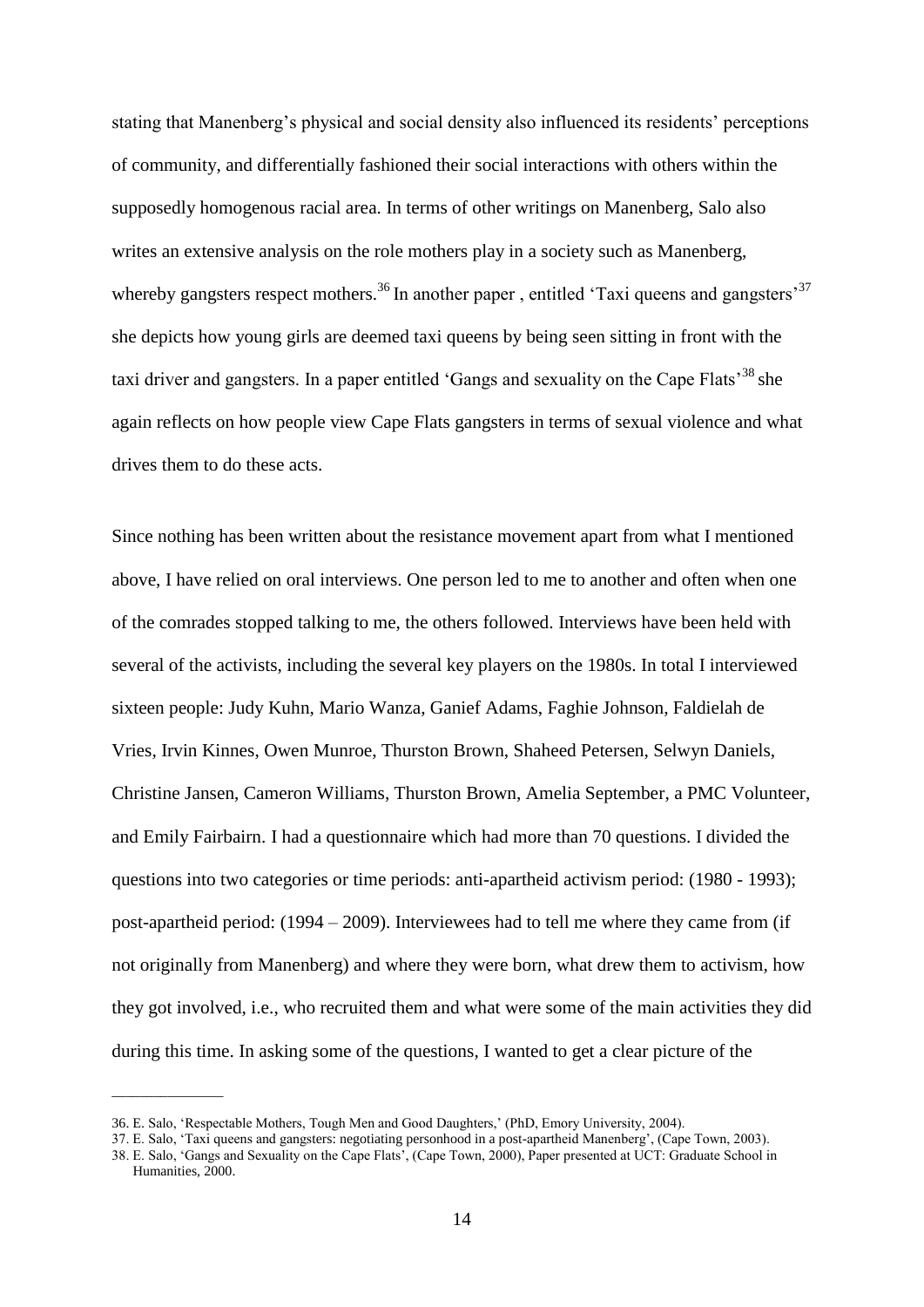interviewee's involvement in early protest politics of the 1980s. Most of the interviewee's were members of the inner circle operating within Manenberg. Interviews were either tape recorded, hand-written or communicated via email communication. In deciphering these answers, more questions were formulated. Their recollection of what happened in the 1980s was checked via books written about this period.

Newspapers and websites provided supplementary sources. I have frequented the Manenberg High School's archives and found other names and events that reflected how Manenberg High School students and teachers played a key role in harbouring activists and banned materials as well as weapons. Further, I had access to photographs and videos taken by press photographers. In attempting to get answers on what exactly happened I had to ask specific questions relating to the period and activities in Manenberg. Whilst doing this, activists were at first reluctant to communicate their stories. Some felt that they wanted to forget, whilst others wanted to tell their side and to assist with the new changes currently occurring in Manenberg. The need to have a struggle history of Manenberg became important. The need to engage with the current leadership of the country became paramount as activists of the 1980s felt that the ruling party, the ANC went back on their original plans to free an oppressed people. Dr. Alan Boesak addressed an audience during the annual Ashley Kriel lecture at the University of the Western Cape in 2008, where he reflected on the ideals of activists almost 25 years ago when the UDF was launched. "We grasped that we had arrived at a moment of singular importance in the history of South Africa, and that the struggle for justice, its meaning and destiny, was about to be put on the scales of history against our integrity as an oppressed people. We had come not only to register our protest. We had come

15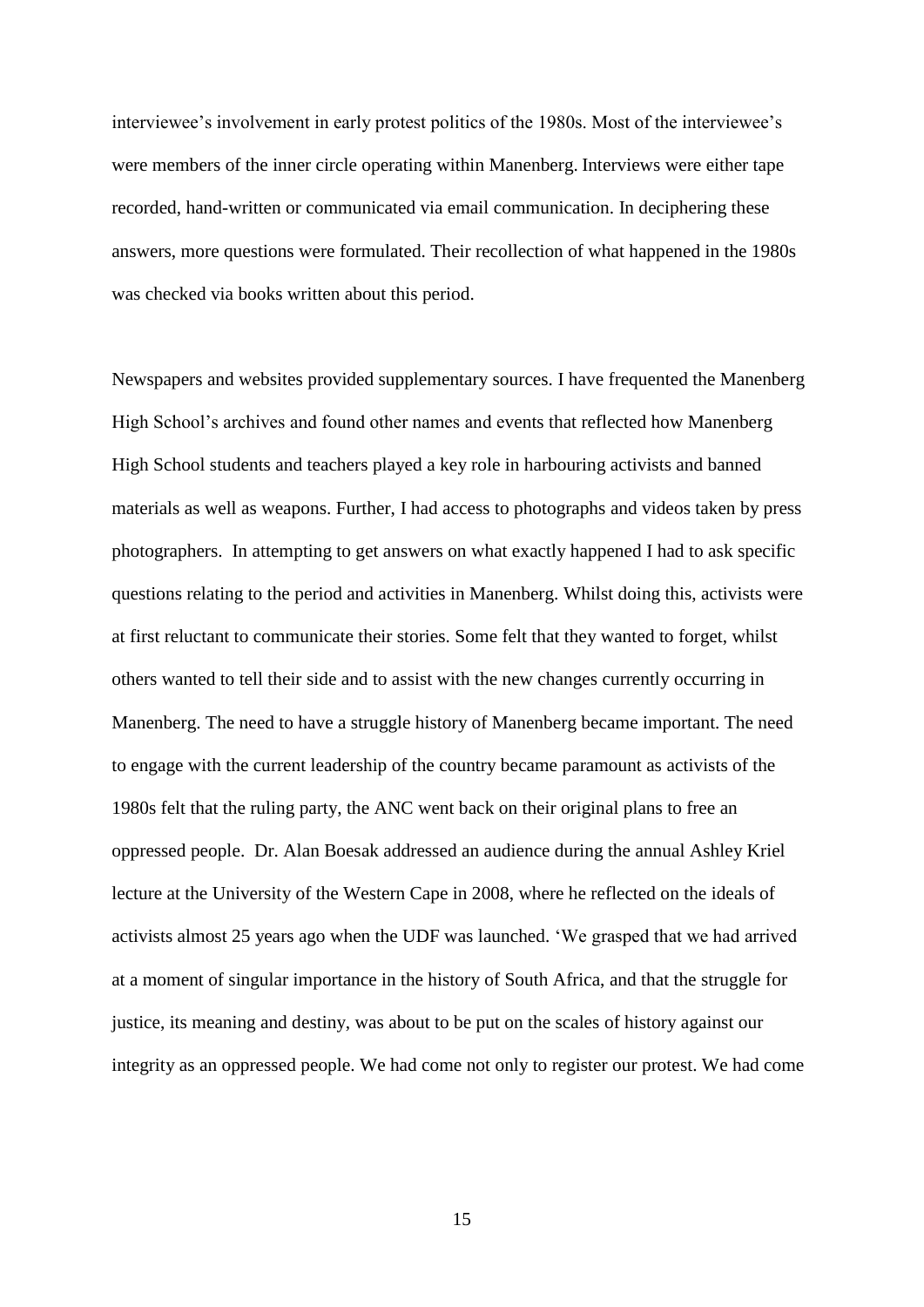to fashion a dream, to spell out a vision, to make a promise.<sup>39</sup>Boesak argued that the politics of the past have been forgotten by those in power. He referred to the politics of the past as the anti-apartheid struggles in the 1980s. "I remember the faces of those who came; I remember the joy and the songs, the determination and the steadfastness. I remember the years of struggle; the courage with which we faced the dogs, the teargas and the guns. I remember how we marched, were shot at, beaten to the ground, fell down, but stood up and marched again. I remember prison, and torture and pain. I remember the fear, and I remember the faith that overcame that fear. I remember death, the open graves and the tears, and I remember the strength of those who turned away from the grave...<sup>40</sup> What Boesak was highlighting was how eager men and women were for freedom, for emancipation and for retribution. It is this story that I want to tell and want to localize in the context set out by Fullard. It is this story that I want to unpack as it happened in Manenberg on the Cape Flats.

Sean Field states that "oral history as a research method records the spoken memories and stories of people in the interview situation.<sup>41</sup> Barbara Truesdell reflects that 'oral history interviews are grounded in memory, and memory is a subjective instrument for recording the past, always shaped by the present moment and the individual psyche.<sup>'42</sup> Gary Minkley and Ciraj Rasool, while critiquing how social historians use oral history, also point out that some social historians have overcome the limitations of oral history and "continue to produce studies full of vigour and insight.<sup> $43$ </sup> This thesis has found oral histories to be an invaluable source for uncovering little known histories in Manenberg.

\_\_\_\_\_\_\_\_\_\_\_\_\_\_\_

<sup>39.</sup> <http://www.africafiles.org/printableversion.asp?id=18643> – 5<sup>th</sup> Ashley Kriel Memorial Lecture held at UWC.

*<sup>40.</sup> Ibid.*

<sup>41.</sup> 41. S. Field (*et al*), *Lost Communities, Living Memories: Remembering Forced Removals in Cape Town,* (Cape Town: UCT, 2001), p.169.

<sup>42.</sup> B. Truesdell, *Oral History Techniques: How to Organize and Conduct Oral History Interviews*, Center for the Study of History and Memory Indiana University, 1995 and updated 2007.

<sup>43.</sup> G. Minkley and C. Rasool, "Orality, Memory, and Social History in South Africa", in S. Nuttal and C. Coetzee (eds), *Negotiating the Past. The Making of Memory in South Africa*. (Cape Town: Oxford University Press, 1998), p.95.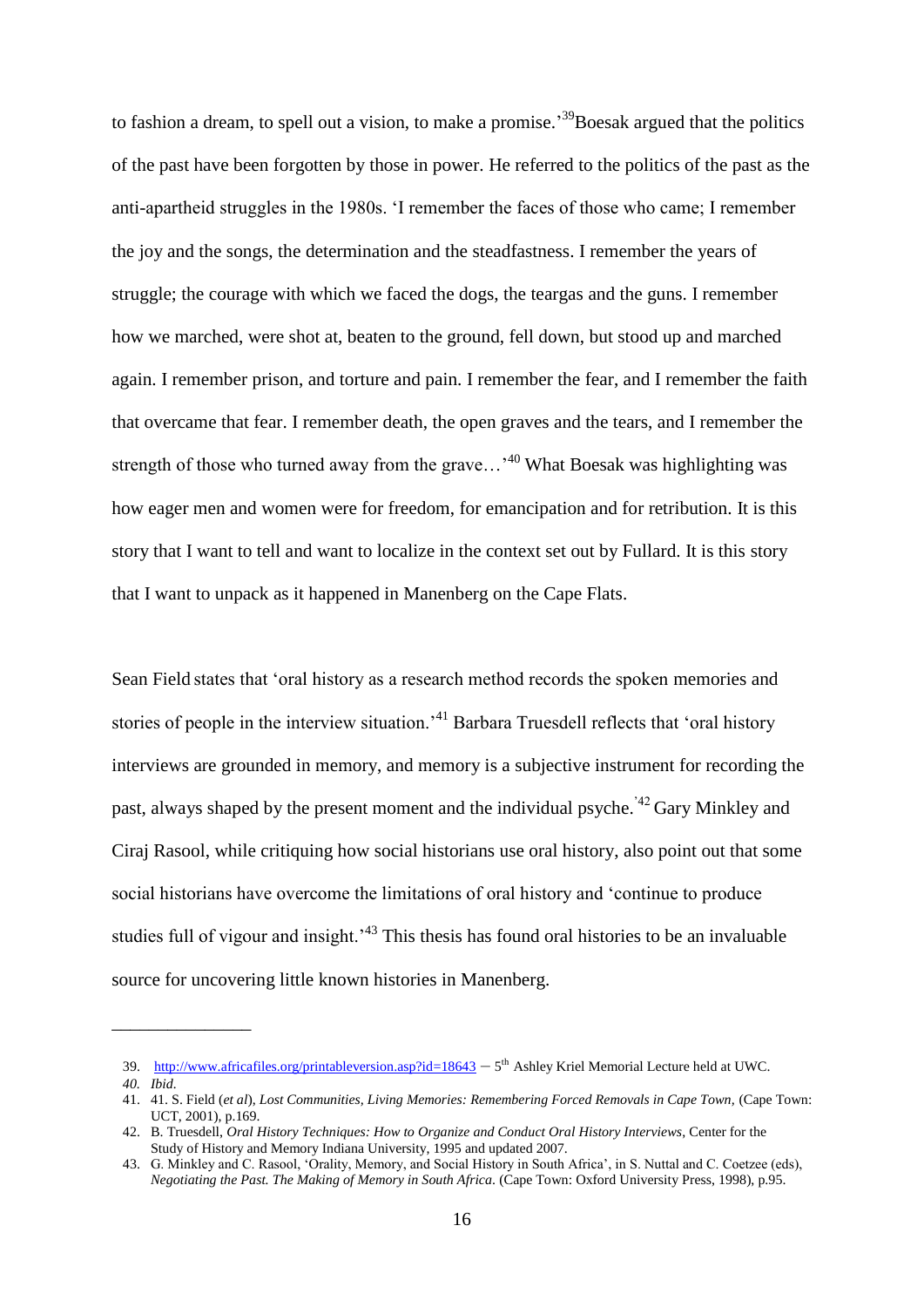In Chapter One: Manenberg and its residents, I will briefly describe the political landscape in Manenberg since its inception taking into consideration early activism prior to the 1980s. I will also introduce several key role players, such as Faldielah de Vries, Christine Jansen, Irvin Kinnes, Mario Wanza, Faghie Johnson, Selwyn Daniels, Cameron Williams and Mickey Adams and the specific roles each played in the 1980s*.*

In Chapter Two: Resistance movement in Manenberg during the 1980s, I will analyse the resistance movement within Manenberg and focus on the strategies and tactics used to make Manenberg a militarized zone. I will expand on the methods and ideologies used to recruit residents to march for freedom as described by Dr Boesak and Archbishop Tutu.

In Chapter Three: Proudly Manenberg Campaign, I will look at the formation of the Proudly Manenberg Campaign by some of the key role players of the 1980s period. It will look at the strategies deployed to garner support for this movement. It will look at how political activism has changed and how activists helped to shape a new Manenberg in a different era.

My concluding chapter will address the research question and link the various chapters and draw all central arguments and conclusions.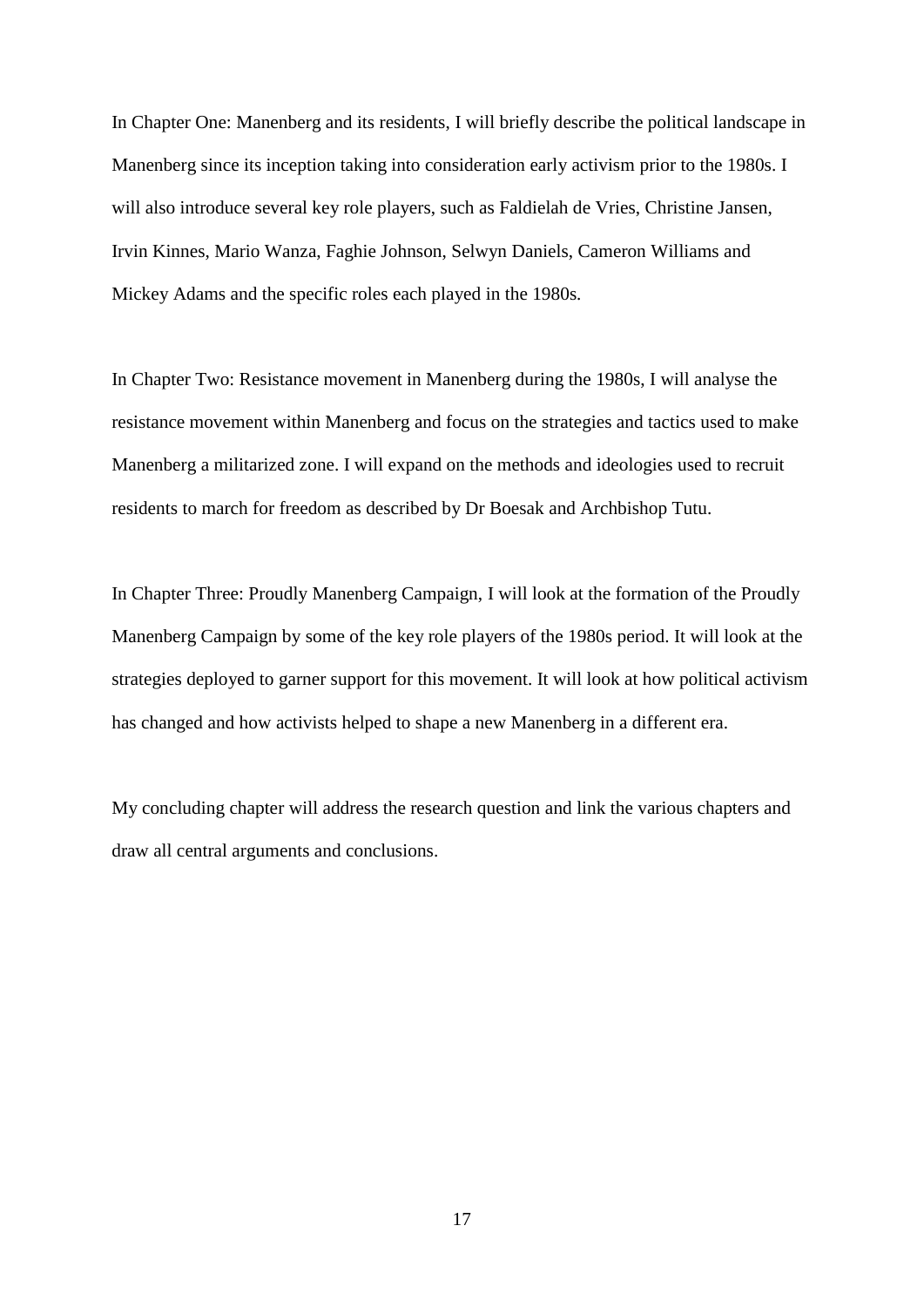#### **CHAPTER ONE**

### **MANENBERG AND ITS RESIDENTS**

## **Introduction**

\_\_\_\_\_\_\_\_\_\_\_\_\_\_\_\_\_\_\_\_\_\_\_\_\_\_\_\_

This chapter provides a short account of living conditions in Manenberg since its inception in 1966. It points out several key moments and stages of community development within Manenberg. Its main purpose is, however, to identify key activists in Manenberg and to provide short biographical sketches. It is through these sketches that one seeks to ascertain what influenced them to become activists. The chapter seeks to draw connections between local conditions and activism.

# **Housing developments on the Cape Flats 1950 – 1974**

Between 1950 and 1974 state housing developments proceeded at some pace on the Cape Flats. These segregated housing projects were meant to cater for not only the normal needs of the city population but to a large extent provided for the resettlement of Coloureds, Indians and Africans who would be forcibly removed from the racially integrated space of the city. Housing schemes continued to be built in places like Bridgetown, Retreat, and Nyanga West (Guguletu) in 1955 and 1957. During 1961 and 1962 respectively, work continued at Retreat and Bonteheuwel, where 1863 dwellings were completed in 1961 and a further 1427 dwellings in 1962. Houses were subsequently built in Guguletu, Heideveld (next to Manenberg), Kalksteensfontein, and Belthorn. In 1966, the first three storey flats (Courts) were built in Heideveld, Manenberg, Hanover Park, Lavender Hill and Parkwood. A 1981 City of Cape Town Council document further elaborates how houses were then built in Mitchell's Plain in 1974 and how it expanded its operations throughout the city.<sup>1</sup>

<sup>1.</sup> J. Jacobs, `Manenberg in the 1980s: A Micro-Study of Political Activity" unpublished Honours Mini-thesis, UWC, 2007; Council Housing in Cape Town, 1981, City of Cape Town, Annexure 5, p. 18.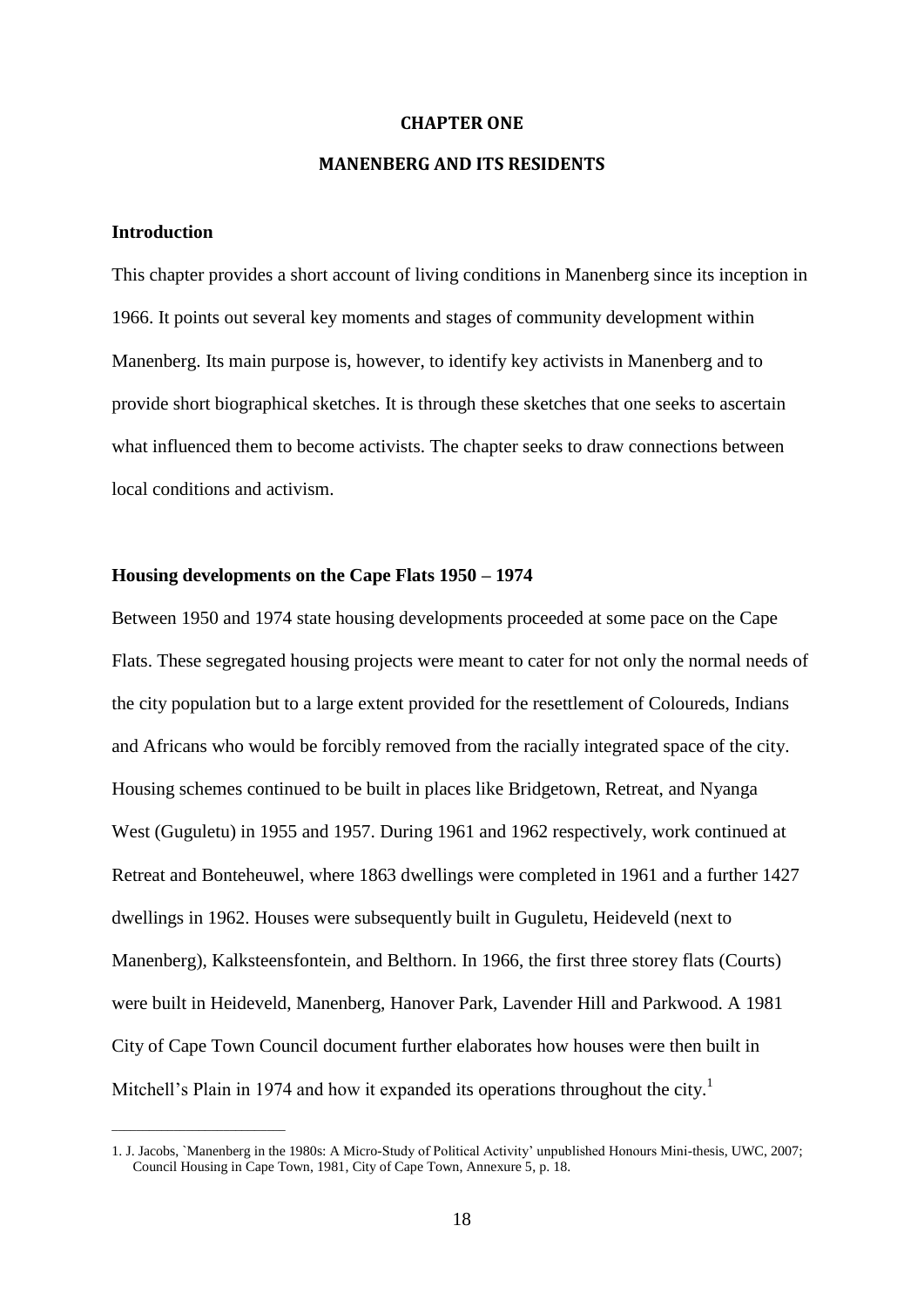Sprawling through documents of old City Council minutes of various committee meetings, I discovered that as far back as November 1964 Manenberg was already being planned. Manenberg was established according to official City Council documents around 1966 when houses and double and triple storey buildings were built. The building phase lasted until 1970. Between the years 1966 to 1970 housing cost R7, 386 817 million for a population of 33 922 people in Manenberg. A total of 5621 dwellings were built.<sup>2</sup>

Judy Kuhn, the City Council Area Manager,<sup>3</sup>based in Manenberg explained and handed over a briefing document to me that showcased information about the idea of sub-economic housing in Manenberg. It meant that houses and flats did not have ceilings, no inside water and no doors to their rooms. The sub-economic housing which was called dual occupancy homes/flats consisted of one living room. There were 29 units built that had a living room bathroom into one and a kitchen. Other flats and houses had two living rooms and a shared toilet. In the same category 29 other houses were built which had their own toilets and a separate kitchen and living room. The double storey dwelling was another category of subeconomic housing. It had one living room/bedroom and a kitchen and 318 units were built. A further 636 houses were built which had one bedroom, a separate living room and a kitchen with another 636 houses which had two bedrooms, a living room and a kitchen. 366 cottages of superior quality were built that had two bedrooms, a living room and a kitchen. A further 91 of these were built that had three bedrooms, a living room and a kitchen.<sup>4</sup>

\_\_\_\_\_\_\_\_\_\_\_\_\_\_\_\_\_\_\_\_\_\_\_\_\_\_\_\_\_\_\_

<sup>2.</sup> Jacobs, "Manenberg", p.19.

<sup>3.</sup> Interview with Ms Judy Kuhn, 7 September 2007.

<sup>4.</sup> Jacobs, "Manenberg," p.19.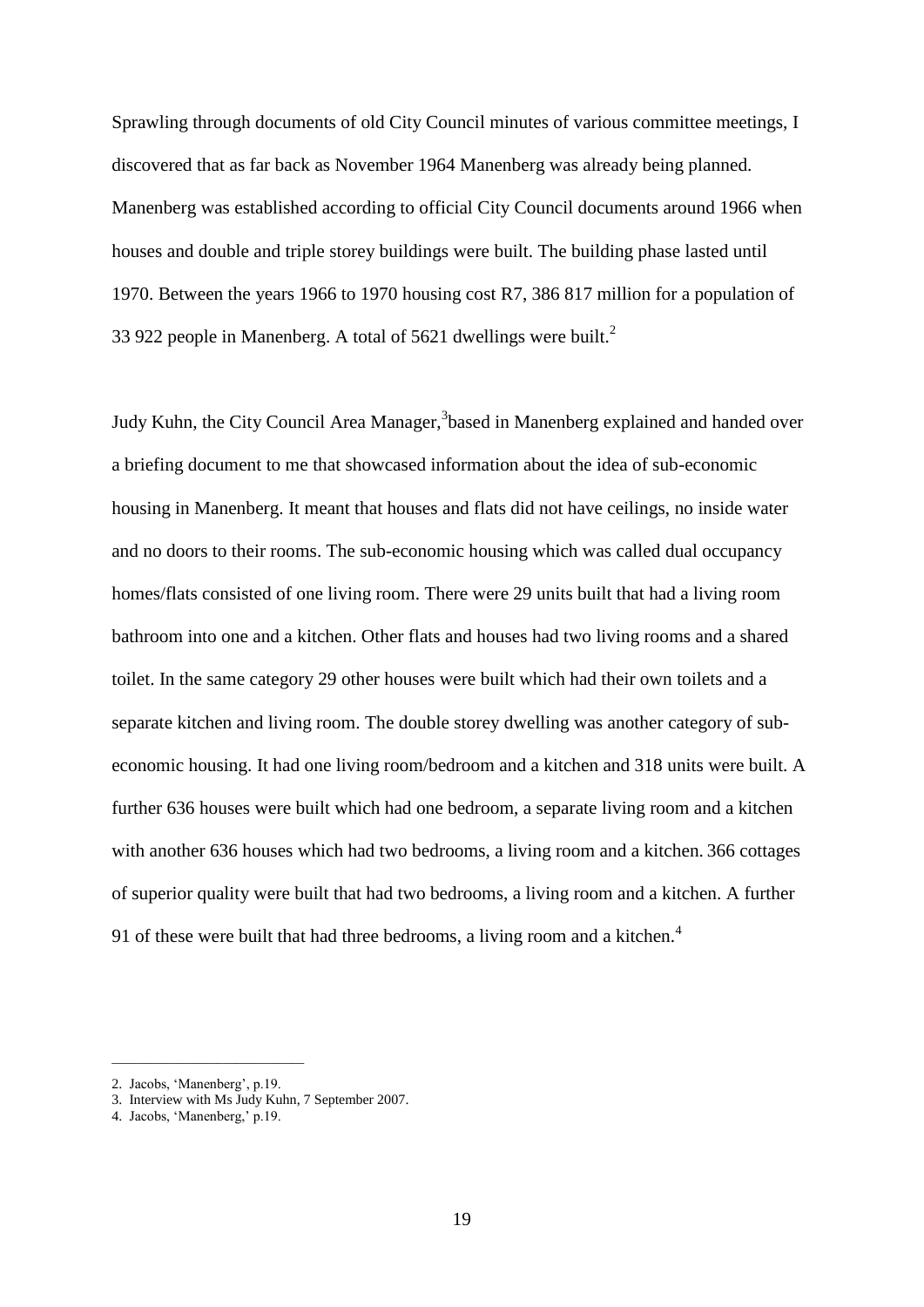43 others were built that had a living room/bathroom and a kitchen and lastly a further 43 houses built that only had one bedroom, a living room and a kitchen. Another phase of housing took place where 340 double storey flats were built. These had two bedrooms, a living room and a kitchen. A series of triple storey 'korre' (courts) were built which had 858 flats with one bedroom, a living room, a kitchen and a toilet with 726 flats having two bedrooms, a living room, a kitchen and a toilet. A set of 11 detached cottages were built which had three bedrooms, a living room, a kitchen and toilet. Later in the mid 1980s, because of housing shortages and problems around squatting in Manenberg a new kind of dwelling was built. It was called a maisonette (also known as the "infill scheme") and 364 of these were built. These had three bedrooms, a living room, a kitchen and a toilet. It had hot water and it was superior to all the other housing within Manenberg.<sup>5</sup> Not only did the cottages, courts and maisonettes (infill scheme) form part of the establishment of Manenberg other buildings and amenities sprang up. These were the different primary and high schools, the Silvertree Youth Centre, the Shawco building, shops, schools, several churches, clinics, housing estate offices, community centres and what would become the infamous Club Montreal venue in Sherwood Park.

It is argued here that the housing conditions and the basic design of Manenberg played a major role in how this community took it upon themselves to resist and partake in the call for making South Africa ungovernable.

\_\_\_\_\_\_\_\_\_\_\_\_\_\_

<sup>5.</sup> Jacobs, 'Manenberg', p.20.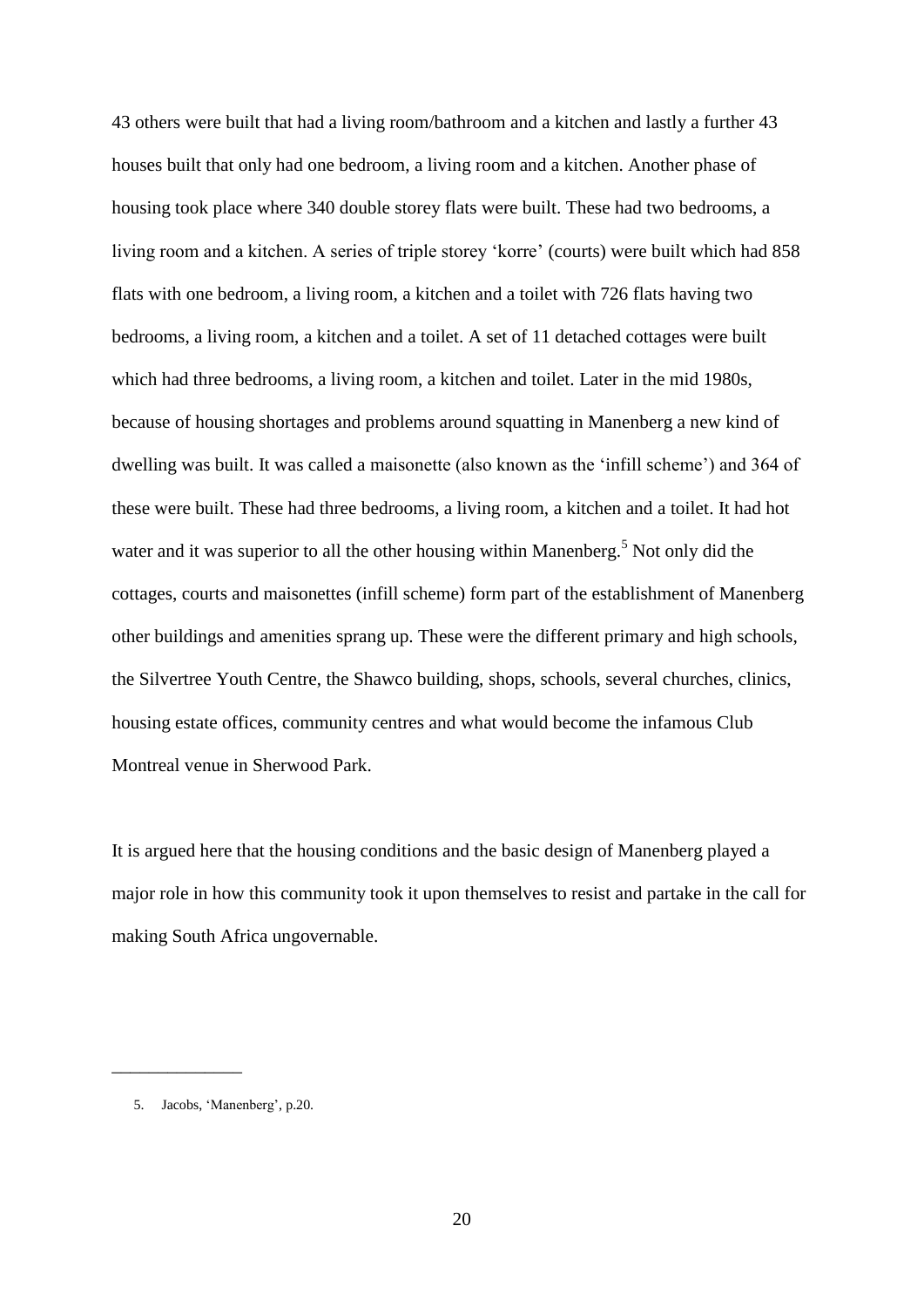#### **Early activism in the 1970s and 1980s in Manenberg**

Community activists like Faldelah de Vries, Frank Gutuza, Rushdi Majiet, Keith Karl Dumas and others mobilized residents in Manenberg around the housing and living conditions.

*Grassroots* newspaper was a newspaper that was started in 1980. It gained a reputation for being part of the alternative press movement in the 1980s. It was the first of a series of antiapartheid community newspapers, with a circulation that grew up to 20 000. The paper struggled financially, but was helped by small donations and advertising sold to small Cape Town traders. Eight months after *Grassroots* began its first organiser, Johnny Issel, was banned. The newspaper managed to survive until 1990. It is through *Grassroots* that we gain glimpses into activities in Manenberg and other townships.

A *Grassroots* article dated March 1980 "Manenberg Tenants Stand Firm" explains that 600 residents protested against broken toilets, unpainted homes and formed the Duinefontein Tenants Association (DTA). Mr. Rushdi Majiet was elected chairperson and he had a committee of twelve people who assisted residents in drawing up petitions against rent increases. The Association has elected a steering executive consisting of Mr. Frank Gutuza, a director of the Silvertree Youth Centre and Mr. Majiet as chairperson.<sup>6</sup>

From the 1970s right through the 1990s, numerous community and civic movements and organizations were established making inroads into garnering support for the betterment of Manenberg. These organizations were: Manenberg Civic Association, Manenberg Educational Movement, the Manenberg Youth Organisation, Manenberg Area Committee,

 $\overline{\phantom{a}}$ 

<sup>6.</sup> *Grassroots*, March 1980, p.5.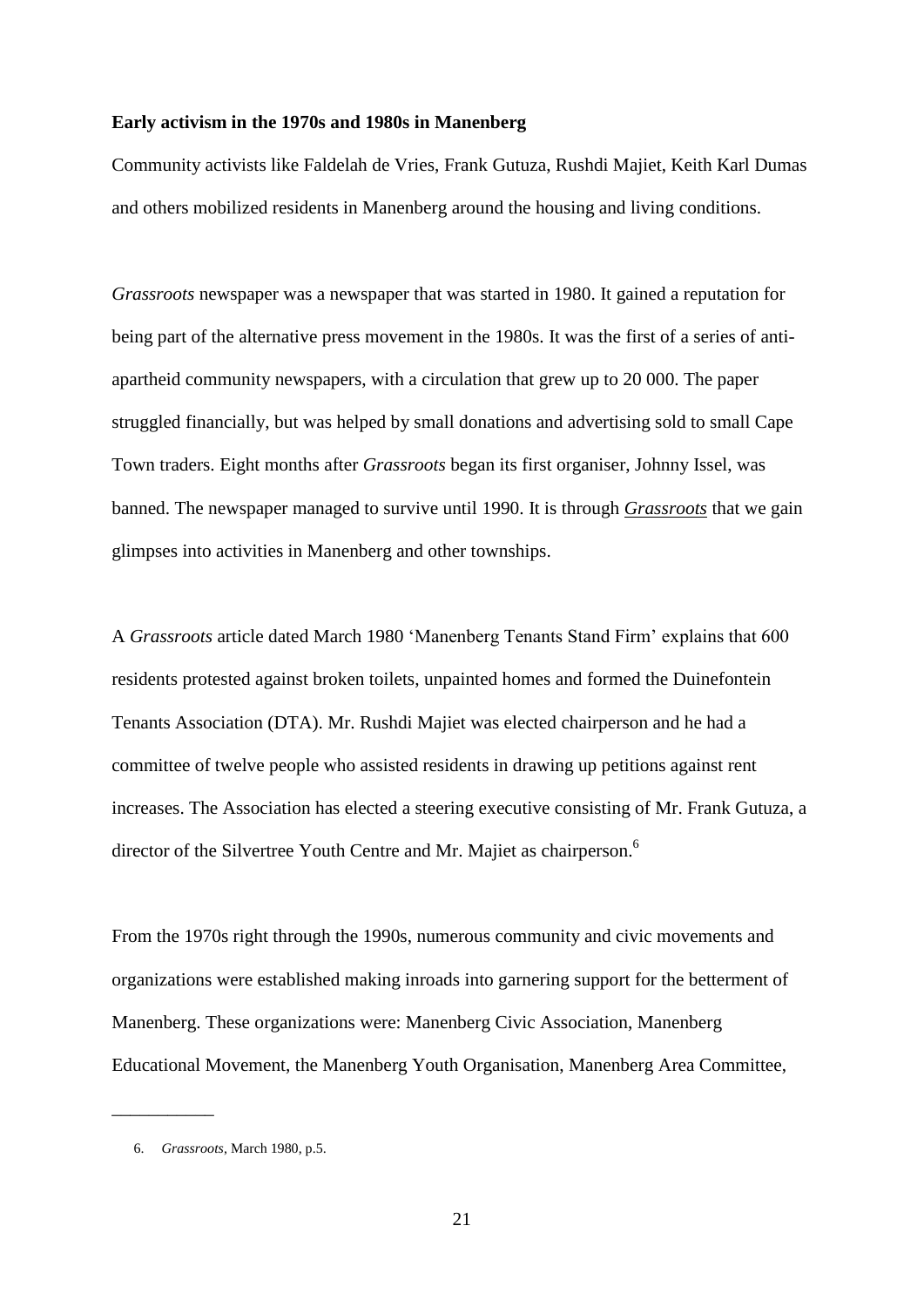Call of Islam, Minister"s Organisation, Manenberg People"s Centre, Duinefontein Tenants Association, SHAWCO, Silvertree Youth Centre, Self Help Manenberg, Salvation Army, Community Counseling Training Centre, Urban Renewal Organisation and the Manenberg Community Police Forum. In the early days of Manenberg's existence there were already civic organizations that were trying to organize residents around issues such as rent.

Another headline in *Grassroots* read, "Manenberg shows the way forward." Different groups operating in Manenberg decided to work together to achieve unified action to deal with issues faced by residents in the area. The article mentions that the Manenberg Tenants Association and the Manenberg Educational Movement made a decision to work together. "There was also the growing awareness of the need for a strong organisation which would be the voice of the people in Manenberg.<sup>7</sup> Another article read: 'Belinda Court organizes,<sup>8</sup> residents in the court constituted a court committee and rallied around maintenance issues and decided to work together. This was reminiscent of the old days in District Six, where people worked together.

*Grassroots* reported on one such incident, where the headline read: "We have the power to fight evictions – Manenberg Civic." The story focused on how residents marched to the rent offices demanding affordable prices. It states: "Houses, security and comfort are basic human rights not privileges. In Manenberg, however, people have to fight to get and keep a roof over their heads. Here, evictions take place at a rate of twenty a week, a spokesperson for the Manenberg Advice office said.<sup>'9</sup>

\_\_\_\_\_\_\_\_\_\_\_\_\_\_\_\_\_\_\_\_\_\_\_\_\_\_

<sup>7.</sup> *Grassroots*, May 1981.

<sup>8.</sup> *Grassroots*, October 1981, p.15.

<sup>9.</sup> *Grassroots*, July 1981, p.12.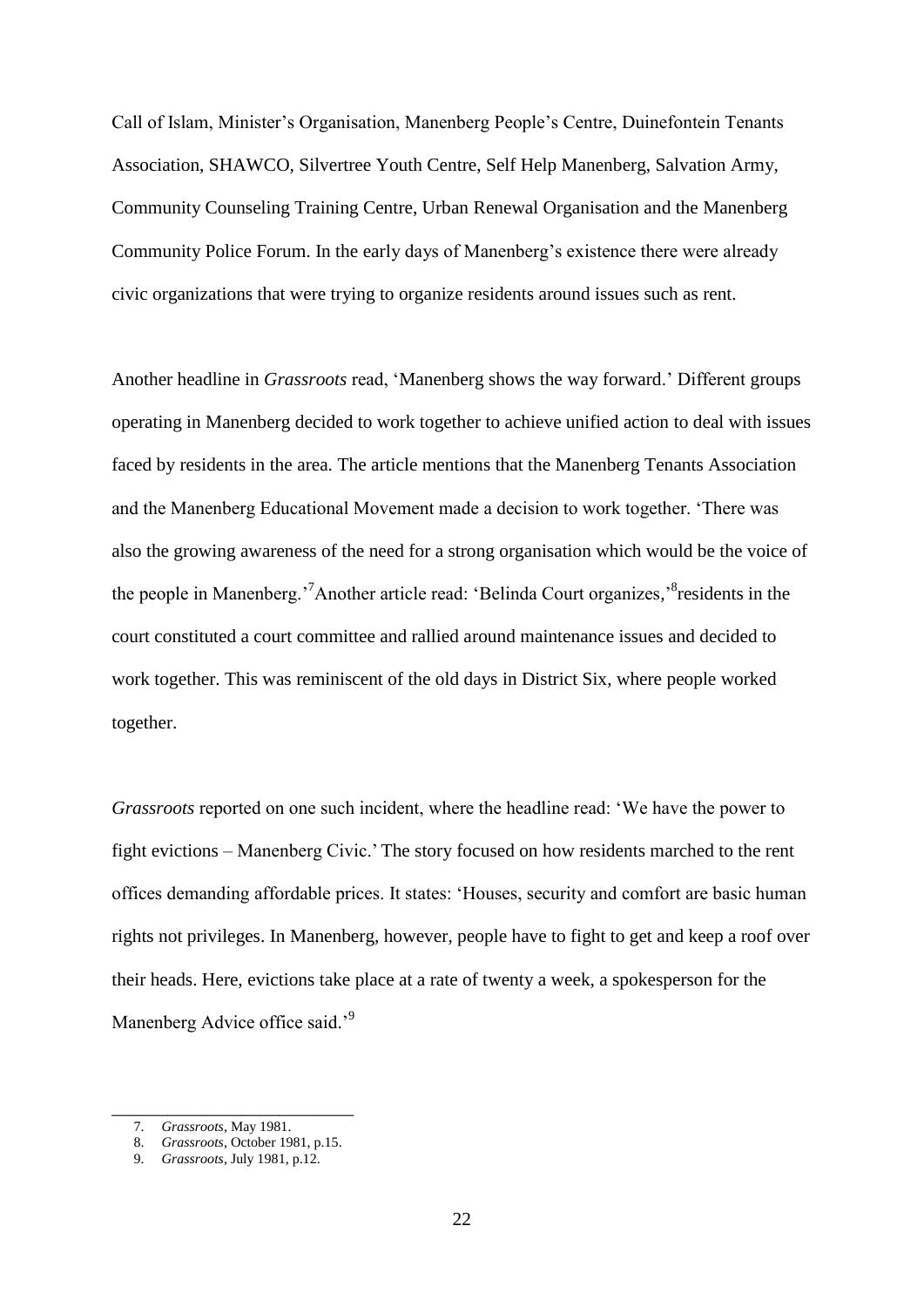While political organisations rallied around housing and rent issues, crime also escalated. Crime provided a further issue to organise around during this period in Manenberg. For two decades, Manenberg experienced the unintended consequences of apartheid, namely gangsterism, whilst community activists were striving for change. Manenberg during the 1970s and 1980s was plagued by gang violence, abject poverty, and lack of infrastructure. If housing and rent issues were significant then so was crime and gangsterism. My personal life history is of relevance here.

In the 1970s, we lived in a single bed-roomed ground flat in Lettie Court in Manenberg Avenue. We were six people in the house (two brothers and a sister, my parents and my mother's aunt). The flat had a kitchen, a slightly big bathroom and toilet and we used it as a sleeping area. We separated the bathroom and this sleeping area with a curtain. We had no geezer for warm water and had to boil water to have warm bath. We had a yard that overlooked the bus stop and Manenberg Avenue. My mother, Constance Jacobs, worked in a clothing factory in Observatory for most of the 1970s and my father, Derek Jacobs, worked as a butcher in Maitland. All of us as children attended Rio Grande Primary school, an Afrikaans medium school, even though we spoke mainly English at home. The school was a short distance to walk. All of us naturally progressed to Manenberg High and Silverstream High. It was here that our lives changed politically. Life in Manenberg was hard for us as a family during the 1970s and 1980s. Hardly any other relatives ever came to visit us as it was Manenberg, a known gangland. It took us another 15 years to get a transfer to a bigger flat which had two bedrooms.

Years later in an article I wrote for a newspaper in London, I recalled my earliest memory of Manenberg. In the 1970s and 1980s residents were gripped with the fear of gangsters. Gangs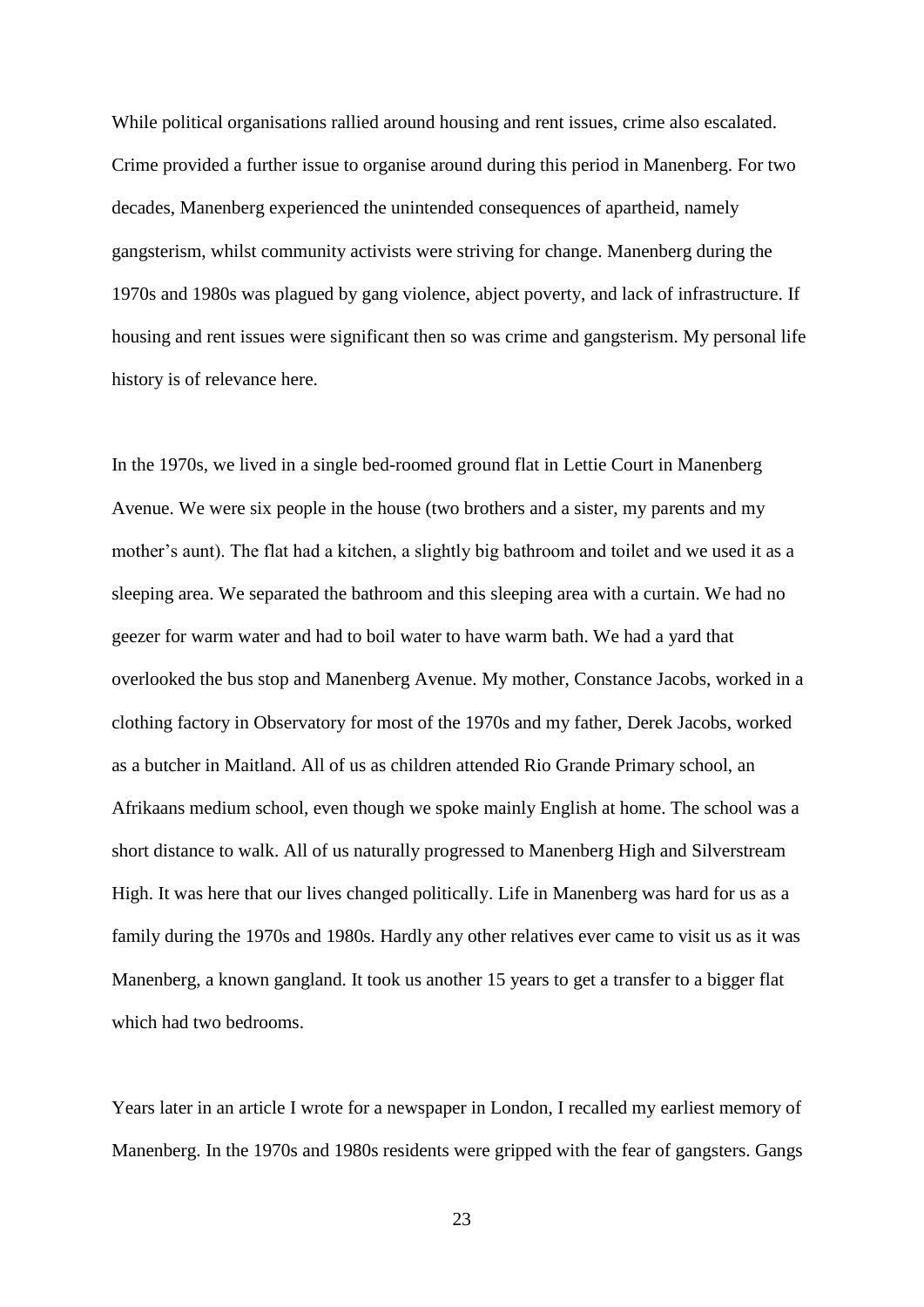held residents captive almost at will. The cracking of guns in the night and constant fear of being shot gripped everyone living in this notorious gangland. It was like being in Iraq; only here you had to avoid stray bullets instead of sniper shots. The worst thing is that you could not do anything about it. After 8pm, Manenberg became security conscious. Bars would go up, windows and shutters were securely closed. No-one dared walking at night. The streets were empty and in the distance you heard shots echoing. Gang members wreaked havoc, shooting opposing gang members and from time to time killing innocent people in the crossfire. In the mornings one discovered via the grapevine who had been shot – and in many cases killed. Fighting almost always was about who controlled the drug industry. The gangs were used by the political masters of the time. <sup>10</sup>

The peacemakers in Manenberg in the 1970s organized themselves into groupings that sought to protect residents at night against gangs. My father was a leader and chairman of the Lettie Court peacemakers. The peacemakers were set up to patrol these areas. They were easily identifiable by their orange jackets. They would be situated at both ends of the courts, guarding it, and preventing anyone with knives and pangas to enter the court. Most evenings the men of the court would patrol the area. Our court was aligned next to Manenberg Avenue and in between several gangs operated in the area at the time. These gangs were the Jumbo Kids, the Stallags 17s, the Jesters and the Americans. In those days gangs fought with knives, pangas and stones. Every evening it was hell on earth as gangs would rampage through the court, shouting, screaming and running, often breaking windows of flats on the ground floor. I remember my father had a baton that he would use on anyone trying to fight with him. The peacemakers ensured that residents were safe, they ensured that us as children could still play

\_\_\_\_\_\_\_\_\_\_\_\_\_\_\_\_\_\_\_\_\_\_\_\_\_\_\_

<sup>10.</sup> *Hampstead & Highgate Express*, "Taking Manenberg back from Murderberg", May 1995, pp. 21-22.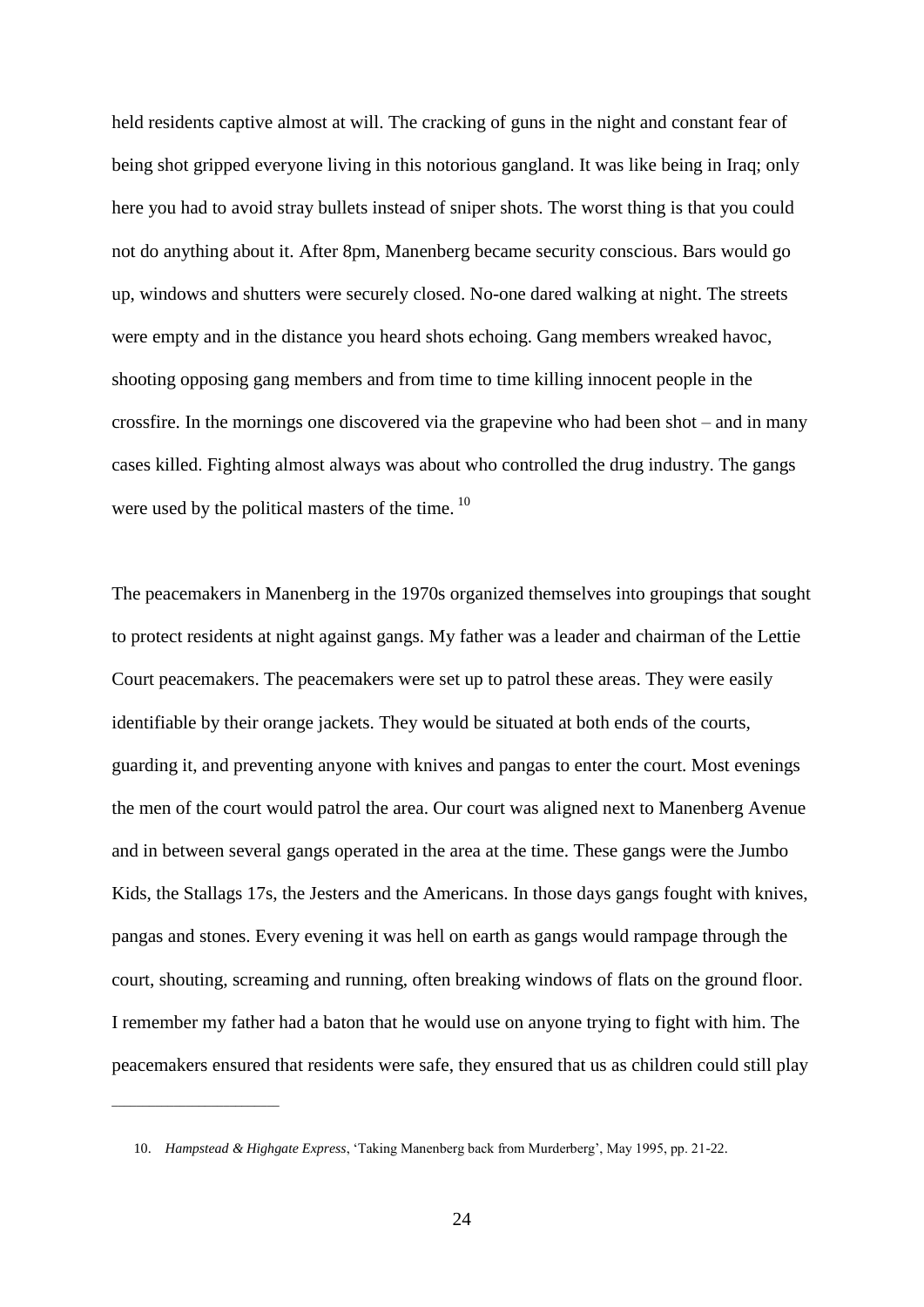outside in relative safety. They would look after your place if you were not home. They would ensure your windows and doors were locked.

The peacemakers were labeled vigilantes. They worked without the cooperation of the police in the area. The peacemakers were the first line of vigilante groupings operating in Manenberg to protect residents from gang members. Police at the time were not trusted by residents. The peacemakers received overwhelming support from residents. Every Sunday evening my father"s cupboard would be filled with pangas, knives and batons from gang members who were stopped and searched.

As part of an International Conference on Crime, Law and Community a workshop was held at the Early Learning Centre in Athlone in 1975 hosted by the National Institute for Crime Prevention and the Reintegration of Offenders (NICRO). Delegates were taken on a tour through the coloured townships of Manenberg and Bonteheuwel. At the workshop, Mr. Philip Davids represented the Manenberg Resident"s Movement as well as the Students" Health and Welfare Centres Organisation (SHAWCO), which was based in Manenberg. Davids explained that the crime situation was fuelled by easy access to alcohol and the problem around gangsterism. A way of combatting this was to form street committees or "peacemakers" to prevent crime from happening. "The impact of this "peacemakers" thing, as we are nicknamed, has dropped off a little bit but on weekends we still find people standing around and trying by their mere presence, to show the mobsters that there are still people around who are concerned about our own safety and well-being.<sup>'11</sup>

 $\overline{\phantom{a}}$  , where  $\overline{\phantom{a}}$ 

<sup>11.</sup> *Living in Manenberg and Bonteheuwel*, (Cape Town, 1975), p.7.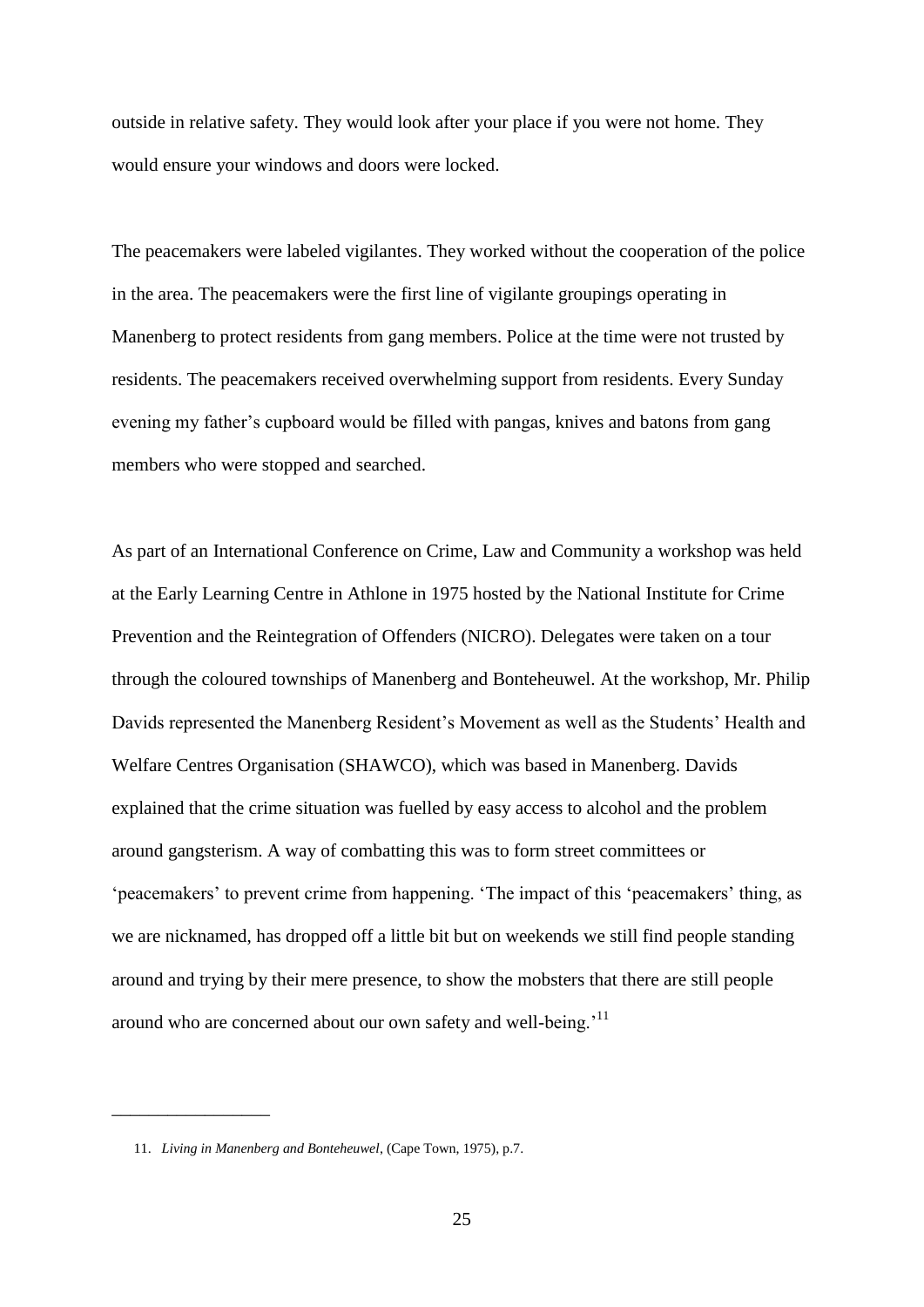#### **Soweto Uprising, 1976**

The year 1976 is a year that stands out in the history of this country. "Afrikaans was the trigger that brought Soweto pupils out in protest; the reckless use of live ammunition by the police was the immediate cause that transformed a protest by school children into a massive uprising.<sup> $12$ </sup> Not being taught in your mother tongue and the disparities of per capita spending around education was seen as a catalyst for the uprising. "In 1975-76 fifteen more times was spent on a white child than a black child.<sup>13</sup>On 16 June 1976, twenty thousand Soweto schoolchildren marched in protest against Bantu education, they were subsequently fired upon by security police. Students went on the rampage smashing and burning down many buildings, damaging beer halls, schools, clinics and libraries.

Demonstrations took place in black townships in Cape Town such as Gugulethu, Langa and Nyanga. Coloured pupils and university students demonstrated often leading to bloody clashes with police. Fullard mentions that the 1976 revolt in Cape Town resulted in an estimated death count of 137 people from August to December.<sup>14</sup>1976 became known as a year of turmoil and a turning point in the fight against apartheid in South Africa as 566 people died due to political violent incidents.

In 1976 security police were patrolling streets in Manenberg as well as students were busy with demonstrations as part of the wider anti-apartheid movement. This year had a significant impact on most activists in Manenberg who became active in the 1980s. The Avenue simultaneously became a symbol of liberation and oppression. It is this road whereby students, teachers and ordinary community members fought side by side against the security

 $\overline{\phantom{a}}$  , where  $\overline{\phantom{a}}$ 

<sup>12.</sup> H. Gilomee & B. Mbenga (eds), *New History of South Africa*, (Cape Town: Tafelberg Publishers, 2007) p.364.

<sup>13.</sup> *Ibid*, p. 365.

<sup>14.</sup> Fullard, 'The State and Political Struggle', p. 28.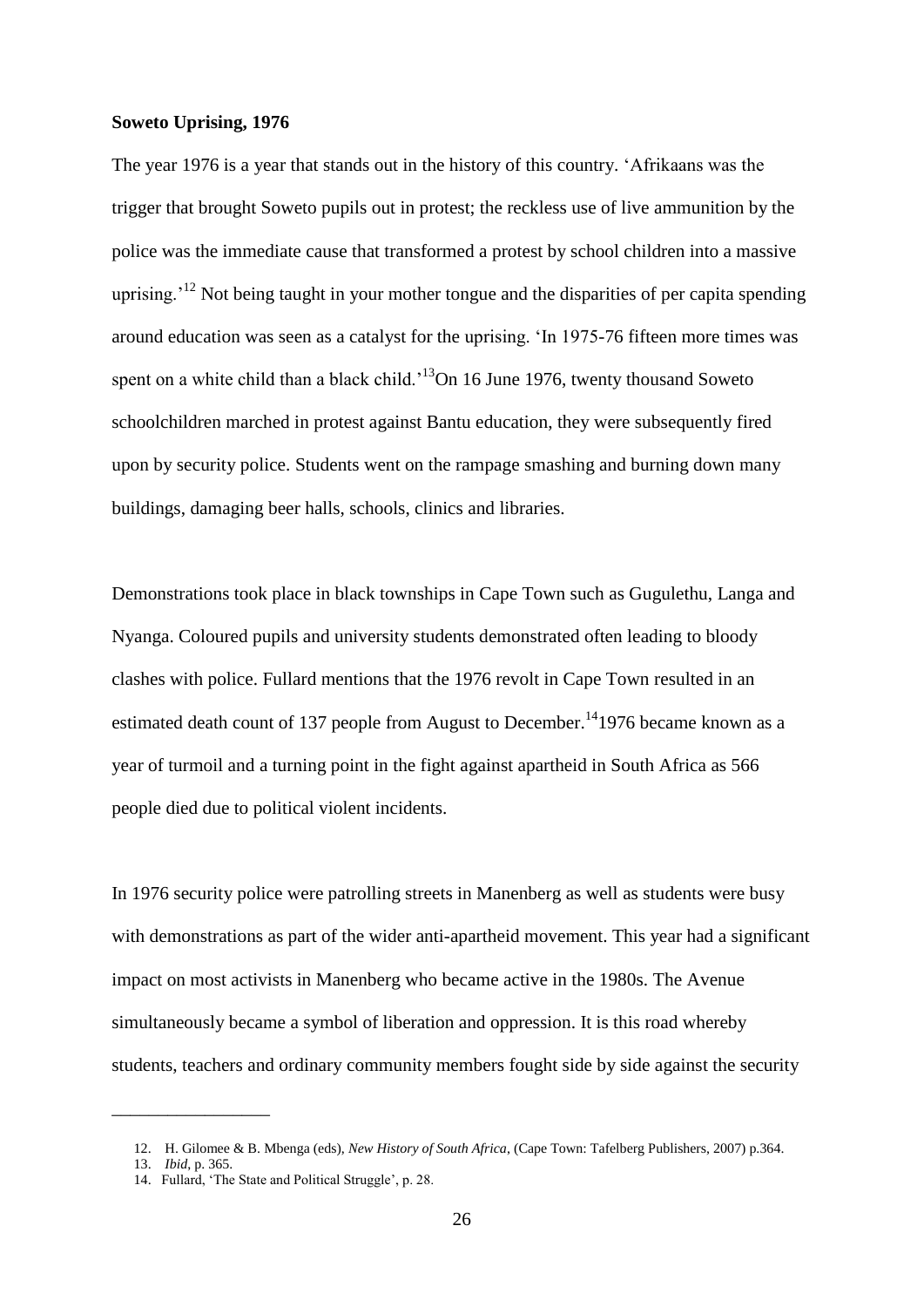forces. It is the same road that the security forces shot and teargassed so many people; it is the same road that divides different gang territories. I remember in 1976 when the security forces were shooting teargas canisters in our yard in number 26 Lettie Court. I remember seeing these huge army men, bending down and shooting in the air. I remember my parents screaming that we should cover our eyes and that we should come inside the house. My older brother ran outside and picked up the cannister and threw it back. Our eyes were burning. I remember the vans, the yellow menacing casspirs with the young officials looking at us. Manenberg Avenue is where it all happened.<sup>15</sup>

Keith Carl Dumas is a name that speaks volumes in Manenberg in the 1970s. He started student revolts in the streets of Manenberg in the 1970s. A *Cape Argus* article on Dumas, who was interviewed in 2005 pointed out: "It was almost 29 years ago when Dumas and other militant young people walked on to the grounds of Manenberg High School and challenged their fellow pupils to strike, and ultimately take to the streets in support of those who had been killed by police on that terrible winter's day in Soweto.<sup>16</sup> Interviewed Dumas states that in Manenberg in 1976 "we were very disorganized and there was not much information coming through about what happened in Soweto, except a few flashes on the television and in some of the print media.<sup>17</sup>Many of the activists of the 1980s ensured later that they indeed became organised.

\_\_\_\_\_\_\_\_\_\_\_\_\_\_\_\_\_\_

<sup>15.</sup> My memory of 1976 in Manenberg.

<sup>16.</sup> *Cape Argus*, 17 June 2005.

<sup>17.</sup> *Ibid.*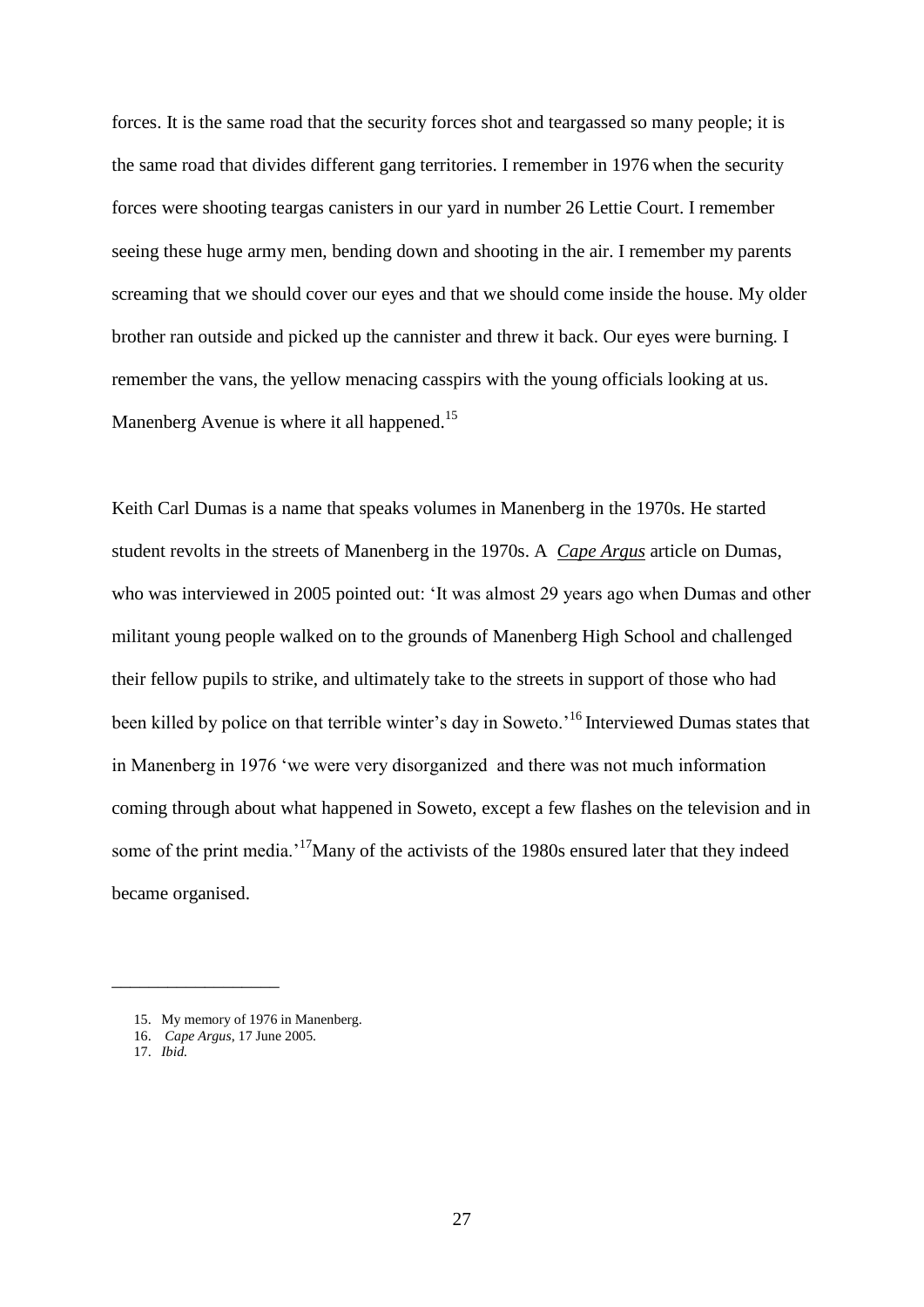#### **Biographical sketches of key activists in Manenberg in the 1980s**

During the 1980s in Manenberg, a core group of people became part of a resistance movement that would mobilize, persuade people, conscientize people and convince people to take up arms, to make Manenberg ungovernable. The group was part of a wider network of activists throughout the country. Some of them went into exile where they were influenced or trained by others and in turn they came back to influence others. A new culture of resistance was born. This section will introduce role players, such as Mario Wanza, Faghie Johnson, Owen Munro, Irvin Kinnes, Christine Jansen, Faldielah de Vries, Emily Fairbairn, Mark Splinters, Maqbool Moos and Mickey Adams and will try to probe the specific roles and influence they had in the 1980s in Manenberg Township. All the interviewees agreed that Manenberg has had a rich history in playing a significant role in the 1976 riots and the uprisings of the 1980s within the Western Cape.

While this section focuses on Manenberg, it should be acknowledged that all over the Cape Flats activists sprung up. Ashley Kriel, for instance, was an ANC operative who grew up in Bonteheuwel, Cape Flats. He was a youth leader who underwent military training in Angola and returned to South Africa with the sole purpose to build underground structures and to target key institutions of the regime. He was killed in 1987 in Athlone by the security police. In a tribute to the life of Ashley Kriel, Logan Wort writes that he was a product of the 1980s. "A time that produced a special cadre of youth leaders, called upon to engage in a struggle that required dedication and leadership, courage and commitment, way beyond what could be expected from young people of that generation.<sup>18</sup>Manenberg too produced its own homegrown leadership.

\_\_\_\_\_\_\_\_\_\_\_\_\_\_\_\_

<sup>18.</sup> L. Wort, *Ashley Kriel: Commemorative publication*: *Hamba Kahle Qabane Ashley Krie*l, (Cape Town, 2007), p.1.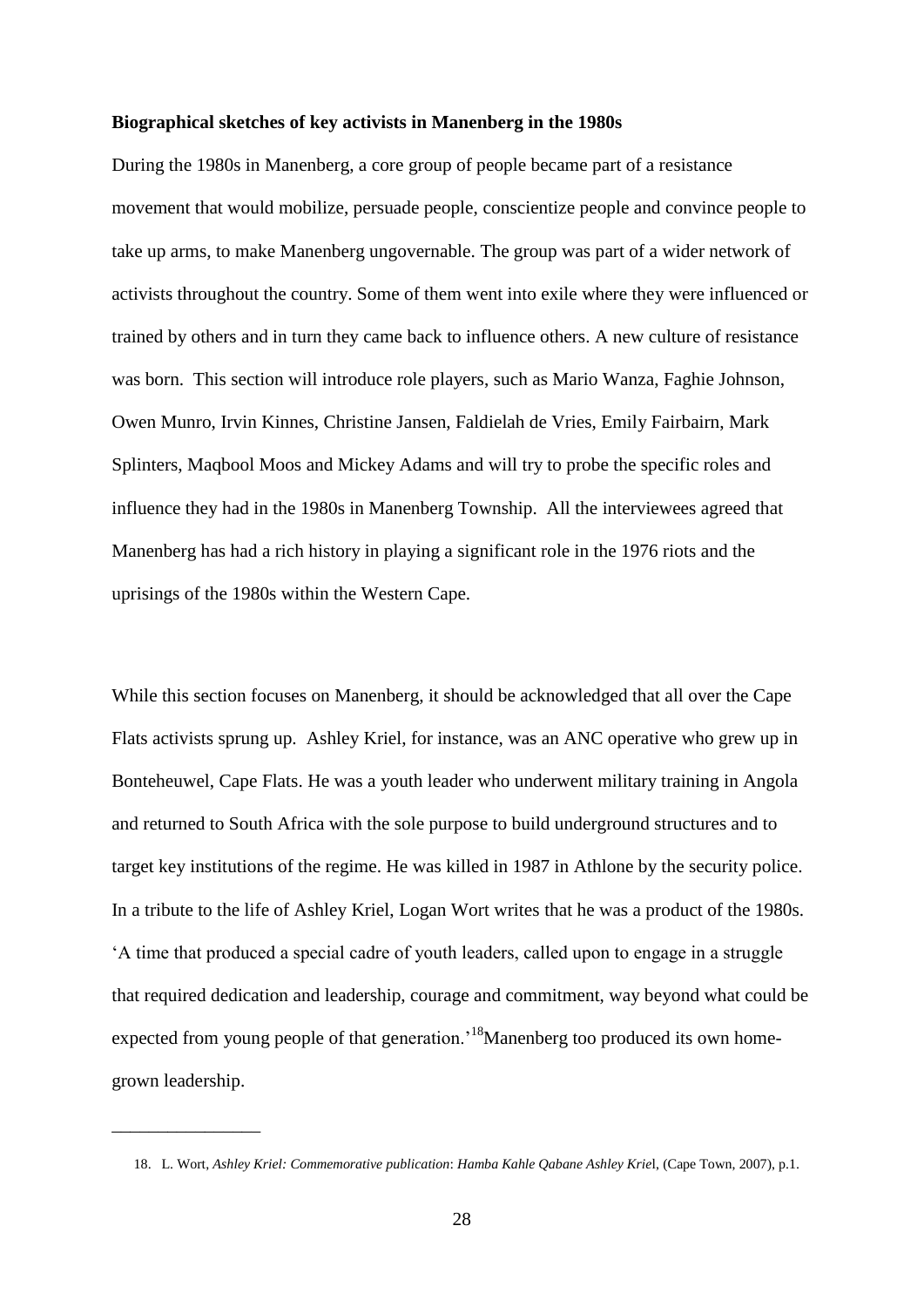As mentioned already, Manenberg had community and political activists operating in the 1970s. Jonathan Hyslop has argued that that "it was in the 1984-87 period that the revolt of the students had its greatest impact. Students and youth formed the shock troops of the outbreak, mounting pickets, organising mass action and engaging in street battles with the army and police.<sup>19</sup>Bundy mentions that student and youth movements always looked for ways to link with other organisations and other campaigns to fight the regime.<sup>20</sup>Activism in Manenberg was nurtured in the 1980s at the three high schools in the area, namely Phoenix High, Silverstream High and Manenberg High through politically aware and militant educators.

In the 1980s there were two distinct groupings in Manenberg, the one group which was more moderate and more visible and the other group which was an underground militant group who organised tyre burnings, throwing stones and petrol bombs at targets and later resorted to taking up arms. The latter were trained inside Manenberg. The first grouping consisted of thirteen people, who were mainly teachers and students from the three high schools in Manenberg. This group was called MASCO, who had several teachers in it. The second grouping, MAC, was more militant in nature and its membership was changing. Some activists belonged to both groupings playing both a visible and hidden role. They met secretly in the Manenberg library planning their military operations inside Manenberg.<sup>21</sup>All members of the two groups constituted the inner circle of activists that operated in Manenberg in the 1980s.

\_\_\_\_\_\_\_\_\_\_\_\_\_

<sup>19.</sup> J. Hyslop, "School Student Movement, State Education Policy 1972 – 87", in W. Cobbett & R. Cohen (eds),  *Popular Struggles in South Africa,* (London, Villiers Publication, 1988), p.183.

<sup>20.</sup> Bundy, "Street Sociology and Pavement Politics," p.303.

<sup>21.</sup> Jacobs, "Manenberg", p.47.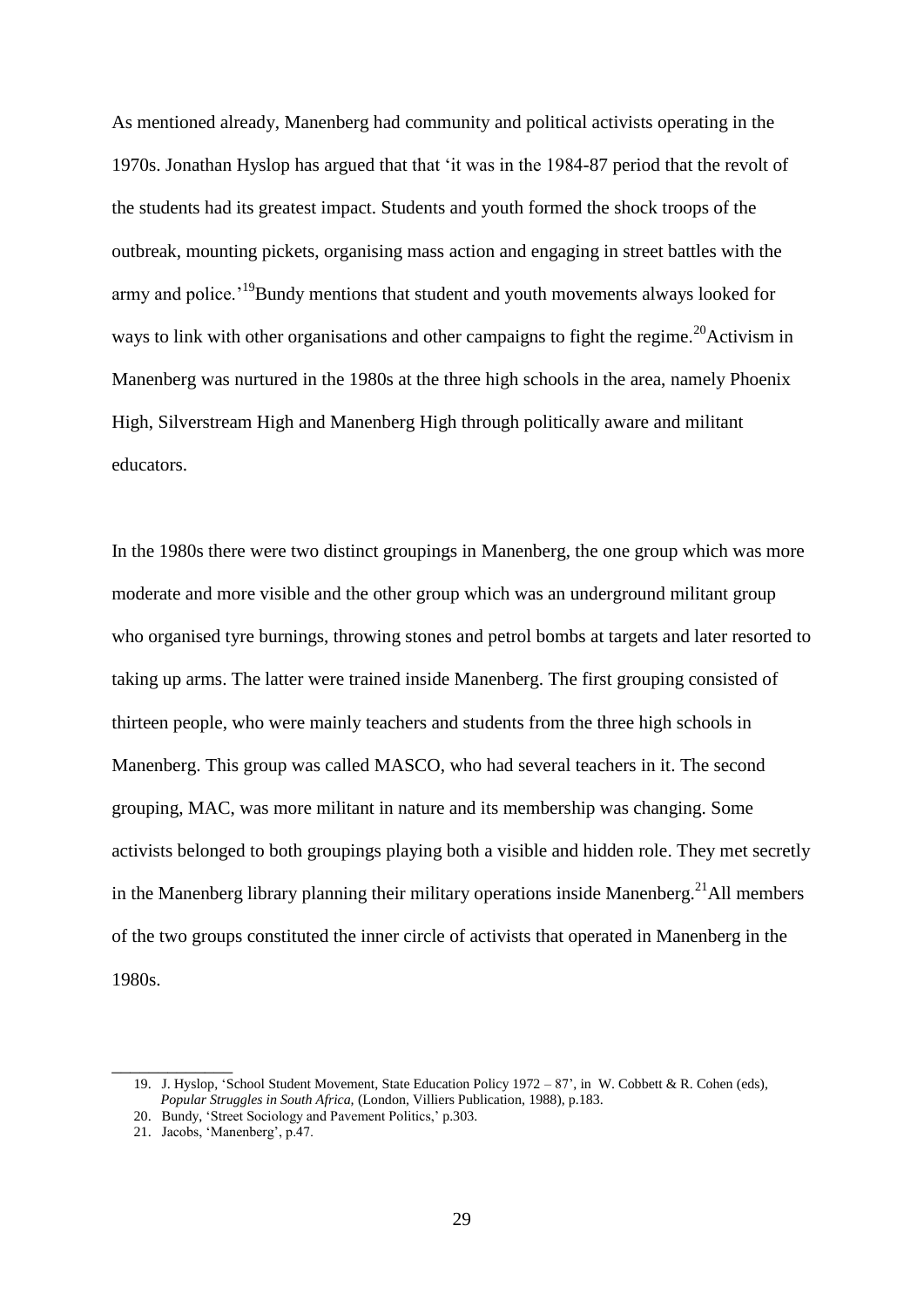Mario Wanza, Irvin Kinnes, Faldielah de Vries, Faghie Johnson, Mark Splinters, Maqbool Moos, Cameron Williams, Selwyn Daniels, Owen Munro and Mickey Adams were part of the first group, which was more moderate in nature. Shaheed Petersen, Mickey, Mario, Hattas, Faghie, Owen, belonged to the second more militant group. Thurston Brown was an opponent of the inner circle group as he believed that students came to school to be taught an education. He changed his philosophy years later.

Mario Wanza was born in Wynberg, Cape Town in 1966. He was one of three children. At the age of two his family moved to Manenberg. He lived in Manenberg for 27 years. Wanza"s parents both worked at a leather factory. The Wanza family lived in a semi-detached cottage in Manenberg Avenue near the Lansdowne entrance. The house had two bedrooms, a kitchen, bathroom and a lounge area. Because of his family roots in Wynberg, Mario attended primary school in Wynberg at Battswood until standard four and he completed his standard five at Primrose Park Primary, just outside Manenberg. This was the same year his mother passed away when he was twelve years old. An early memory of prejudice came about when he took a *Cape Herald* newspaper article to primary school at Battswood, where his teacher told him that the newspaper was not considered as news. "News was only news if it appeared in *The Argus* and *Cape Times*,' he said.<sup>22</sup> His political schooling started here he says.

He spent his high school years at Manenberg High from 1980 - 1985. He played rugby for the school and was quite active in athletics. In 1982 when he was in Standard Eight he was recruited into the underground movement.<sup>23</sup>It was in Manenberg that Wanza got to know the

\_\_\_\_\_\_\_\_\_\_\_\_\_\_\_\_\_\_\_\_\_\_

<sup>22.</sup> Interview with Mario Wanza, 24 March 2010.

<sup>23.</sup> Wanza was recruited into the underground movement by the following Manenberg High educators, Emily Fairbairn, Lawrence Haupner, Rashaat Job and Mickey Adams.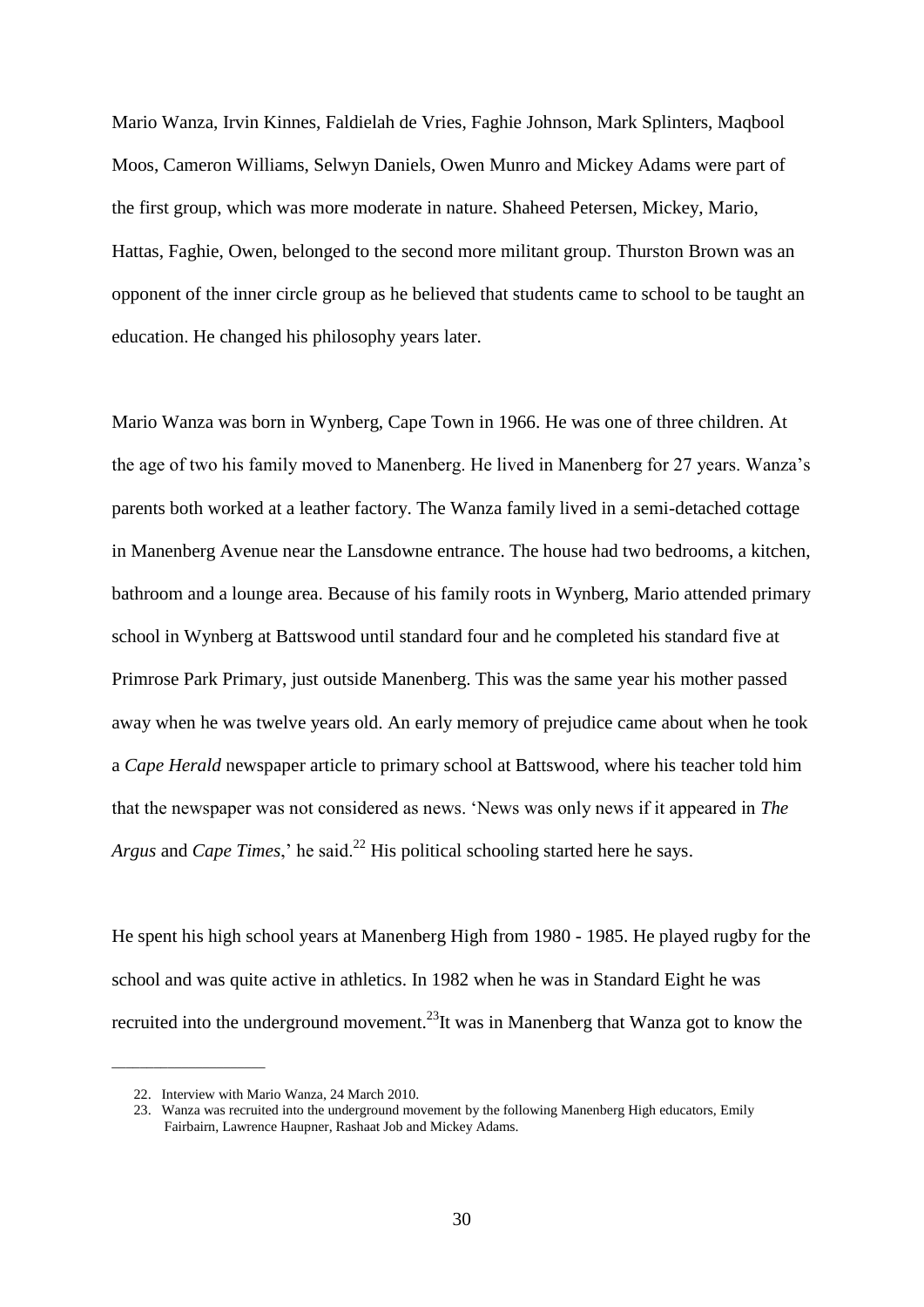real effects of apartheid, the living conditions and the hardships ensured by all. Issues of high rent, lack of service delivery and gutter education. Local conditions drove him to join the ranks of the ANC and the UDF.  $^{24}$ In 1983 Wanza was one of hundreds of students present at the launch of the UDF in Mitchell"s Plain. His peers at Manenberg High were Faghrudeen (Faghie) Johnson, Owen Munroe, Mark "Parker" Splinters, Maqbool "Bulle" Moos, Shaheed "Hiddie" Petersen and numerous others.

In 1985 during the first state of emergency, Wanza became the SRC President at Manenberg High. It is during this period where he displayed his dedication to the struggle; his ambition to liberate from within and to ensure that the notion of the people shall govern would be realized. Wanza mentions that hearing Oliver Tambo"s radio speech on Radio Freedom on making South Africa ungovernable spurred him on.  $^{25}$ Wanza played a pivotal role in the 1980s period of activism in Manenberg. Today, he leads an army of Proudly Manenberg Campaign activists and volunteers as they seek to bring back the pride and dignity to Manenberg residents. Through his leadership and experience of the 1980s, he has assisted in making a difference in Manenberg.

Ganief "Mickey" Adams was born in 1958 in Waterkant Street, Cape Town and was one of six children. His family moved to Manenberg in 1968 after they were forcibly evicted from their Waterkant home. At the time he attended Vista Primary School in the Bo-Kaap area of Cape Town. He remembers during the mid 1960s, the news that they would be evicted vividly. He was told to look out for a blue beetle driven by a Mr. Louw, which eventually

\_\_\_\_\_\_\_\_\_\_\_\_\_\_\_

<sup>24.</sup> Interview with Mario Wanza, 24 March 2010.

<sup>25.</sup> Interview with Mario Wanza, 11 February 2010.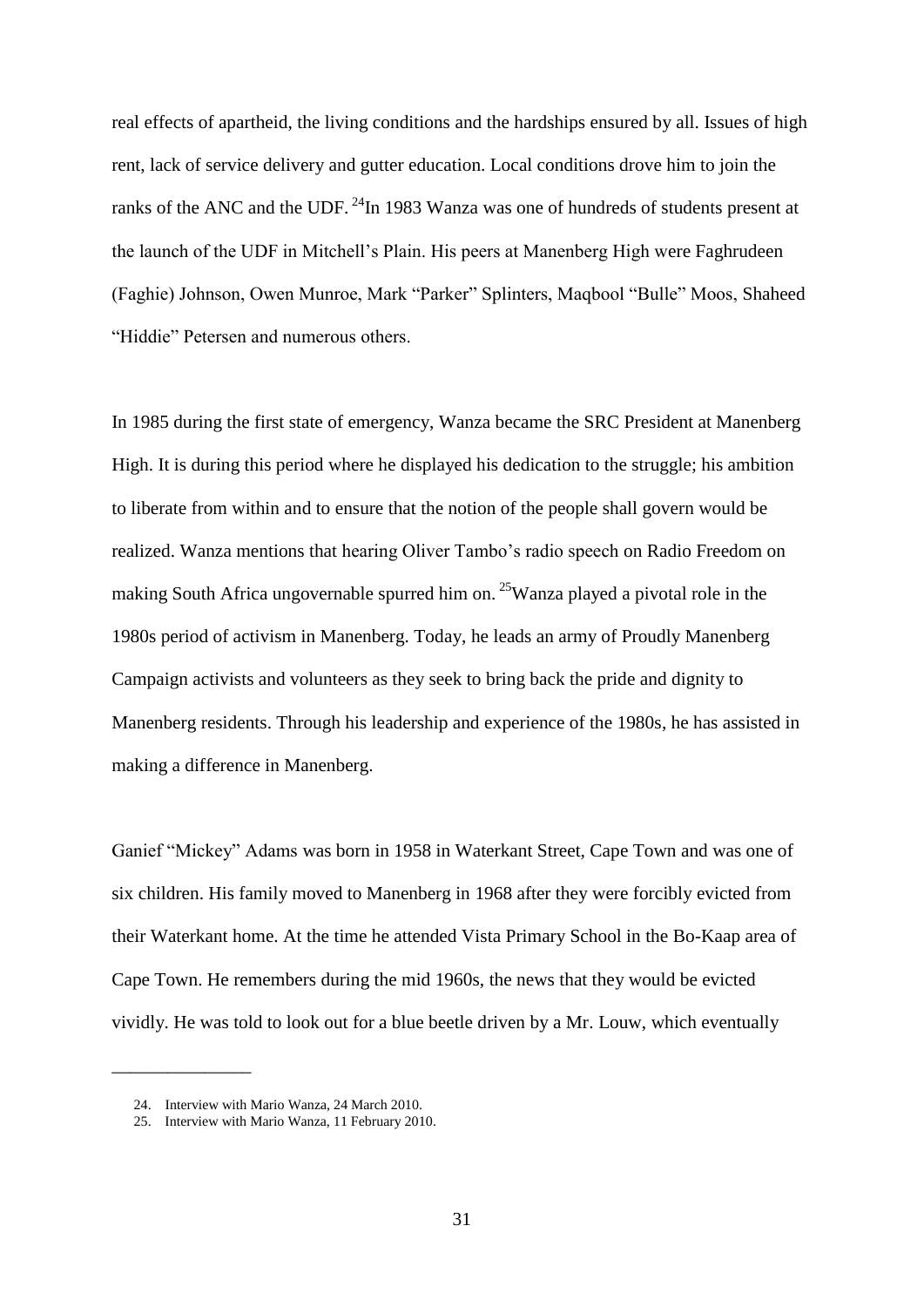arrived at their house. The family were told that they should move to Manenberg, a place they did not know existed. "We got notice and I was told to go check out our new home in Manenberg. It was my first train ride and what I saw was a dusty, sandy place with Silvertree Youth Centre one of the first brick buildings in the area.<sup>26</sup>The family ended up living in a one room bedroom flat in Joanna Court. Mickey explained that his grandmother was blind and the 'apartheid agent' gave them a flat near Nyanga train station in order for her not to walk too far from public transport. He remembers how even within Manenberg, which was for the poor, an economic hierarchy prevailed. There were those confined to flats while others better off could secure cottages. 'We were not allowed to live in a cottage as my mother's salary was one rand short of qualifying for a cottage.<sup>27</sup>

Mickey and his siblings went to school in the city and they had to now travel by train – back and forth. He encountered the separate train compartments on their journey to school and back. He encountered one of apartheid"s main goals to divide and rule. When the train reached Nyanga station, Africans went the other side and he and other Coloureds would exit the Manenberg side. Mickey matriculated in 1976 at Vista High. This was the year of the Soweto student uprisings and it was this event that politicised him and introduced him to politics.

In the 1970s Mickey was drawn to the Silvertree Youth Centre. It was here that he got involved in political meetings, in interfaith meetings between young people and it was here that he experienced mass meetings around high rent costs. In 1978 he was enrolled at the University of the Western Cape (UWC) where he studied to become a teacher. UWC was

\_\_\_\_\_\_\_\_\_\_\_\_\_\_\_\_\_\_\_\_\_\_\_\_\_\_

<sup>26.</sup> Interview with Mickey Adams, 11 November 2009.

<sup>27.</sup> *Ibid.*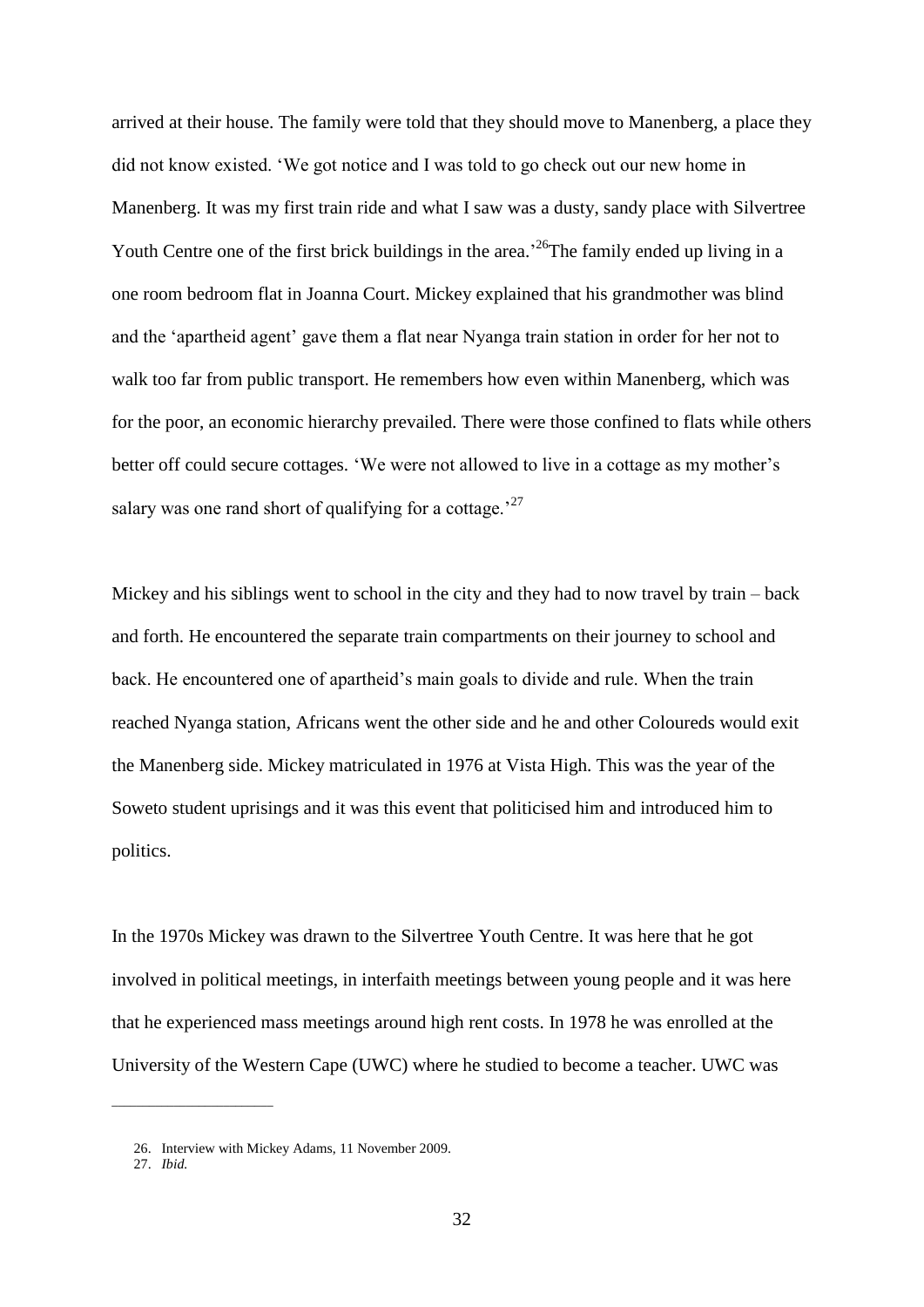also a place where he found himself engrossed in debate and got to know the policies of the ANC. Today he still teaches at Manenberg High. Mickey states that he was lucky in that he used education to fight the apartheid system. "If you are informed, you fight from an informed position and at Manenberg High we formed with other educators within the Western Cape, the Western Cape Education Trade Union (WECTU), with members such as Yusuf Gabru and Lawrence Haupner playing pivotal roles. This was seen as a precursor to the South African Democratic Teacher's Union (SADTU) in the 1990s'.<sup>28</sup>In the early 1980s when Mickey started his job as a teacher at Manenberg High he became involved in changing the mindsets of students and residents on issues relating to apartheid policies. As an educator Mickey felt that he could fight the system from the inside by freeing the minds of students. He played a pivotal role in the sporting sector, the religious sector, the safety sector and he served on the interim RDP forum post the 1994-elections in Manenberg. It is the period of the 1980s that has defined Mickey as an activist, community leader and educator. He too played a role in the constitution of the PMC.

Faghie Johnson was born in 1967 in Salt River and moved to Manenberg when he was oneyear old. The Johnson family had thirteen children with seven sisters and six brothers. He has lived his whole life in Manenberg. The Johnson family lived in a semi-detached cottage with two bedrooms, a bathroom, kitchen and lounge. Faghie lived behind the house of Wanza in Wye Road, Manenberg. He attended primary school at Sherwood Park Primary School, otherwise known in the area as Tafalha Primary and naturally progressed to Manenberg High School. The one clear memory of growing up in the 1970s was the burning of buses and children running during the 1976 riots in Manenberg.

 $\overline{\phantom{a}}$  , where  $\overline{\phantom{a}}$ 

<sup>28.</sup> Interview with Mickey Adams, 11 November 2009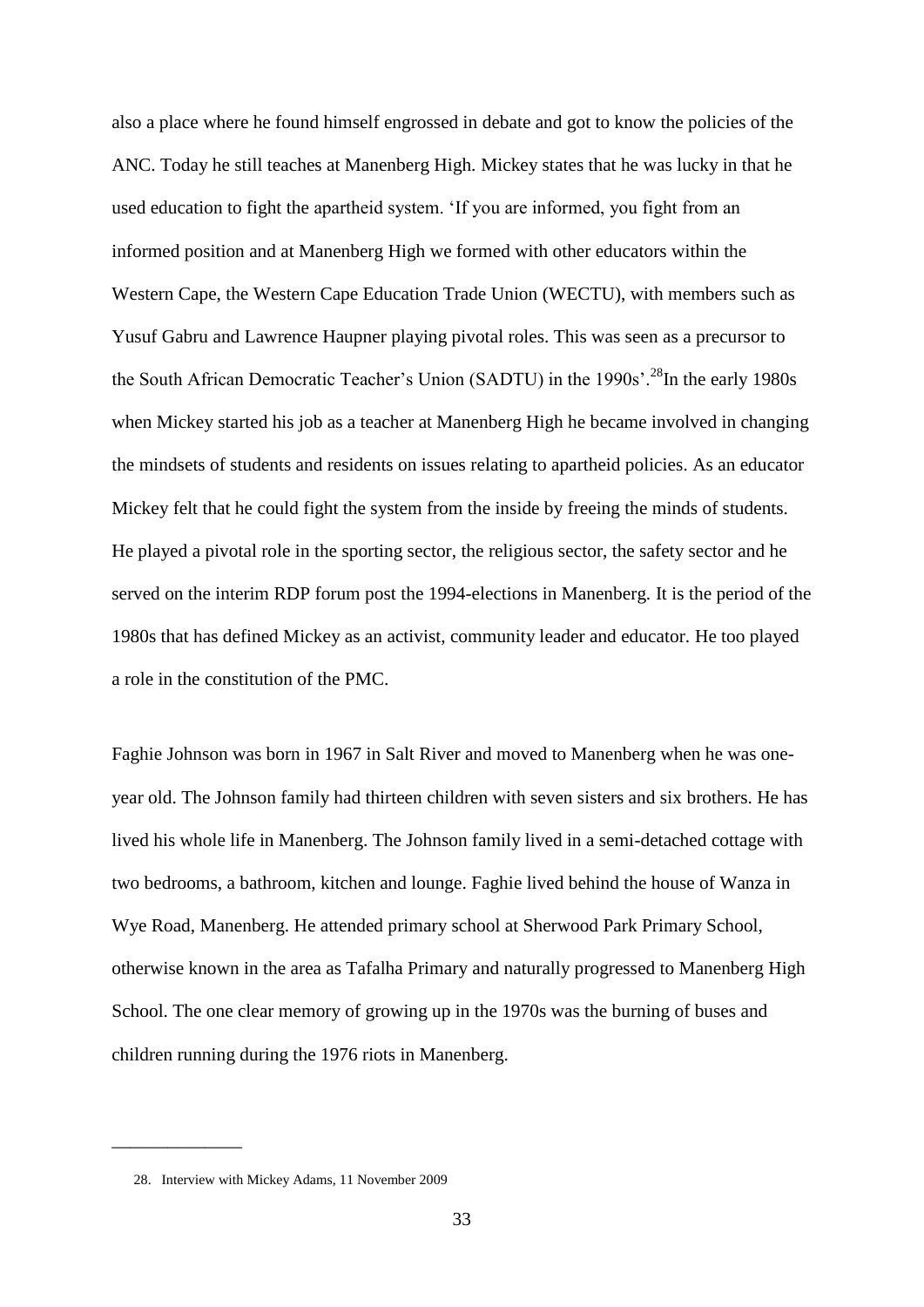In 1981, whilst being in Standard Six, he became very concerned about what was happening in the country at the time. "I didn't know much but felt I needed to join the SRC at Manenberg High. I can remember that Mr. Paul Joemat and Mr. Kevin Patel, who took care of our political education during the time. They would take us to meetings where I met people like Archie Gumede, Trevor Manuel and Cheryl Carolus amongst others who I found very inspirational."<sup>29</sup> Joemat and Patel worked at the Manenberg Advice Office and were members of the ANC. Faghie says that: "Mario Wanza and others saw the potential in me and would always encourage me and others to make a difference in the SRC at the time.<sup>30</sup> Faghie was at Manenberg High from 1981 – 1986 and served as a member of the SRC. He was a part of the inner circle in Manenberg in the 1980s where mass mobilization strategies were discussed and implemented. At High School, like Wanza, he played rugby and was involved in athletics. Over three decades Faghie has been involved in several organizations in Manenberg such as the Manenberg SRC, Manenberg Youth Organisation, Manenberg Advice Office, SANCO Manenberg, Manenberg People"s Centre, Call of Islam, Manenberg Anti-Crime Forum, Manenberg Community Police Forum (MCPF), Manenberg Education Development Trust  $(MEDT)^{31}$  and PMC.

Christine Jansen was born in Denver Road, Lansdowne near Savio College<sup>32</sup> in 1962. The Jansen family lived in a semi-detached cottage that had six-houses attached to one another. A fire broke out in 1968 destroying all six houses. The family moved to Manenberg in 1968 and settled into a flat, which had two-bedrooms, a kitchen, bathroom and a lounge. She lived

 $\_$ 

<sup>29.</sup> Interview with Faghie Johnson, 11 March 2010.

<sup>30.</sup> *Ibid*.

<sup>31.</sup> The MEDT helps learners in matric at the three high schools in Manenberg to get into colleges, universities and technikons by providing bursaries and mentorships. The MEDT members are past student activists from the three main high schools in Manenberg, who actively make their time available to assist learners. More than 30 learners from Manenberg have been sent to colleges, universities and technikons through this programme.

<sup>32.</sup> The old Savio College is being used by the South African Premier League Football team, Santos FC as a training base in Lansdowne.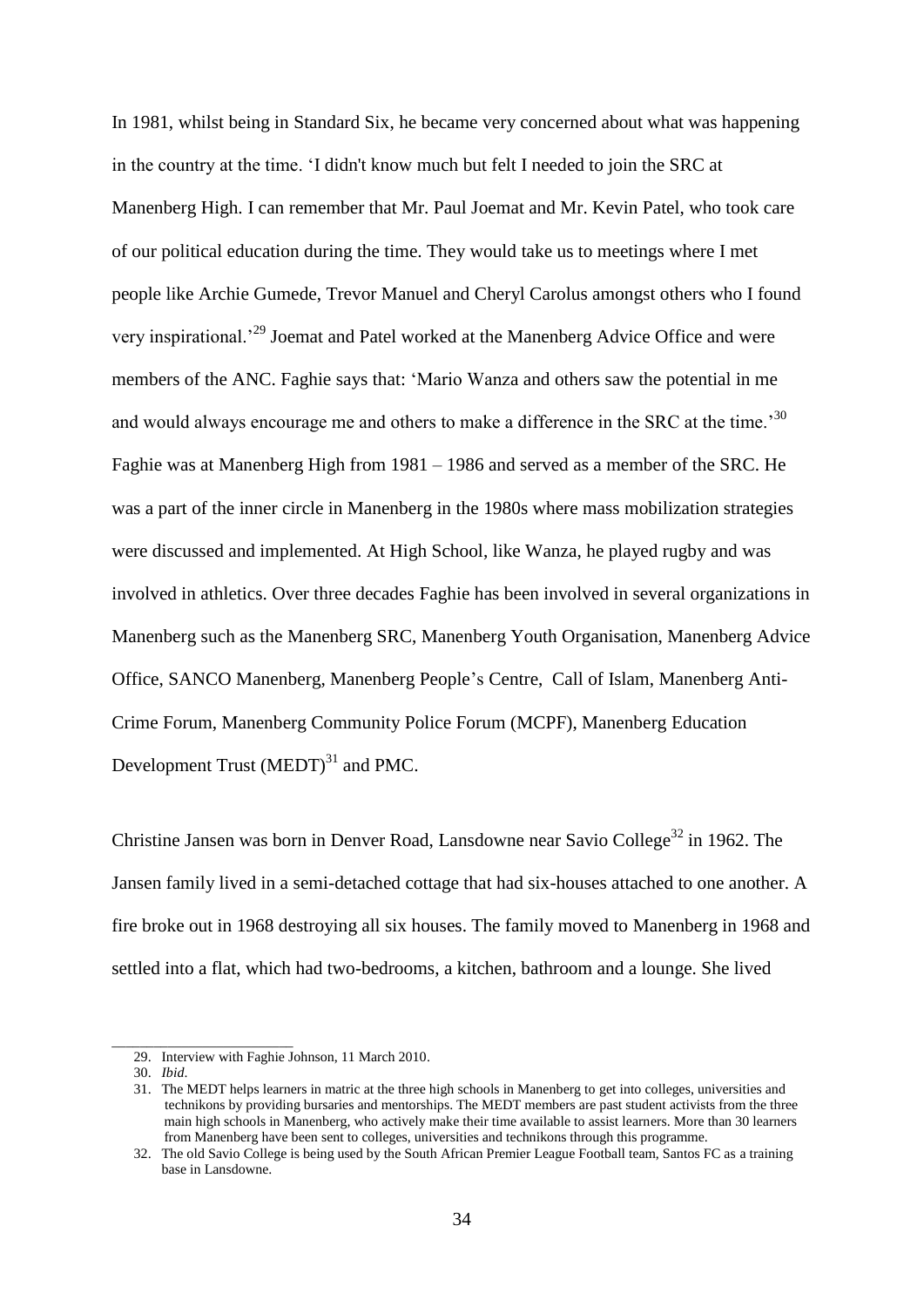together with her parents, grandmother and five siblings in Red River Walk. Her father worked as a labourer at PG Plumbing and her grandma worked as a cook at Savio College. She attended Red River Primary School from 1969 - 1975 and Manenberg High from 1976- 1980. Her political awareness came to fore when her grandmother travelled in a bus that was stoned during the 1976 riots. She later became active in several organizations in Manenberg. At high school she became involved in the SRC, the drama club and the Youth Movement. It is at the same high school that she met the members of the first group, such as Mickey Adams, Selwyn Daniels and Rashaat Job who became active throughout the 1980s.<sup>33</sup>She also relates how white liberal leftist teachers played a role in her political awareness at the time such as Lawrence Haupner, Emily Fairbairn, and Marilyn Budell. After matric she enrolled for a Bachelor of Arts degree at the University of the Western Cape. In Manenberg, she became involved with the United Women"s Organisation, SANCO, Manenberg Youth, Manenberg Civic organisation, Manenberg Area Committee, Manenberg Advice Office, SAYCO, Manenberg Health Forum, the Edith Stevens Wetland Park initiative, Manenberg Urban and Agriculture Committee, Manenberg Drug Action Committee and she is the secretary of the Klipfontein Sub District Health Forum. Her political philosophy was always left of the ANC and her motto is 'Socialism now.'<sup>34</sup>

Today, Christine is a respected member of the community, a real community activist and a member of the Manenberg Advice Office which tirelessly works to inform, educate and assist residents of Manenberg on a daily basis in a post-apartheid society.

 $\overline{\phantom{a}}$  , where  $\overline{\phantom{a}}$ 

<sup>33.</sup> Interview with Christine Jansen, 8 March 2010.

<sup>34.</sup> *Ibid.*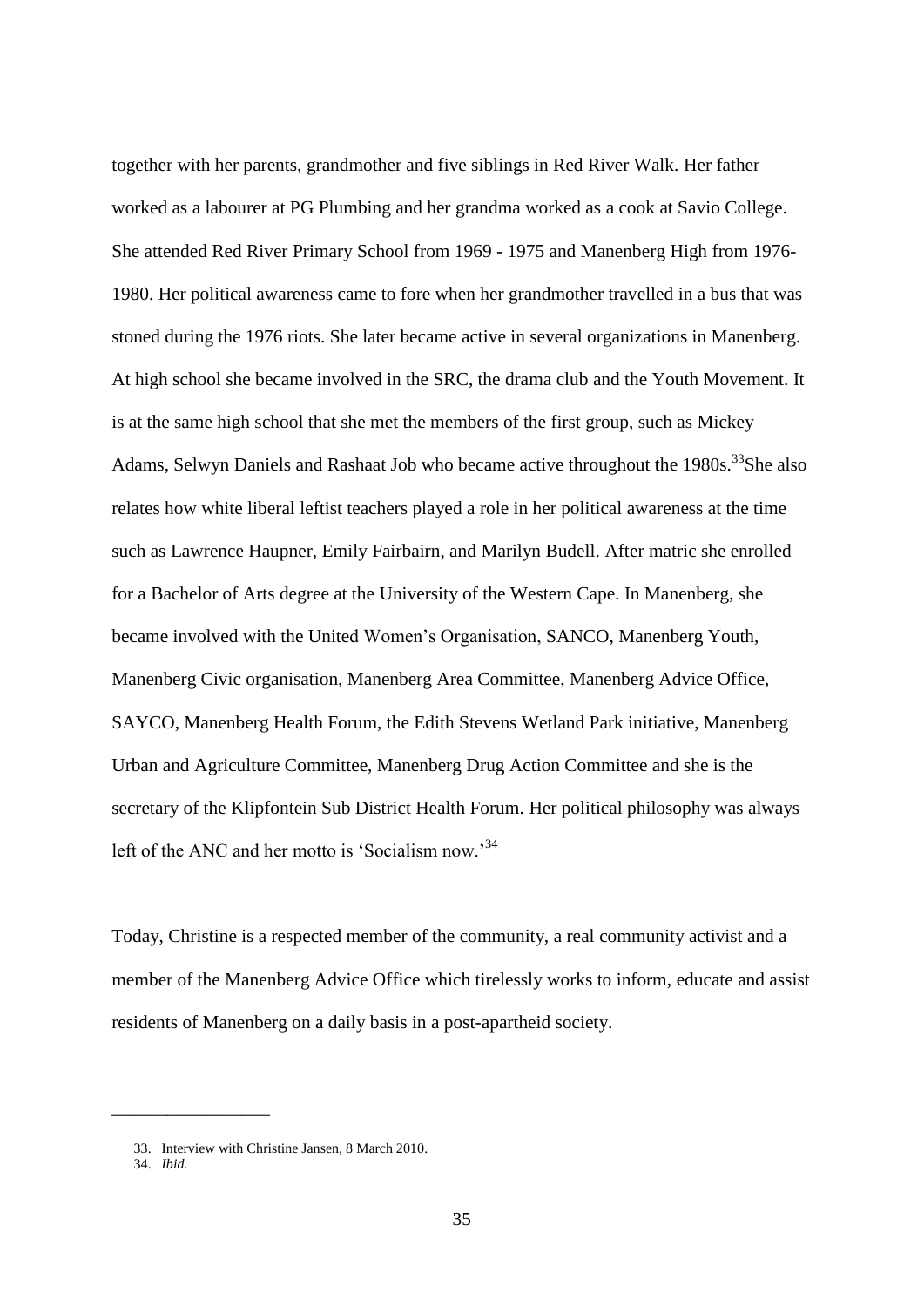Faldielah de Vries<sup>35</sup> was born in District Six in 1951 and lived there until 1974. She attended school in the Cape Town area and was a high school student at Harold Cressey in Roeland Street, Cape Town. It is here that she became involved in politics. The school was boycotting classes due to a Bonteheuwel High teacher being fired in 1966. She also witnessed first-hand the forced removals from District Six from the late 1960s and 1970s. At the end of 1974, aged 23 years old, married, and with three young children, Faldielah and her family moved into Manenberg in Thames Avenue. The house had one bedroom, a kitchen, bathroom and a lounge area. She became active in the civic meetings. Issues such as evictions, housing conditions and rent were discussed by the Manenberg Civic Association. Her peers were Paul Joemat, Aunty Let, Aunty Lizzie, Aunty Wya, Kevin Guavas, Kosie, Gert David, David Fredericks, Irvin Kinnes and many others.

She became involved with several community structures in Manenberg and within the Western Cape. Faldielah was instrumental in the establishment of the Manenberg Advice Office in the 1980s, the PMC in 2005 and other civic organizations.

Late last year Faldielah and others launched the Manenberg Development Co-ordinating Structure (MDCS). It is a body that has positioned itself in coordinating all kinds of community work and disbursing funds for community projects. She is a keen campaigner for human rights in Cape Town. She believes in the 'each one, teach one' concept and feels she can assist in providing political and governance knowledge and skills to the community so that they could take up the struggle to know their rights and to make use of it. "We lack

 $\overline{\phantom{a}}$  , where  $\overline{\phantom{a}}$ 

<sup>35.</sup> Interview with Faldielah de Vries, 22 March 2010.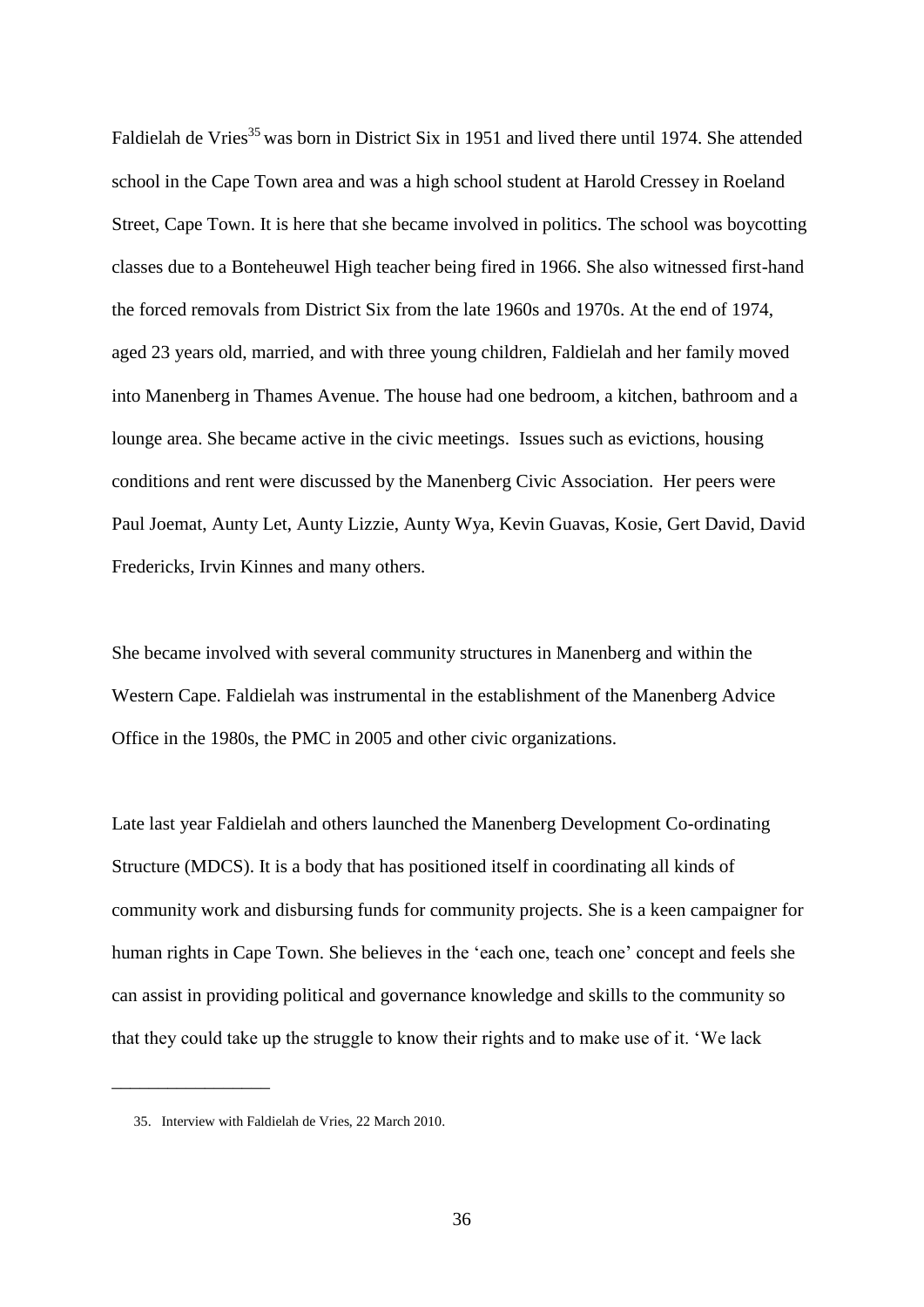sufficient political knowledge in our communities and we need to know our constitutional rights in order to access it for the betterment of ourselves.<sup>36</sup>Faldielah explains how her life of activism began in Manenberg. The area was notorious for its gangsters. At a community meeting held at the NG Kerk in Manenberg Avenue, a place where many community meetings were held before the Manenberg People"s Centre (MPC) was built, issues around housing problems and high rent payments were discussed. She remembers that two inner circle members were present at the meeting. They were Maqbool and Irvin Kinnes. "I asked a question and it was not satisfactorily answered. I remained quiet. At this time I was approached by Irvin. He asked my details and the next day he visited my house and explained to me what they were doing in Manenberg. I then joined their ranks.<sup>37</sup>She later moved to Erica Court near the MPC and it is here that many of the clandestine meetings took place. "We met here and at other places, but my parents were scared at the time that the security police would find out and arrest me. They were worried what would happen to my three children. I use to retort, my friends and comrades would take care of them.<sup>38</sup>

Faldielah also remembers the group was visited by Trevor Manuel and Johnny Issel at one or two meetings. "Within the group we had differences some were Trotskyites whilst others were Marxists, but when it came to working together that is what we did and our differences did not matter.<sup>39</sup>Mickey echoes her views when he fondly remembers the times they met in Faldielah's house where he says it was often done in secret.<sup>40</sup>

\_\_\_\_\_\_\_\_\_\_\_\_\_\_\_\_\_\_

<sup>36.</sup> Interview with Faldielah de Vries, 22 March 2010.

<sup>37.</sup> *Ibid.*

<sup>38.</sup> *Ibid.* 39. *Ibid*.

<sup>40</sup>*.* Interview with Mickey Adams, 24 March 2010*.*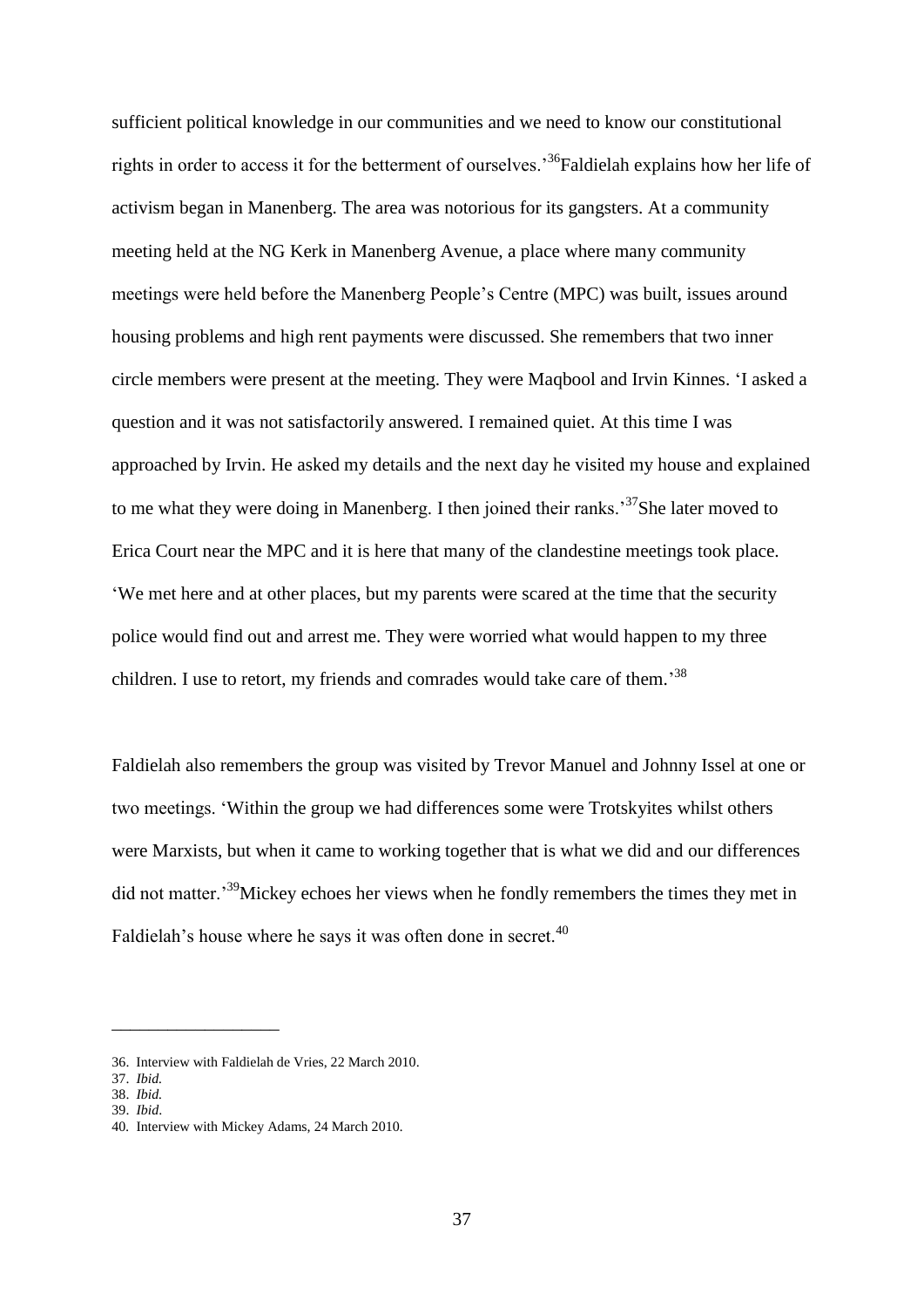Owen Munro was born in 1966 in Crawford. In 1970 the family moved to Manenberg in a single bedroom council flat in Ruth Court. Years later they moved into a two-bedroom council flat. Owen attended the English-speaking medium Red River Primary School and attended Manenberg High from 1980 – 1985. His earliest memory of the struggle was the 1976 riots in Manenberg. The rioting that occurred in Manenberg left a lasting impression on him. At high school he became a member of the inner circle of activists who planned and plotted disruptions around Manenberg and surrounding areas. His peers were Mark Splinters, Mario Wanza, Irvin Kinnes, Maqbool Moos and Faghrudeen Johnson and others. He has been a member of the following community organizations in Manenberg since the 1980s: the Manenberg Advice Office, the Manenberg People"s Centre, Manenberg Community Police Forum, SRC at Manenberg High, the Manenberg Sports Council and PMC since 2005. In 1996 he ran as the local ANC candidate in the local elections in Manenberg but lost to the NP's candidate, Mrs Du Plessis.<sup>41</sup>

Irvin Kinnes was born at Somerset Hospital in Cape Town in 1965. He was one of thirteen children. He grew up in Bonteheuwel and Greenhaven Bush until he was three years old. The family then moved to Manenberg in 1968. He attended primary school at Primrose Park. He was a pupil at Manenberg High from 1979 to 1981 and then completed his remaining years at Spes Bona High in Athlone from 1982 – 1983. Irvin"s earliest memory of the struggle was when he was young boy during the 1976 riots in Manenberg. He remembers inhaling teargas and pepper spray which came from the armed security police as they kept shooting at demonstrators in Manenberg Avenue. Irvin was influenced by the following

\_\_\_\_\_\_\_\_\_\_\_\_\_\_\_\_

<sup>41.</sup> Interview with Owen Munro, 10 March 2010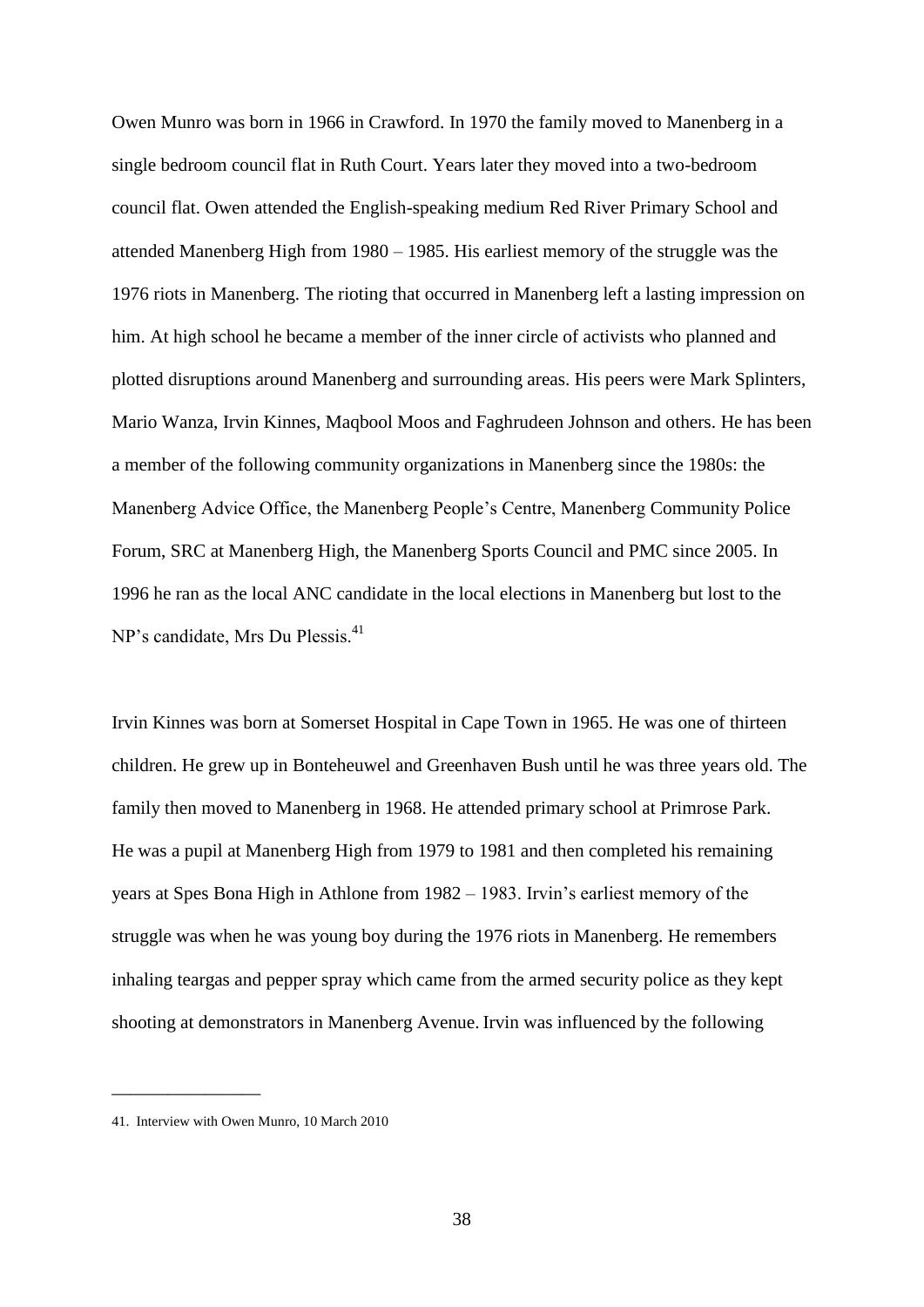activists: Sharief Cullis, Keith Dumas, Michael O' Connor, Mr. Jenneker, Mr. Frazer, Mrs. De Wet, Oswald Hopkins, Christene Jansen, Cay Dumas, Nicky Van Driel, Matthew Cloete, Marilyn Budow, Rashaat Job, Faldelah De Vries and many others. It was during these times that Irvin got involved in the following organizations operating in Manenberg in the 1980s and 1990s: Manenberg Action Committee, Manenberg Educational Movement, Manenberg Youth Movement, and the Manenberg Civic Association. Kinnes has an unwavering and deepening belief in the people of Manenberg. As he says, "Its people are the embodiment of resilience and defiance.<sup>\*42</sup>Today, Irvin is a criminologist and still active in the community of Manenberg.

Shaheed Petersen was born in Manenberg in 1971 where he lived in a single bedroom house with his mother and other siblings. He is a former student activist and a member of the PMC. He related the story of how he was recruited into the ANC. "I was recruited by a former ANC exile comrade Celeste Patel and under her tutelage I got to know the inner workings of the UDF and ANC within the Western Cape. I in turn recruited other hard core student activists who were not afraid to take up arms and make the government ungovernable.<sup>43</sup> He has been an active member of the PMC since 2005 and played an instrumental role in leading many a mass march through the streets of Manenberg.

\_\_\_\_\_\_\_\_\_\_\_\_\_\_\_\_\_

<sup>42.</sup> Interview with Irvin Kinnes, 9 March 2010.

<sup>43.</sup> Interview with Shaheed Petersen, 11 November 2007.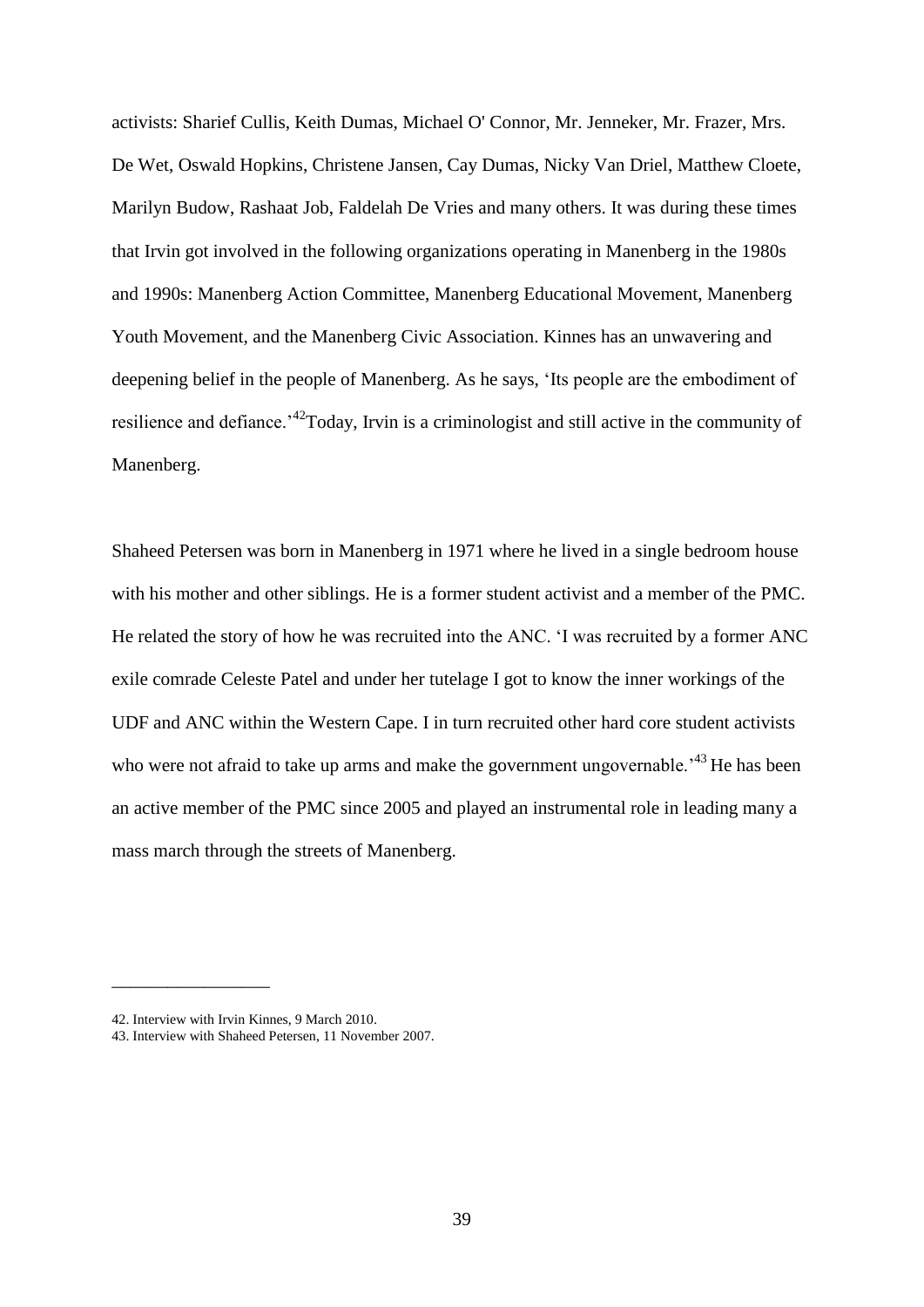Cameron Williams was born in January 1958 in Strawberry Lane, Constantia.<sup>44</sup>He and his parents lived with his grandmother until he was eleven years old. He was the only child. His parents sold flowers in Constantia and his father worked as a machine operator at Metal Box, Maitland. He went to Constantia Primary School until Standard Four and the family had to relocate due to the Group Areas Act to Manenberg. The family settled into an upstairs flat (duplex unit) in Pam Walk, which had two sleeping rooms, a kitchen, lounge and bathroom. He completed his primary schooling years at Red River in 1970 and from 1971 – 1976 he attended Silverstream High. After matric he attended Hewat College of Education in Athlone and got involved in student politics, specifically the anti-Labour party campaign of the late 1970s.<sup>45</sup> In 1980 he got a teaching job at Manenberg High where he later became a member of the inner circle within Manenberg. Meeting new people, activists and other comrades was exciting. "At times a person will just tell you that you must be at a certain venue. When you got there a national comrade will address the meeting. Information got to you in various ways and the message was always...destabilise the community. Get the community behind you and let them see the government as the enemy. Let them see that what you are doing is for their interest and for the generations to come. Let the government know and realise that the community are in control and not them.<sup>46</sup>

Cammy, as he is known, was arrested by the security police due to his involvement in demonstrations. He was an active member of WECTU at Manenberg High. He is also a founding member of the MEDT and the PMC since 2005.<sup>47</sup>

\_\_\_\_\_\_\_\_\_\_\_\_\_\_\_\_

<sup>44.</sup> R.E. van der Ross, *Buy my flowers! : The story of Strawberry Lane, Constantia*, (Cape Town: Ampersand Press in association with the University of the Western Cape, 2007).

<sup>45.</sup> The anti-Labour Party campaign was initiated by supporters of the underground movement in Cape Town. Prof Richard van der Ross was the Labour Party leader when it was formed in 1965. It was a Coloured party. The party dissolved when the 1994 democratic elections occurred. Many of its members became National Party (NP) members.

<sup>46.</sup> Interview with Cameron Williams, 10 March 2010.

<sup>47.</sup> *Ibid*.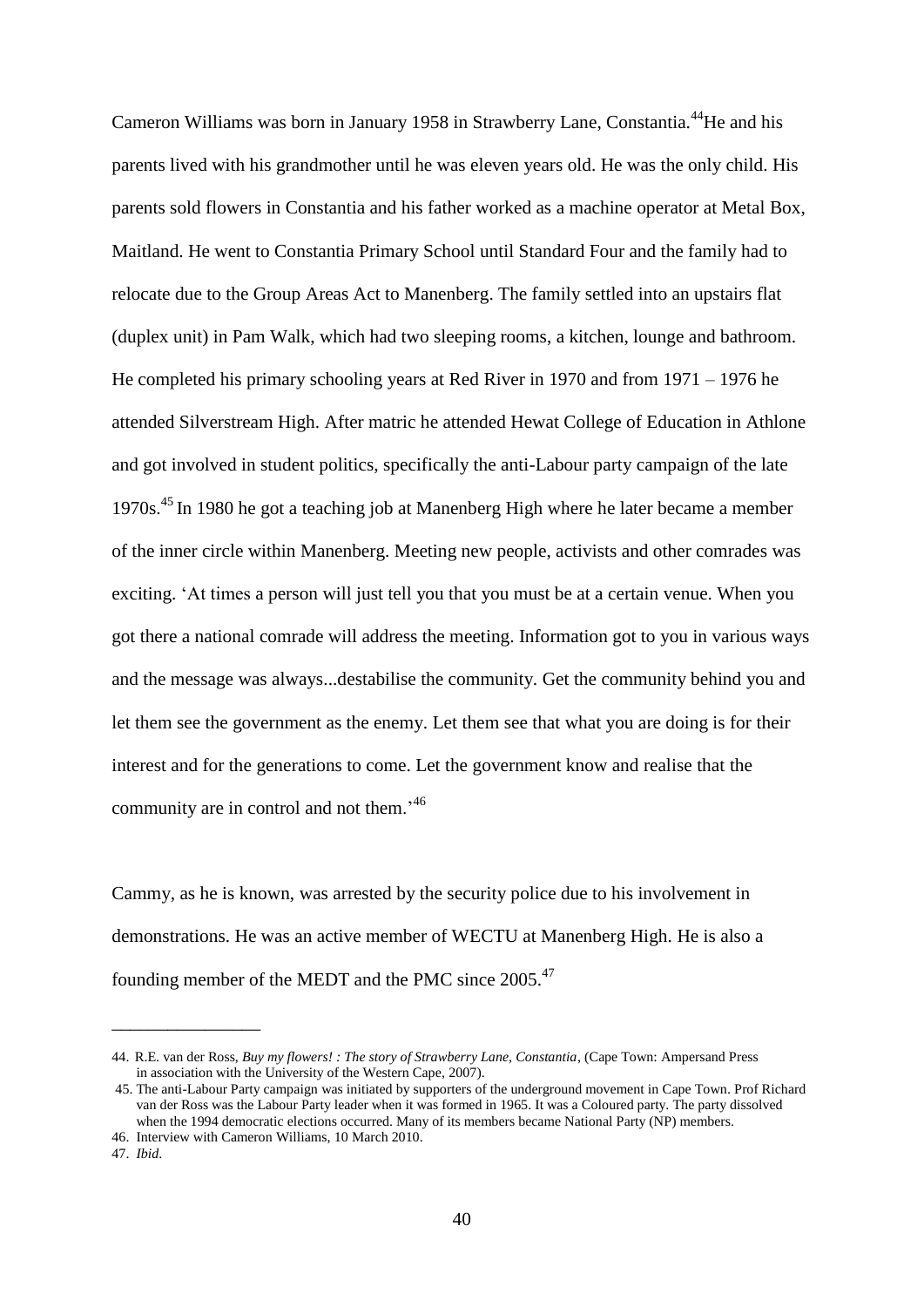Selwyn Daniels was born in Woodstock in 1958. He is the eldest of six children who were all born in Woodstock in their rented house. Daniels" mother was working as a domestic worker and his father as a welder. At the age of nine years the family moved to Manenberg in Elsieskraal (near the Klipfontein Road) in 1968. The Daniels" family lived in a semi-detached cottage which had only two rooms and a bathroom. Daniels went to Easter Peak Primary School from 1968 – 1972 and he matriculated from Silverstream High School in 1977. After matric he studied at Hewat College of Education in Athlone where he got involved in teacher politics. He was also politically active within several structures within Manenberg such as WECTU, Manenberg Advice Office, the UDF and the MAC.

Daniels used to address students at public forums at Manenberg High during the turbulent 1980s mimicking Alan Boesak"s voice. He left Manenberg High to take up a post as the area manager within the Western Cape Education Department. He too like the other progressive teachers used his political awareness in the classroom where they knowingly freed the mind of students. He says "We used the education system to politicize our students; it had to be done at the time." In 1988 Daniels was detained in Cape Town on his arrival from Zimbabwe for carrying banned literature in his luggage. Daniels was part of the inner circle leadership that met clandestinely at various locations in and outside of Manenberg.<sup>48</sup>

\_\_\_\_\_\_\_\_\_\_\_\_\_\_\_

<sup>48.</sup> Interview with Selwyn Daniels, 13 September 2010.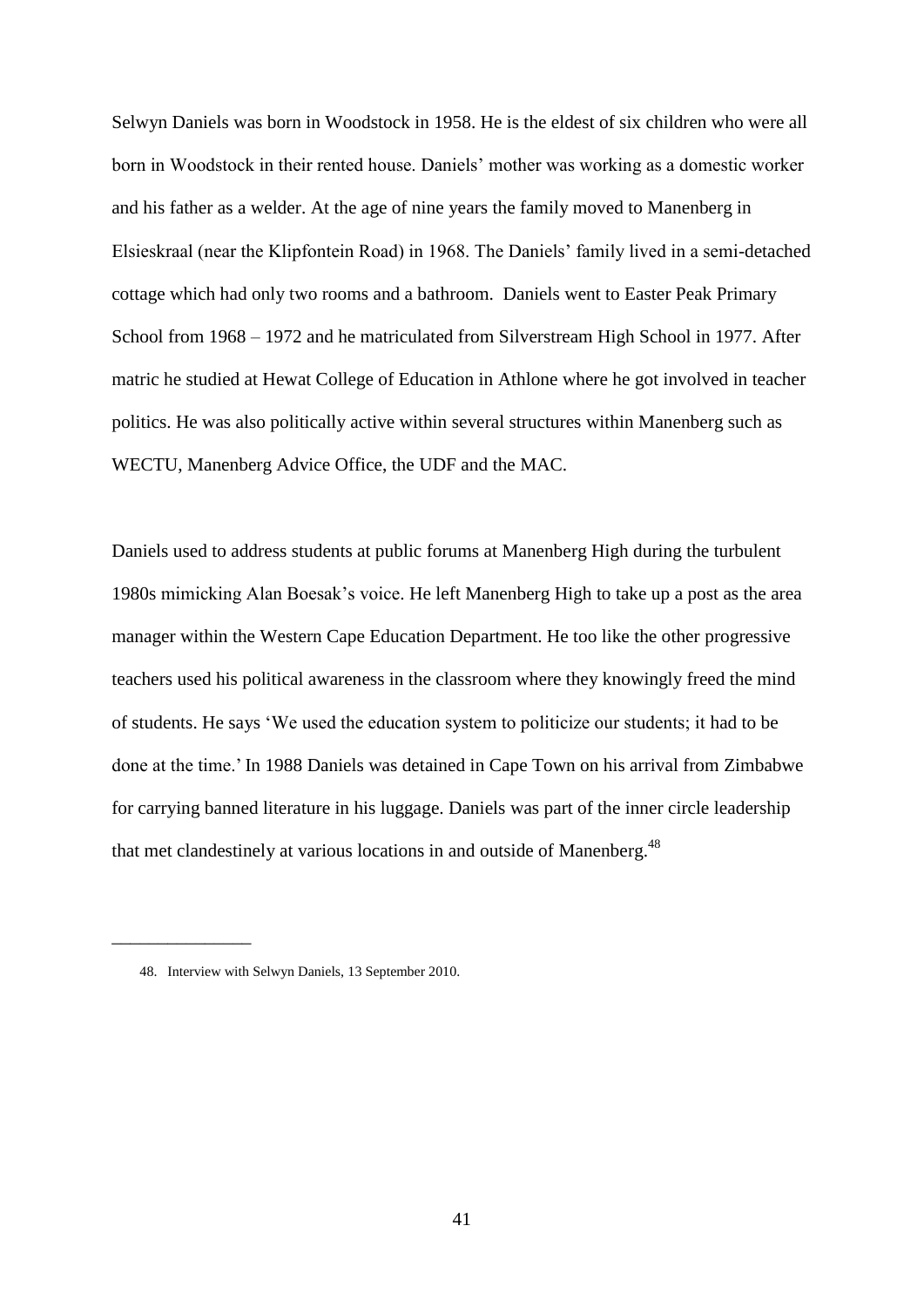Emily Fairbairn,<sup>49</sup> a white female, was born in Hermanus in 1955 and was one of four sisters. She attended the local primary school in the area. At the age of ten her family left for Johannesburg where she attended the Waverley High School. She returned to Cape Town to complete her high school career at Rustenburg Girls High School in Rondebosch, Cape Town. Whilst in Johannesburg she became aware of the injustices of the time fairly quickly through the pass law raids whereby police targetted Africans without their documents. The raids and searches for passes indicated to her things were not fine in Johannesburg. Emily"s political education was further enhanced through her aunt"s involvement in the Black Sash movement of the 1960s. As a student at the University of the Cape Town, she witnessed firsthand the brutality of the security police in Cape Town near St George's Cathedral after a peaceful protest march in June 1972. Police decided to break up the march and charged at students, beating them. This later created an impetus in her fight against the apartheid government. She had comrades in the white leftist movement who included Jenny Schreiner and Desi Angelis. In the United Women"s Congress (UWCO) she knew Mama Zihlangu, Zou Kota and within the general UDF movement she had interaction with amongst others Headley King, Daphne Williams, Jono de Vries, and Alan Roberts.

Emily"s connection with Manenberg began when she took up a position at Manenberg High as a school teacher in 1979. She explains: "My own sense of what was happening in the country fuelled me to come and teach at a school like Manenberg. I was opposed to gutter education and the teaching fraternity at Manenberg High was progressive and highly politicized. I felt at home.<sup>50</sup>Her fellow teachers were Lawrence Haupner, Selwyn Daniels,

\_\_\_\_\_\_\_\_\_\_\_\_\_\_\_\_\_\_\_\_\_

<sup>49.</sup> Interview with Emily Fairbairn, 12 March 2010.

<sup>50.</sup> *Ibid*.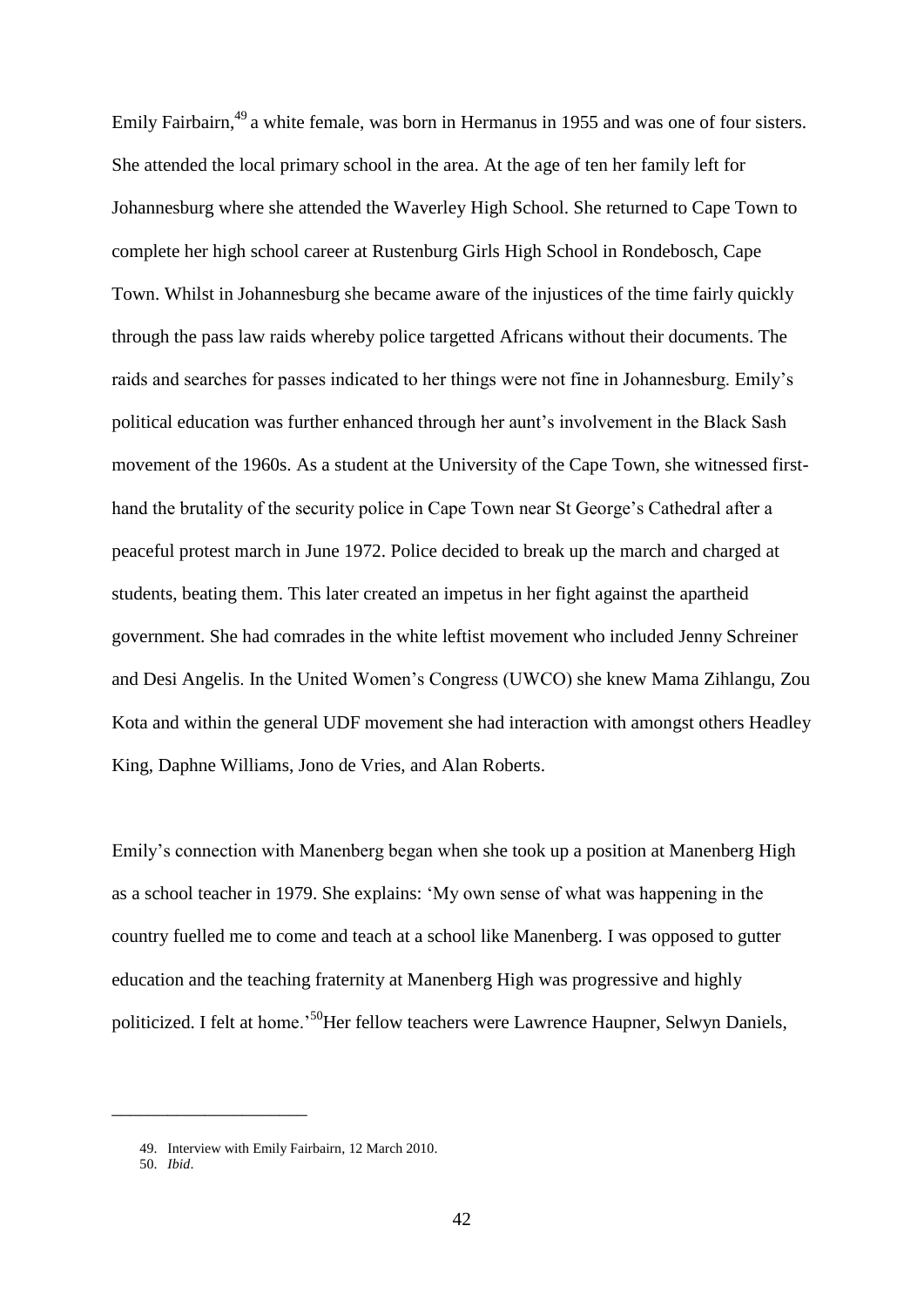Rashaat Job, Mickey Adams and students such as Mark "Parker" Splinters, Mario Wanza, and others. She was also involved in the SACP underground structures, the WECTU and later SADTU. Fairbairn says that her involvement was different from the others, yet she recruited students at Manenberg High to the movement, one of them was Mark "Parker" Splinter. She was seen as an outsider at all times. Her involvement, however, was of strategic nature for she convinced Wanza, Splinters and others to join the movement. She housed MK cadres at her house in Observatory at the time and she met in other structures in Cape Town around the central issues of mass mobilization of people to join civic organizations, the UDF and women's organizations. $51$ 

Mark Splinters and Maqbool Moos were two pivotal role players in the anti-apartheid movement within Manenberg. However, they could not be contacted for interviews. Mark or Parker as he is known, works for the South African Police force and is highly ranked. He is still involved in Manenberg through connection with the PMC and the MEDT. He was pivotal in the 1980s and 1990s in the Manenberg civic movement and the establishment of the Manenberg People"s Centre. He grew up in Grieta Court, Manenberg. He was another member of the inner circle. He became the SRC chairperson in 1986 at Manenberg High.<sup>52</sup>

Maqbool Moos was active in the 1980s in the communities of both Manenberg and Bonteheuwel. He is still in contact with many of the 1980s activists. He lived in Madge Court in Manenberg during the 1980s in an overcrowded one bedroom flat which had a bathroom, a kitchen and lounge area. He was a firebrand at school and his political maturity was evident for all to see. He was often fearless, dedicated to making fellow students and residents

 $\overline{\phantom{a}}$  , where  $\overline{\phantom{a}}$ 

<sup>51.</sup> Interview with Emily Fairbairn on 12 March 2010.

<sup>52.</sup> The information provided was based on many discussions with their comrades and friends, and fellow activists, such as Wanza, Munro, Shaheed Petersen and Joseph Aranes – an activist based in Bonteheuwel.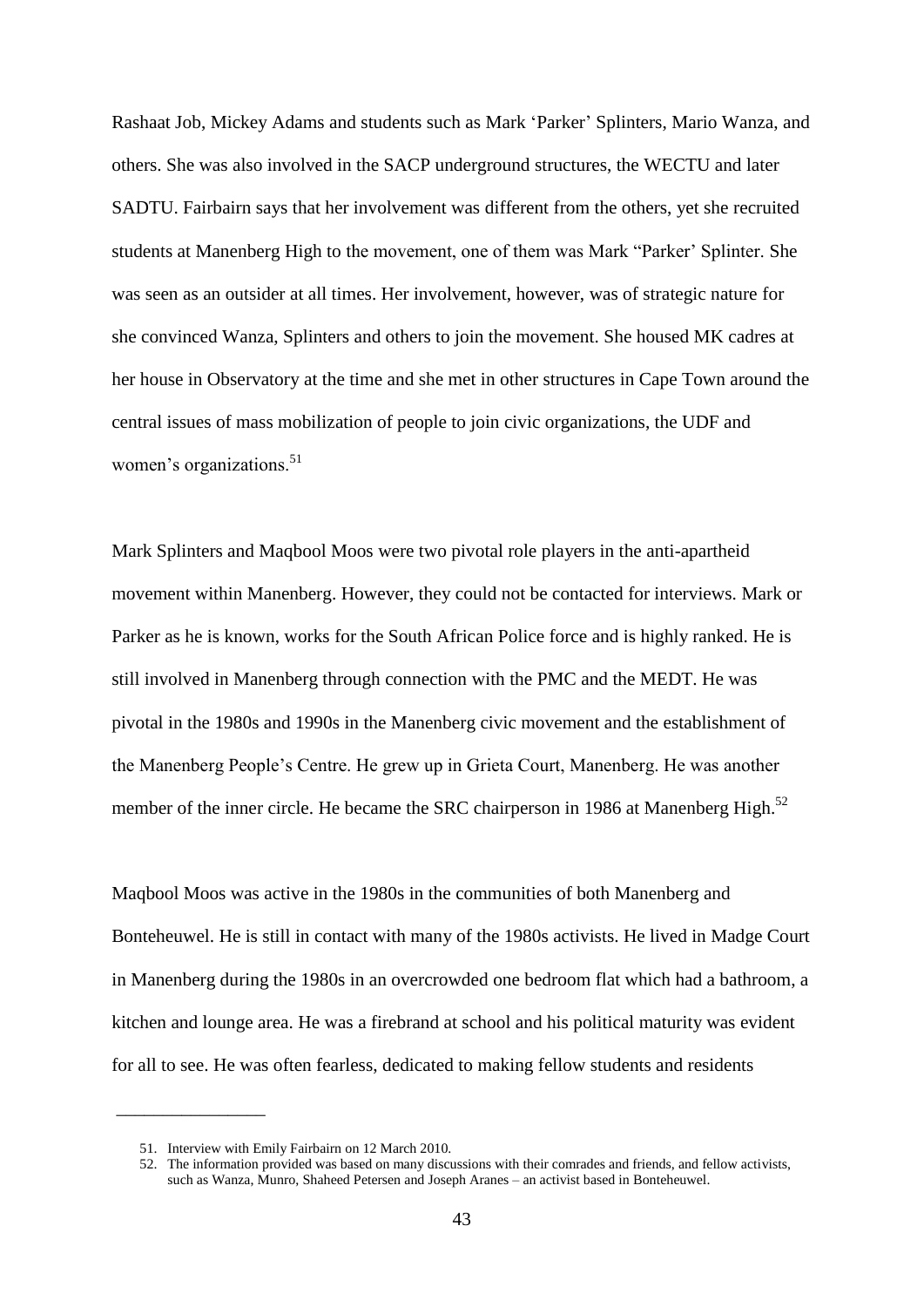realise the injustices of apartheid. He too was another member of the inner circle within Manenberg during the turbulent 1980s. Maqbool is currently working for the South African Embassy in the United Arab Emirates (AUE) in Abu Dhabi.<sup>53</sup>

Thurston Brown<sup>54</sup>was born in District Six in 1957 and after the forced removals the family moved to Bonteheuwel, a mere 7 km north of Manenberg. He attended primary school at Bramble Way and went to high school at Arcadia and Bonteheuwel High (1974 – 1975). In 1976 he was a first year student at the UWC. It was here that he was truly thrust in the political quagmire of the Soweto student uprising of 1976. Student politics at the time revolved around the ANC and Black Consciousness of Steve Biko. "I felt aligned to the ANC movement and joined several student marches. I remember one specific march in Modderdam Road, where a squatter camp was demolished. Students marched in solidarity for the community.<sup>55</sup>

After receiving his teaching diploma he went to teach at Manenberg High. Brown is still teaching at Manenberg but he has strong views today on militancy in schools on how best to deal with social problems in the community.

\_\_\_\_\_\_\_\_\_\_\_\_\_\_\_\_\_

<sup>53.</sup> The information provided was based on many discussions with their comrades and friends, and fellow activists, such as Wanza, Munro and Shaheed Petersen. I met Maqbool six months ago and was surprised to see him alive. I always thought he was killed by the security police. At the time of our meeting he met other activists and freedom fighters in the city especially those who operated in Bonteheuwel and Manenberg.

<sup>54.</sup> Interview with Thurston Brown, 18 March 2010. He was not a member of the inner circle. He was more conservative in his approach to the use of militancy at Manenberg High during the 1980s. His views changed over the passing years. 55. *Ibid.*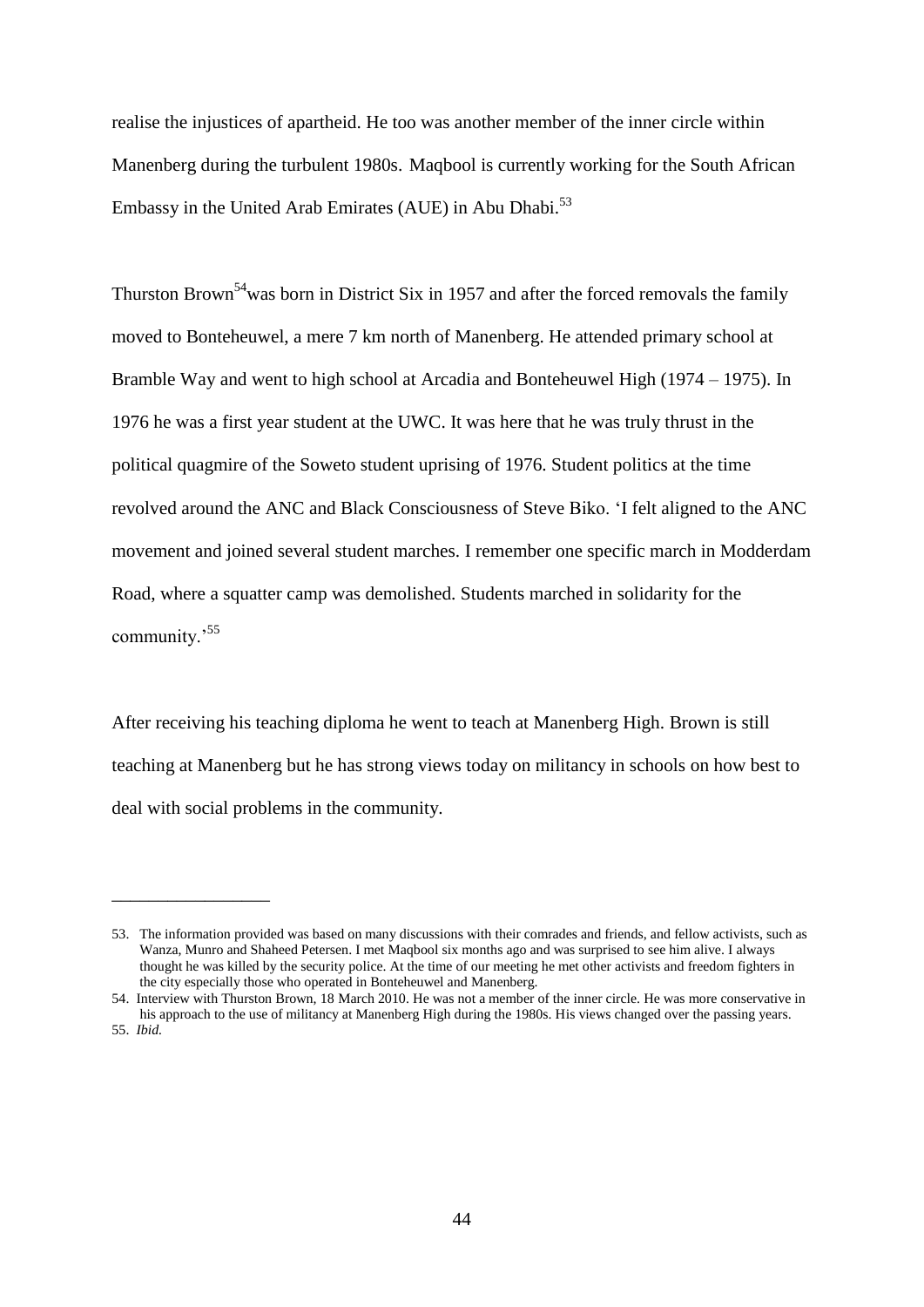Out of all the activists interviewed only one was born in Manenberg, the rest were born all over the city of Cape Town. Some of them came to Manenberg when they were young and experienced the harsh realities of an apartheid township or ghetto as a result of forced removals taking place from the mid to late 1960s and 1970s in South Africa. Most of them cite this occurrence as significant moment in their lives as they moved into single or double storey flats, houses or cottages as described in the early parts of this chapter. Their experience of having to move to another place and leaving what they knew behind lingers still in their memories. All of them expressed this as a catalyst in their yearning to know why this happened to them.

Almost all of their parents were working class members of society who worked in factories, panel shops or selling fruit or vegetables and flowers. Whereas some of them went to English medium schools where they had come from – most of them now had to either adapt in going to schools in the neighbourhood which only had Afrikaans, which further fuelled their defiance in later years. A few of the activists still went to school outside Manenberg as their parents tried to hold on to their past.

Mickey Adams best describes his experience of moving to Manenberg for the first time when he and his brother had to take a train ride from Cape Town station to Manenberg, their new home. Upon their arrival at Nyanga station, he saw the triple storey flats (korre) for the first time. "I just saw sand. Jy vriet sand. Slaap met sand. (You eat sand and you sleep with sand) There was no infrastructure. Everything was raw in our two-bedroomed flat in Joanna Court.'56

 $\overline{\phantom{a}}$  , where  $\overline{\phantom{a}}$ 

<sup>56.</sup> Interview with Mickey Adams, 24 March 2010.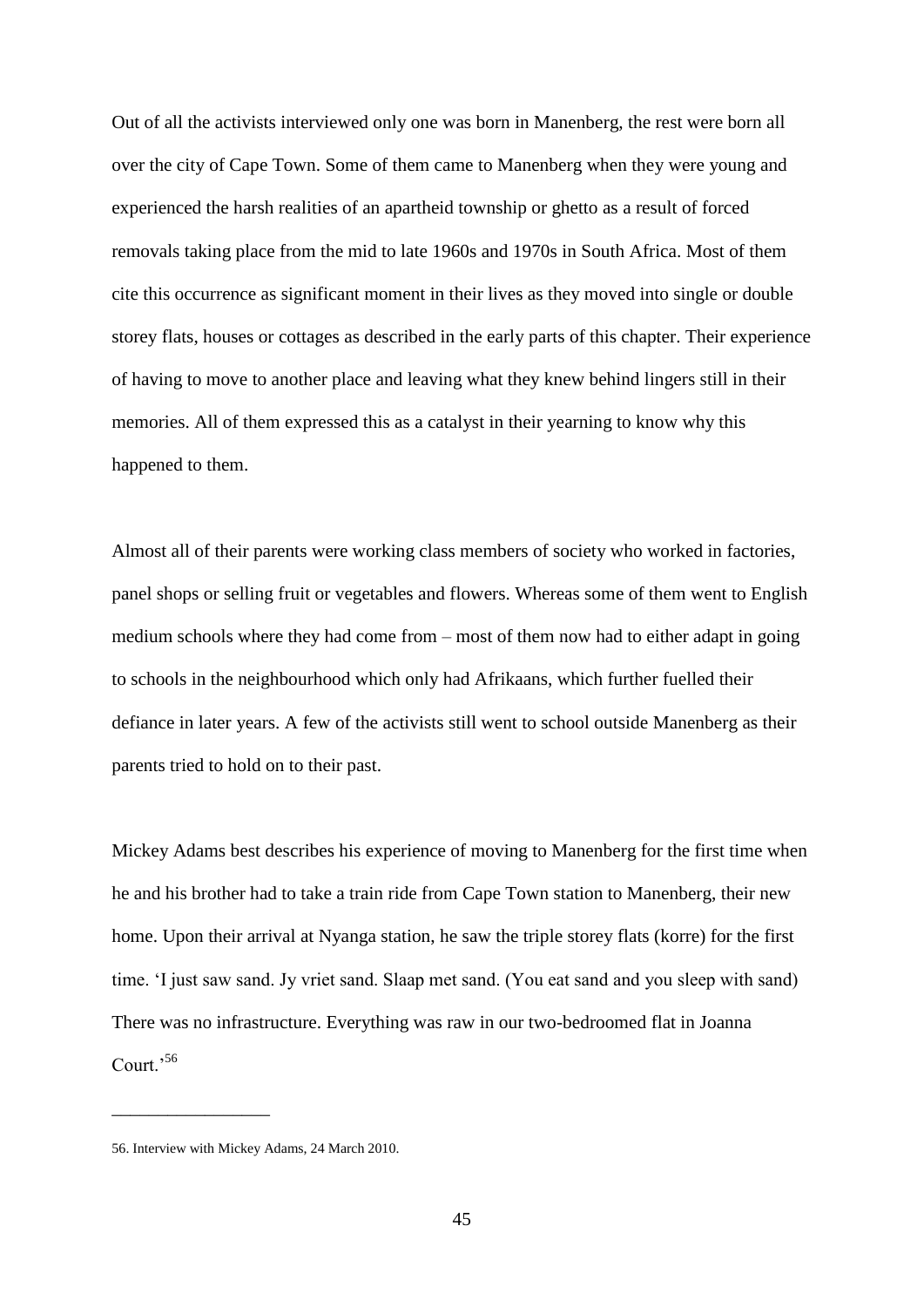Almost all activists interviewed say that the 1976 riots in Manenberg and surrounding areas were perhaps the single most unifying moments when they became politically aware of the struggle against apartheid. It is this one event that has shaped the activism of all of the interviewees. Each one of them had a different memory that has been woven into their psyche. Some of the older activists either left high school at the time, or were entering university – they were active in youth structures and used these structures to feed their minds on the anti-apartheid struggle. Mickey Adams remembers the 1976 riots well when a teargas cannister was shot into their house causing the curtains to be on fire in the front room and everyone in the house panicking and their lungs filled with smoked. Christine Jansen remembers the story of her grandmother who told her that the bus she was travelling in was set on fire by demonstrators. Thurston Brown became acutely aware of the Black Consciousness Movement of Steve Biko at UWC and was shaken by the reaction of the police to a mass protest of a squatter camp in Modderdam Road, near UWC, where the police demolished the squatter camp. Irvin Kinnes remembers the 1976 riots all too well too, as he remembered inhaling teargas and pepper spray as armed security police kept shooting at demonstrators in Manenberg Avenue. It was these images of buses being alight, local shops being looted, security police and army personnel shooting at children and parents, and the stone throwing of the militant youth of Manenberg and other neighbourhoods that remained with them.

Callinicos writes that "little understanding is expressed of the actual experience of black people living in a colonial and apartheid world…"<sup>57</sup>She also writes *'*life stories have the

\_\_\_\_\_\_\_\_\_\_\_\_\_\_\_\_\_\_\_\_\_\_\_\_

<sup>57.</sup> L. Callinicos, 'Testimonies and transitions: women negotiating the rural and urban in the mid-20th century', in N. Gasa (eds), *Women in South African History*, (Cape Town: HSRC Press, 2007). p.154.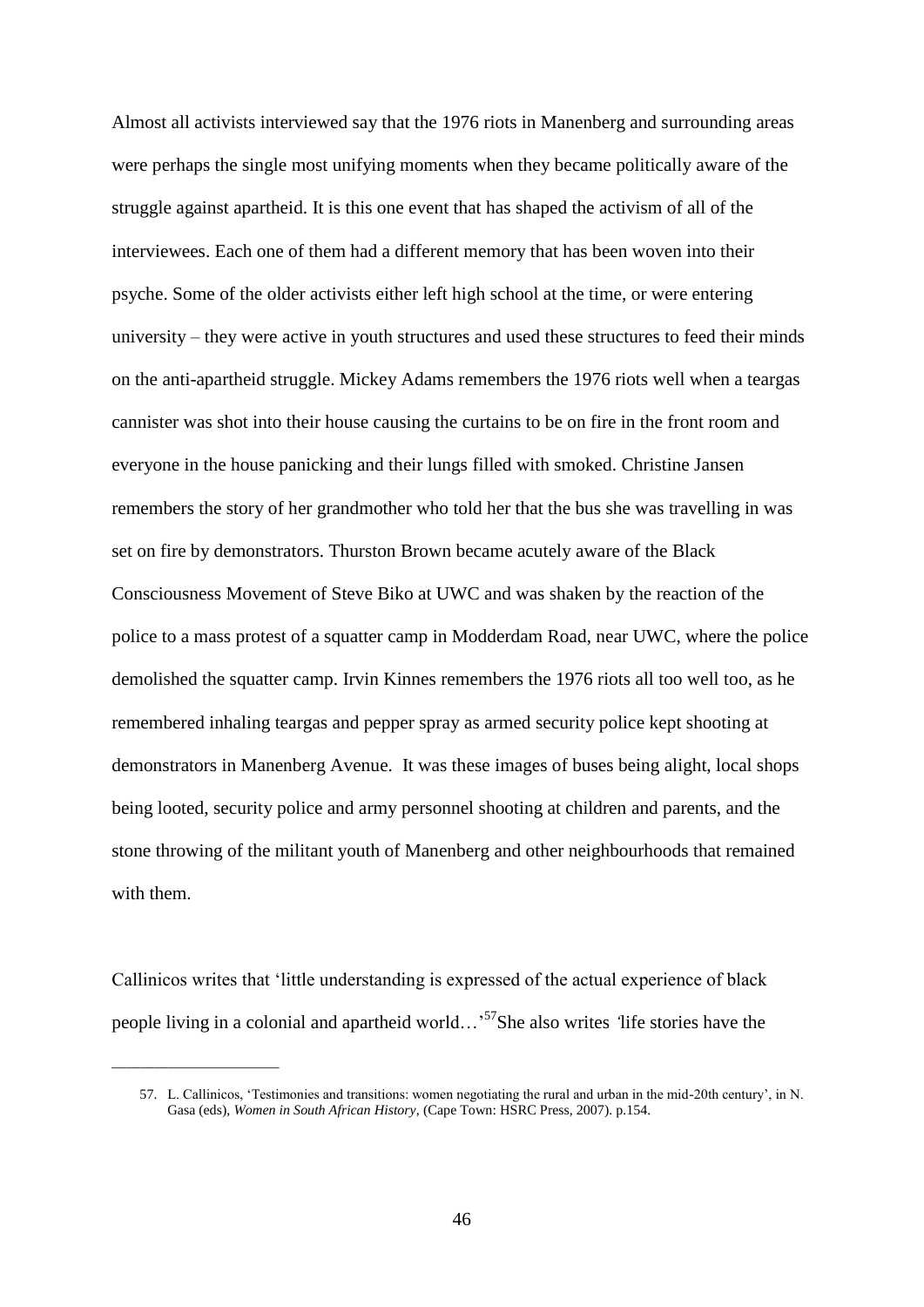power to provide vibrant insights into the wider context of society."58 Callinicos in her biography of Oliver Tambo, points out that "biography…bestows agency. When we focus on one individual, we are given the opportunity to examine the particular circumstances, the life choices and values chosen in a particular life. It is here where personality, character and an inner life are revealed.<sup>59</sup> Through the biographies of the many activists I interviewed, I hope to bring about a synoptic view into their lives, their living conditions, their experiences of the apartheid regime, their brutal experience of apartheid and their resistance and strength against a system that was prepared to keep people on the outside.

Most of the activists interviewed lived in small, inhumane and overcrowded houses. They had to fend for themselves. The memory of their parents having to get up early in the morning to go to work via the trains, buses or very often having to walk to work kept the fuel burning deep inside them. The rent boycotts in Manenberg in the early 1970s, the emergence of the Silvertree Youth Centre as a venue for change, the many sport clubs that was used as political fodder to aspiring militant youth in Manenberg spoke volumes of the kind of activism that took place there and this helped shape their politics.

One aspect that needs to be repeatedly mentioned is that Manenberg had always had a history of resistance, from the early days of the late 1960s when residents moved in to the 1980s. And later in the 1980s the involvement of outsiders, like Emily Fairbairn, Paul Joemat, Lawrence Haupner and others who recruited many of the activists to the movement, helped change the way students and teachers looked at the struggle against apartheid in Manenberg.

\_\_\_\_\_\_\_\_\_\_\_\_\_\_\_\_\_\_

<sup>58.</sup> L. Callinicos, "Testimonies and transitions", p. 153.

<sup>59.</sup> L. Callinicos, *Oliver Tambo: Beyond the Engeli Mountains* (Claremont: David Phillip, 2004). p.15.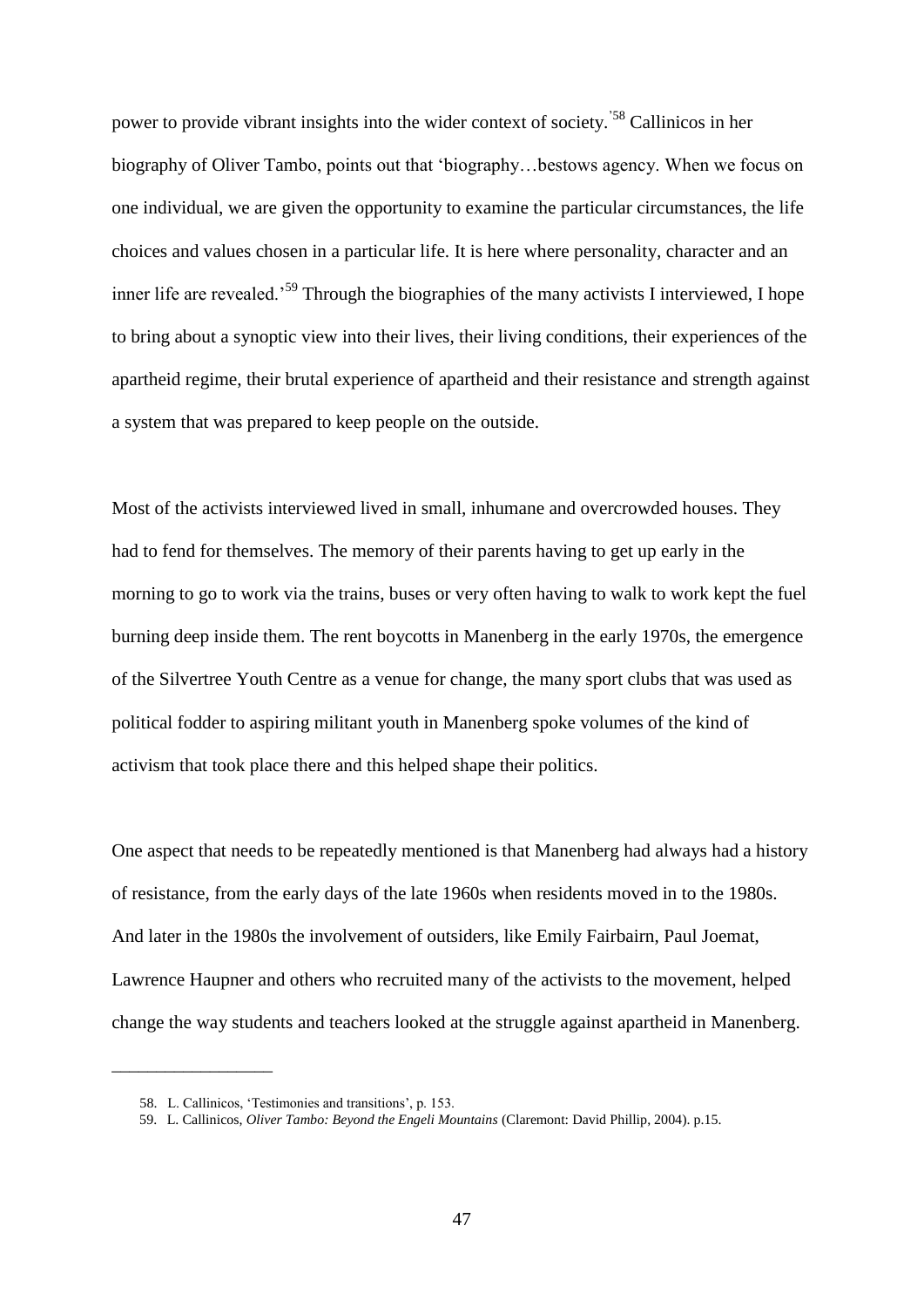The life histories show how individuals influenced each other with a network ultimately emerging. These short sketches point to how particular circumstances led to individuals making important choices about how they would respond and what values and ideals they came to embrace.

### **CONCLUSION**

This chapter looked at the living conditions in Manenberg which later gave rise to revolts, to gangsterism and many other social ills. Manenberg is a working class community. The state knew what they were doing in boxing in people like this, but could not have anticipated the consequences of such ghettoisation. While the 1960s was a decade of political quietness, things would change in the 1970s and by the 1980s the spaces that were built to control the working class erupted.

Manenberg Township did not just evolve - it came about as part of the South African government"s drive to enforce the Group Areas Act, by keeping Coloured, Indian and Africans away from the city centre, away from mixing with each other and to control the movement of the people. Residents in Manenberg lived under deplorable conditions with a high unemployment rate, poor housing conditions and a lack of resources and this gave a group of activists in Manenberg the opportunity to exploit this to their advantage. The apartheid government successfully scattered people to inhuman, barely livable townships, which lacked the basic requirements to live a decent life. It is these spatial developments all over South Africa that helped shaped a strong resistance movement inside South Africa, while black leaders were either imprisoned or in exile.

The chapter also had a look at early activism in Manenberg around issues such as high rent, poor housing conditions and access to resources. Through short life histories, this chapter has sought to

48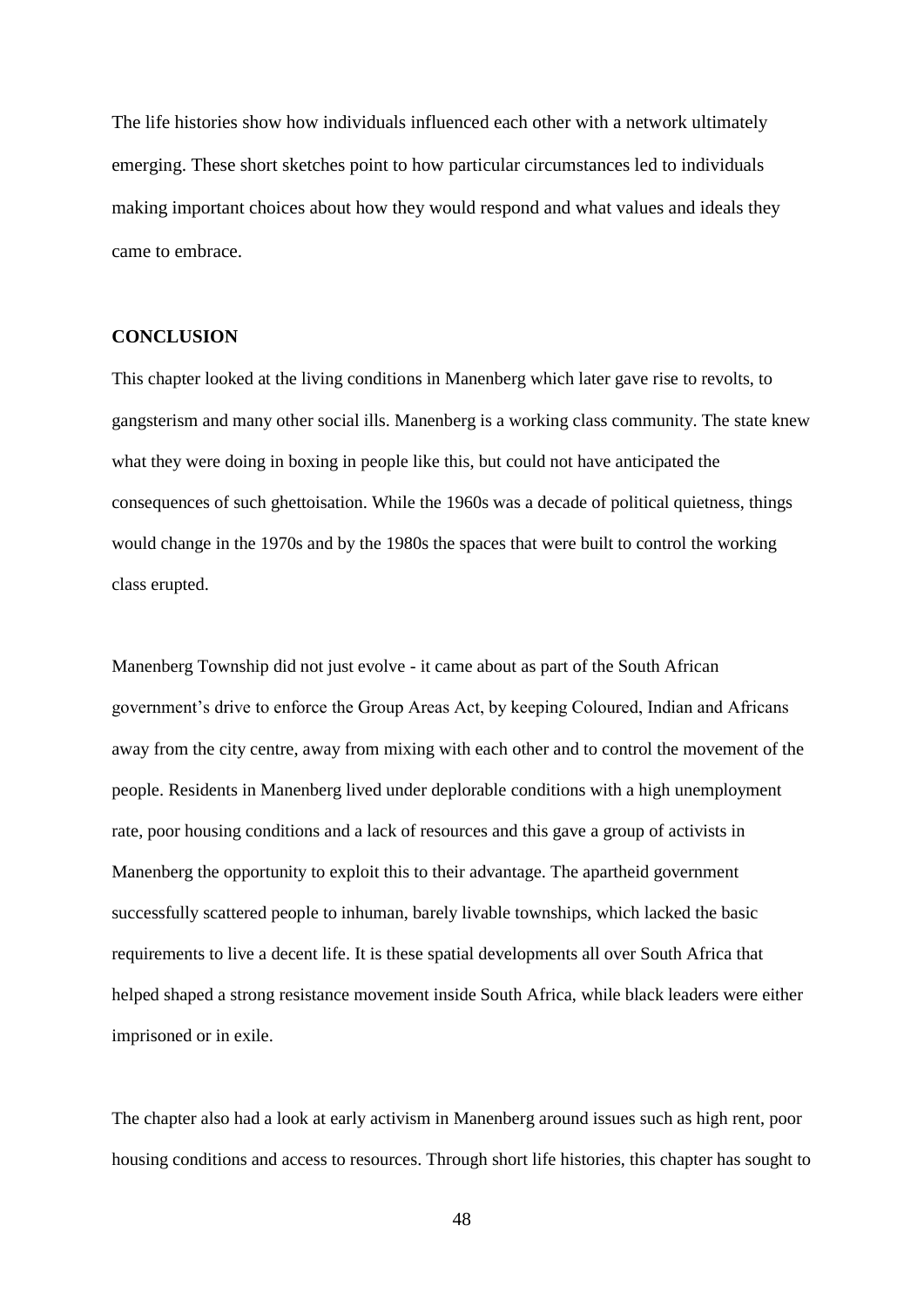firstly identify key individuals in Manenberg's resistance history and, to provide some understanding as to how local conditions were crucial to their politicization. The local conditions could also spur these activists to make Manenberg free. In chapter two the focus will be on how they sought to accomplish this.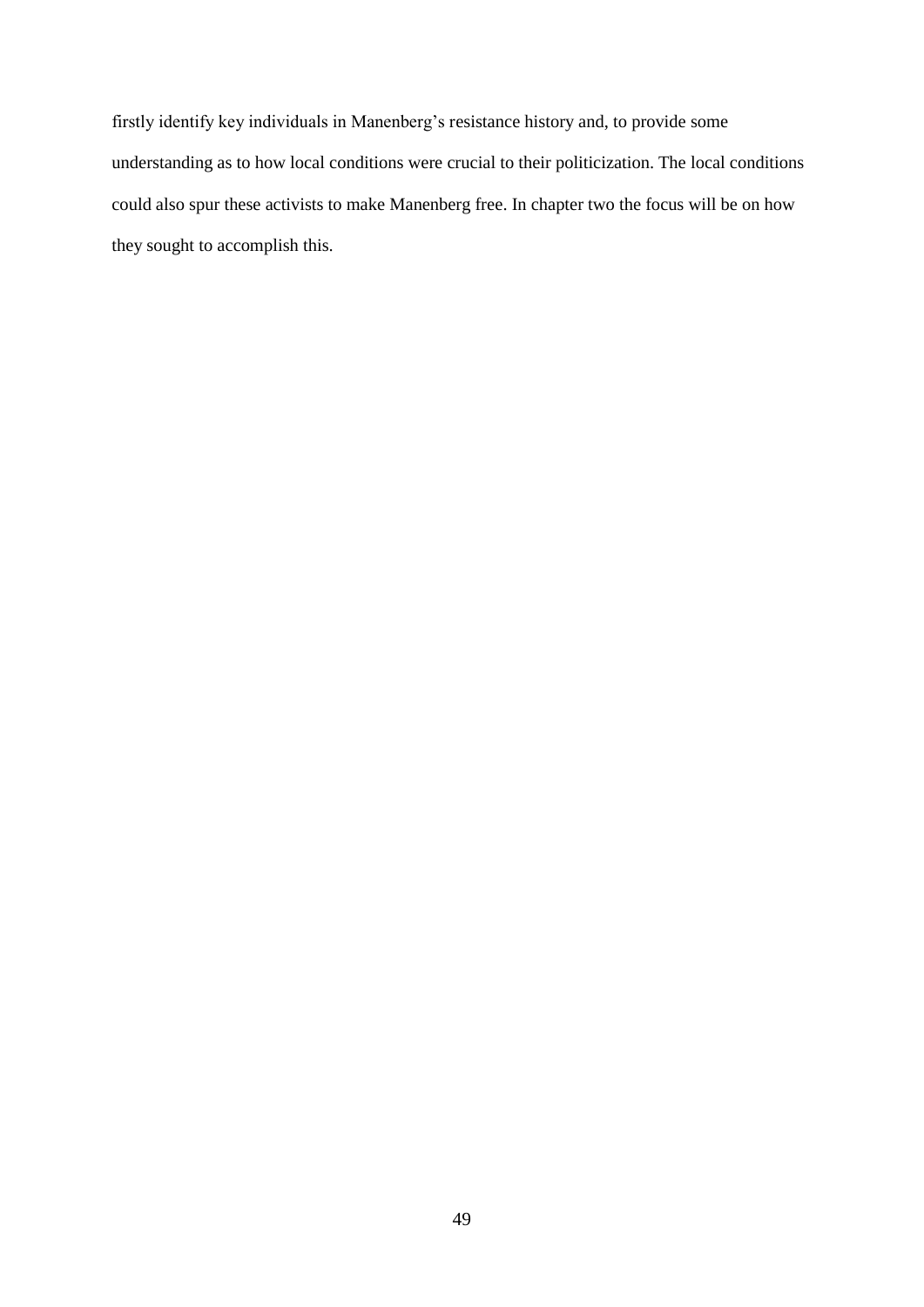#### **CHAPTER TWO**

# **RESISTANCE IN MANENBERG DURING THE 1980s**

# **Introduction**

This chapter firstly looks at the ANC"s strategy for mass mobilisation in the 1980s and it will then examine the resistance movement within Manenberg. It will explore the strategies and tactics used to make Manenberg a militarized zone. The chapter will be divided into three time periods (early 1980s, mid 1980s and the late 1980s), and it will focus on the protest actions and strategies used by various teachers, students and others. It will also try to answer the following question, how did the community activists interpret the ANC"s call for mass mobilization in Manenberg?

Apartheid deprived the majority of people of South Africa of their constitutional rights as citizens of this country. It divided people, enforced draconian laws and sought to create divisions amongst the different racial groups. The apartheid government was successful in scattering people to inhuman, barely liveable townships, which lacked the basic requirements to live a decent life. It is these spatial developments all over South Africa that helped shaped a strong resistance movement inside South Africa, while black leaders were either imprisoned or in exile. It gave the working class of this country a vehicle to fight against the state and to make the change for a better future. Manenberg was such a community and through a young and vibrant group of students and teachers for a while, Manenberg became free. In the 1980s marches, school boycotts, chalk-downs, rent boycotts, consumer boycotts, and stayaways were the order of the day in South Africa and Manenberg echoed this pattern. Bundy states that teargas, beatings, and detentions provided a crash course in class struggle.<sup>1</sup>These violent tactics used by the security police increased on a daily basis in the mid 1980s. The use of orators like Desmond Tutu and Alan Boesak helped garner the support of the masses and they

50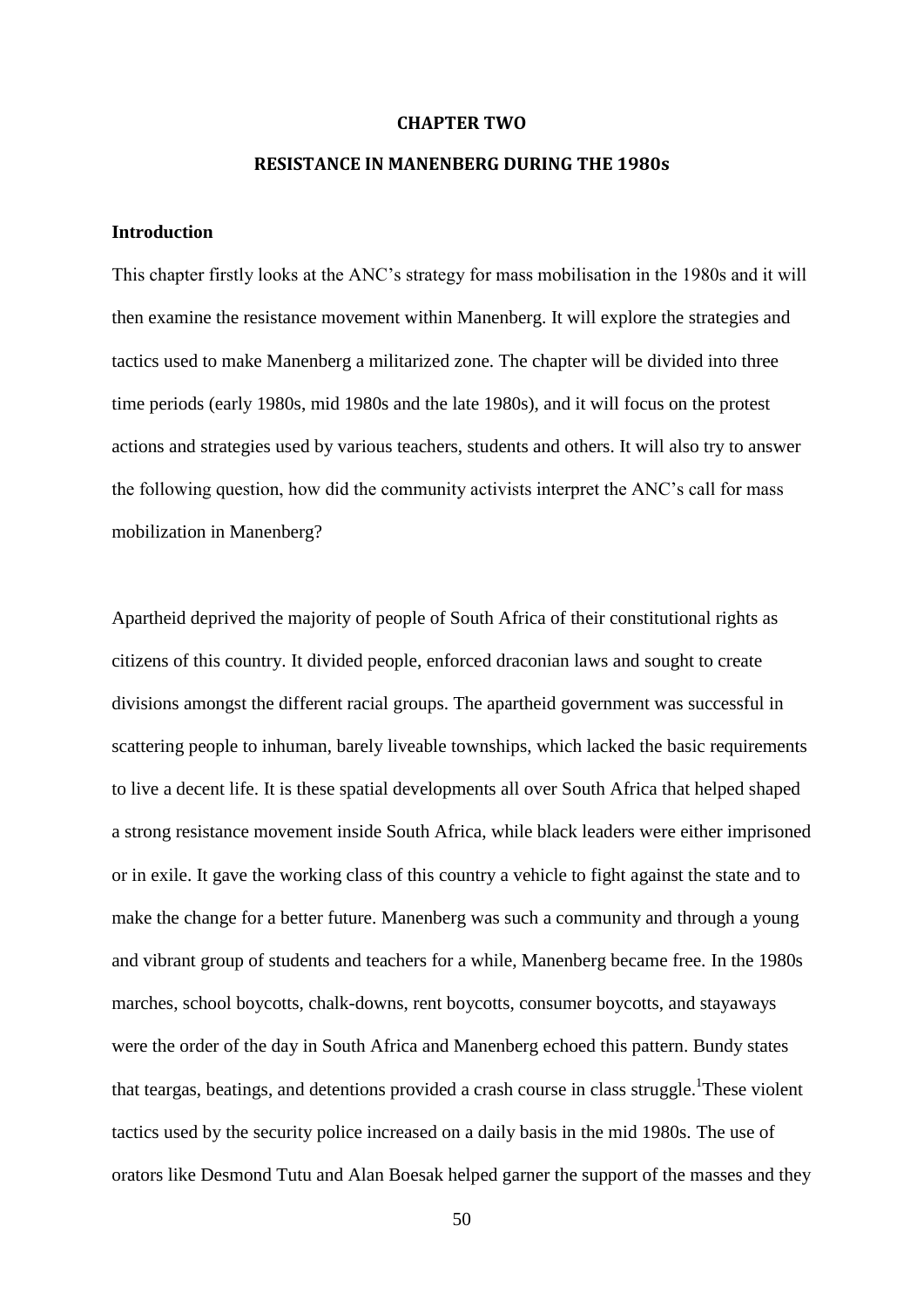had a way of motivating people into action. A strategy that the underground movement in the Western Cape employed was to use high profile members of the movement to visit communities that were sympathetic towards them. Manenberg was no different.<sup>2</sup>

### **Mass mobilisation methodology of the ANC**

Jeffrey points out that 'during the period  $1961 - 1973$ , the aim of mass mobilization, as reflected in the ANC document *Operation Mayebuye*, was to generate, in conjunction with Umkhonto we Sizwe (MK), an armed insurrection of the people, aimed at the forcible overthrow of the apartheid state.<sup>3</sup>She then writes after this failure, the ANC shifted its attention to a concept of a people"s war model. In 1984, the ANC adopted the idea of the four pillars of people"s war, which included: "the activities of underground structures (cells, street and area committees, people"s courts); united mass action; armed action by Umkhonto we Sizwe; and international isolation of South Africa.<sup>4</sup>

The ANC aimed to link up with the generation of activists in youth and student bodies, in the trade unions, in township civics whose protest campaigns were redefining anti-apartheid policies. Further the publicity of MK attacks was to act as a secondary means to deepen mass mobilization.<sup>5</sup> Exiled ANC leader, Oliver Tambo wrote in 1978 in his Politico-Military

\_\_\_\_\_\_\_\_\_\_\_\_\_\_\_\_\_\_\_\_\_\_

<sup>1.</sup> Bundy, "Street Sociology and Pavement Politics", p.27.

<sup>2.</sup> Struggle veterans like Johnny Issel and Trevor Manuel were among the high profile UDF and ANC members informing and alerting activists about the strategies of the movement. See P. Green, *Choice, Not Fate, The Life and Times of Trevor Manuel,* (Johannesburg: Penguin Books, 2008)

<sup>3.</sup> Jeffrey, "Mass Mobilisation", in *Spotlight*, no. 7/92, p.3.

<sup>4.</sup> *Ibid*, p.4.

<sup>5.</sup> <http://www.anc.org.za/show.php?doc=ancdocs/misc/trc05.html> - The ANC: Stages of Struggle and Policy Foundations, 1960-1994.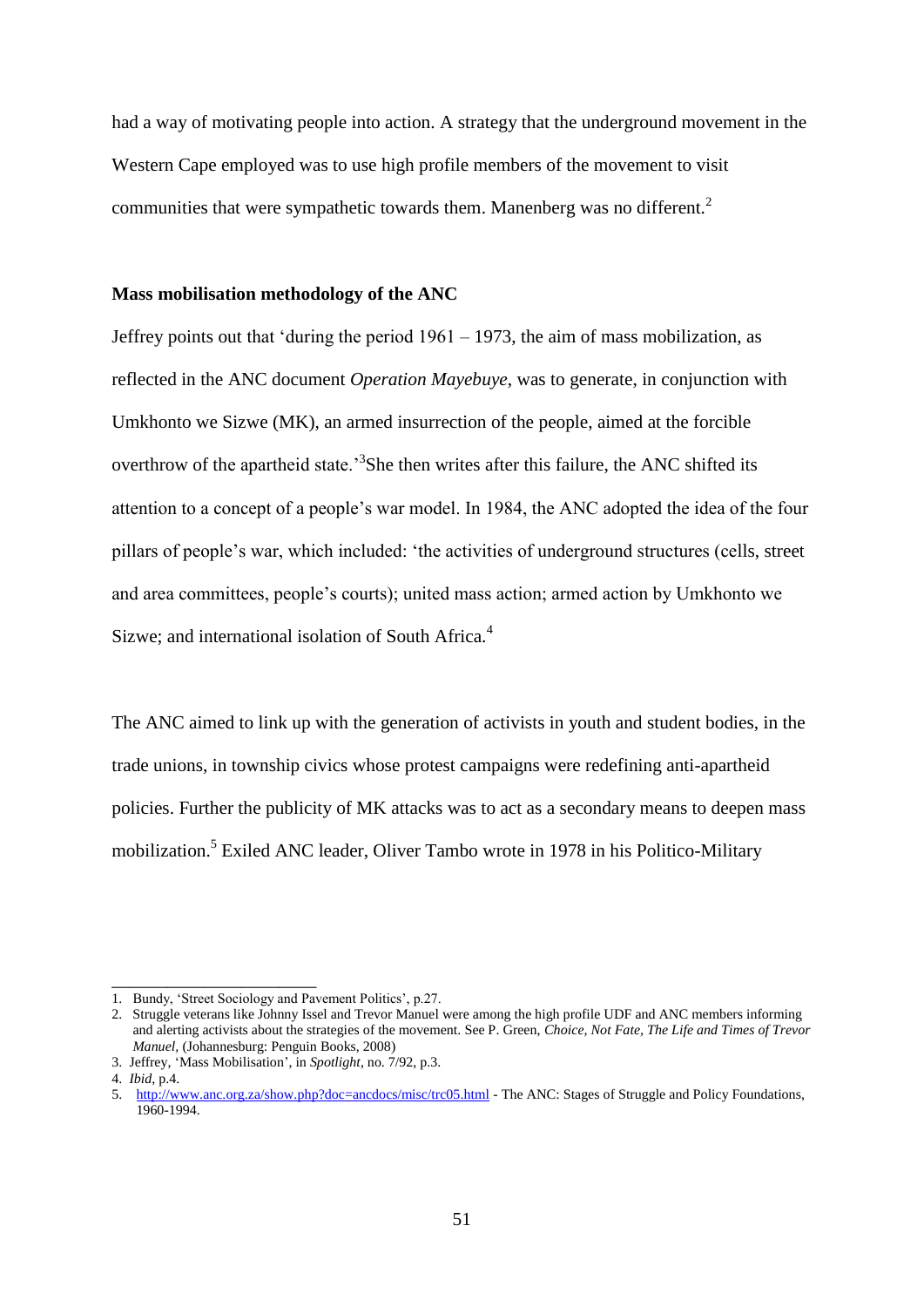Strategy Commission report, "The armed struggle must be based on, and grow out of, mass political support and it must eventually involve all our people. All military activities must at every stage be guided by and determined by the need to generate political mobilization, organisation and resistance, with the aim of progressively weakening the enemy"s grip on the reins of political, economic, social and military power, by a combination of political and military action."<sup>6</sup>After this report, protest action increased throughout South Africa, culminating into protest action against the tricameral parliament initiative by the regime.

The ANC started with massive mobilization strategies throughout the country. From early September 1984, in response to attempts to increased rent and electricity levies by the revived Black Local Authorities introduced by the Pretoria regime, an unprecedented united front of trade union, political, civic, youth and student organizations had mobilized against these moves; apartheid was in a state of general crisis, and the strategic initiative had unmistakably shifted towards forces for change. There was a growing sense that the country was approaching a crossroads.<sup>7</sup>This strategy seemed to have filtered throughout South Africa where cadres, activists and community leaders took it upon themselves to protest. Jeffrey, however, mentions that there was a downside to not participating in mass actions from residents and community members, which often resulted in people being necklaced through kangaroo courts, which were prominent in the 1984-86 cycle of unrest. $8$  Mass action often brought about clashes with the police resulting in injury and deaths. An example of this is when Alan Boesak organised a march from Athlone stadium to Pollsmoor prison in Cape

\_\_\_\_\_\_\_\_\_\_\_\_\_\_

<sup>6.</sup> <http://www.anc.org.za/show.php?doc=ancdocs/misc/trc05.html> - The ANC: Stages of Struggle and Policy Foundations, 1960-1994.

<sup>7.</sup> *Ibid.*

<sup>8.</sup> Jeffrey, "Mass mobilisation", p.8.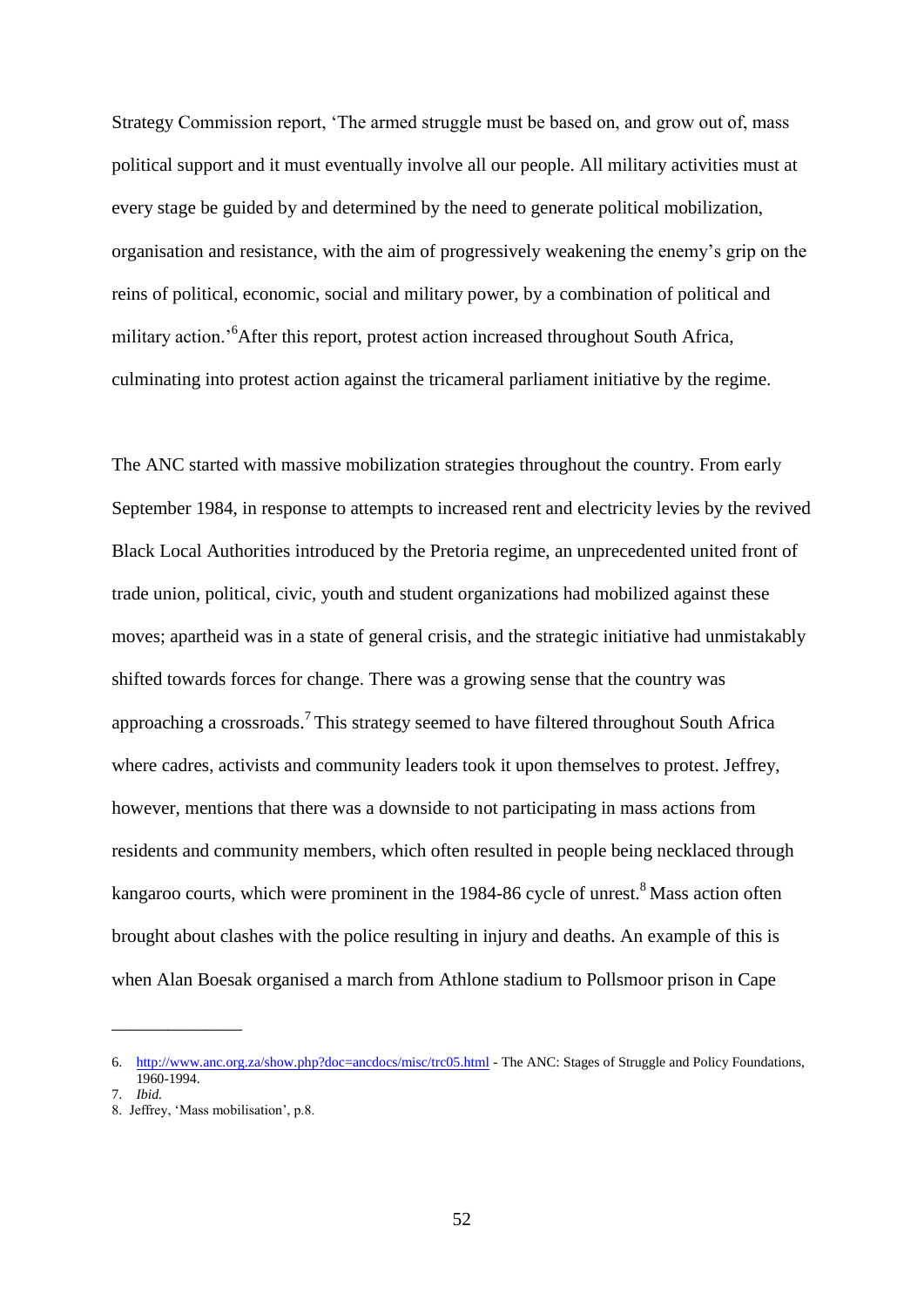Town on 28 August 1985. Boesak and other UDF leaders were arrested and the crowd reacted and 28 civilians were killed by the security police. This resulted in several clashes with the police with two residents from Manenberg being killed.<sup>9</sup>

In 1985, the ANC wrote a pamphlet entitled 'Take the Struggle to the White Areas.' It provided insight into the ANC"s thinking in that the masses had to venture into white areas to demonstrate their plight and attack certain white institutions. The pamphlet made reference to strengthening workers" organizations and engaging in united action in the factories, mines, farms and suburbs; spreading the consumer boycott to all areas of the country; forming underground units and combat groups in places of work and taking such actions as sabotage in the factories, mines, farms and suburbs, and disrupting the enemy's oil, energy, transport, communication and other vital systems; systematic attack against the army and police and the so-called area defence units in the white areas; and well-planned raids on the armouries and dumps of the army, police, farmers and so on to secure arms for units.<sup>10</sup>

Stephen Davis explains how the ANC in exile over a period of 30 years tried to direct the liberation struggle inside South Africa. One key strategy to mobilise was the use of radio broadcasts. However, this created problems between the two alliance partners. Davies writes: "I argue that leaders within the ANC and SACP generally agreed that radio was an essential component of armed struggle, even if they disagreed about how best to put its perceived potential in good use.<sup>11</sup>The radio referred to is Radio Freedom, which broadcasted from

\_\_\_\_\_\_\_\_\_\_\_\_\_\_\_

<sup>9.</sup> Fullard, 'The State and Political Struggle', pp.39-40.

<sup>10.</sup> <http://www.anc.org.za/show.php?doc=ancdocs/misc/trc05.html> - The ANC: Stages of Struggle and Policy Foundations, 1960-1994.

<sup>11.</sup> S. Davis, "The African National Congress, its Radio, its Allies and Exile," *Journal of Southern African Studies*, Volume 35, Number 2, June 2009, p.349.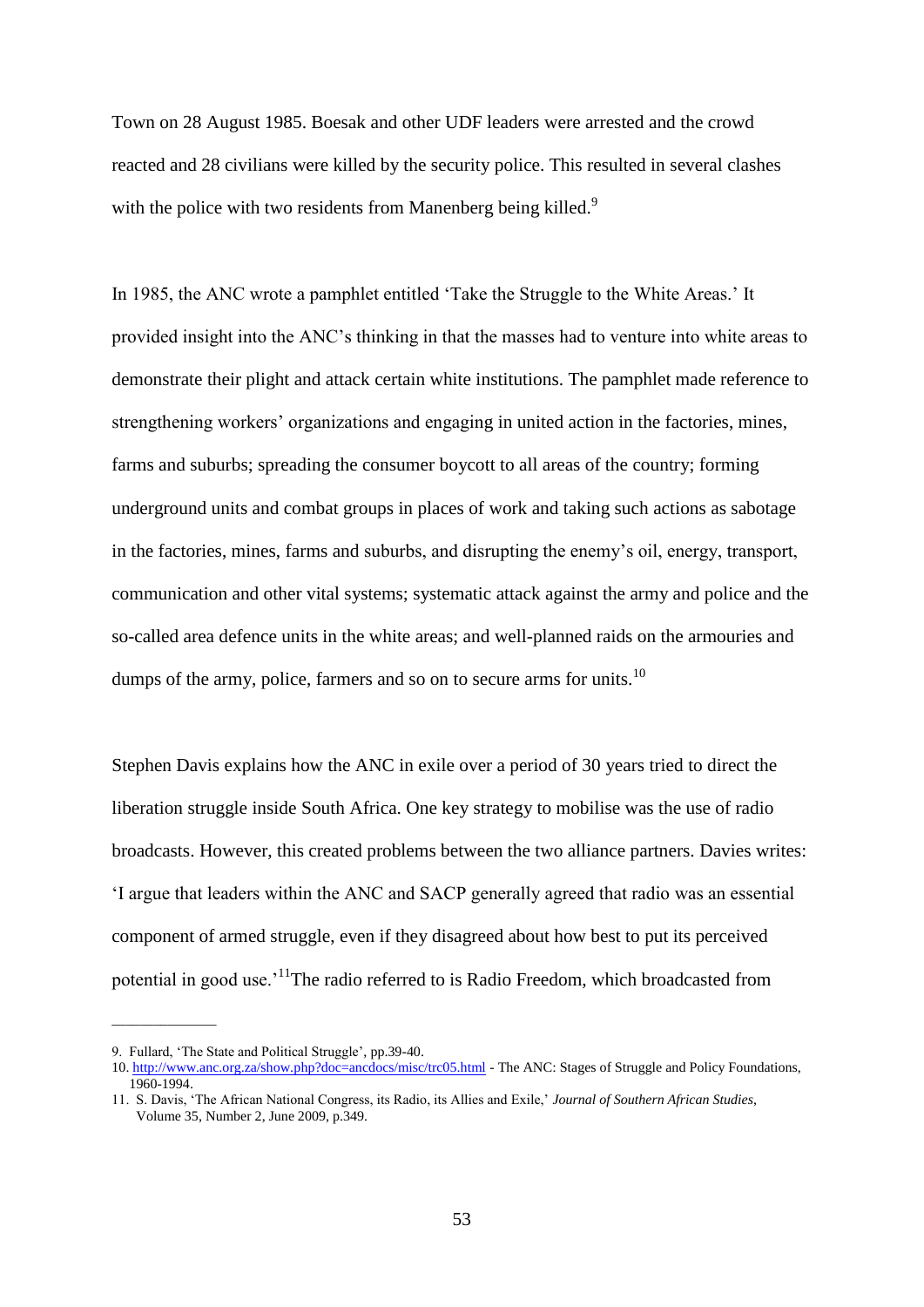Lusaka, Zambia. It is the same medium which Oliver Tambo used extensively throughout the 1980s to encourage, to warn and to mobilise the comrades back in South Africa as well as those living in exile. "In the absence of any obvious "underground" counterpart in South Africa, Radio Freedom played a critical role in this new era of 'armed propaganda'<sup>12</sup>did much to build the organisation"s appeal to the masses during the early 1980s. Activists in Manenberg used these messages to recruit members and to strengthen others. These men and women were buoyed by a statement from the banned ANC leadership in exile which stated that there was a possibility of a guerrilla war within South Africa and that it called upon members of the youth and other militants to take up arms and establish no-go areas close to the state. The statement read: "Make apartheid unworkable! Make the country ungovernable!<sup> $13$ </sup>The same radio station was used to propagate the goal of making South Africa ungovernable in 1985.

# **Anti-apartheid campaign: the tricameral parliament**

Tambo was acutely aware of what was happening on the ground within South Africa. He had to build the movement into a populist movement whereby all people would join it. Tambo and the ANC was mindful of what Botha at the time was doing in respect to the tricameral parliament.<sup>14</sup> For him the regime wanted to maintain a system that would continue to rule the lives of the masses and to exclude them from decision making powers. According to Tambo this system to rule and govern the masses, included organs of central and provincial

\_\_\_\_\_\_\_\_\_\_\_\_\_\_\_\_\_

<sup>12.</sup> S. Davis, "The African National Congress, its Radio, its Allies and Exile," *Journal of Southern African Studies*, Volume 35, Number 2, June 2009, p.349.

<sup>13.</sup> *Ibid.*

<sup>14.</sup> The tricameral parliament was instituted whereby a parliament was created which had three separately elected chambers, namely, a 178-member House of Assembly (white), a 85-member House of Representatives (Coloureds) and a 45- member House of Delegates (Indians). Each chamber would have power over their "own affairs" but Botha was elected State President who had all the decision making powers and hence the tricameral parliament was called a puppet Parliament. Massive opposition to the tricameral parliament continued throughout the 1980s.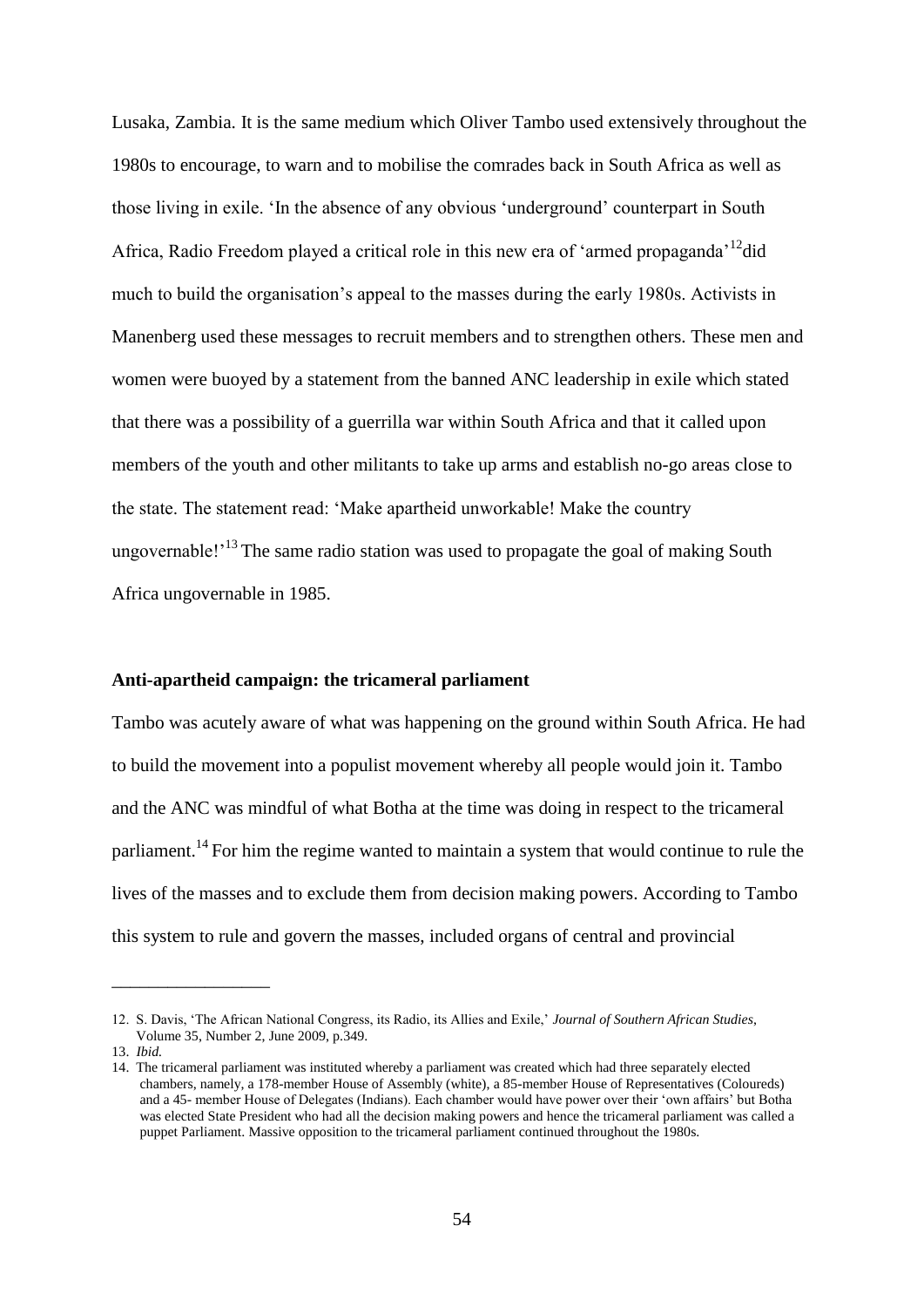government, the army and the police, the judiciary, the Bantustan administrations, the community councils, the local management and local affairs committees.<sup>15</sup>Tambo then called on all cadres to "attack and demolish, as part of the struggle to put an end to racist minority rule in our country.<sup>16</sup> Tambo used words such as 'We must hit the enemy where it is weakest.<sup>17</sup> He also claimed small victories such as the so called Coloured Persons Representative Council  $(CRC)^{18}$ ceasing to exist as a result of extensive mobilization. At the same time as this call to attack apartheid outposts, inside South Africa, the UDF was established and launched in August 1983. Tambo and his call to denounce the tricameral parliament elections were deemed pivotal in the lives of the activists in Manenberg. It was the trigger that activists were looking for to actively recruit residents to the underground movement and therefore not vote in the upcoming tricameral elections. Activists in Manenberg adopted the four pillars of the people's war.

Faldielah de Vries remembers how activists used to campaign in Manenberg against the tricameral elections in 1983. The inner circle (the group of activists responsible for mobilizing the community) held several secret meetings about organizing and planning mass action in Manenberg and surrounding areas. She recalls: "we would plan mass action, marches, strategies for the rent boycotts and we were planning public meetings where we would encourage people not to vote for the tricameral parliament.<sup>19</sup>At a meeting at the Catholic Church also in Manenberg Avenue, she addressed the community on why they

\_\_\_\_\_\_\_\_\_\_\_\_\_\_\_\_

<sup>15.</sup> <http://www.anc.org.za/show.php?doc=ancdocs/misc/trc05.html> - The ANC: Stages of Struggle and Policy Foundations, 1960-1994.

<sup>16.</sup> *Ibid*. 17. *Ibid.*

<sup>18.</sup> The Coloured Persons Representative Council was a co-opted government structure which would be authorized to legislate for Coloureds in areas as social welfare, education and local government. <http://www.nelsonmandela.org/omalley/index.php/site/q/03lv01538/04lv01828/05lv01829/06lv01934.htm>

<sup>19.</sup> Interview with Faldielah de Vries, 22 March 2010.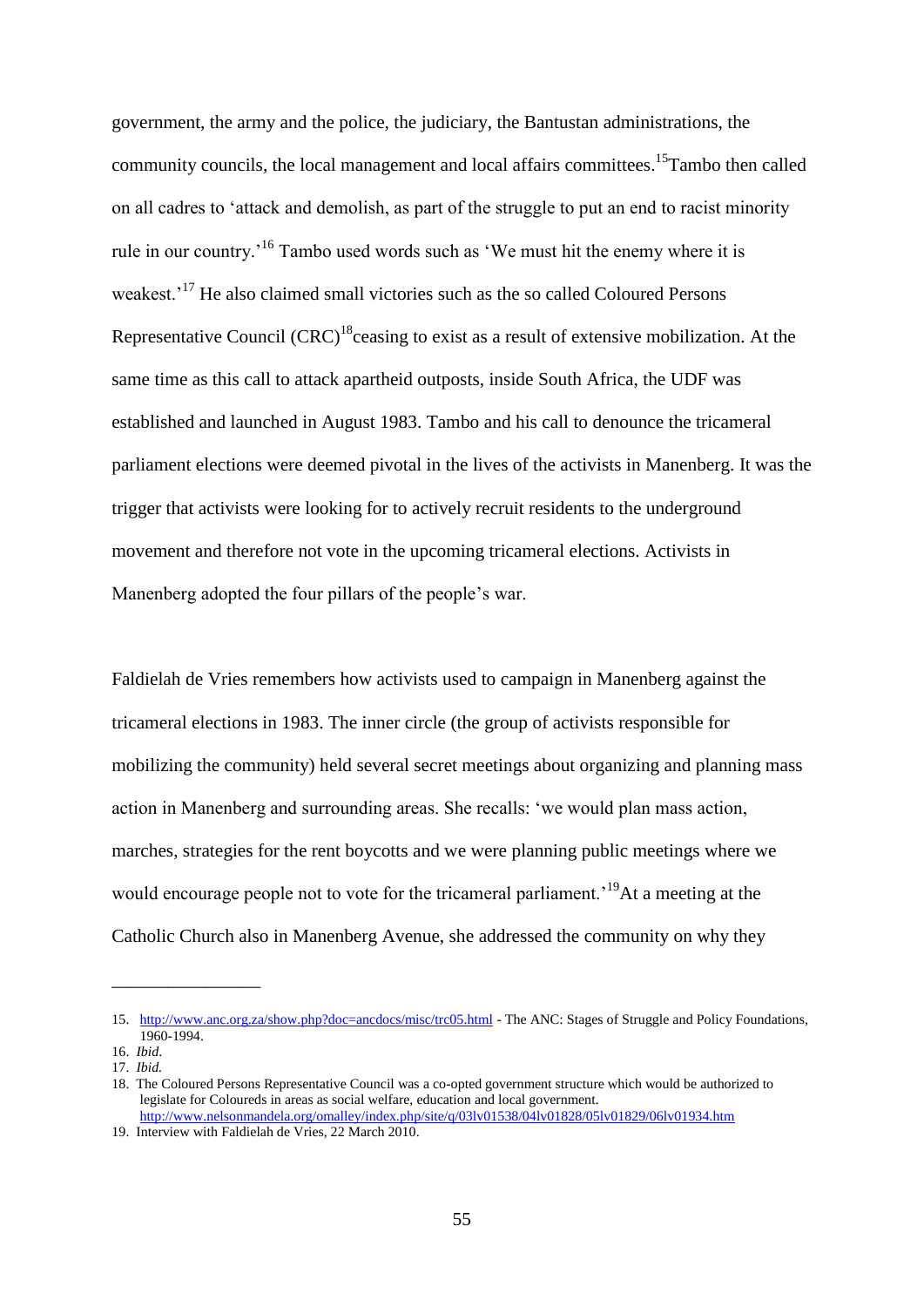should not vote. She and other leaders had to be inventive and disguise their messages as they never knew if the security police were in the audience. She recalls that: "At the time we could not encourage people openly not to vote. I used a tactic whereby I would explain that there was no money for the tricameral parliament and that they would be doing nothing for us as coloured people. I always use to end by saying, I am not sure about you but I would not vote for them $^{,20}$ 

As already mentioned in chapter one, residents in Manenberg were already highly politically organised around working class conditions, i.e., issues around high rent payment for poor housing developments, unemployment, access to resources, crime and poverty. The early 1980s were no different and activists had to now mobilize residents against the tricameral parliament elections and the separate development it prescribed. According to Seekings, Boesak preached unity to popularise the UDF: "in order to do this we need a united front...<sup>21</sup>Boesak urged communities to say no to apartheid, to defy the tricameral parliament elections, but he wanted a unified response. In Manenberg activists tried various approaches to recruit, to educate and to politicise.

### **Mobilising activists through sporting clubs in Manenberg**

Manenberg activists used one ploy to galvanise support for the movement in the early 1980s: they infiltrated the sporting fraternity in Manenberg. Mickey Adams and Irvin Kinnes (both inner circle members) played influential roles here. Mickey"s focus within the inner circle was getting involved in the education and sports sectors in Manenberg. "The motto at this

\_\_\_\_\_\_\_\_\_\_\_\_\_\_\_\_\_\_

<sup>20.</sup> Interview with Faldielah de Vries, 22 March 2010.

<sup>20.</sup> *Ibid.*

<sup>21.</sup> Seekings, *UDF: A History of the United Democratic Front in South Africa*, p.49.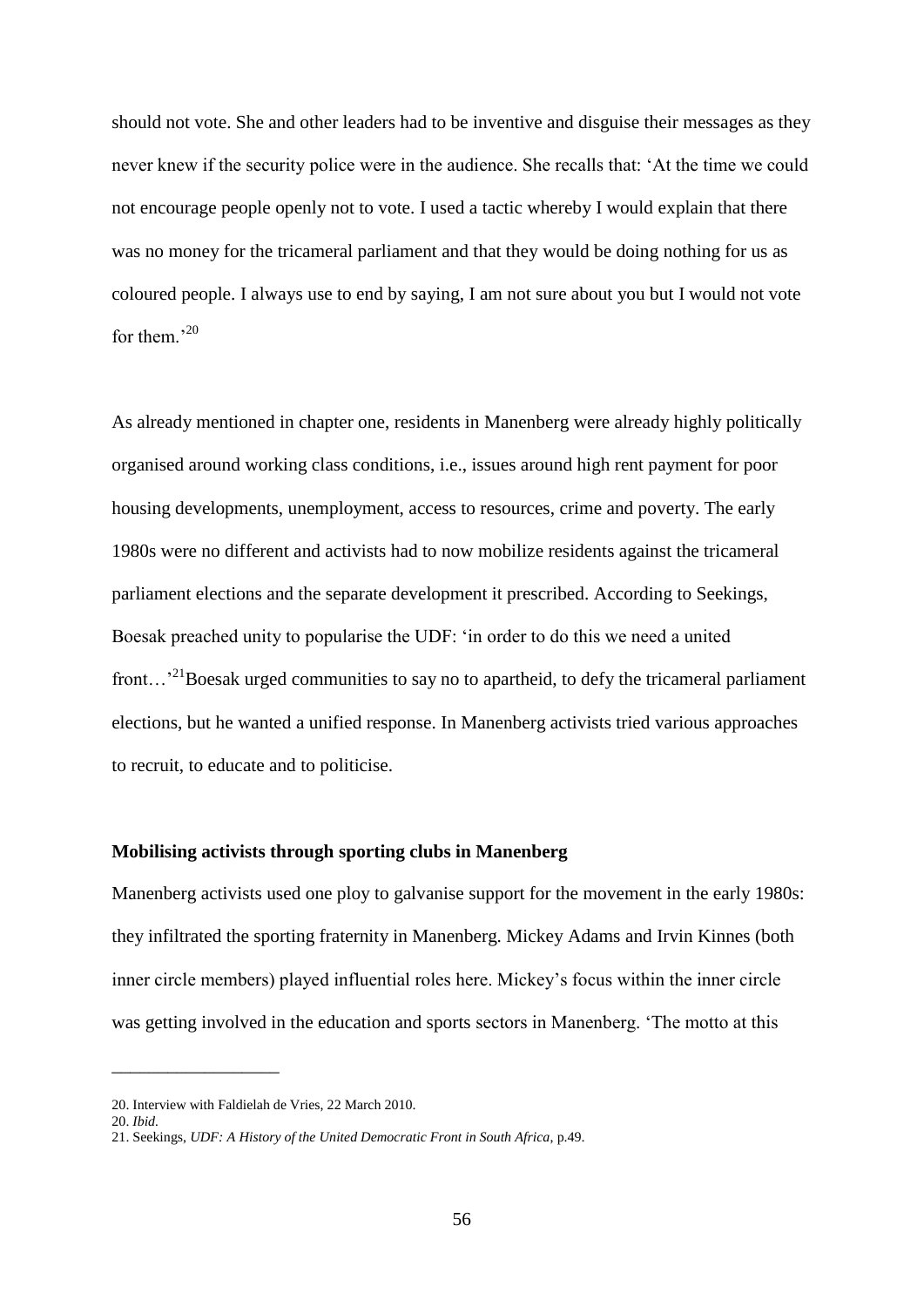period was 'no normal sport in an abnormal society' and we believed in this.<sup> $22$ </sup> Mickey recalls that the home of soccer in Manenberg was called the 'Greens'<sup>23</sup> and it was a council owned sports field, big enough to host several soccer games and netball games at once. At the time it had no fence around the boundaries and the CRC promised finance to erect a wall around it. Mickey, at the time was the union chairman of soccer in Manenberg, and he called all the soccer clubs together to discuss this point. The CRC"s representative for Manenberg, a Mr. Petersen, who lived in Primrose Park and played football for Kiewiet Spurs, allocated money for the Cape Flats Union, a soccer union. Heideveld Football Club had already received funding to erect a wall around their main sports ground, but in Manenberg the union decided against it.<sup>24</sup> Mickey explains, 'I brought all players together to make a political decision to either accept the money to finance the erection of the wall around the Greens or not. People like Irvin Kinnes (representing the Cape Action League), Harry Fischer, and Mr. Harding all agreed with me not to accept the money. We did not want money from the CRC at all in Manenberg. No money, no fence, and certainly no Berlin wall were [sic] our motto at the time. However, not everyone was happy with our decision.<sup>25</sup>

Mickey was a rebel and his knowledge about the ANC became evident in his beloved Benfica Football Club, where everyone knew that the club was more than just a football club. It was a political home for players. Mickey also recalls how the sporting fraternity in Manenberg took part in all the mass marches and boycotts in Manenberg as part of the mass mobilization strategy instigated by the inner circle.

\_\_\_\_\_\_\_\_\_\_\_\_\_

<sup>22.</sup> Seekings, *UDF: A history of the United Democratic Front in South Africa*, p.49.

<sup>23.</sup> The Greens, is the name of the sporting field in Manenberg, it is flanked by Vygiekraal Road, (east), (south) Rd, (north) Rd and Manenberg Avenue (west). It houses 10 soccer fields and several netball courts. It is the also the venue where Nelson Mandela address residents of Manenberg in the run up to the first democratic elections in 1994. Shamefully, residents who supported the National Party stoned his motorcade as they protested against his visit to Manenberg.

<sup>24.</sup> Interview with Mickey Adams, 24 March 2010.

<sup>25.</sup> *Ibid*.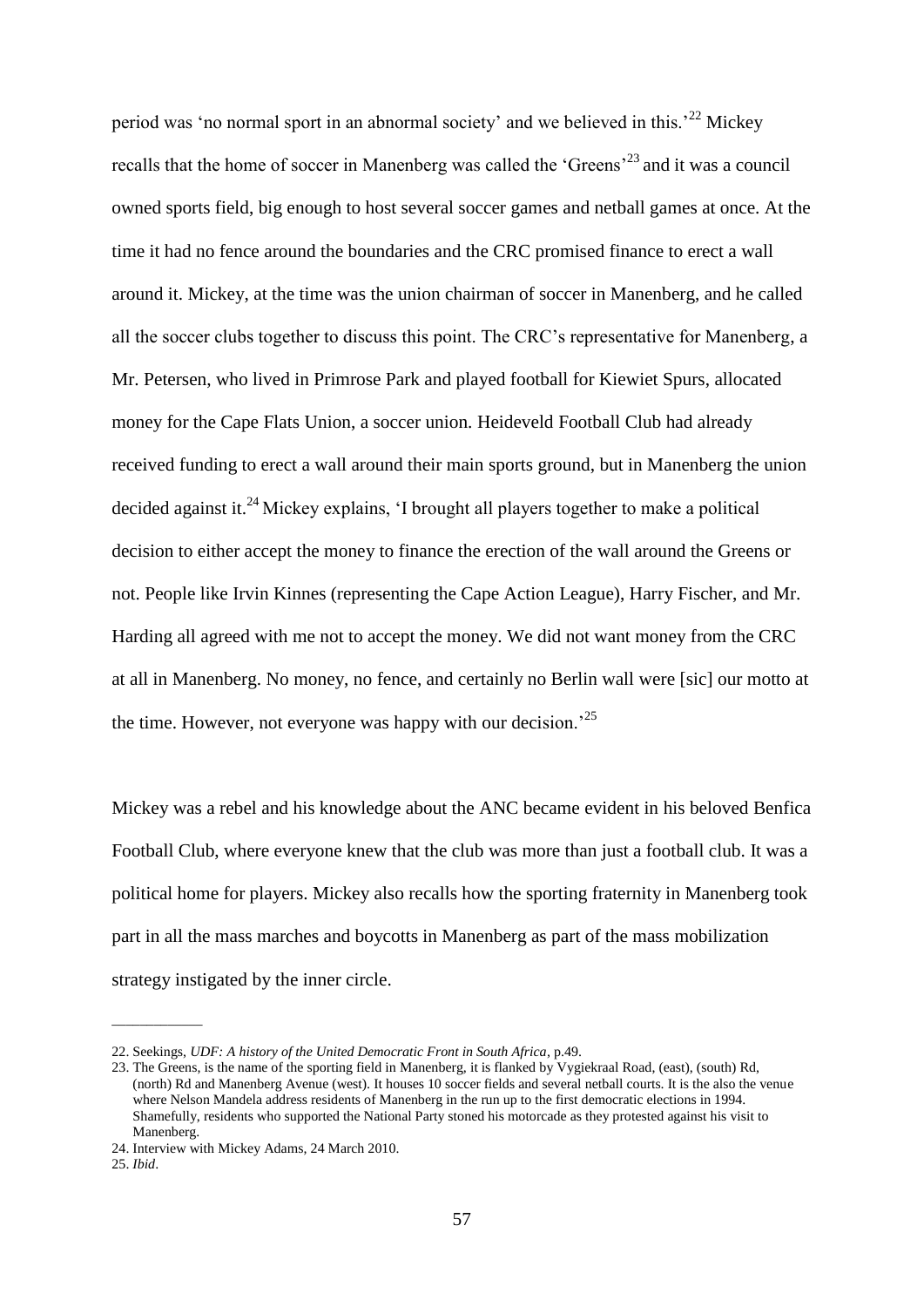# **Township revolts, the mid 1980s**

Seekings argues that there was a shift towards militancy in 1985 within the structures of the UDF. In a statement by its leadership, the UDF felt that "the anger that is exploding all over the country bears testimony to our people"s readiness for mass action, and we must be committed to taking this forward.<sup>26</sup> Swilling points out that the first few months in 1985 saw the political landscape change as township revolts took place almost everywhere, he terms it 'urban civil warfare<sup>, 27</sup> which basically led to the government declaring a State of Emergency in July 1985. "The State of Emergency was part of the state"s attempt to buttress the powers and extend the utilization of the security forces in the townships.<sup> $28$ </sup>Resistance in townships grew and was fuelled all the time by the security forces being present. The State of Emergency failed to bring order in townships. In fact it did the opposite and this led to a second State of Emergency being declared in 1986.<sup>29</sup> Swilling writes that it was also during this period where UDF activists began organizing 'alternative organs of people's power<sup>30</sup> and it started towards the end of 1985. 'The structures of 'people's power' involved sophisticated forms of organisation based on street and area committees.<sup>31</sup>This was duplicated in Manenberg township and elsewhere but the leadership was detained and hunted down by the security police.

\_\_\_\_\_\_\_\_\_\_\_\_\_\_\_\_\_\_

<sup>26.</sup> Seekings, *The UDF, A history of the United Democratic Front in South Africa*, p. 128.

<sup>27.</sup> Swilling, "Popular Struggles in South Africa," p.103.

<sup>28.</sup> *Ibid*, p.103.

<sup>29.</sup> *Ibid.*

<sup>30.</sup> *Ibid.*

<sup>31.</sup> *Ibid*, p. 104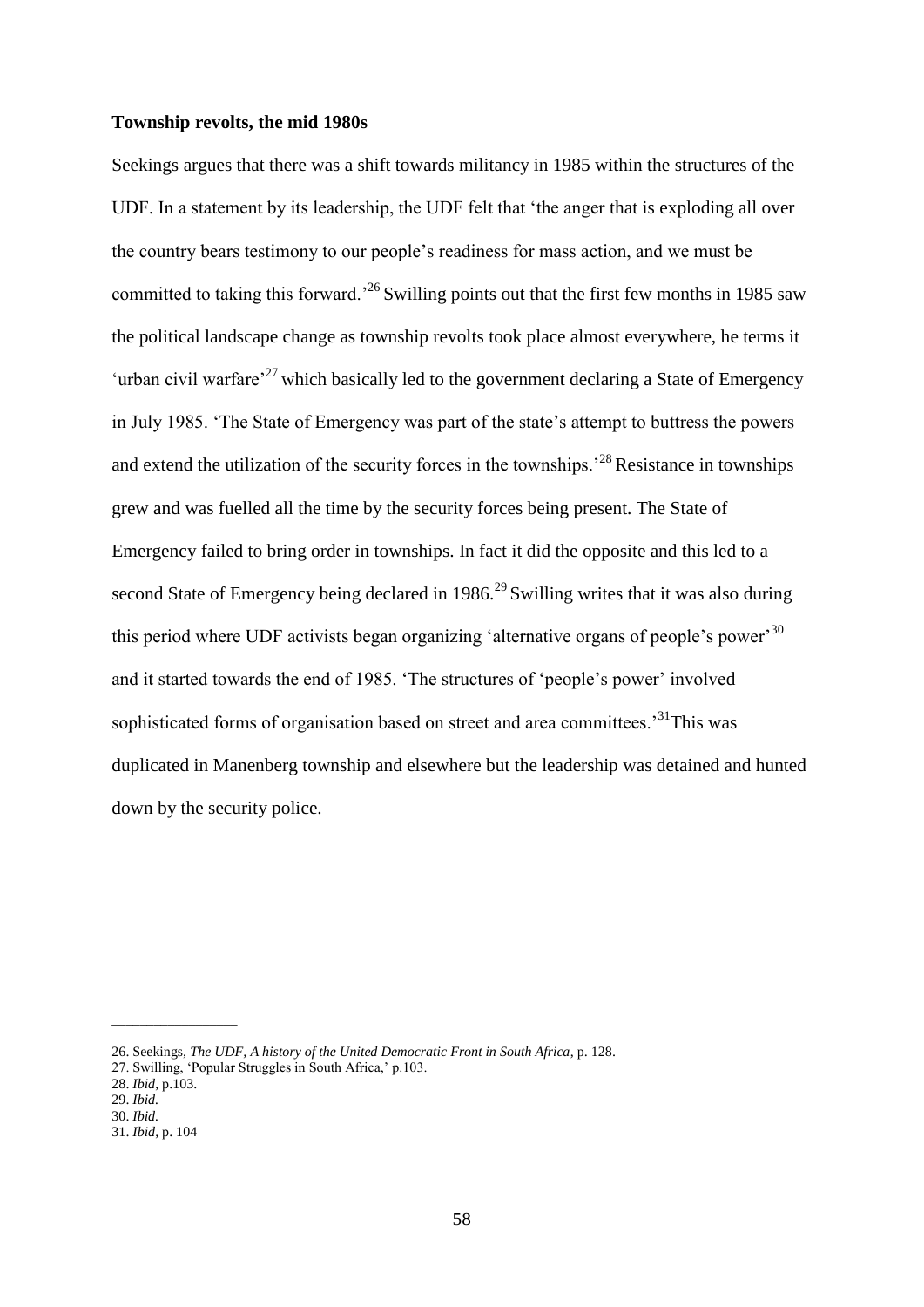### **School boycotts, formations of SRCs and teachers organisations**

The period between 1985 and 1988 witnessed unprecedented violence and mass mobilization. Fullard echoes this, by stating: "In brief, the years 1985, 1986 and 1989 saw the highest levels of public street protest and 'unrest' in the greater Cape Town area.<sup>32</sup>Hyslop argues that in the Western Cape "a network of Parent Teacher Student Associations (PTSAs) was established which was largely responsible for creating a greater degree of student-community solidarity than was experienced elsewhere in the country.<sup>33</sup> Political alliances with parents were crucial for the students" movement at the time. The Students of Young Azania (SOYA) argued "we must build representative student organisations to work through our problems with our parents and progressive teachers.<sup>34</sup>Faldielah de Vries, an inner circle member, showed a keen interest in the affairs of the youth in Manenberg. She recalls how she and others confronted the three high school principals and teachers in the area, who were not cooperative with the anti-apartheid sentiment in Manenberg and who were signaling out student leadership to the security police. "We engaged them like we engaged with any other member of society who did not share the same views as us, often we convinced them to join us.<sup>35</sup>She also recalls several incidents of police brutality in Manenberg, such as the killing of two kids whilst looting a shop in Vistula Avenue as a result of the boycotts and unrest in the area. It was the violent actions of the state in fact, that became the most effective agent of unity between parents and students.

The 1980s were no different to that of the 1970s in Manenberg; however, more militant students came to the fore. At this point Christene Jansen, Gail Reagon, Ashraf Kallis, Owen

\_\_\_\_\_\_\_\_\_\_\_\_\_\_\_\_

<sup>32.</sup> Fullard, 'The State and Political Struggle', p.26.

<sup>33.</sup> Hyslop, "School Student Movement, State Education Policy 1972 - 87", p.199.

<sup>34.</sup> Bundy, "Street Sociology and Pavement Politics", p.318.

<sup>35.</sup> Interview with Faldielah de Vries, 22 March 2010.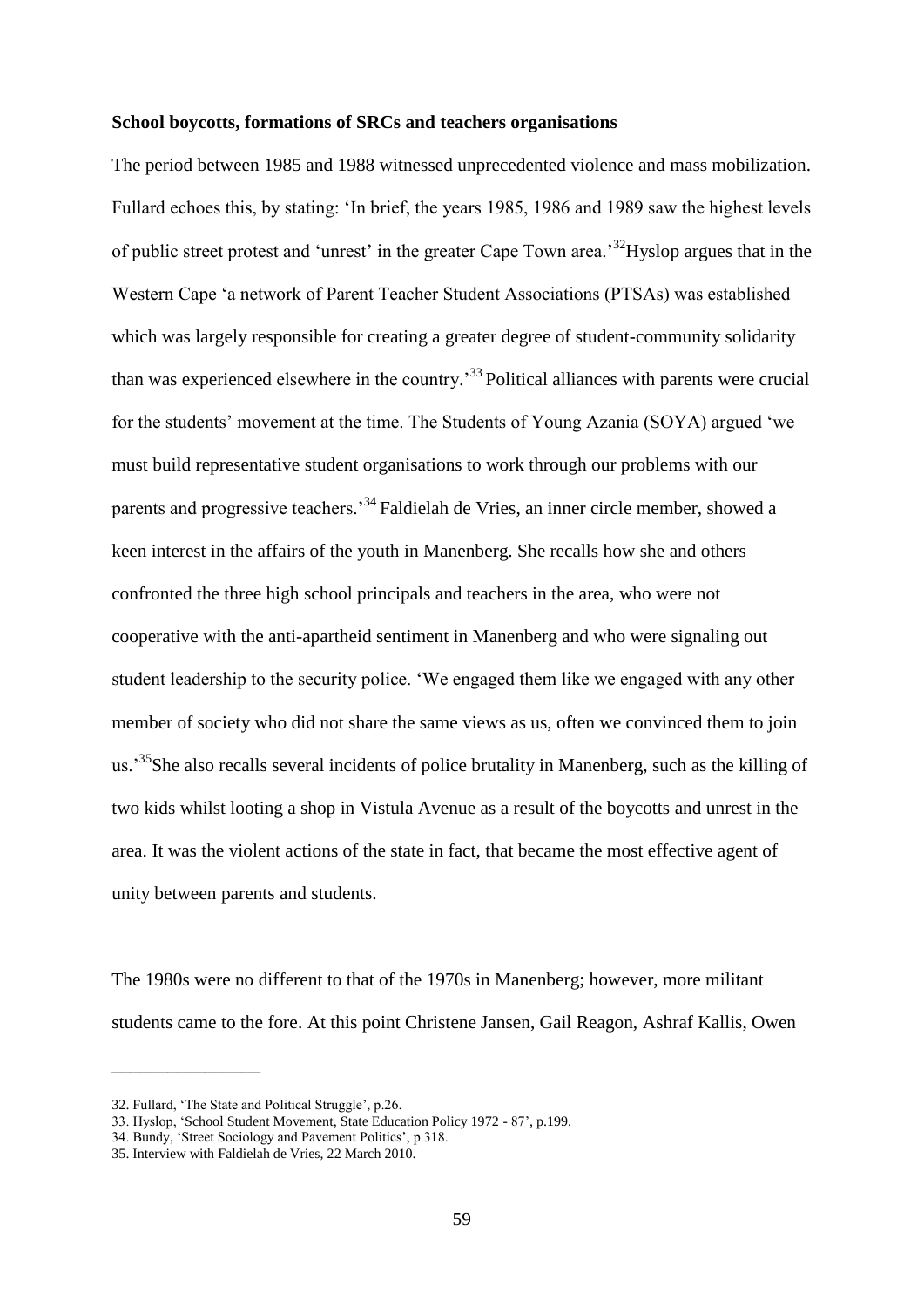Munro and others had left Manenberg High though some of them remained active in Manenberg via community structures. But in their absence other leaders took over such as Mario Wanza, Maqbool Moos, Faghie Johnson, Mark Splinters, Wayne Reagon, Shireen Daniels, Graham Geduldt, Jeanette Isaacson, Nippie Moses and then there were some who lived outside Manenberg but had great influence in the running of campaigns such as Mr. Paul Joemat. Joemat in fact played a pivotal role in educating activists in Manenberg about the ANC. There were other students from all the three high schools, which were Manenberg High, Silverstream High and Phoenix High, who were very militant such as Shaheed Petersen, 'Uier', Yvonne, Celeste Patel, Quinton Michaels, 'Ali', Riefaat Hattas, 'Kardoef', Watson, Pang, Shahied Gardien, Dion Brink. These were but a few prominent and behind the scene activists who dedicated their lives for the struggle.<sup>36</sup>

Hyslop also mentions that at the same time when PTSAs were established, "a mass based local teacher"s organisation, the Western Cape Teachers Union (WECTU) was formed to draw teachers in to political action.<sup>37</sup> Bundy states that: 'Students found larger numbers of teachers and principals supporting (or at least not obstructing) them: a tendency which found organisational expression in the formation of WECTU."<sup>38</sup>Mickey Adams and some of the militant teachers at Manenberg High belonged to WECTU. But other teachers differed with this approach, such as Thurston Brown, the current school principal at Manenberg High, who recalls his role in the 1980s as an educator at the time. "I was not happy with the way other educators were using learners to fight their struggle. I was of the opinion that learners had to be in school and not in the street burning tyres. I felt that if you educate a child, it would

\_\_\_\_\_\_\_\_\_\_\_\_\_\_\_\_\_\_\_\_\_\_\_\_\_\_\_\_\_\_

<sup>36.</sup> Interview with Mickey Adams, 10 November 2007.

<sup>37.</sup> Hyslop, "School Student Movement, State Education Policy 1972 – 87", p.183.

<sup>38.</sup> Bundy, "Street Sociology and Pavement Politics", p.320.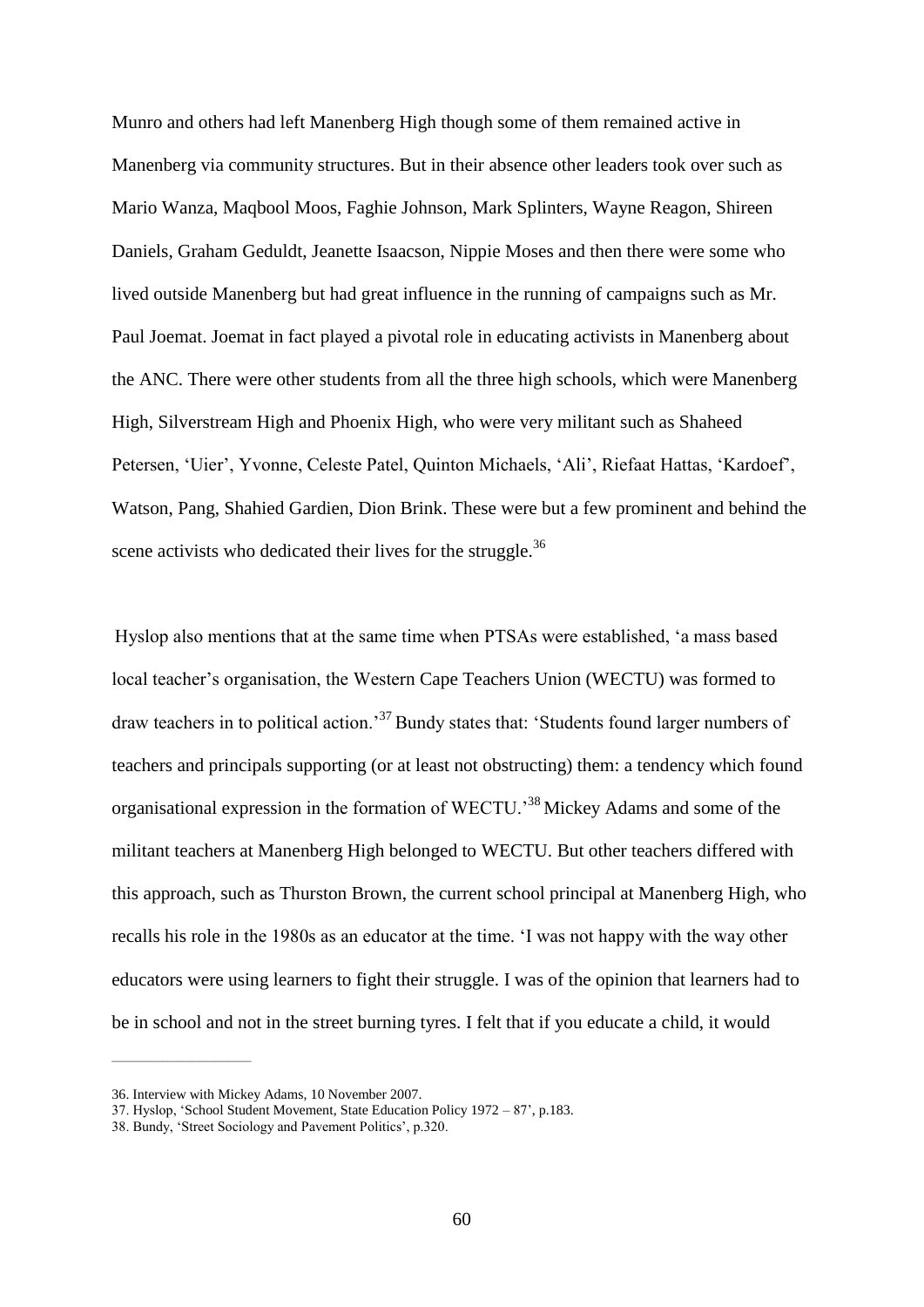liberate the child and in so doing it will have a domino effect in the community.<sup>39</sup>He often disagreed with fellow teachers about this. "We use to have lively debates and arguments in our teachers meetings at the time. I was often mistakenly identified as anti-struggle, yet I came from a working class community just like Manenberg. I came from Bonteheuwel.<sup>40</sup> This shows complexities in the debates around the school boycotts.

Mickey saw conservative teachers as enemies of the liberation movement. "There were coloured teachers who were in a comfort zone, who had access to education and university, who closed their eyes to the realities in the classroom and beyond. I considered them as part of the enemy and we differed a lot in the approach to teaching the kids. We never asked students to fight for us, we educated them. I was clear in my engagement with the kids. I gave them their rightful access to information. We got the kids through matric within the apartheid system.<sup>31</sup>He said that some of the teachers did not want to commit class suicide and that some of them were sympathetic to the ideals of the CRC.

Manenberg High was at the epicenter of the struggle initiatives taking place in Manenberg as many of the inner circle were based at the school. Many of the planned activities took place at the school. Brown does agree with Mickey that there were many students who were politically mature and aware of the history of the struggle.

Wanza displayed a youthful exuberance and passion for the struggle and he was often invited

 $\overline{\phantom{a}}$  , we can consider the constraint of  $\overline{\phantom{a}}$ 

<sup>39.</sup> Interview with Thurston Brown, 18 March 2010.

<sup>40.</sup> *Ibid.*

<sup>41.</sup> Interview with Mickey Adams, 24 March 2010.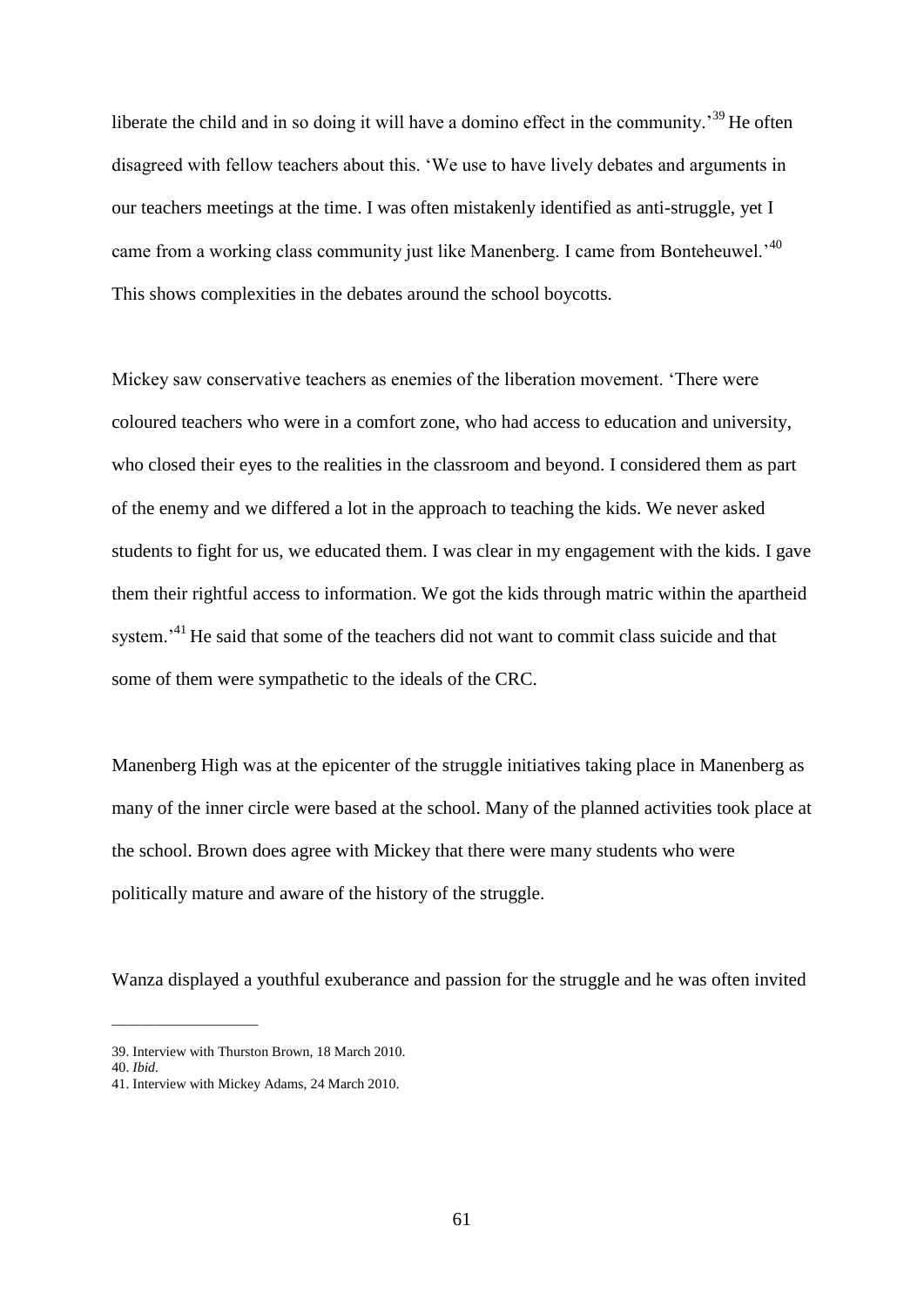to student meetings at various high schools in Athlone and Mowbray and he also became active in school meetings with the other two high schools in Manenberg, namely Silverstream High and Phoenix High. He was inspired by Gail Reagon, who was the SRC leader at Manenberg High in the early 1980s. His memory of his recruitment into the movement is a bit sketchy: 'I was a reluctant recruit but soon was exposed to how things were done.<sup>42</sup>It is here that he was exposed to "Education before Liberation", to SACOS's slogans around 'No sport in an abnormal society." Wanza failed Standard Nine in 1984 and repeated it again the following year. At this time, he was already involved in the UDF. "We met in various places at the time, to avoid being picked up by the security police. When the UDF was formed in 1983, I became the youth"s representative for the education sector and I had to manage most of the Cape Flats area. "…it is here where I was involved in student politics."<sup>43</sup>

SRC"s were established in schools. This was a sure way of getting political messages to students. Wanza, Faghie, Owen Munro served on the SRC at Manenberg High either at the same time or at various times. Maqbool Moos and Parker served during the mid to late 1980s. The use of slogans on school buildings and at public meetings in Manenberg became another weapon to garner support from the masses. Among the slogans were: "Liberation Before Education', 'an Injury to one is an injury to all', 'UDF Unites, Apartheid Divides', 'We Stand by the UDF", "WE stand by SANCO", "Release Section 29 Prisoners", "Forward to People"s Power', 'Don't Vote in Apartheid Elections', 'Defend, Consolidate, Advance,' 'Fighting Apartheid from protest to challenge", "Boycott Elections", "Forward to Freedom", "Welcome Home Combatants', 'Unban ANC', 'State of Emergency or State of Terror', 'Long Live the

\_\_\_\_\_\_\_\_\_\_\_\_\_\_\_\_\_\_\_\_\_\_\_\_\_\_

<sup>42.</sup> Interview with Mario Wanza, 22 February 2010.

<sup>43.</sup> *Ibid.*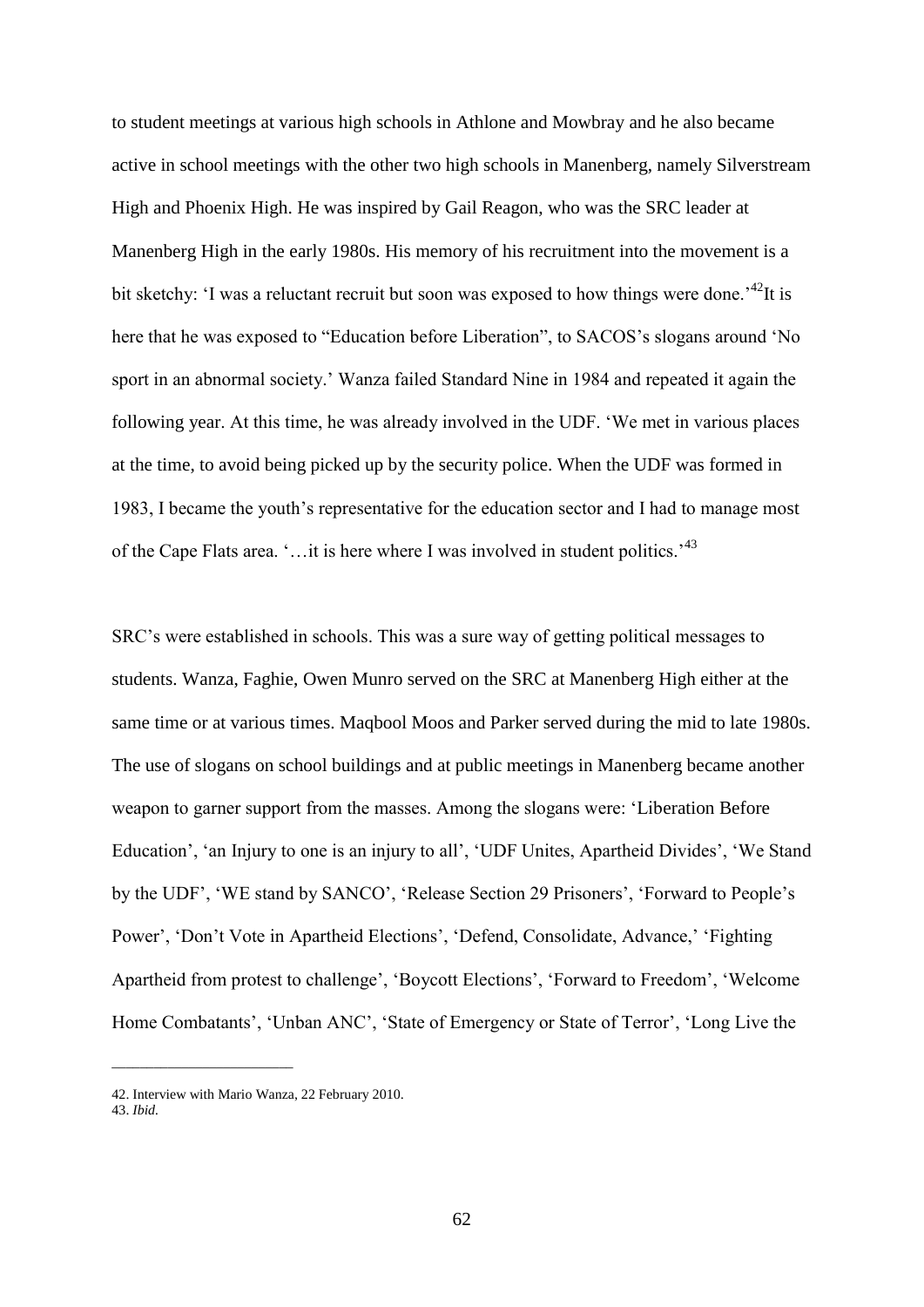UDF: Ban Apartheid", "Kill Apartheid not Detainees", "The People Shall Govern", "They Will Never Kill Us All", "We Won"t Fight in the SADF". Bundy mentions that the slogan "liberation before education" was cited throughout rallies and boycotts during the period of July and December 1985.<sup>44</sup> Already we could see activists in Manenberg using mass mobilisation strategies orchestrated by the UDF through its affiliates and Tambo"s ANC. Student mass meetings, secret cell meetings, court meetings, and street meetings to educate, inform and politicize the communities into action, took place. "Upon hearing the message from Tambo on Radio Freedom, we planned and immediately Manenberg was different. We made sure that it would burn,' said Mario.<sup>45</sup> Mickey echoes this sentiment, 'we met, we planned and not only did we disrupt the schools, we targetted state establishments. Since the announcement, the ANC was truly inside Manenberg.<sup>46</sup>

Bundy argues that students played an important part of the struggle in the 1980s. "Student and youth movements consciously sought ways of linking with other organisations and other campaigns.<sup>47</sup>An example of this was on 17 September 1985, where 'mass action by students, teachers, parents and children in a symbolic re-occupation of the closed schools, was the high water mark of this development. It also provided a dramatic cameo of community militancy.<sup>48</sup>Mukesh Vassen argues that, 'It is obvious that every recent period of major upheaval (1976-7; 1980; 1984-86) has not only been initiated by the youth and student, but that they remained at the helm of each of them.<sup>49</sup>In Manenberg this was definitely the case, as students took leadership roles during the mid 1980s, with the likes of Wanza, Faghie,

\_\_\_\_\_\_\_\_\_\_\_\_\_\_\_

<sup>44.</sup> Bundy, 'Street Sociology and Pavement Politics', p.319.

<sup>45.</sup> Interview with Mario Wanza, 10 November 2007.

<sup>46.</sup> Interview with Mickey Adams, 24 March 2010.

<sup>47.</sup> Bundy, "Street Sociology and Pavement Politics", p.319.

<sup>48.</sup> *Ibid*, p.319.

<sup>49.</sup> M. Vassen, "Beyond the Barricades: The 1985 schools boycott and the vicissitude of the Athlone Students" Action Committee (ASAC)", (Unpublished Honours Thesis, UCT, 1995), p.28.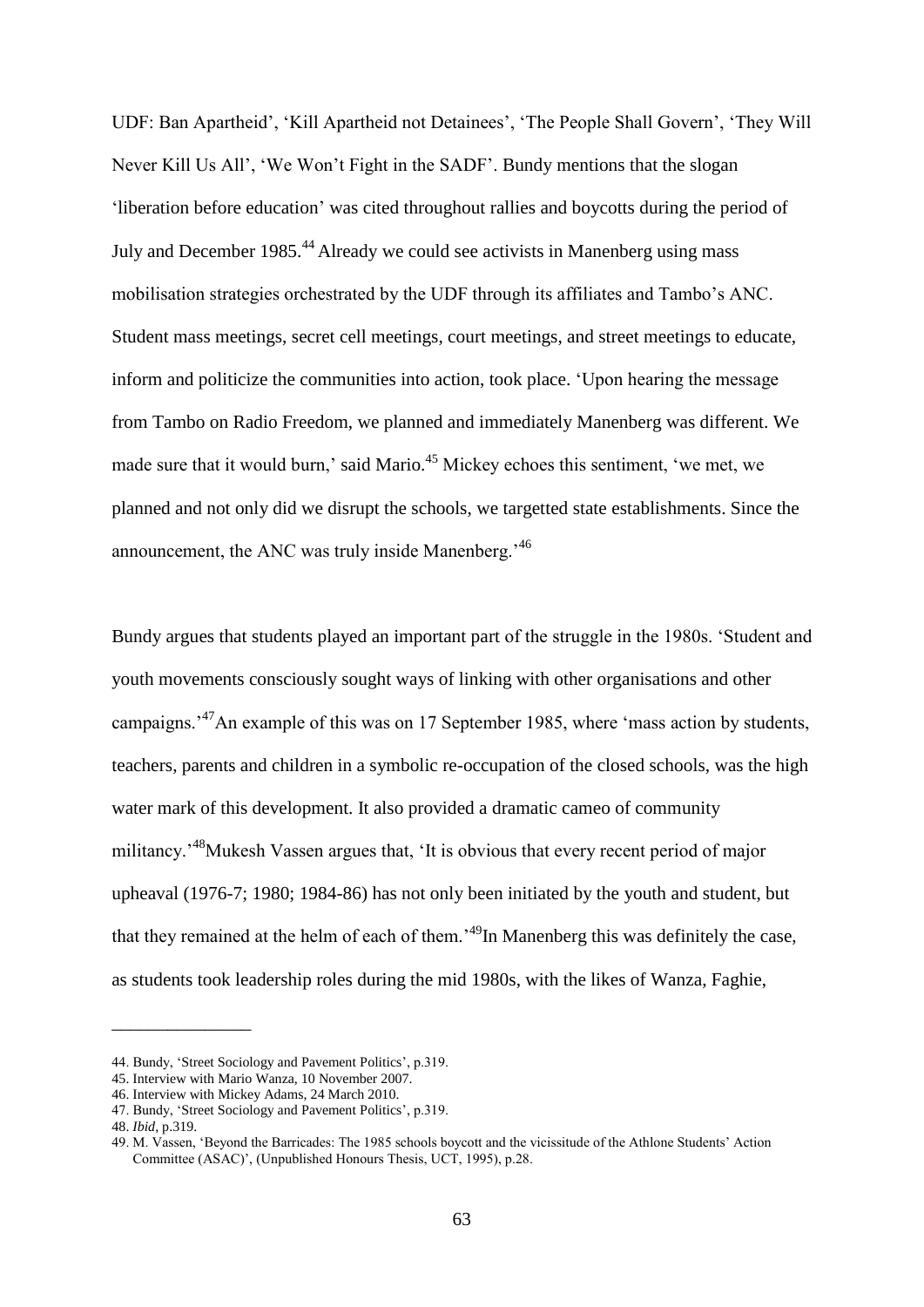Parker and Bulle. Teachers began to express themselves more politically in the classrooms. Bundy says of this period that "alternative education and awareness programmes took place during class boycotts in 1985.<sup>50</sup> He also argues that the state of emergency issued in 1985 was perhaps a catalyst for what was to come. Students and teachers assessed the state of emergency as: "This apparent show of strength by the state is merely the last kick of a dying animal $^{51}$ 

During the period 1985 to 1989 MK operatives were extensively active within the Western Cape. They were, Fullard explains, "made up of externally based members infiltrated into the region for varying time periods and a locally based clandestine membership.<sup>52</sup> Fullard indicates that "MK cadres conducted crash courses for eager volunteers inside the country. Some of these recruits had sketchy political understanding of the nature of the struggle in comparison with those cadres who had gone through the intensive political and military training provided in camps in exile. Some supporters had loose connections with MK units, and drifted in and out of structures; they were never thoroughly under the discipline of the ANC and MK, yet commanders on the ground sometimes found their contributions indispensable.<sup>53</sup> Shaheed Petersen and his small militant grouping were not trained outside the borders of South Africa as most ANC cadres, but inside Manenberg. "We got trained in people"s backyards, how to throw a hand grenade, how many seconds it would take to detonate and the timing of the throw was all important.<sup>54</sup> Bundy writes that there were thousands in Cape Town who would learn how to make a petrol bomb as mentioned above. "…the street sociology of taunting armed soldiers; the pavement politics of pamphlet

 $\frac{1}{2}$  ,  $\frac{1}{2}$  ,  $\frac{1}{2}$  ,  $\frac{1}{2}$  ,  $\frac{1}{2}$  ,  $\frac{1}{2}$  ,  $\frac{1}{2}$  ,  $\frac{1}{2}$  ,  $\frac{1}{2}$  ,  $\frac{1}{2}$  ,  $\frac{1}{2}$  ,  $\frac{1}{2}$  ,  $\frac{1}{2}$  ,  $\frac{1}{2}$  ,  $\frac{1}{2}$  ,  $\frac{1}{2}$  ,  $\frac{1}{2}$  ,  $\frac{1}{2}$  ,  $\frac{1$ 

<sup>50.</sup> Bundy, "Street Sociology and Pavement Politics", p.319.

<sup>51.</sup> *Ibid*, p.323.

<sup>52.</sup> Fullard, 'The State and Political Struggle,' p.103.

<sup>53.</sup> Fullard, 'The State and Political Struggle,' p.103.

<sup>54.</sup> Interview with Shaheed Petersen, 11 November 2007.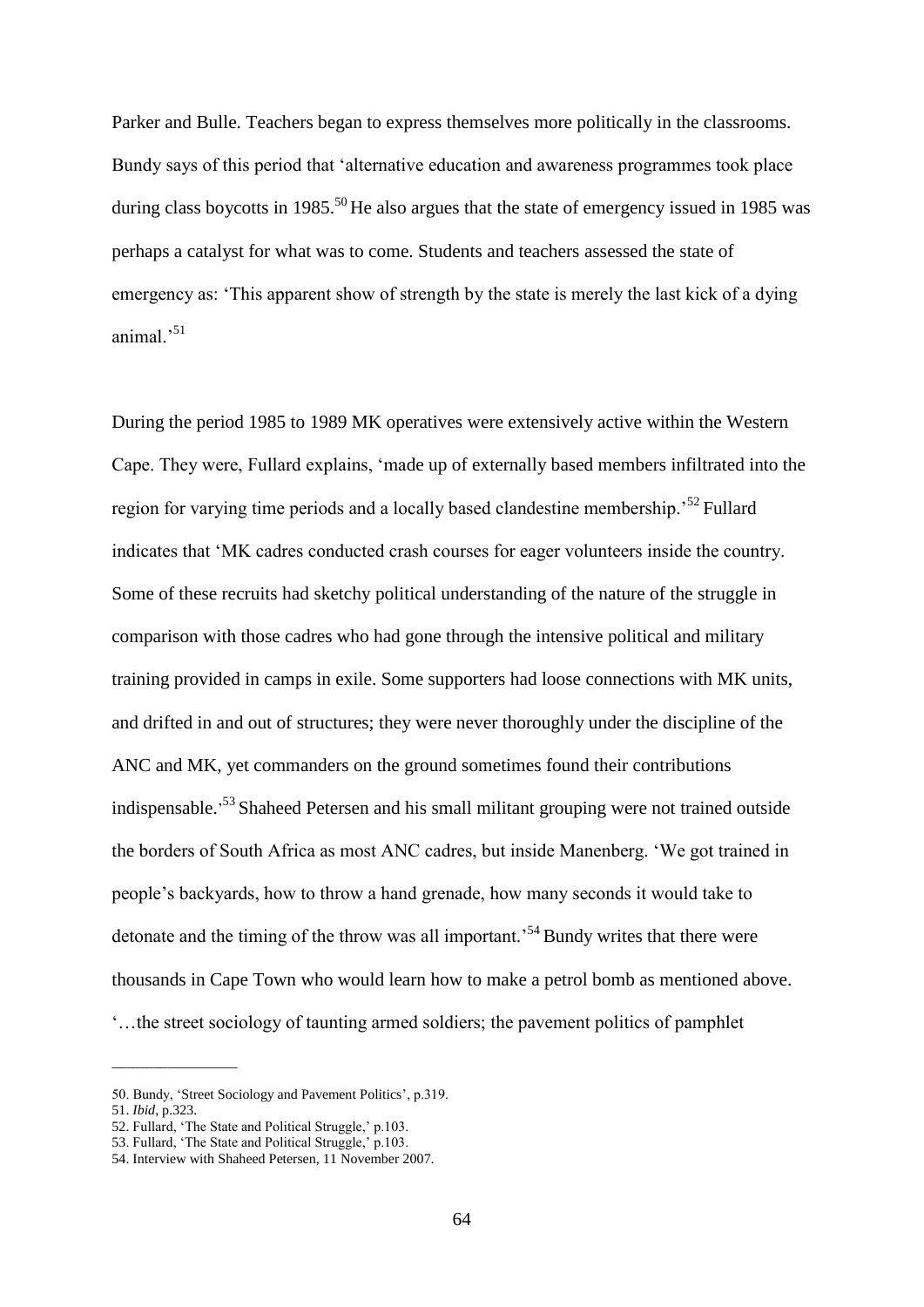distribution and slogan painting; the geography of safe houses and escape routes; and the grammar and dialectics of under-cover operations.<sup>55</sup>

Activism in Manenberg took a serious turn as some of them became radical and militant. Petersen mentions that they used self made petrol bombs, threw stones and burnt tyres. Almost every day mass protests took place.<sup>56</sup> Whilst the one grouping MASCO organised mass marches through the streets of Manenberg to voice their anger at being kept in the township like animals, the other MAC grouping used these marches to attack the security police in their casspirs and police vehicles. Adams reflects that at the same time of the formation of WECTU in 1985, MASCO and the MAC was formed. Adams explains the reasons behind the formation of these bodies. It was all about recruiting students in the fight against one common enemy Apartheid and to an extent it was also used as a front for the ANC operations within Manenberg. There was no normal schooling in 1985 during the first State of Emergency and a call for no final exam to be written was adopted and accepted by most teachers and students.<sup>57</sup>

Mickey recalls this period where he and other teachers refused to invigilate the students during the final exams. The South African Defence Force patrolled the school during the final exam period as other students wrote.<sup>58</sup>The slogan 'liberation before education' became meaningful during this period of the year-end exams. Hundreds of students refused to write their final exams. At Manenberg High there was a heavy police presence on school during the period of the exams.<sup>59</sup>

57. Interview with Mickey Adams, 24 March 2010.

 $\frac{1}{2}$  ,  $\frac{1}{2}$  ,  $\frac{1}{2}$  ,  $\frac{1}{2}$  ,  $\frac{1}{2}$  ,  $\frac{1}{2}$  ,  $\frac{1}{2}$  ,  $\frac{1}{2}$  ,  $\frac{1}{2}$  ,  $\frac{1}{2}$  ,  $\frac{1}{2}$  ,  $\frac{1}{2}$  ,  $\frac{1}{2}$  ,  $\frac{1}{2}$  ,  $\frac{1}{2}$  ,  $\frac{1}{2}$  ,  $\frac{1}{2}$  ,  $\frac{1}{2}$  ,  $\frac{1$ 

<sup>55.</sup> Bundy, "Street Sociology and Pavement Politics", p.321.

<sup>56.</sup> Interview with Shaheed Petersen, 11 November 2007.

<sup>58.</sup> Interview with Mickey Adams, 24 March 2010.

<sup>59.</sup> A personal recollection.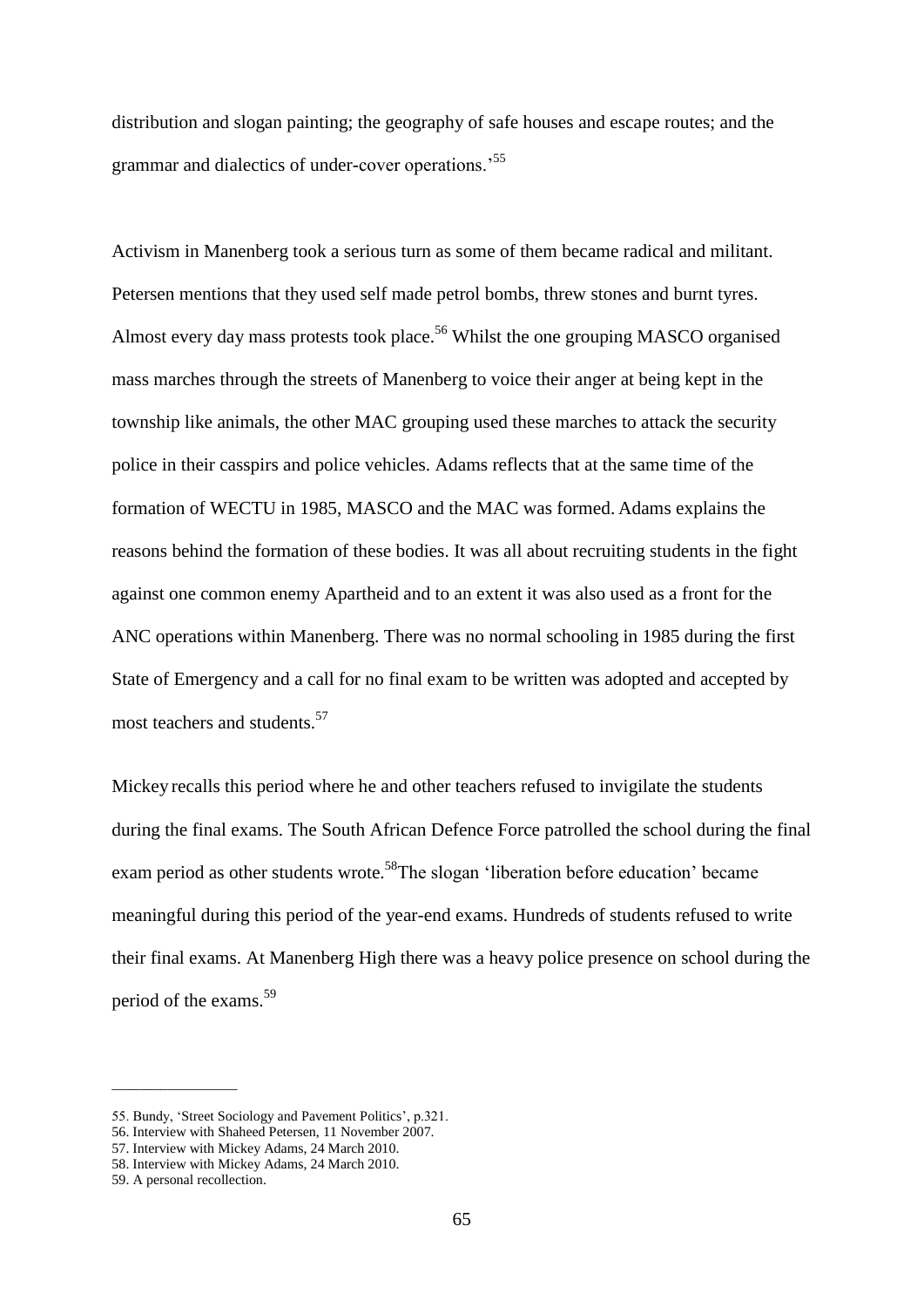Petersen and others would drive around at night and set tyres alight throughout all major streets in Manenberg. "We drove in a light brown Mercedes Benz with tyres and petrol in the boot. When we did not see tyres burning we would stop and place tyres in the road and set it alight and then move along. The community never stopped us. They supported us. It was all flames, fumes and screams.<sup>'60</sup> Petersen said of this time 'we did everything in sync, there was no real ill discipline in our group and we knew where we stacked our petrol, our tyres and our bottles. As soon as the casspirs patrolled the area we retreated and retrieved our petrol bombs and we would throw it at them and set up barricades in the streets for the casspirs to stop, so that we could stone them and throw petrol bombs at them.<sup>'61</sup>As soon as Petersen wore his trademark blue overall and balaclava, students in Manenberg Avenue used this as a signal to start burning tyres in Manenberg Avenue. In August 1985 he climbed on top of the Rent Office in Manenberg Avenue and threw a petrol bomb down the chimney setting it alight. Later that same evening he and others tried to petrol bomb another council facility, called the Manenberg bath house, near the swimming pool in the Manenberg Avenue.<sup>62</sup>

Fairbairn also remembers how Manenberg students after seeing Guguletu going up in smoke, would likewise do the same in Manenberg. The two communities were closely knit. "Whilst the security forces saw smoke in Manenberg they were dispatched to our side giving relief to Guguletu, who was harassed by the police. This was done strategically from our students. The same would happen if the security forces were surrounding Silverstream and Phoenix High Schools, students from Manenberg High would set on a march in support of their fellow students – inevitably the security forces met students in the Avenue and clashes would happen.<sup>'63</sup>

\_\_\_\_\_\_\_\_\_\_\_\_\_\_\_\_\_\_\_

<sup>60.</sup> Interview with Shaheed Petersen, 11 November 2007.

<sup>61.</sup> *Ibid.*

<sup>62.</sup> *Ibid.*

<sup>63.</sup> Interview with Emily Fairbairn, 10 February 2010.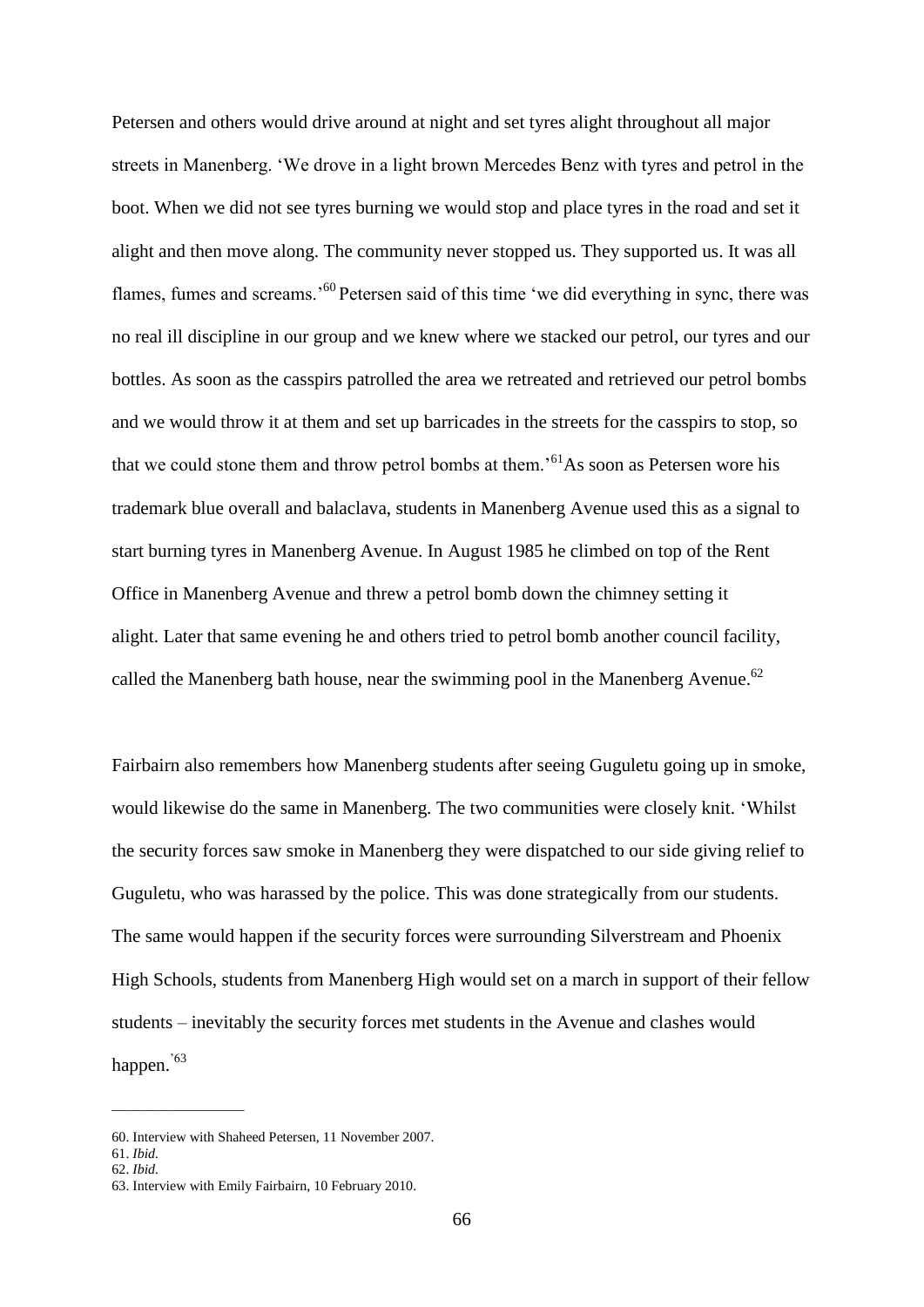Wanza fondly remembers the inner circle meetings. "At the time of these secret meetings, we had to hide ourselves, we could not freely move around Manenberg. We used teacher's vehicles to go and mobilize students from other schools such as South Peninsula, Athlone High and others.<sup>54</sup> Mickey said 'we knew what was in store for us, yet we continued on this path. We hardly slept at home. It was tough at first but you got use to it.<sup>565</sup> The inner circle members became known to the security forces and had to constantly be on the move. They used simple methods to disguise them from the police from changing clothes every day, to wearing clothes inside out, and pretending to be Muslim by wearing a fez and a scarf while some of them were being driven out of school in different vehicles. Wanza echoes this and said that they were prepared for anything and the way the students at Manenberg, Silverstream and Phoenix High responded to the call for liberation, for freedom made it worthwhile. "We burnt hundreds of yellow pages in a show of solidarity against the pending Springbok tour games in 1984<sup>,66</sup> Faghie, Wanza, Mickey, Cammy and Mr. Fortune all remember the burning of the yellow pages incident. It was an event that galvanised everyone present. It was a show of students taking up issues that had an impact on the wider society at the time.

Following these incidents there was sporadic fighting and clashes with the police in Manenberg. Most of the interviewees mentioned that at one point or another they suspected fellow students and teachers of being informers. Petersen recalls a story of how they found out that the former president of the Manenberg Residents Association and police reservist was a threat to them. "We knew that he knew about our activities, we targetted him but he

\_\_\_\_\_\_\_\_\_\_\_\_\_\_\_

<sup>64.</sup> Interview with Mario Wanza, 7 November 2007.

<sup>65.</sup> Interview with Mickey Adams, 9 November 2007.

<sup>66.</sup> Interview with Mario Wanza, 7 November 2007.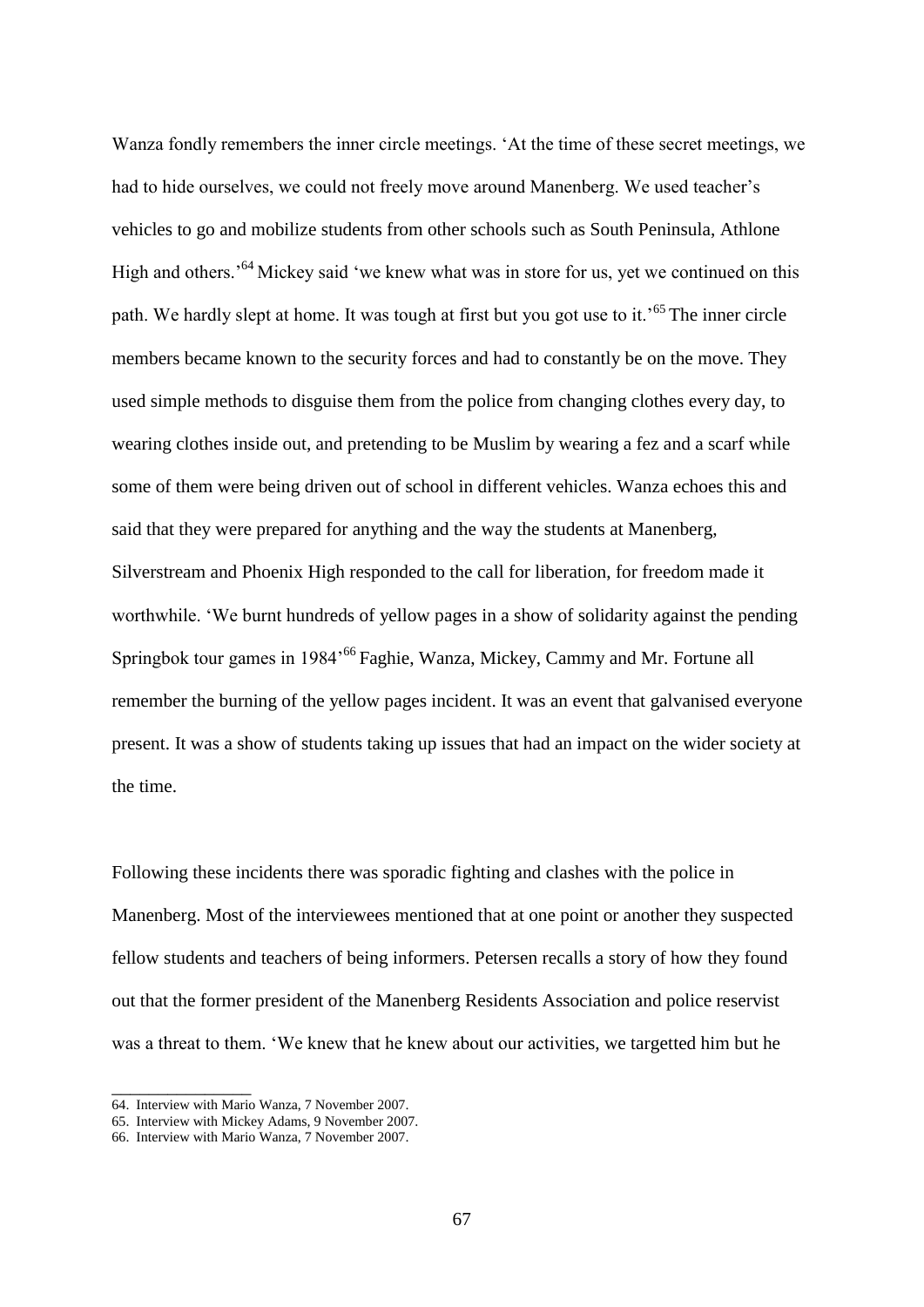was always illusive. I was on the hit list of the police at the time and I was smuggled out of Manenberg. I resurfaced in Kensington.<sup>57</sup>The militant group targetted other informants in Manenberg where a police man"s house was petrol bombed and a Silverstream High student suspected of being a police informer were almost necklaced. "A tyre was placed around his neck and petrol was poured over him, the students were baying for his blood, but the school principal at Silverstream High managed to rescue the boy,' explained Petersen.<sup>68</sup> It would have been Manenberg's first necklacing.

There were incidents where teachers and students were picked up by the security forces such as Riefaat Hattas, who testified before the TRC of his treatment by the police. Riefaat, 28 years old at the time of testifying before the TRC, spoke about the torture he endured as a student at Manenberg police station. He was released soon thereafter unlike countless others who were detained for undisclosed periods based on Section 29 and Section 50 under the State of Emergency period.<sup>69</sup>Manenberg was on fire. The inner circle members had succeeded in their job in making Manenberg ungovernable and recruiting more members to its fold. Hattas talking before the TRC said the following: "when we got instructions via MK structures to declare full-scale war, we took action 24 hours a day.<sup>70</sup>

In another close encounter, Mickey mentions that they met at the homes of educators like Selwyn, Buckton, Job and Cammy. One such meeting was held on a Saturday morning to plan mass action at Manenberg High at Cammy"s house in Strandfontein. "We discussed

\_\_\_\_\_\_\_\_\_\_\_\_\_\_\_\_\_\_\_\_\_

<sup>67.</sup> Interview with Shaheed Petersen, 11 November 2007.

<sup>68.</sup> *Ibid*.

<sup>69</sup>[. http://www.justice.gov.za/trc/special/children/hattas.htm](http://www.justice.gov.za/trc/special/children/hattas.htm) – 22 May 1997 (Youth Hearings – Riefaat Hattas). 70. *Ibid*.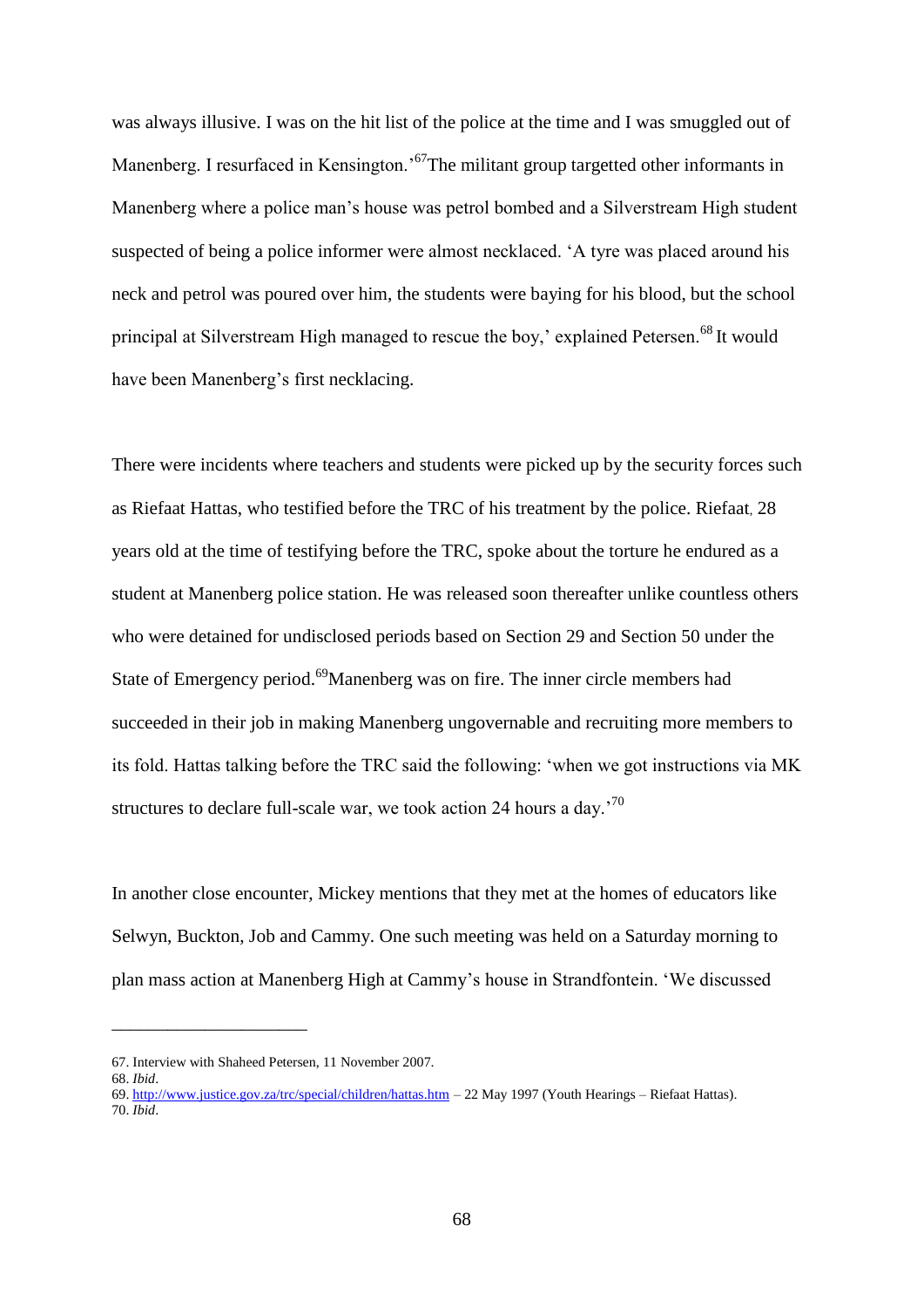issues around the way forward at the school, how to plan a boycott and how to manage strained relationships with other teachers at our school.<sup>71</sup>He explains how the following day, three teachers that were present at the meeting were arrested by the security police. They were Lillian Buckton, Selwyn Daniels and Cheryl Boer. These teachers were detained for 90 days without trial as was the common practice of the state at the time. Mickey"s wife was contacted by a fellow teacher"s wife warning them that the security police were on their way to arrest him. "I managed to escape and moved into Mitchell"s Plain and spent about nine months away from home.<sup>72</sup>

Support for the ANC in the Western Cape was traditionally weak as opposed to the support in the Eastern Cape, but slowly but surely the ANC became popular. "In some cases, youth / student support for the ANC rose directly from groupings affiliated with the UDF, with an explicitly 'charterist' position.<sup>73</sup> Wanza helped spread the word about the ANC and was instrumental in setting up youth and education sectors on the Cape Flats. He speaks of clandestine meetings that took place in Athlone, the Quaker Peace Centre in Mowbray, Samaj Centre in Gatesville and in Bokmakierie. "It was us who spray painted our school walls, vibracrete walls in Manenberg Avenue, with slogans and Mandela"s face. I was never picked by the security police.<sup> $74$ </sup>

Since there was so much unrest within Manenberg, Guguletu and Heideveld, the Manenberg Police Station became a Joint Operational Centre (JOC). Its sole purpose was to crush the revolutionary threat. Fullard points out that the Manenberg Police Station was used during

\_\_\_\_\_\_\_\_\_\_\_\_\_\_\_

<sup>71.</sup> Interview with Mickey Adams, 24 March 2010.

<sup>72.</sup> *Ibid*.

<sup>73.</sup> Bundy, "Street Sociology and Pavement Politics", p.321.

<sup>74.</sup> Interview with Mario Wanza, 7 November 2007.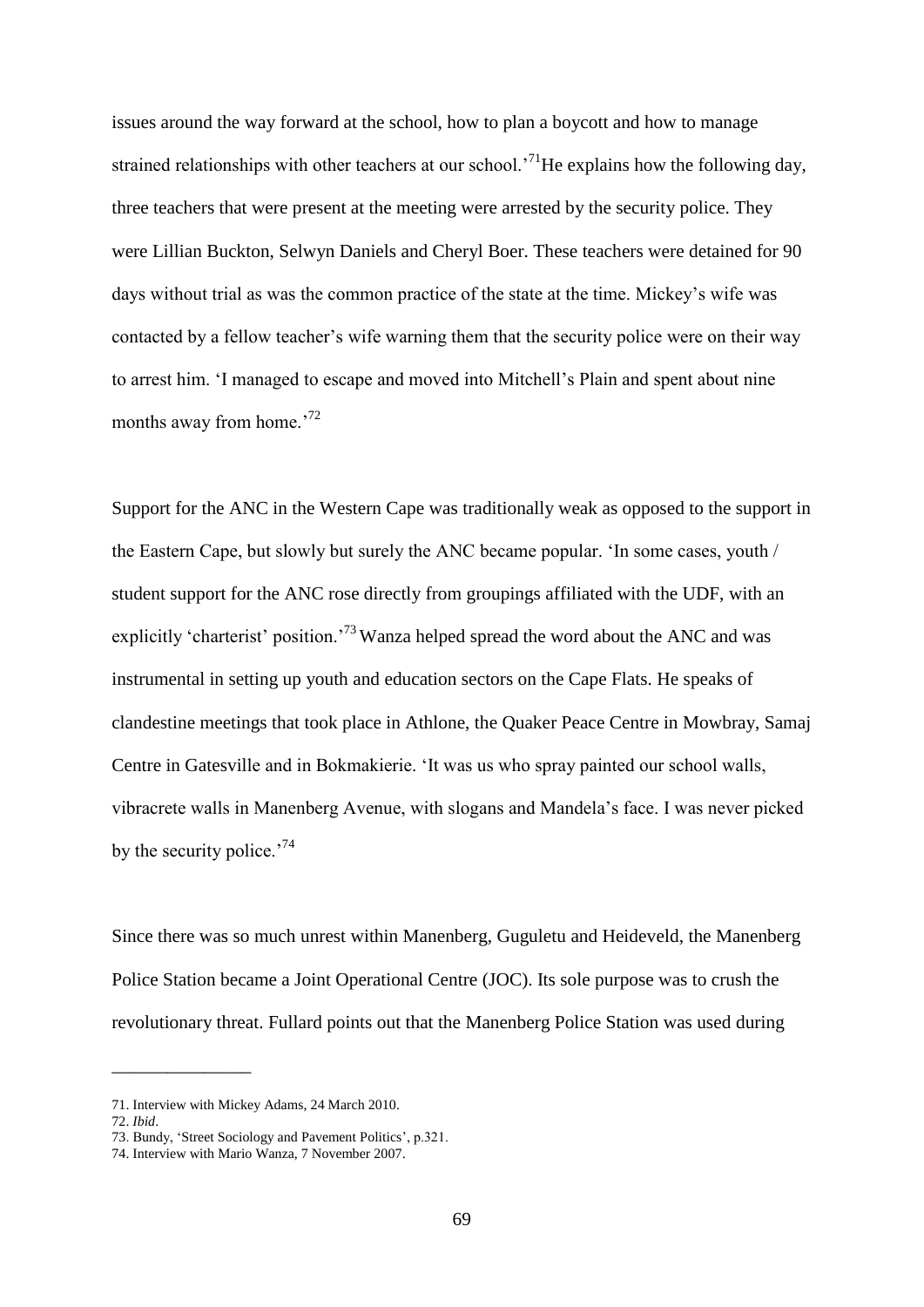1985 as a JOC, especially during the Trojan Horse incident on 15 October 1985. The station is situated at the Klipfontein Road entrance to Manenberg and next to Guguletu and Heideveld another coloured township. As in Alexandra, outside Sandton, Johannesburg – the security forces easily blocked off entrances to these townships and could easily raid houses and set on counter insurgency moves into these three townships.<sup>75</sup>At the amnesty hearings before the TRC in 1997, several of the leadership of the Public Order Police such as Brigadier Christiaan Loedolff (he was a major in 1985), and Colonel Cornelius Adolf Janse Odendaal testified that they operated from the Manenberg Police Station. Loedolff confirms this before the hearing. "Myself and the Commanding Officer of the South African Police and the South African Defence Force contingent, were tasked with unrest control in a particular area, planned from a joint operational centre in Manenberg and we operated from that centre.<sup>76</sup> Fullard mentions that the overall tendency of the police was to 'characterise crowd control as a para-military function.<sup>77</sup>Activists in Manenberg relate how they were continuously tracked, searched for and harassed by the security police operating from the Manenberg Police Station. But activists had a counter strategy in the advent of being picked up. Activists in Manenberg received coaching on how best to deal with the security police when arrested. Faldielah relates a story about how two human rights lawyers from the Legal Resources [sic] Centre from Cape Town, Leanne Delahunt and Ms Fortune, gave them tips on how to deal with the security police if they were arrested. "We gave them [lawyers] power of attorney in case any one of us were detained or killed.<sup>78</sup>A strategy employed was that they had "to give the state exactly what they knew already. And to always sign a statement by putting our signatures at the last word of the document, so that the police could not add

\_\_\_\_\_\_\_\_\_\_\_\_\_\_\_\_\_\_\_\_\_\_

<sup>75.</sup> Fullard, "The State and Political Struggle", p. 47.

<sup>76</sup>[. http://www.justice.gov.za/trc/special/trojan/loed.htm-](http://www.justice.gov.za/trc/special/trojan/loed.htm-) Loedolff appearing before the TRC on 21 May 1997 at Athlone

<sup>77.</sup> Fullard, 'The State and Political Struggle', p.28.

<sup>78.</sup> Interview with Faldielah de Vries, 22 March 2010.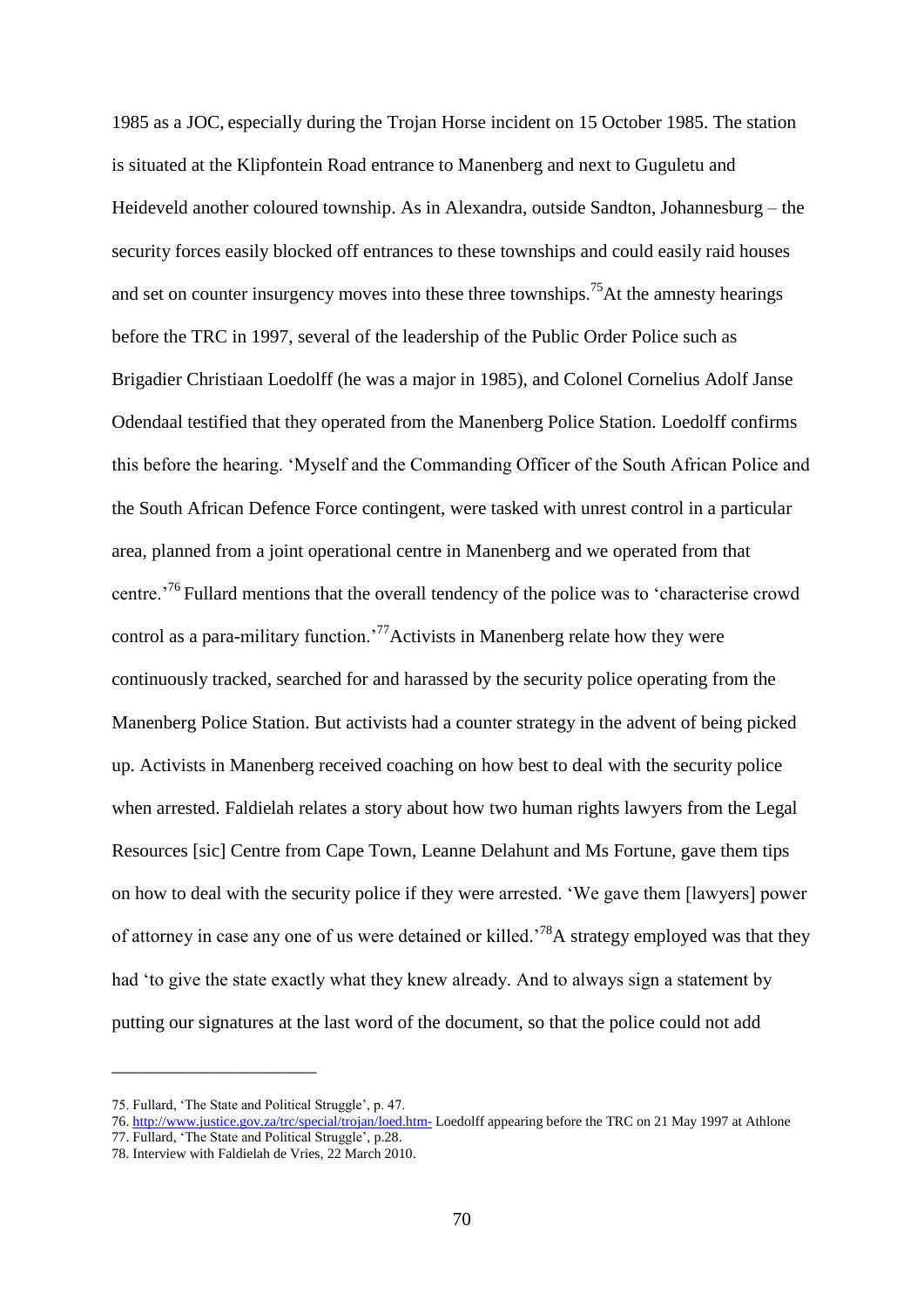anything further to the statement.<sup>79</sup>Faldielah and Mickey knew the unintended consequences of being part of the struggle: it meant not being able to raise your children, having to flee the country, having to endure constant scrutiny of your movements, having to be unsure if your family was taken care of.

Not only were students and teachers targets of the security police, but ordinary residents who were deemed to be propagating anti-apartheid notions. Faldielah recalls a close call for her when she was in danger of being picked up by the security police. "In a planned meeting in the Elsieskraal hall in Manenberg in 1986, I was due to attend, but for some reason could not go, at that very meeting two security police officials were present. Upon realizing this, Mrs. Ruqieha Magemann took over the meeting and changed the agenda from speaking about the planned rent boycott to how to survive economically in the mid 1980s, whilst the country was enduring economic sanctions.<sup>80</sup> Faldielah recalls that the following morning Mrs. Magemann was picked up by the security police at her home and taken away for questioning. "Mrs. Magemann told me that she was asked about the leadership in Manenberg in exchange for money. She never told them anything.<sup>81</sup>But the real joy for Faldielah was that even when leaders were detained or otherwise engaged, there was always someone else taking up the leadership role and continuing the battle.

Part of mass mobilisation strategy formulated by the inner circle members was to capture the young minds of students. In the guise of a cultural event held at the Silvertree Youth Centre in the heart of Manenberg, student leaders from Manenberg High promoted the agenda of the

\_\_\_\_\_\_\_\_\_\_\_\_\_\_\_\_\_\_\_\_

<sup>79.</sup> Interview with Faldielah de Vries, 22 March 2010.

<sup>80.</sup> *Ibid*.

<sup>81.</sup> Interview with Faldielah de Vries, 22 March 2010.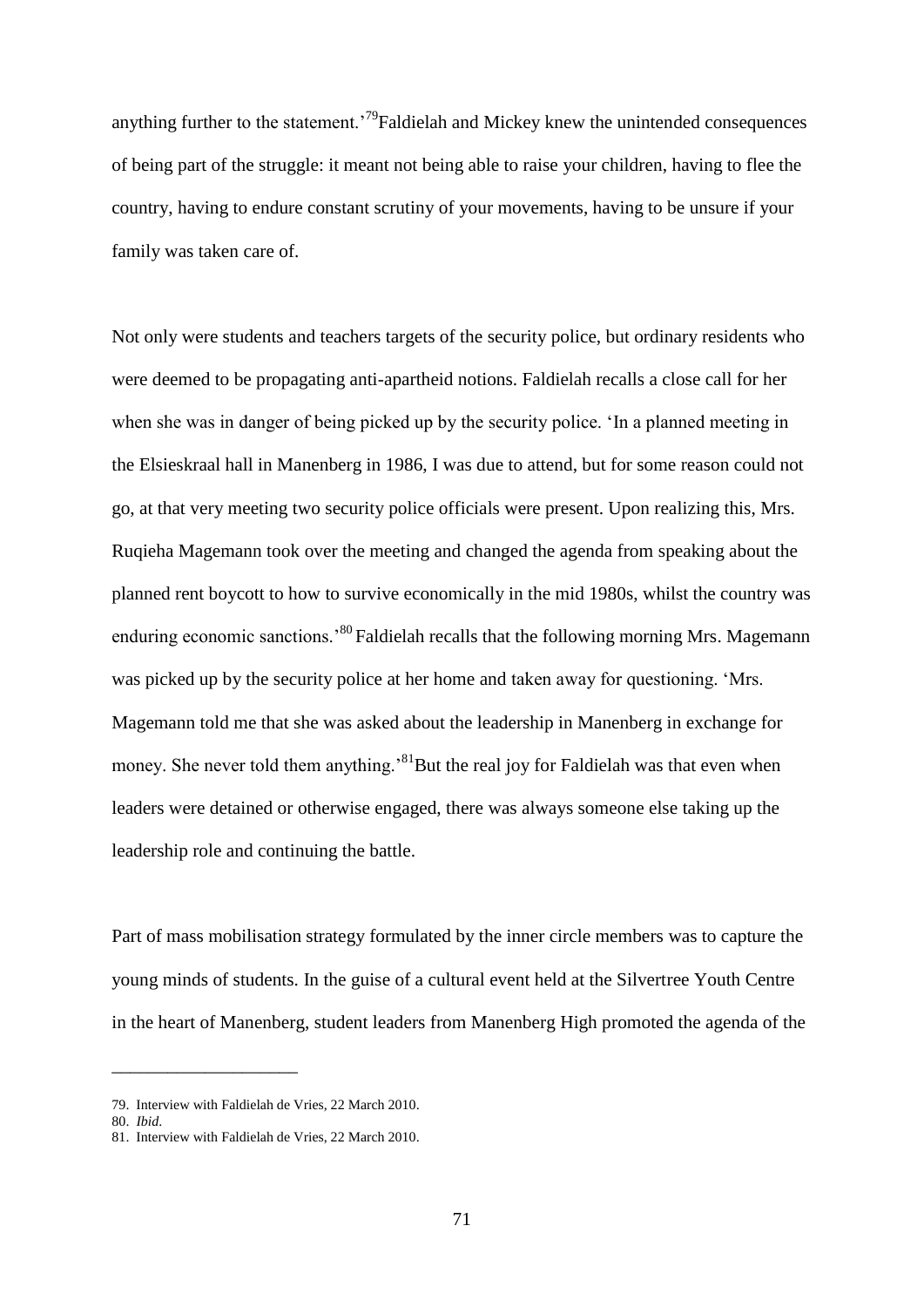ANC. A video of the event was taken and simply called 'Manenberg SSS: Cultural Day.'<sup>82</sup>In the video, student leader Maqbool addressed the group of students gathered by calling for greater involvement in the fight against apartheid. Students from the various classes had to make a banner, sing a song and read a poem for the detainees, for Mandela and others and for freedom. Not too far away were several of the inner circle members watching over proceedings such as Owen Munro, Mario Wanza, Mark Splinters, and Mickey Adams. In the video students are reminded of the atrocities caused by the regime. People are urged to join the movement and make Manenberg ungovernable. Revolutionary songs were sung to spur everyone on. "I was amazed at high levels of maturity from some of these students and how they understood complex working class issues, such as poverty, high rent, overcrowdedness, unemployment, housing and gutter education,' said Mickey. <sup>83</sup>

Faldielah explains her involvement in the inner circle and sheds some light on the dynamics of the various camps and strategies discussed and implemented by them. She was active in the civic movement and played a role in the area committee under the auspices of the UDF and the ANC. "Our role in this committee was to coordinate and organise events. It was always a collective strategy which included planning and having a programme of action for all mass events in Manenberg.<sup>84</sup> This process gave them interaction with the youth/student sector in Manenberg. Youth and civic issues were becoming intertwined and no longer was there a sense of it as a youth fight or a civic fight, according to Faldielah. "Part of the group was the Minister"s Fraternity, the Call of Islam, the Manenberg Civic Association, WECTU, the Advice Office and MASCO members.<sup>85</sup> Faldielah saw her role within this area committee

 $\overline{\phantom{a}}$  , where  $\overline{\phantom{a}}$  , where  $\overline{\phantom{a}}$  , where  $\overline{\phantom{a}}$ 

<sup>82.</sup> A homemade video that is in the possession of Mickey Adams, Manenberg SSS, Cultural Day.

<sup>83.</sup> Interview with Mickey Adams, 24 March 2010.

<sup>84.</sup> Interview with Faldielah de Vries, 22 March 2010.

<sup>85.</sup> *Ibid.*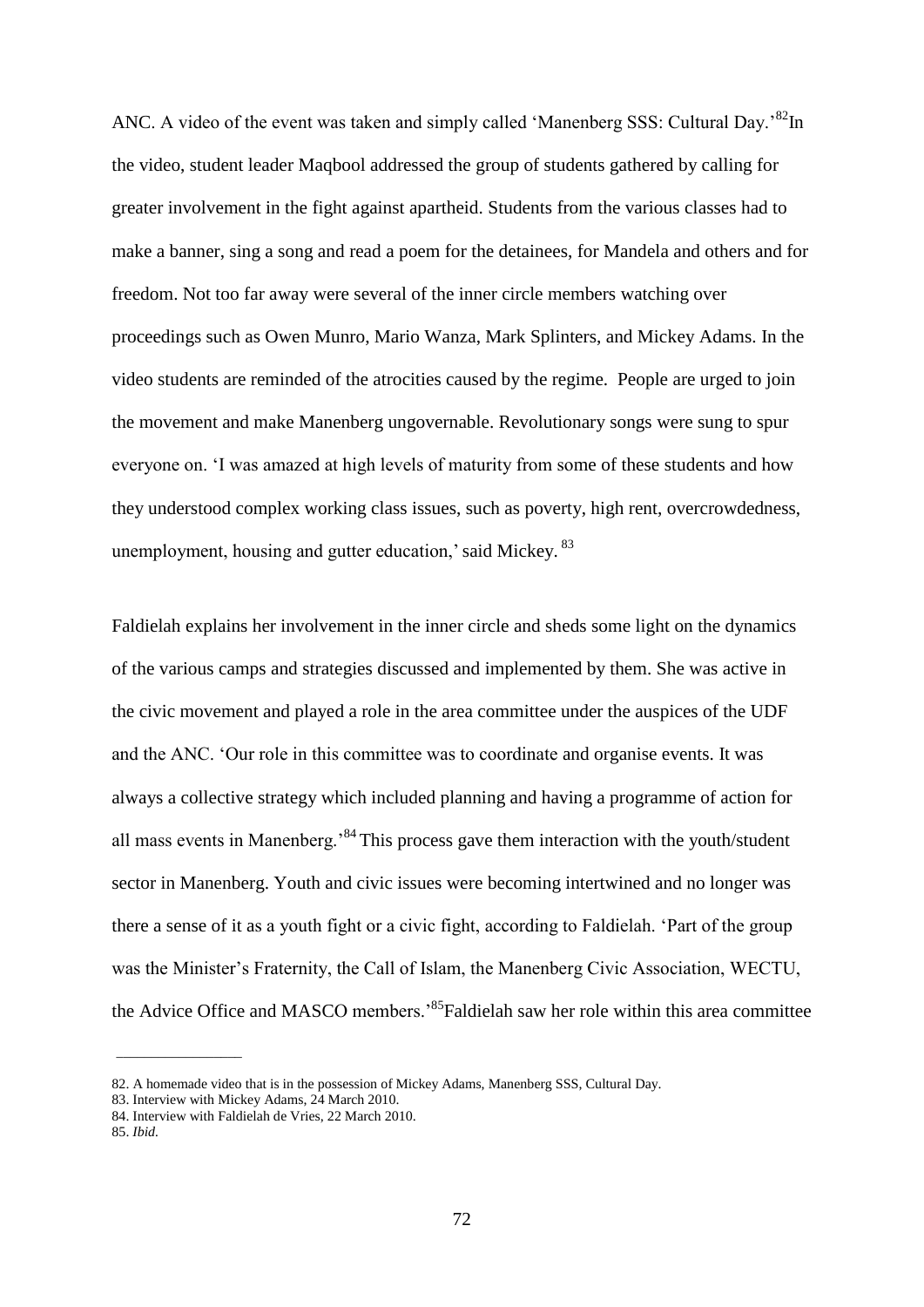as a recruiter of women, and adults and often times she recruited the youth. "I was the older figure in the group to the likes of Faghie, Bulle, Parker, Owen, Mario and Irvin."<sup>86</sup>

Often the inner circle members met outside Manenberg. Faldielah recalls one such occasion where they convened at the John Power campsite for a weekend away strategy meeting in Strandfontein. Each sector had to prepare food for the entire group. "My group had to make the breakfast the Saturday morning, the Call of Islam group made lunch which consisted out of mince curry, needless to say the food went off and everyone was sick of [sic] food poisoning.<sup>87</sup>This memory sticks in her mind. Amidst the turmoil that occurred nationally, the clandestine group met secretively and enjoyed a camaraderie that is sadly lacking today. Mickey Adams explains that the secret group met at Manenberg High, in several prominent churches in Manenberg Avenue, at different homes, mosques, crèches, at the SHAWCO building, at the Silvertree Youth Club as well as in safe houses all over Cape Town. "We were joined by the then UDF leaders of the time Johnny Issel, Trevor Manuel and others. This was when they could move around as the UDF leaders were serving banning orders.<sup>88</sup> These meetings helped them continue with the job at hand, by making all residents in Manenberg aware of the strategies of the state. "We often had to do door to door campaigning around issues that affected residents in Manenberg. It was a strategy that started to work. We soon started to organise workers around the bus boycotts and students in the area assisted us in telling their parents and other relatives to not use bus services in the 1980s.<sup>89</sup>

\_\_\_\_\_\_\_\_\_\_\_\_\_\_\_\_\_

89. *Ibid.*

<sup>86.</sup> Interview with Faldielah de Vries, 22 March 2010.

<sup>87.</sup> *Ibid.*

<sup>88.</sup> *Ibid.*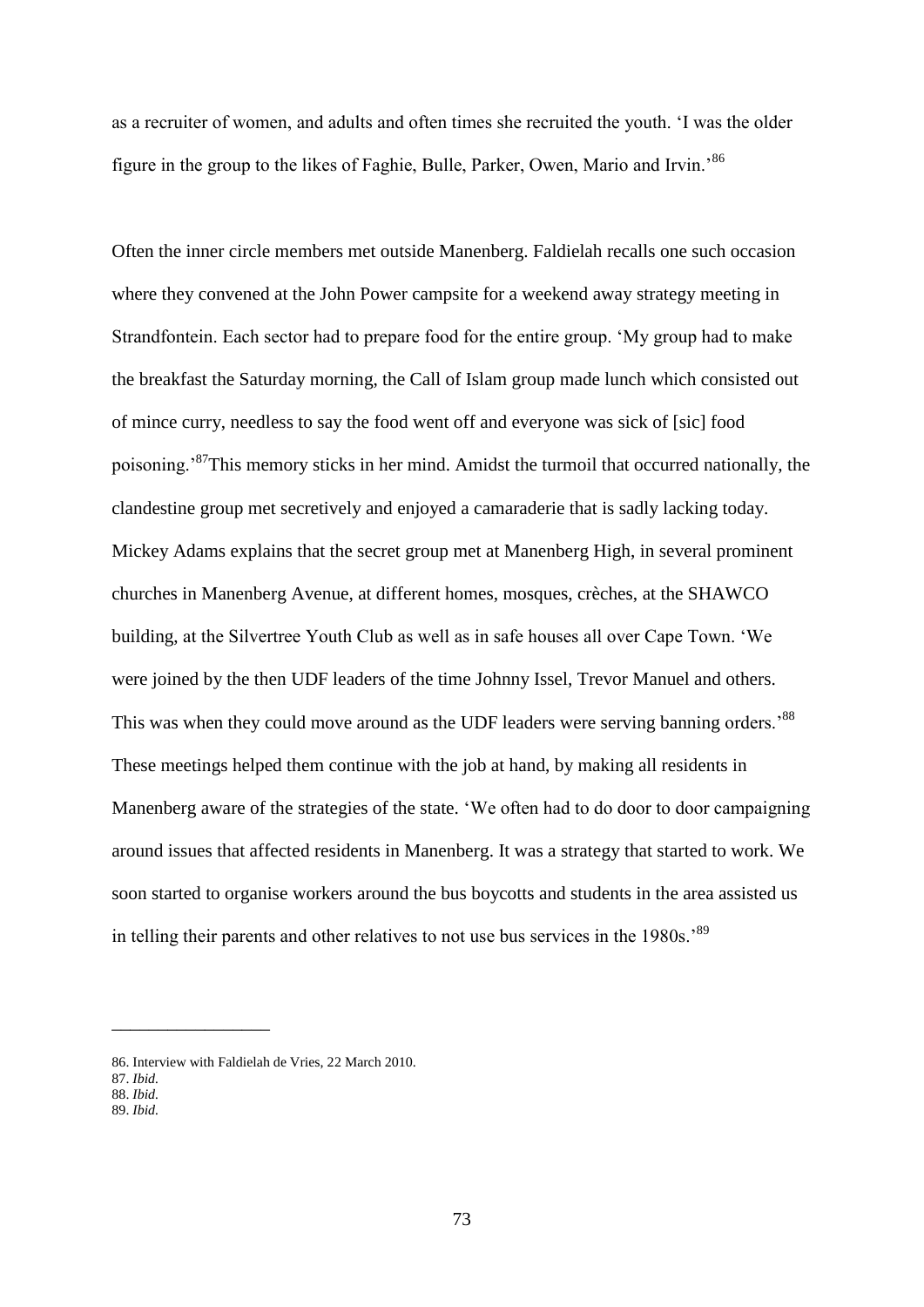Another tactic used in the 1980s was smuggling information in and out of the country.

Mickey recalls when Selwyn Daniels went to Zimbabwe to meet the ANC in exile he sent banned materials and information to us via Dr. Andre Odendaal, who was still lecturing at the UWC"s history department. "This was a method used by others who were in exile, who had to get messages from the ANC to cadres in South Africa,' said Mickey. <sup>90</sup> Upon Daniels' return to Manenberg, he addressed students at Manenberg High and told them about his time in jail and how he wrote a letter to the then South African President, P.W Botha, urging him "to let my people go" – a direct link to Moses in the Bible talking to Pharaoh, the Egyptian king, to let the Israelites leave Egypt.<sup>91</sup> Daniels brought back information from the ANC that assisted them in making South Africa ungovernable.

The mid-1980s was a period of militant resistance from students all over the country; in Manenberg this was no different. Apartheid, however, was still in place. But the mobilizing tactics of the ANC in townships across South Africa boded well for the future. Militancy increased on a daily basis and activists in Manenberg were kept together by the inner circle. Leadership roles changed, but the momentum of organising never stopped.

\_\_\_\_\_\_\_\_\_\_\_\_\_\_\_\_\_

<sup>90.</sup> Interview with Mickey Adams and Cammy Williams, 24 March 2010.

<sup>91.</sup> It was this specific day that changed my life forever. I was drawn to the struggle ever since this day. I remember it vividly. We were at a school that was politically very active and on this day Mr Daniels read his letter. He read it in the "voice of Dr Alan Boesak" which made it more dramatic. The entire school was moved by his words. He was an inspiration to us all as he recalled his meeting with the ANC in Zambia. He related his travels and told us to be defiant, to be vigilant and to believe. The school held several such meetings over the period of 1983 – 1989, sometimes under police surveillance. This is a personal recollection.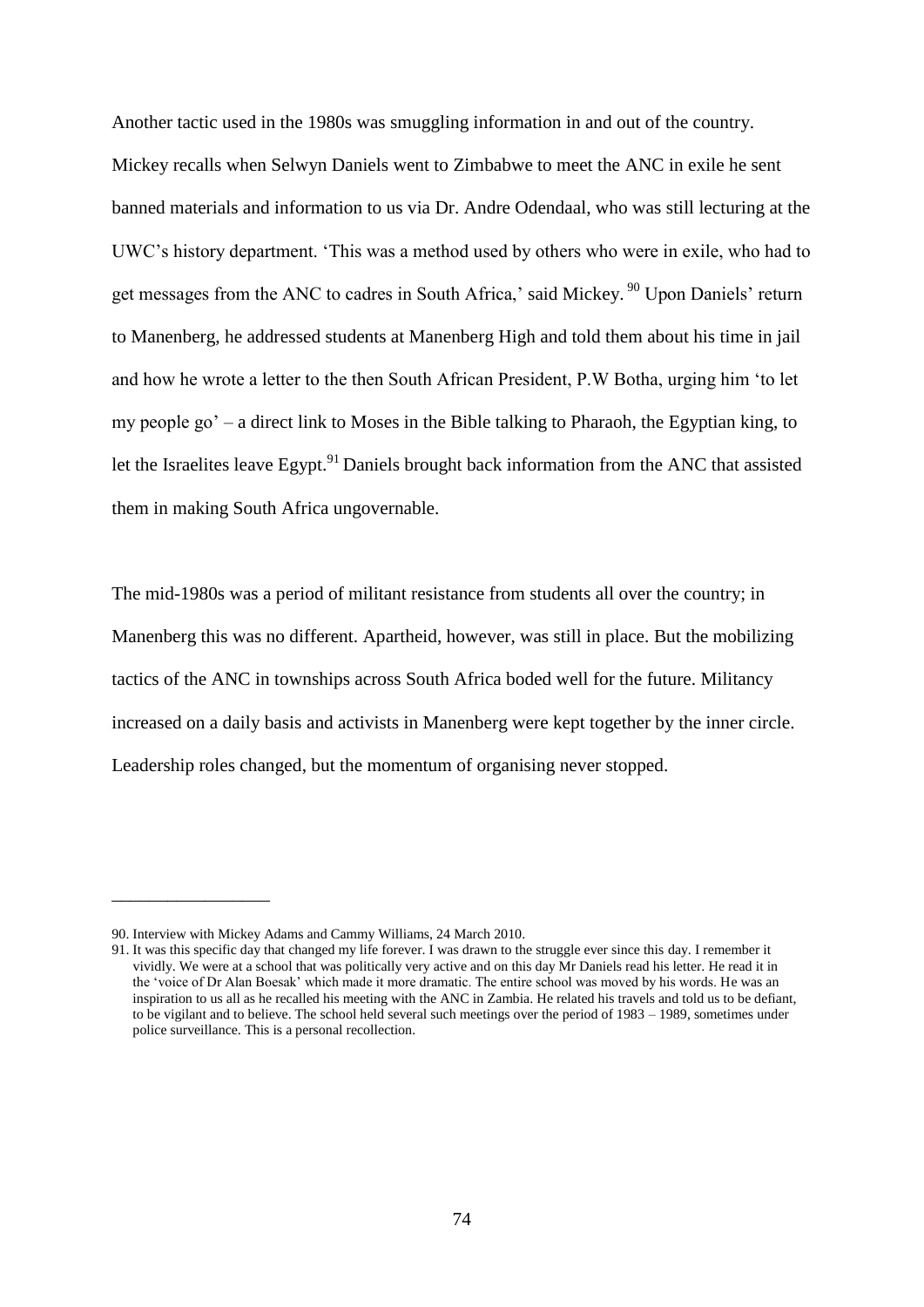#### **The Defiance Campaign in Manenberg in 1989**

Fullard gives an overview of what happened during the time of the Mass Democratic Movement (MDM) in the Western Cape. She writes that the Defiance Campaign against apartheid laws was launched nationally by the MDM. Protest actions took place as early as March that year. Between mid-July and mid-September increased protest actions took place culminating in the anti-election campaign that took place on 6 September 1989.<sup>92</sup> On 6 September 1989 general elections were held and Coloureds, Indians and Whites would vote for their own section of Parliament.

Leading up to the elections, activists broke their banning orders by appearing in public, partaking in mass actions and attending funerals of slain comrades. Fullard describes briefly that on 8 August the UDF was declared "unbanned" at a rally held in St. Georges Cathedral.

On 12 August 1989 marchers were teargassed in neighbouring Hanover Park. On 19 August, thousands of people set off to defy the "whites only" beaches at Strand and Bloubergstrand in what Fullard calls 'beach apartheid defiance'. On 23 August church leaders, including Archbishop Desmond Tutu, were teargassed on a march in Guguletu. On 30 August, 170 women were arrested during a protest march in the city of Cape Town. On 2 September days before the 6 September elections in what became known as "Purple Rain" day, marchers to the city were sprayed with purple water. Fullard reports that more than 500 people were arrested by the police on that day. For Fullard this was reminiscent of the 1985 experience.<sup>93</sup> Jeffrey further describes how country-wide mass protest marches were held under the banner

\_\_\_\_\_\_\_\_\_\_\_\_\_\_\_\_

<sup>92.</sup> Fullard, 'The State and Political Struggle', p.54.

<sup>93.</sup> *Ibid*, p.55.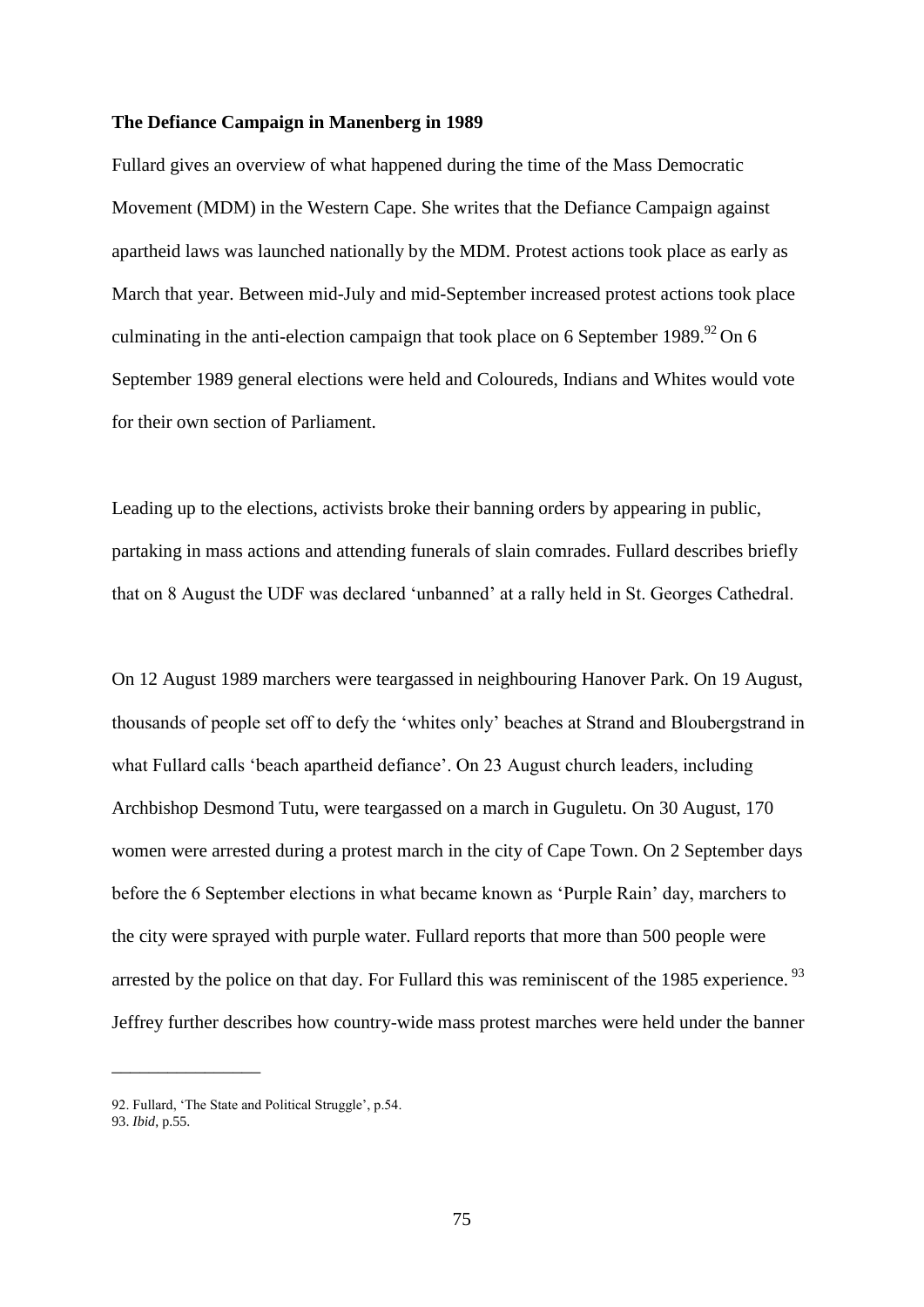of the ANC and the SACP. For Jeffrey the Defiance Campaign was to ensure that the ANC would bring the NP to its knees and that the "transfer of power to the people could be achieved.<sup>"94</sup>Activists in Manenberg believed this and sought ways and means to bring this about. Parker and Bulle were still holding the fort and recruited students actively with the help of educator's at all three high schools.

## **Teachers' involvement in the Defiance Campaign in 1989**

During the Defiance Campaign several incidents happened at Manenberg High school that help shaped the politics in Manenberg. By this time, Mario, Owen, Faghie and others had left high school and several militant educators took up the mantle. Teachers rallied students to partake in marches, in demonstrations and encourage their parents not to vote in the elections. Pamphlets with the following headlines were handed out to students at the various schools in Manenberg: 'Teachers! Take action on  $5<sup>th</sup>$ ,  $6<sup>th</sup>$  September against racism, oppression, exploitation and police brutality", "Strike Against the Racist Election", "Forward with the Spirit of Defiance", "Forward to people"s education for people"s power", "Down with Apartheid Elections', 'Defy racist laws – crush apartheid oppression', 'Forward to the Student/Teacher Alliance.<sup>95</sup>

Manenberg High educators that became active during the Defiance Campaign were: Mr. Selwyn Daniels, Mr. Mickey Adams, Mr. Rashaat Job, Mrs. Cheryl Boer, Cameron Williams, Dexter Hanekom, Lawrence Haupner, Ms. Emily Fairbairn, Mr. Howard Adams, Mrs. Joanne Arendse, Ms. Faseega Solomons, Mrs. Beverley Travill, Mr. K Baker, Mr. F

 $\overline{\phantom{a}}$  , where  $\overline{\phantom{a}}$  , where  $\overline{\phantom{a}}$  , where  $\overline{\phantom{a}}$ 

<sup>94.</sup> Jeffrey, "Mass Mobilisation", p.4.

<sup>95.</sup> C. Williams Papers, Pamphlet drawn up by the Education Sector of the MDM, September 1989.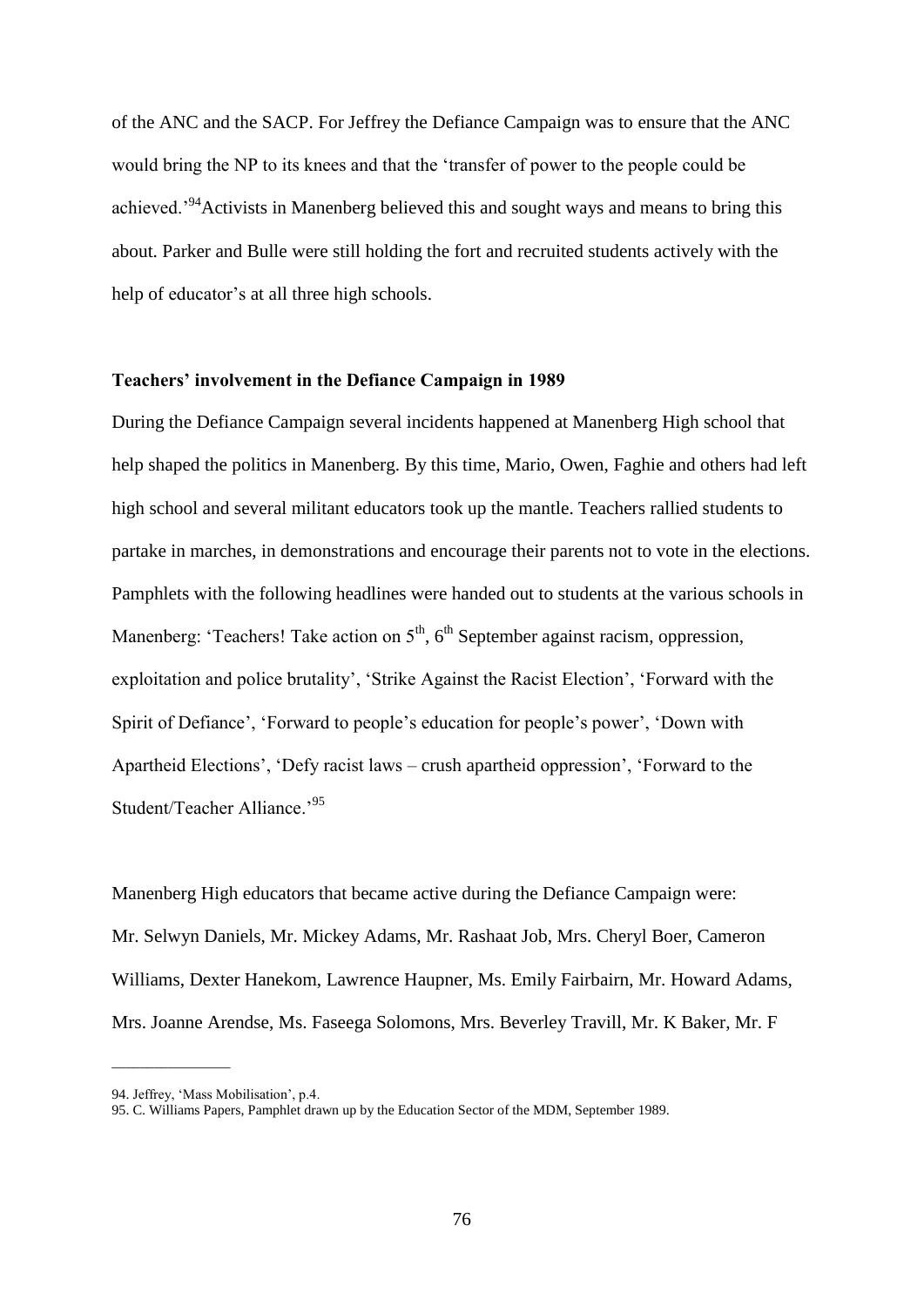Alias, Mr. A Adams, Mr. L Bernard, Mrs. Mary-Anne Breda, Mr. H Adams, Mrs. L Buckton, Mr. L Collair, Mr. N Daniels, Ms. A. Dreyer, Mr. R Erasmus, Mr. T Fortuin, Mr. Dexter Hanekom, Mr. S Hendricks, Mr. A Rashaat, Mr. A Petersen, Mr. Jonovan Rustin, Ms. C Backman, Mr. A.C.T. Truebody, and Mr. Thurston Brown. Some of them endured police harassment, arrests, brutality and constant surveillance.<sup>96</sup>

Teachers at Manenberg High used the tactic of writing letters to various people to elucidate happenings at their school at the hands of the oppressors. One such letter was written on 18 August 1989 just days away from the September 1989 elections. It was motivated by the arrest of three students. The letter was addressed to the Manenberg Police Station Commander and teachers demanded the release of students, Bernard Jackson, Masimo Damonze and Roberto Abrahams. The letter stated that the arrests has disrupted their preparation for the September exams.<sup>97</sup>Thurston Brown explains: 'We were concerned as teachers about the repeated effects the arrests of these would have on the entire student body, we had to act as teachers and we did.<sup>98</sup> A delegation of teachers comprising of Mr. Jonovan Rustin, Mrs. Mary-Anne Breda, Mrs. Cheryl Boer and Mrs. Faseega Solomon went to deliver the letter to the station commander. They wrote another letter to Minister of Education, Mr. Alan Hendrickse, detailing police brutality experienced by students and teachers. After a long discussion who amongst the teachers should take the letter to the Minister, it was decided to send it via registered mail.<sup>99</sup>

\_\_\_\_\_\_\_\_\_\_\_\_\_\_

<sup>96.</sup> Interview with Cameron Williams, 24 March 2010.

<sup>97.</sup> C. Williams Papers, A letter written by teachers at Manenberg High on 18 August 1989 to the Manenberg SAP station commander. The authors of the letter were Thurston Brown, Rashaat Job and Mrs. Beverley Travill. 98. Interview with Thurston Brown, 18 March 2010.

<sup>99.</sup> Interview with Cameron Williams, 24 March 2010.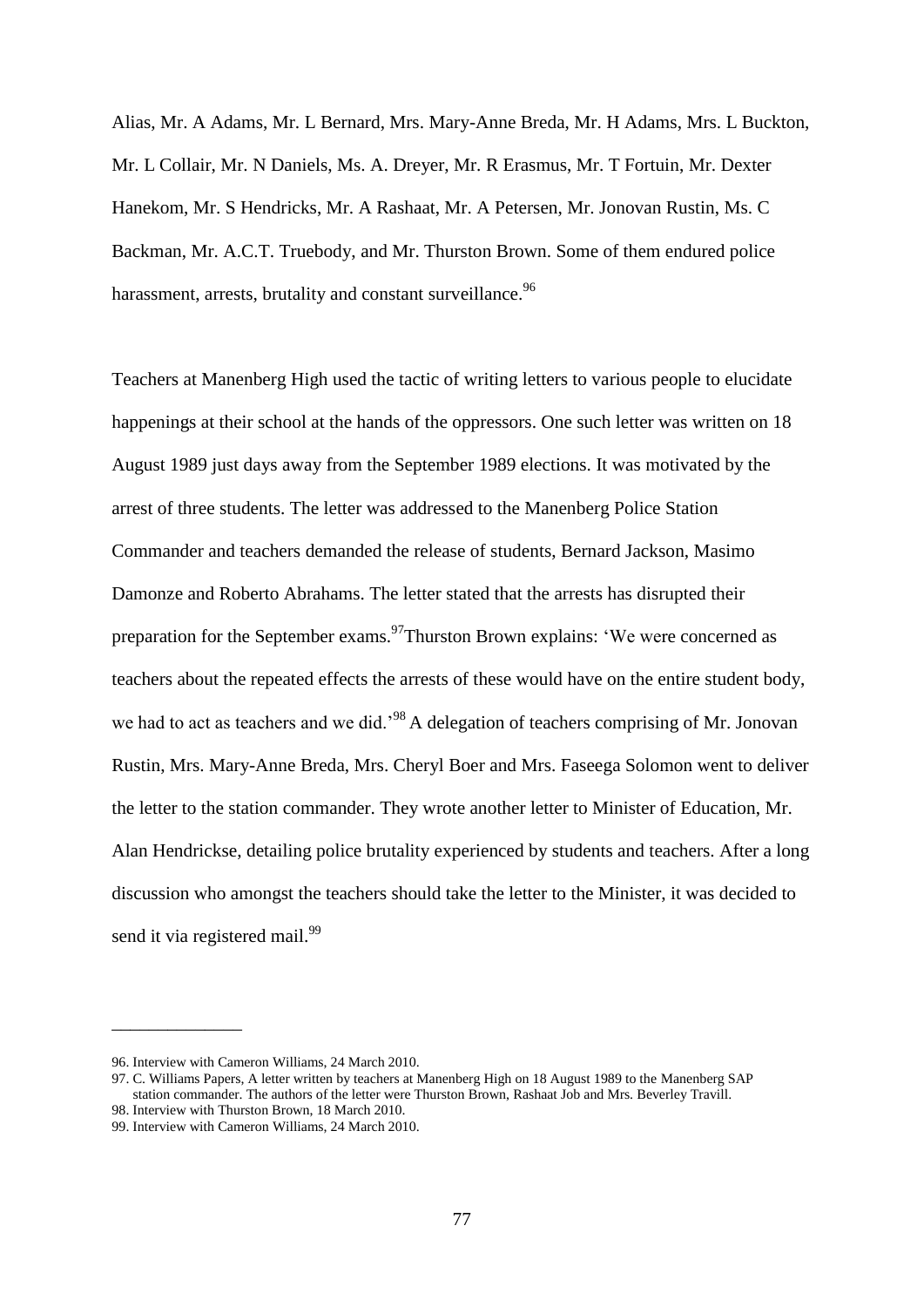The teacher fraternity within the inner circle decided to use lessons learnt from the 1983 antitricameral parliament campaign strategy. It acknowledged the fact that not enough parent involvement was initiated in 1983 and this would an area whereby they would work on. Hence, teachers from all three high schools in Manenberg devised a programme of action against the upcoming 6 September 1989 elections. In a written document entitled "Anti-Election, a simple plan of action was devised to ensure that all parents in Manenberg should not go to the polling stations to vote in the elections.<sup>100</sup>At the time it was illegal to call for mass action, boycotts or speak out against the state. However, teachers took the risk.

In the written document several reasons were given for residents not to go to the polling stations and the opposition to the tricameral parliament was explained. The tricameral parliament was based on race and excluded Africans. The document re-emphasised the dominance of the minority white race, it depicted the lack of resources at schools amongst disadvantaged communities and it mentioned the brutality of the security police in enforcing banning orders, and restriction of movement of activists. The MDM demanded the unbanning of all organizations and the lifting of all restrictions, the unbanning of individuals, and the complete pull out of troops out of townships and the lifting of the state of emergency.<sup>101</sup>

In continuing their efforts to informing parents and guardians of students, teachers wrote another letter which students took home, encouraging them not to vote. The letter said the following: "We must not be fooled by the so-called elections of the white government. Do our

\_\_\_\_\_\_\_\_\_\_\_\_\_\_\_\_\_\_\_\_\_\_\_\_\_\_

78

<sup>100.</sup> C. Williams Papers, Anti-1989 elections material drawn up by Manenberg High teachers. 101. *Ibid*.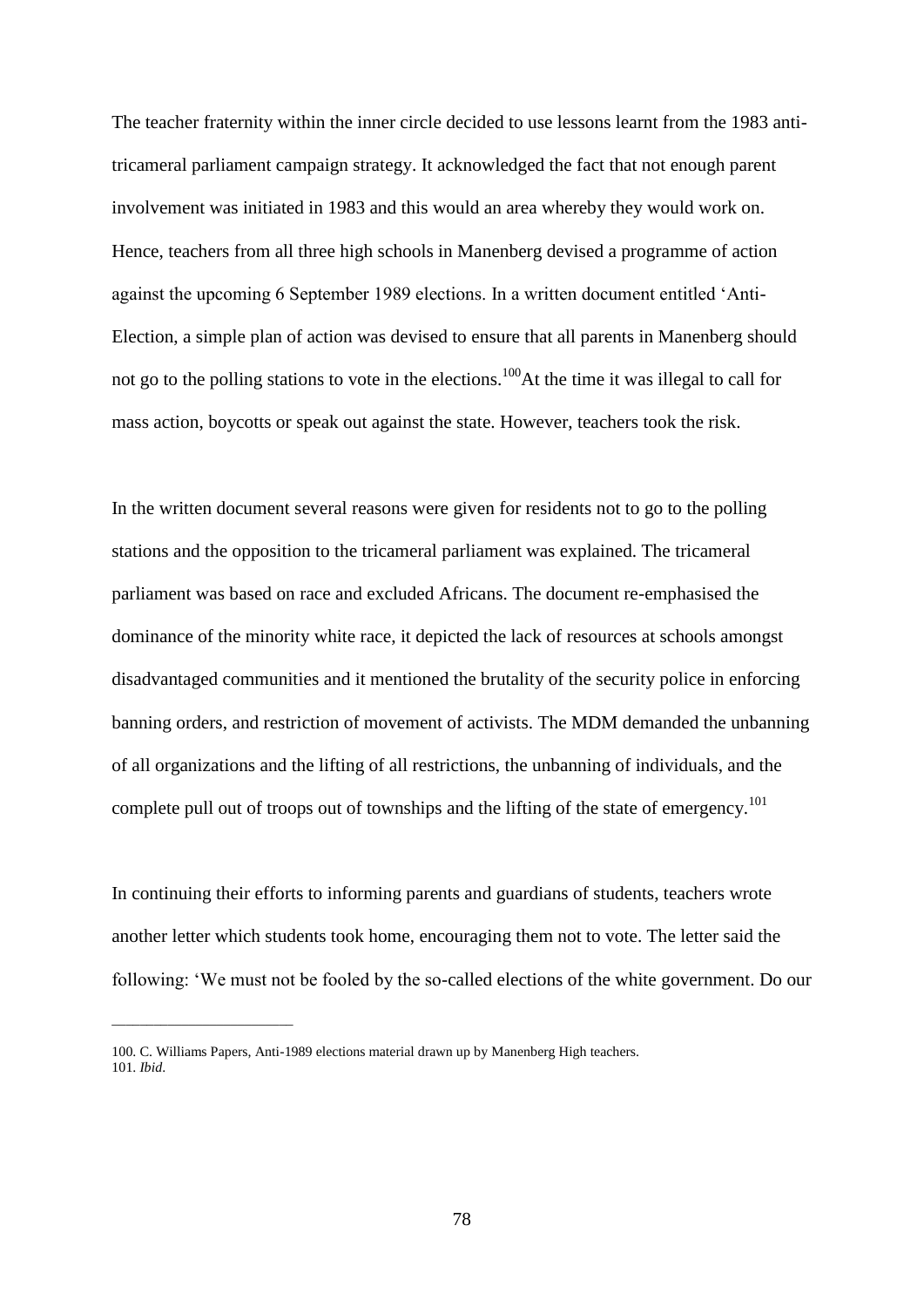votes count in a parliament elections? Our answers to these questions are a definite "no". Teachers and students have decided not to vote in the upcoming elections due to the current government not providing proper housing, a proper education system and facilities for schools in Manenberg.<sup> $102$ </sup>Again the issues close to activists' hearts were living conditions, gutter education and lack of resources, which they knew would mobilize the community.

Not only were letters written to various people, pamphlets were drawn up by teachers in the fight against the apartheid regime. Pamphlets had messages explaining the atrocities and human rights abuses committed by the regime. These pamphlets were distributed during 1-4 September 1989 and were written by Rashaat Job and Cammy Williams.<sup>103</sup>Cammy recalls that a planned picket between all three high schools in Manenberg scheduled for 5 September 1989, failed miserably as only students from Manenberg High pitched. However, this did not deter teachers and students as they marched down Manenberg Avenue, displaying banners, poster and ANC flags. Some of the writings on the posters and banners, were: "Bread not Bullets', 'Vote for the Mass Democratic Movement' and 'Support Restrictees.<sup>104</sup>

Another pamphlet drawn up by the education sector of the MDM just days before the 6 September elections stated that: "we students, teachers and academics condemn the police provocation and brutality at our institutions, the detentions of students, teachers, academics and MDM leaders, the rugby mercenaries and FNB, the closing of Zonnebloem Teaching College, the silence of the commercial press and their refusal to print our press statements

\_\_\_\_\_\_\_\_\_\_\_\_\_\_\_\_\_\_\_\_

.

<sup>102.</sup> C. Williams Papers, A letter, dated 1 September 1989, written by Ms Roshin Ramawoothar, Howard Adams and Abduraghman Adams, written to parents in Manenberg.

<sup>103.</sup> C. Williams Papers, Pamphlet drawn by Manenberg High teachers (Rashaat Job and Cammy Williams) which was distributed between 1-4 September 1989 in Manenberg.

<sup>104.</sup> Interview with Cameron Williams, March 2010. Students and teachers at Manenberg High carried banners, posters and flags on a march through Manenberg Avenue in 1989.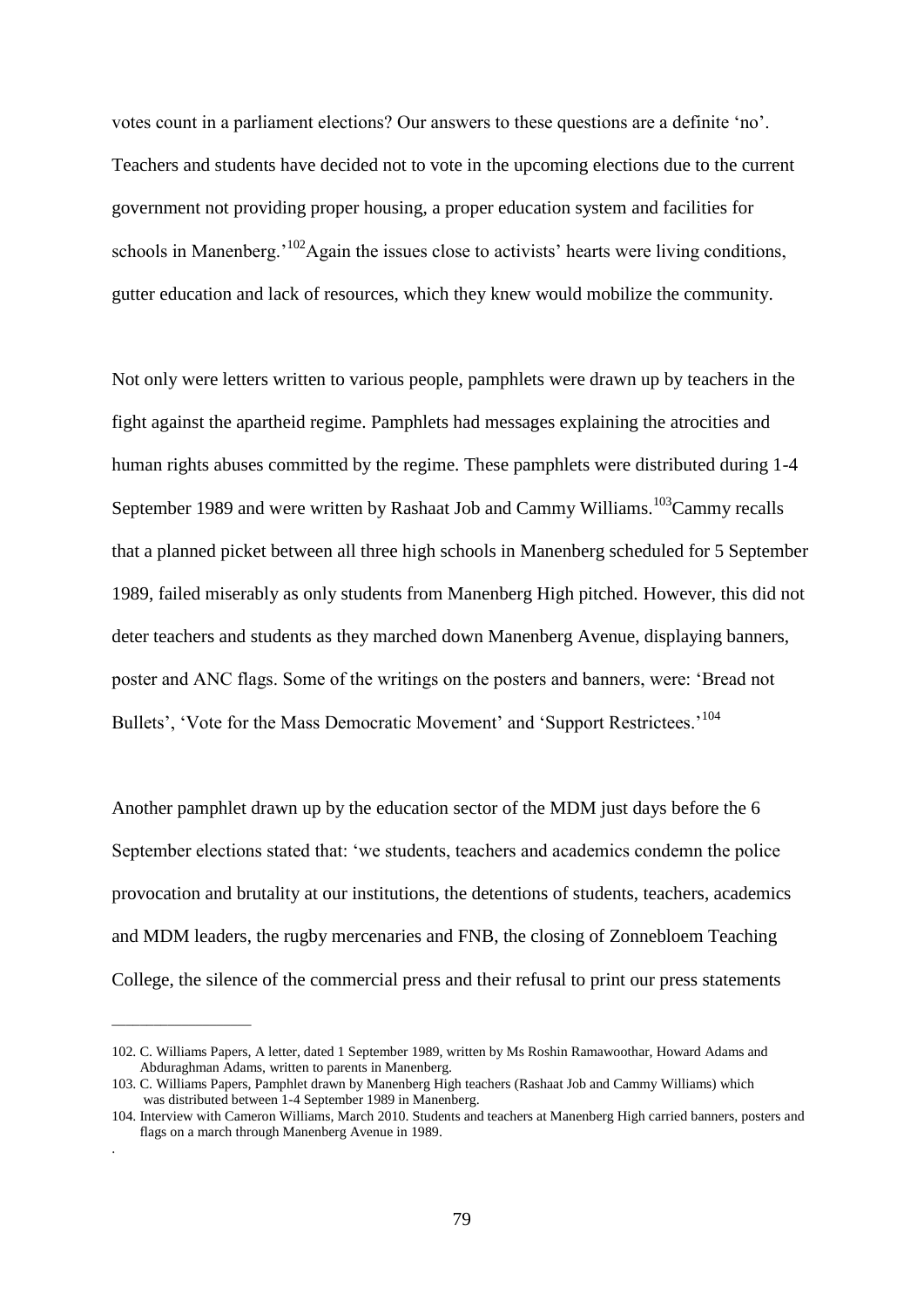and report on what is happening in our townships.<sup>105</sup>Teachers stayed away in their hundreds on the  $5<sup>th</sup>$  and  $6<sup>th</sup>$  September 1989. In a September 1989 MDM newsletter, it was reported that 4500 teachers in the Western Cape stayed away from attending school/work. "Approximately 4500 teachers heeded the call according to an overall statistical estimate reported from various regional structures i.e. Athlone Central, Athlone East, Southern Suburbs, Northern Suburbs, Mitchell's Plain, Townships and Boland.<sup>106</sup>

The MDM wrote in a newsletter that during several peaceful protests, marchers were violently stopped by police action. "On their undemocratic election day, hundreds were wounded, over 350 arrested and 25 shot dead (at the time of going to print). Amongst those killed was a 12 year old Std 5 pupil from Bonteheuwel, a 17 year old youth, a Std. 3 handicapped pupil from Eros and a 17 year old youth from Fairmont High. There have been teachers detained, including Gareth Rossitter and Greame Bloch.<sup>'107</sup> The same newsletter on its front page mentions 29 people were killed by the security police.

A documentary called *Fruits of Defiance*<sup>, 108</sup> provides an important recording of the role of Manenberg in the 1989 Defiance Campaign. The documentary depicts anti-apartheid stalwarts and clerics Boesak and Tutu playing leading roles in galvanishing communities not to vote in the 6 September elections. A general call from the leaders of the MDM was that the defiance campaign must continue and more and more pressure should be placed on the state. This happened and it moved into Manenberg.

 $\frac{1}{2}$  ,  $\frac{1}{2}$  ,  $\frac{1}{2}$  ,  $\frac{1}{2}$  ,  $\frac{1}{2}$  ,  $\frac{1}{2}$  ,  $\frac{1}{2}$  ,  $\frac{1}{2}$  ,  $\frac{1}{2}$  ,  $\frac{1}{2}$  ,  $\frac{1}{2}$  ,  $\frac{1}{2}$  ,  $\frac{1}{2}$  ,  $\frac{1}{2}$  ,  $\frac{1}{2}$  ,  $\frac{1}{2}$  ,  $\frac{1}{2}$  ,  $\frac{1}{2}$  ,  $\frac{1$ 

<sup>105.</sup> C. Williams Papers, Pamphlet drawn up by the Education Sector of the MDM, September 1989

<sup>106.</sup> C. Williams Papers, MDM Newsletter, September 1989.

<sup>107.</sup> C.Williams Papers, MDM Newsletter, September 1989.

<sup>108.</sup> B. Tilley and O. Schmitz (SA), "*Fruits of Defiance*", 1990.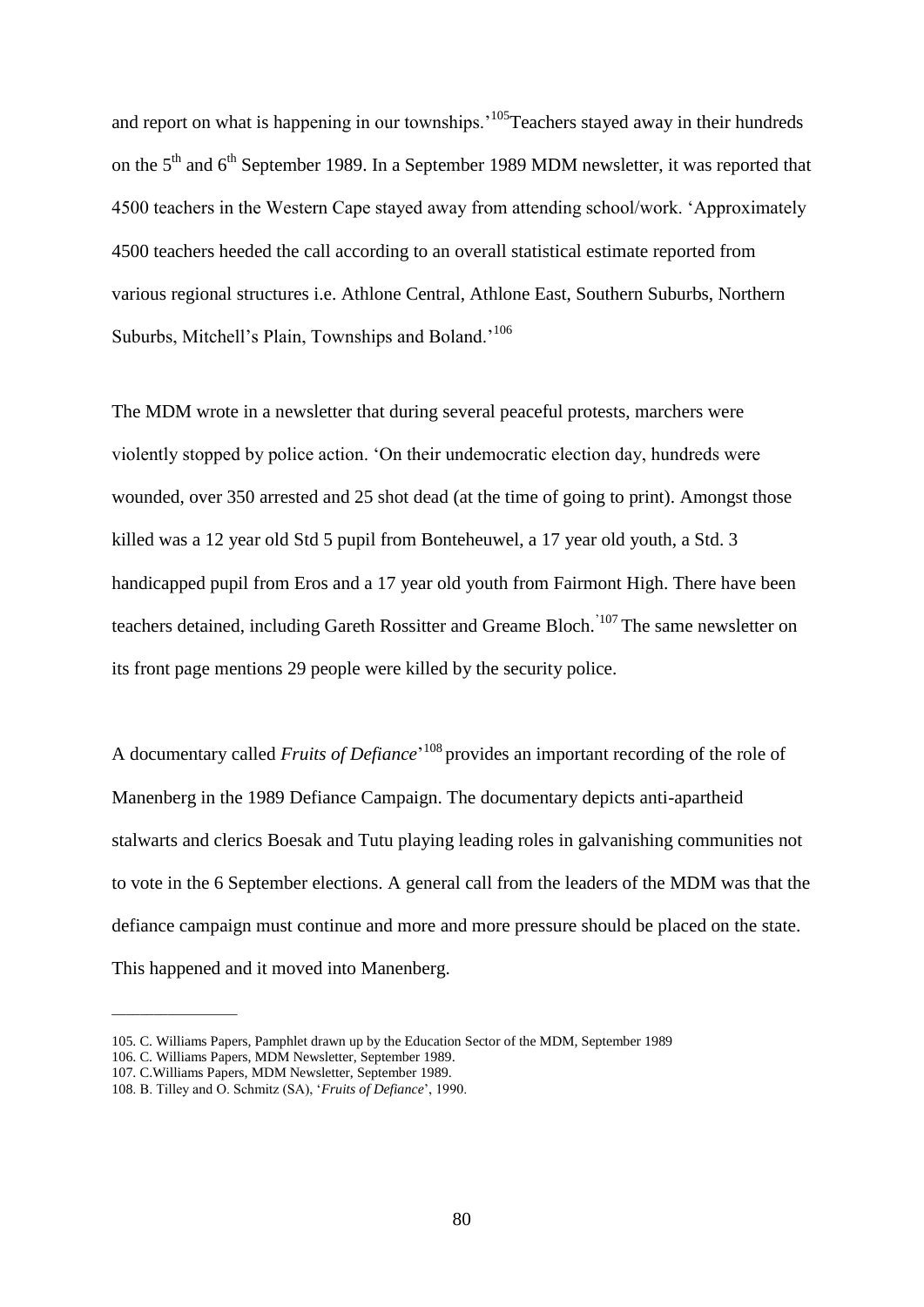The documentary show security police shooting protesters randomly injuring residents in Manenberg. In the documentary Mark "Parker" Splinter and Maqbool Moos, members of the inner circle, make the point that Manenberg is a working class community, which has decided to rise up against the state. He argues it only depends on the community on how determined they are for freedom. Issues such as poor housing, unemployment, high rent, and houses falling apart after twenty years helped to cement a fragmented community in standing up for their rights.<sup>109</sup> The documentary shows how activists had running battles with the security police. Roads were barricaded and pockets of students and residents would lure police into areas, where the police casspirs were stoned. The documentary also shows other Cape Flats townships – all in flames and busy with protest action.<sup>110</sup>

Soon after the 1989 elections on 5-6 September 1989, the Nationalist Party was reinstated into power. Days later thousands of people gathered at the Grand Parade in Cape Town to be part of a historic peaceful protest march on September 13, 1989. It is here that Dr. Alan Boesak mentioned the prophetic words, that '...our freedom was coming...'<sup>111</sup> Soon thereafter, marches took place throughout the country.

Faldielah de Vries recalls her involvement in the MDMs anti-elections campaign during September 1989 in Manenberg. She was a volunteer at the Progressive Primary Health Care (PPHC) crisis centre set up at the Moravian crèche in Manenberg Avenue. "A Dr. Holland and several others helped bird shot and rubber bullet victims. In those days we had connections everywhere with doctors who helped victims without it going on official records

\_\_\_\_\_\_\_\_\_\_\_\_\_\_\_\_

<sup>109.</sup> B. Tilley and O. Schmitz (SA), "*Fruits of Defiance*", 1990.

<sup>110.</sup> *Ibid*.

<sup>111.</sup> *Ibid*.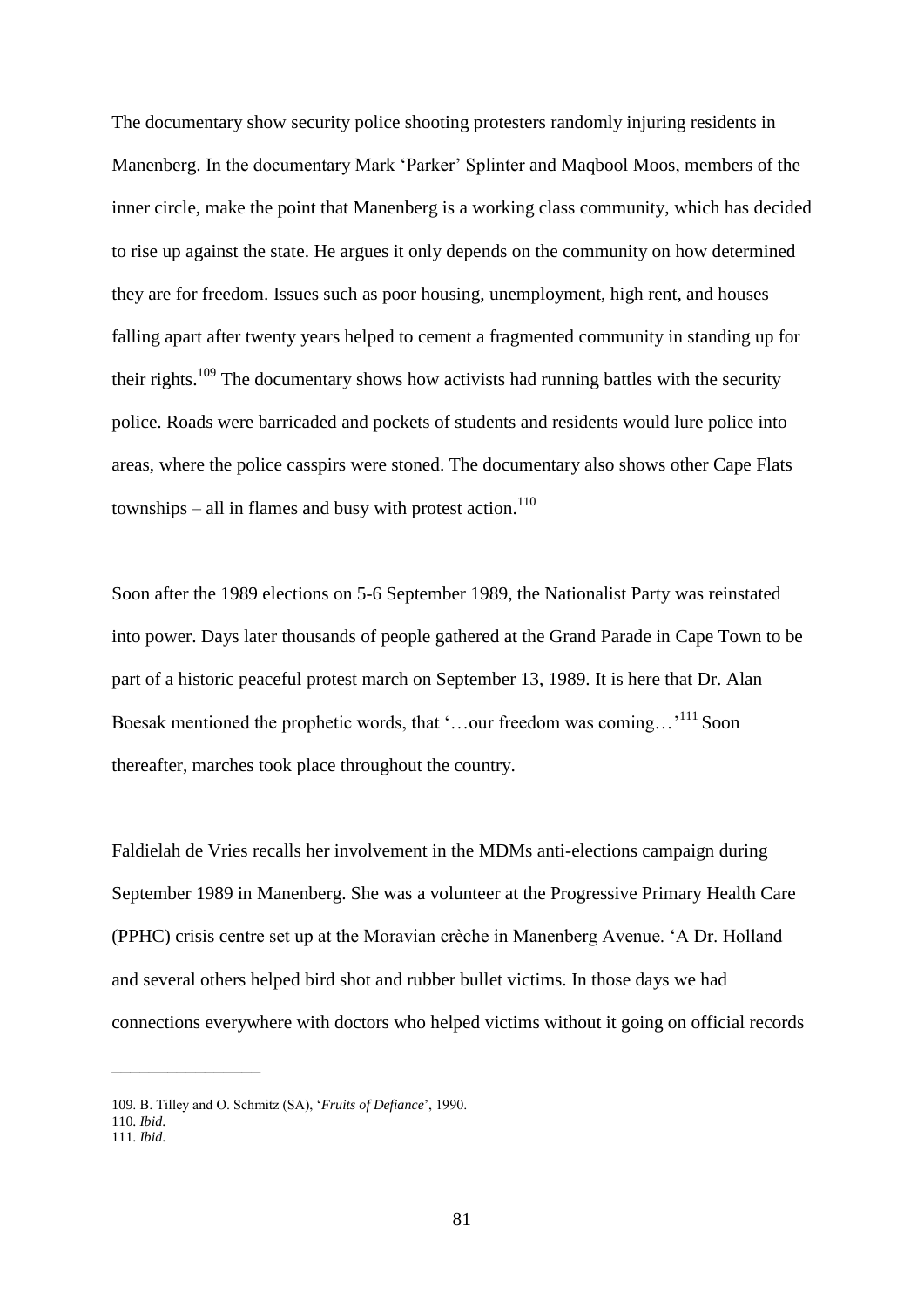at the hospitals. There were so many unselfish heroes at this period of our struggle and Dr Holland and Dr. Maharaj were but a few.<sup>112</sup> Faldielah and others were always around giving guidance to the young turks, who were fighting the security police.

The September 1989 elections and subsequent police brutality, as depicted in the documentary *Fruits of Defiance*, is a stark reminder of the role activists played in Manenberg. The decade of the 1980s saw residents, students and teachers openly defy the security police making Manenberg a site of resistance. After the successful MDM campaign against the NP, the newly elected President of South Africa, FW de Klerk began his reforms after international and national pressure swept through South Africa. Activists in Manenberg were keenly watching events unfold, ready to take up arms when the call came from the ANC.

# **CONCLUSION**

In this chapter we discovered how lessons learnt from the 1970s and early 1980s made the late 1980s easier to manage for activists in Manenberg. These lessons were how to involve parents, workers and keep holding street and court meetings to inform residents on new strategies and methods. Handling divisions amongst moderates and militants became a necessity as often this was a hotly contested arena whereby the more militant youth wanted clashes with police to happen almost daily in Manenberg. The lesson learnt in this was how to handle differences and conflict within the group around ideologies.

Two prominent groupings were formed in Manenberg during the 1980s, which were the MAC which was more militant in nature and the MASCO, a think tank grouping that led the

\_\_\_\_\_\_\_\_\_\_\_\_\_\_\_\_\_\_\_\_\_\_\_\_\_

<sup>112.</sup> Interview with Faldielah de Vries, 22 March 2010.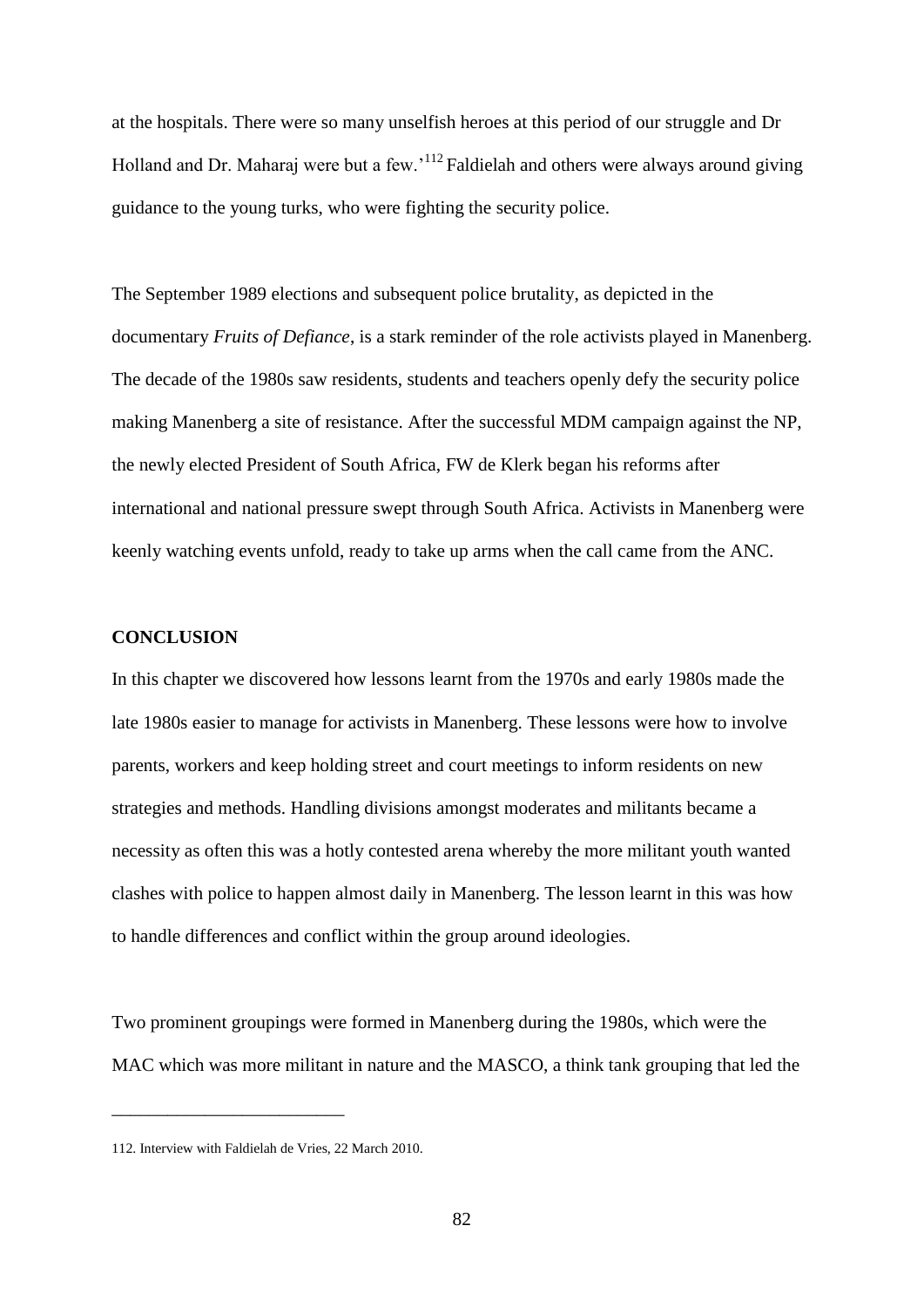strategy around mobilizing residents to heed to the call of the ANC and the UDF. Activists in popularizing the policies of the ANC went into townships recruiting members and strengthening structures. Activists ensured that a core grouping would lead the resistance movement on different fronts. Strategies employed were: setting up of street committees, court committees, infiltrating sporting bodies and making these places of political learning. Lively debates occurred amongst the members of the inner circle as they deployed members into factories, schools, gangs and religious bodies – all with the aim to mobilize the community. Cultural events at schools were organized only to hear messages from activists about how to stay focused on the struggle against apartheid. Culture and politics thus became closely intertwined.

Activists were briefed at various secret meeting by members of the Western Cape UDF leadership at various secret venues inside and outside of Manenberg. It is perhaps significant that Manenberg High was the epicenter of resistance as most of the Manenberg youth leadership stemmed from this high school. High schools in Manenberg were sites of resistance and Manenberg Avenue became a symbol of their battle with the police. Strategies were deployed by the MAC grouping to lure the police in following students as they marched down Manenberg Avenue, only to be ambushed by the militant grouping. Petrol bombs were the weapons of choice for activists. Tyre barricades kept casspirs at bay as they tried to chase activists through the streets of Manenberg.

Students and teachers worked together as did students and workers in supporting each other"s campaigns. It was their understanding of the seriousness of the struggle that led some activists take up arms. Some of them chose the education sector to win students and parents over, and some went into union organizations. One thing was clear if a leader was detained or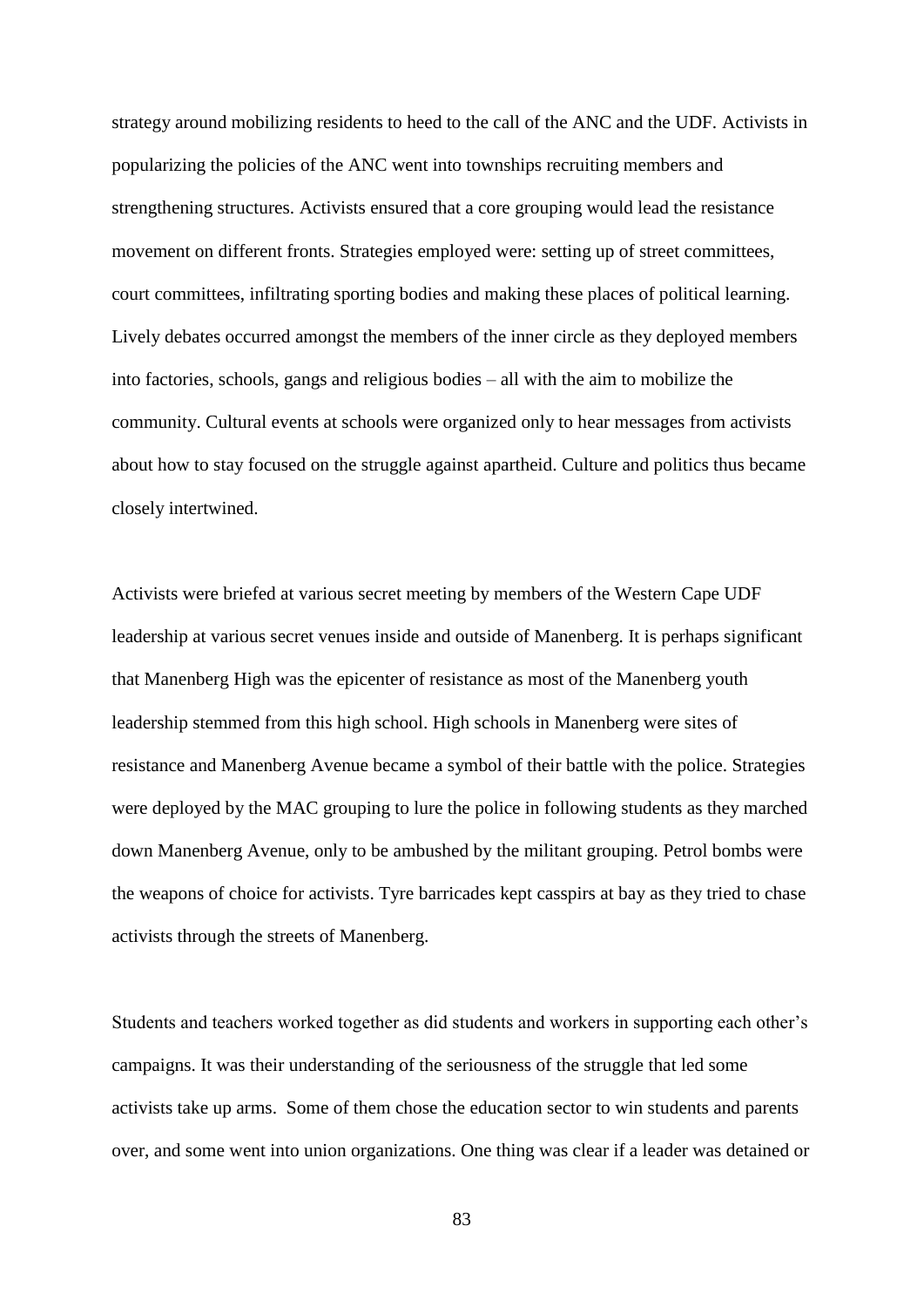hunted – others took over. The flames were kept burning. Residents were still being mobilized around housing and rent issues. Manenberg had a common enemy and it was easy to mobilize residents as they saw the brutality of the security police murdering activists outside Manenberg. Manenberg became a militarized zone, whereby residents were in control of their lives.

Successful campaigns against the 1983 and 1989 anti-tricameral parliament elections gave activists the confidence to continue resisting and recruiting members to the underground movement. Teachers in Manenberg played a bigger role in the latter campaign as student leaders left school. They filled the void left by Wanza, Owen, Jansen, Kinnes, Petersen, Bulle and Parker. Militant teachers ensured that the legacy of the student activists kept going as they continued to recruit, mould and mentor students in the 1989 campaign. On 15 October 1989 several Rivonia trialists like Walter Sisulu and other political prisoners were released by President F.W. de Klerk. For Parker and Bulle the release of the political prisoners and the unbanning of the ANC in 1990 did not mean the end of the struggle against apartheid. In the documentary, *Fruits of Defiance*, they look forward to tasting the freedom that they longed for and sacrificed their lives for.<sup>113</sup>Manenberg during the latter part of the 1980s had a strong teacher and student base. Sporting bodies and the Manenberg Advice Office were highly politicised and began to show leadership by giving residents advice about their social problems – often politicising and organising residents.

In chapter three we will focus on how activists sought to improve local conditions in a democratic context.

 $\overline{\phantom{a}}$  , where  $\overline{\phantom{a}}$ 

<sup>113.</sup> B. Tilley & O. Schmitz (SA), Fruits of Defiance', 1990.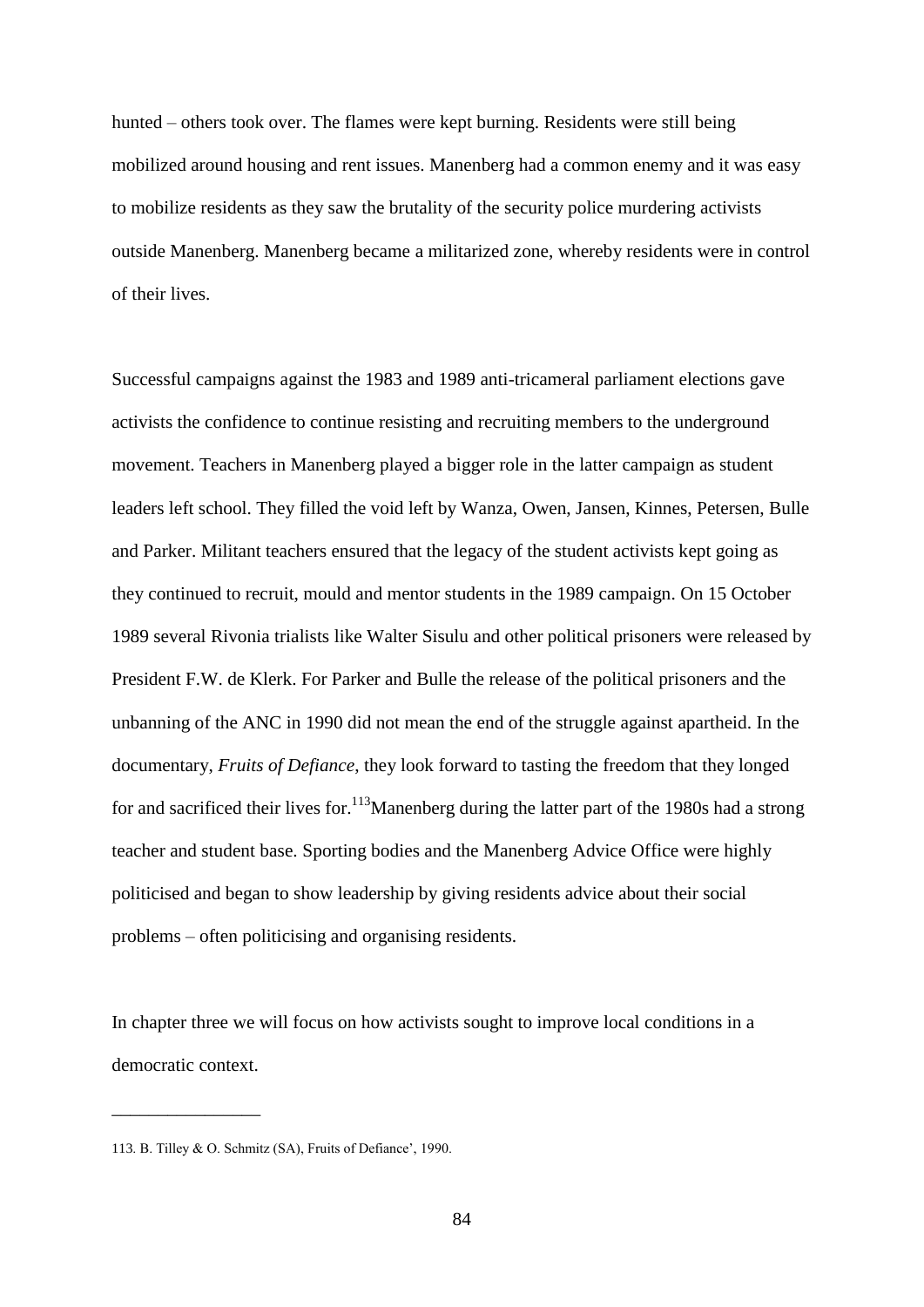#### **CHAPTER THREE**

# **THE PROUDLY MANENBERG CAMPAIGN**

## **Introduction**

This chapter will briefly look at the early 1990s in Manenberg. I will broadly sketch the landscape around social movements in South Africa and what they represent in a postapartheid context. The rest of the chapter will focus on the formation and activities of the PMC or otherwise also known as Proudly Manenberg (PM). Thus, it will effectively look at the strategies deployed to garner support for this movement and how activism has changed and how these men and women have helped to shape a new Manenberg in a different era.

## **Social Movements in South Africa**

Lisa Thompson and Chris Tapscott have pointed to an ongoing upsurge in mobilisation and collective action in states of the global South since the latter half of the twentieth century.<sup>1</sup>Since democracy in 1994 we have seen an increase in the number of social movements being established in South Africa. During the presidency of Mandela and later Mbeki we have seen improvements in infrastructure in the country to residents and communities in impoverished areas. However, protests over lack of service delivery and of unfulfilled election promises also became a key feature of their presidencies. Ballard *et al* expand on several popular social movements in South Africa after the new South Africa was established in 1994. "Unlike in many other transitional societies where the political honeymoon tended to drag on for decades, new social struggles in South Africa emerged surprisingly quickly.<sup>'2</sup> The social movements of post-apartheid South Africa have alerted

 $\overline{\phantom{a}}$  , where  $\overline{\phantom{a}}$ 

<sup>1.</sup> L.Thompson and C. Tapscott (eds), *Citizenship and Social Movements*: *Perspectives from the Global South*, (London: Zed Books, 2010).p.1.

<sup>2.</sup> Ballard, *et al,* (eds), *Voices of Protest,* p.1.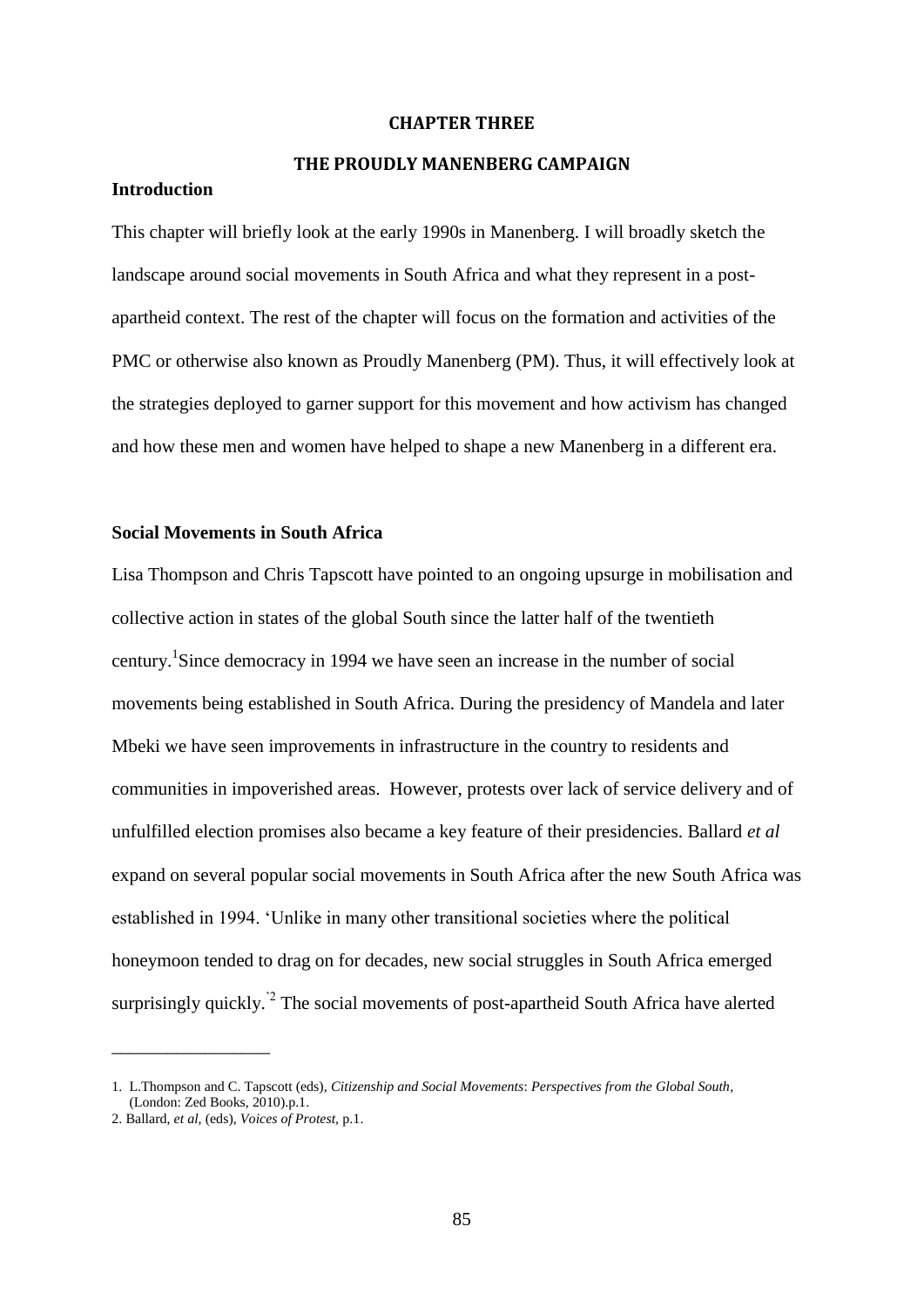government to the immense housing backlog, to the diverse municipal services that people need, access to water, access to medical assistance and proper housing.

The definition of social movements varies. Here are a few definitions taken from various sources. "The term new social movements (NSMs) is a theory of social movements that attempts to explain the plethora of new movements that have come up in various western societies roughly since the mid-1960s (i.e. in a post-colonial economy) which are claimed to depart significantly from the conventional social movement paradigm.<sup>3</sup>A social movement consists of a number of people organized and coordinated to achieve some task or a collection of goals. Often the participants are interested in bringing about social change. Compared to other forms of collective behavior, movements have a high degree of organization and are of longer duration.<sup>4</sup>Ballard *et al* argue that social movements inexplicably "represent the interest of the poor and marginalized, and apply pressure on the government to put greater attention to the welfare of these groups.<sup>5</sup>

Eddie Cottle explains the emergence of social movements within South Africa and the role of the opposition "as the offspring of the former revolutionary movements."<sup>6</sup>He goes into detail about whom and what these social movements were called. It varied from shack dwellers in Durban, the Anti-Eviction Campaign (AEC) in Cape Town, the Anti Privatisation Forum (APF) in Gauteng and Cape Town, the TAC and the Landless People"s Movement (LPM) to mention a few. He also argues the point that "The African National Congress government

\_\_\_\_\_\_\_\_\_\_\_\_\_\_

<sup>3.</sup> [http://en.wikipedia.org/wiki/New\\_social\\_movements](http://en.wikipedia.org/wiki/New_social_movements)

<sup>4.</sup> <http://www.learningtogive.org.papers/papers59.html>

 <sup>5.</sup> Ballard, *et al,* (eds), *Voices of Protest,* p.413.

 <sup>6.</sup> Quoted in Gorm Gunnarsen, Patrick Mac Manus, Morten Nielsen and Hans Erik Stolten, "At the end of the rainbow? Social identity and welfare state in the new South Africa", [http://www.sydafrika.dk/lib/getImg.php?c\\_id=4725](http://www.sydafrika.dk/lib/getImg.php?c_id=4725)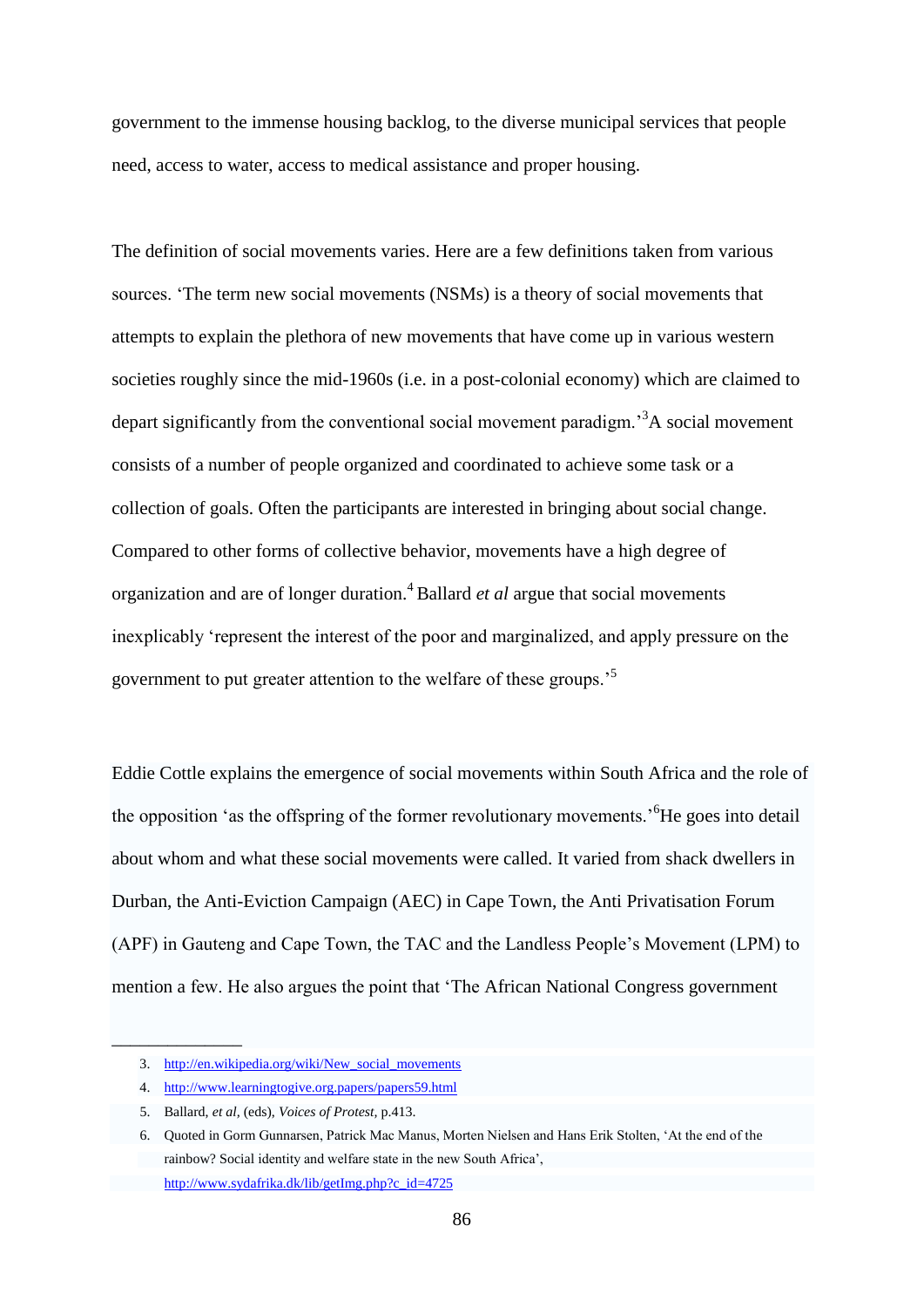and its allies believed that the main challenge of post-apartheid was to move from "Resistance to Reconstruction." They maintained that the end of apartheid signaled the end of mass struggle politics and 'resistance'. That it was now time to 'reconstruct' the social, economic and cultural life in South Africa and build a new nation.<sup> $7$ </sup> However, not long after the first democratic elections in South Africa in 1994, the new social movements emerged as a response to a lack of service delivery and land reform challenging the very "reconstruction" they were supposed to participate in. Cottle further articulates that "the composition of the social movements has been determined as a response to neo-liberal policies such as evictions from homes, squatter settlements and farms, electricity and water disconnections, access to land, unemployment, health issues, housing, general lack of services and the need for communities to provide immediate defense of their livelihoods."<sup>8</sup>

Ballard *et al* also points out that 'much activism in South Africa is directed against government policy on distributional issues, particularly with regards to the inability of many poor South Africans to access basic services.<sup>9</sup>In this regard they refer to government's policy on privatization and cost recovery which breaks down service delivery to the poor, hence protest action. A problem arises in this arena, where "political leaders and public officials have intimated that these movements undermine democracy because of their engagement in extra-institutional action.<sup>10</sup>On the other hand, social movement activists describe social movements as arenas of 'free democratic debate and participation'.<sup>11</sup>

\_\_\_\_\_\_\_\_\_\_\_\_\_\_

11. *Ibid,* p.398.

<sup>7.</sup> Quoted in Gorm Gunnarsen et al, "At the end of the rainbow?" [http://www.sydafrika.dk/lib/getImg.php?c\\_id=4725](http://www.sydafrika.dk/lib/getImg.php?c_id=4725)

*<sup>8.</sup> Ibid.*

<sup>9.</sup> Ballard, *et al*, (eds), *Voices of Protest,* p.399.

<sup>10.</sup> *Ibid,* p.399.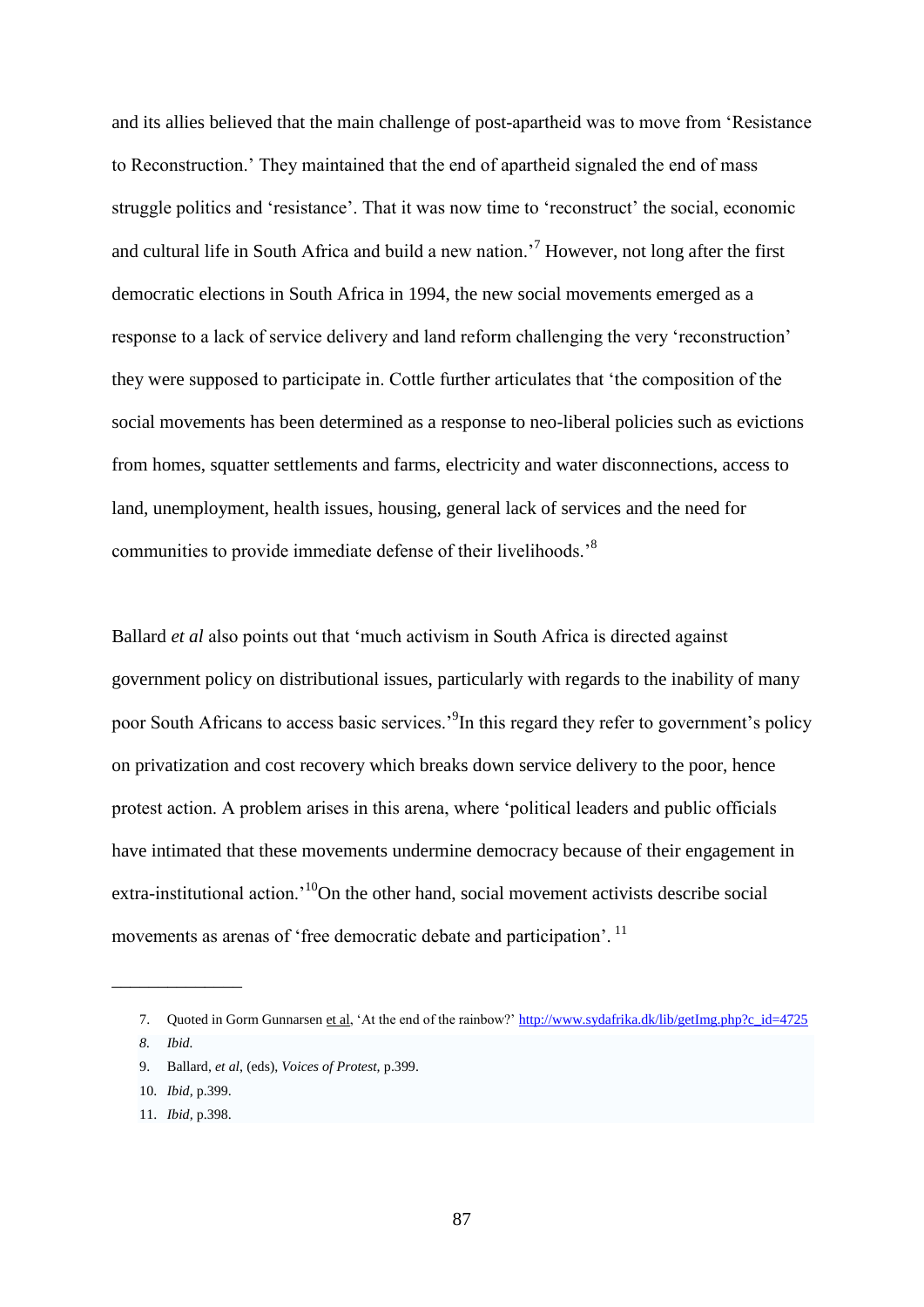Ballard *et al* point to stimuli for the existence of social movements: firstly, Congress of South African Trade Union"s (COSATU) opposition to Mbeki"s GEAR policy; secondly, government"s failure to ensure service delivery to its poorest citizens; and thirdly resisting negative reforms government implements.<sup>12</sup> They mention several social movements that fit the above-mentioned arguments, such as the TAC, the Soweto Electricity Crisis Committee and the Anti-Eviction Campaign. These social movements fought along the lines of social and rights based justice. They opposed government's privatisation strategies around areas such as electricity. They resisted government's reforms on the economic policies, which never really benefited the poor, but more the rich class in South Africa. Ballard *et al* provide a reason why there is a sudden growth of new social movements: "… old avenues of opposition were absorbed into the post-apartheid government, thus leaving opponents of the government without a "voice" with which to express or a mechanism to organise opposition."<sup>13</sup>Ballard *et al* also point out that the reason why these social movements exist is because 'these institutions are essentially the products of the post-apartheid moment.<sup>'14</sup>Social movements are different from the anti-apartheid movement which sought to capture the state. These new social movements seek to hold government to constitutional enshrined rights.

Steven Robins argues that perhaps of all the social movements post-1994, the TAC was by far the most successful as they adopt a rights-based approach. "Although post-apartheid South Africa witnessed the emergence of a proliferation of NGOs and social movements in the land,

\_\_\_\_\_\_\_\_\_\_\_\_\_\_\_\_\_

<sup>12.</sup> Ballard, *et al*, (eds), *Voices of Protest*, p.2.

<sup>13.</sup> *Ibid*.

<sup>14.</sup> *Ibid*, p.400.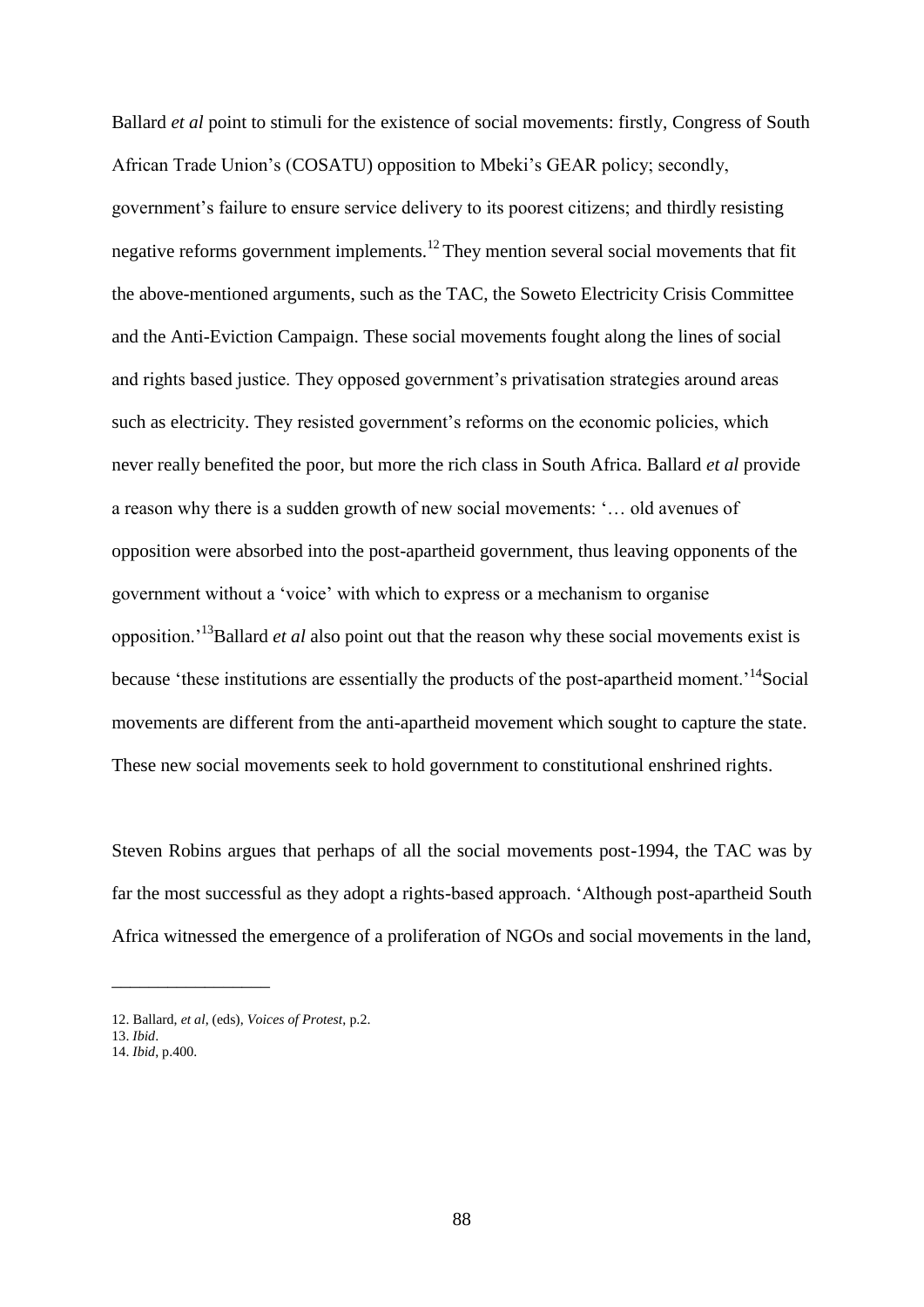housing, labour and health sectors, amongst others, TACs innovative forms of rights-based activism captured the imagination of South African and international health and development agencies, governments, and civil society organisations.<sup>15</sup> Thompson and Tapscott add what is important is how these movements interact with the state and how notions of citizenship and claim to rights are broadly understood.<sup>16</sup> For them two key strands of mobilisation emerge. Firstly, the dominant type, which embrace self-organized collective action around issue-based socio-economic rights. They arise in response to state-initiated development programmes that sacrifice individual or collective socio-economic rights in the name of national interest, and which by forcefully suppressing protest action, also effectively trample on political rights. Secondly, the other form of mobilisation is by social movement groups or representatives in spaces created by government, either for socio-economic or political rights, or to ensure and extend these rights through participatory democratic processes.<sup>17</sup>

Some researchers suggest the new South African government did indeed meet most of its targets set out in rebuilding the state and the country. "…the ANC government has succeeded in decreasing poverty in 21 poorest nodes in South Africa. The achievement needs to be acknowledged and applauded, even though it is simultaneously fair to ask if poverty reduction could have gone faster or deeper.<sup>18</sup> Cottle, however, disagrees and mentions that by 2005 South Africa experienced a nation-wide spate of community unrest specifically in relation to a lack of service delivery and housing. The then Minister of Intelligence, Ronnie Kasrils was quick to charge that the unrest in the country was due to a third force that was

\_\_\_\_\_\_\_\_\_\_\_\_\_\_\_\_\_\_\_\_

<sup>15.</sup> S. Robins, *From Revolution to Rights in South Africa*, (Pietermaritzburg: University of KwaZulu-Natal Press, 2009), pp. 3-4.

<sup>16.</sup> Thompson and Tapscott, *Citizenship and Social Movements*, p.4.

<sup>17.</sup> *Ibid*, p.6.

<sup>18.</sup> A. McLennan and B. Munslow, *The Politics of Service Delivery*, (Johannesburg: Wits University Press, 2009), p.163.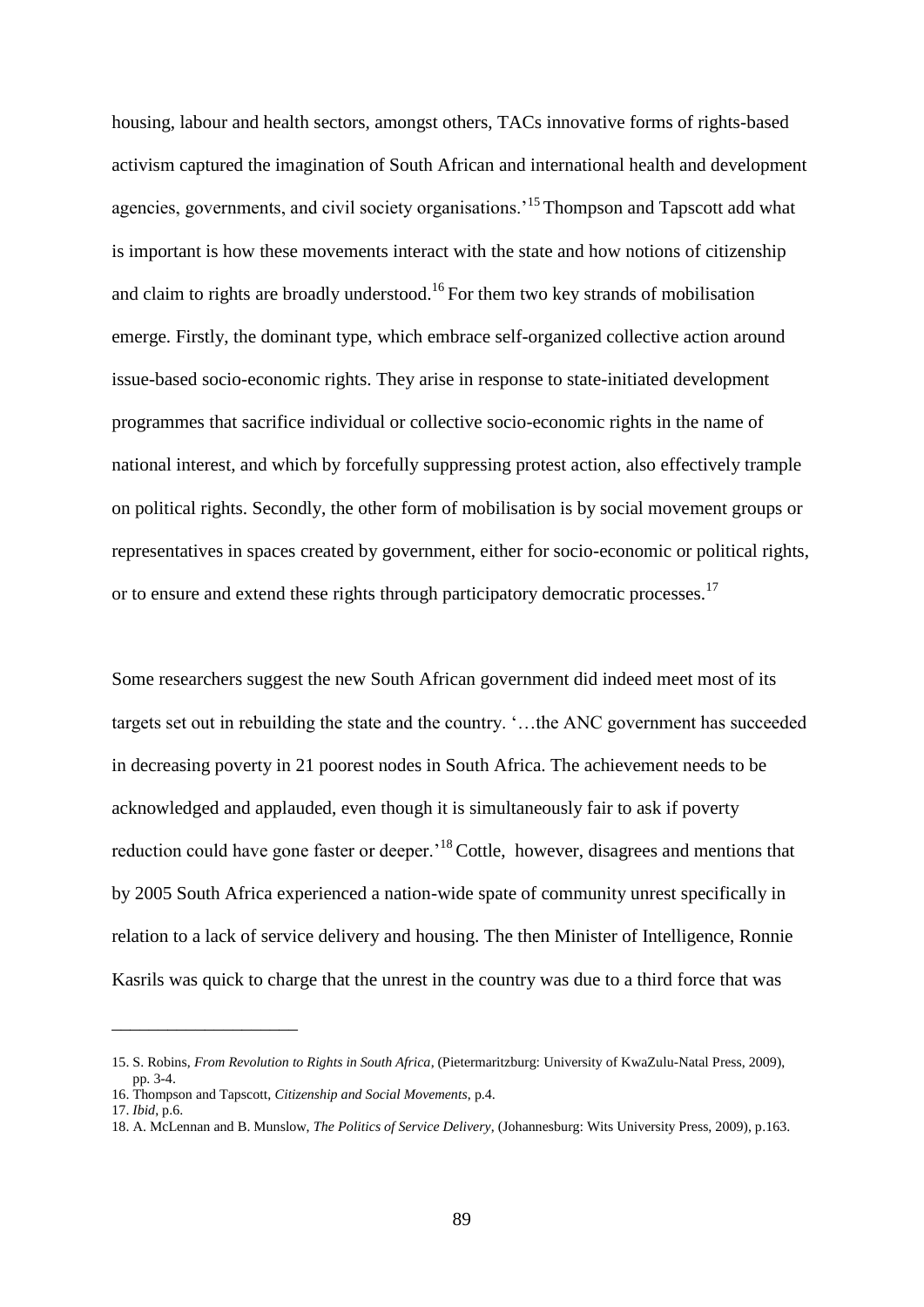trying to undermine the new democracy and destabilize the country. The National Intelligence Agency (NIA) probe into the social unrest drew large-scale condemnation by social movements, COSATU and the printed media.<sup>19</sup> Cosatu's Western Cape secretary, Tony Ehrenreich argued that the "current state action harks back to old apartheid tactics or is an attempt to undermine the right to legitimate protest. The criminalisation of dissent became widespread practice at all levels of government. There was an increased feeling by communities and social movements that the more they had dialogue with state structures (reconstruction politics) the more these were merely tactics to delay progress."<sup>20</sup>

## **The formation of the Proudly Manenberg Campaign**

\_\_\_\_\_\_\_\_\_\_\_\_\_\_\_\_\_\_\_

As the 1980s student activists moved on, they became involved in non-governmental organisations and established a place like the Manenberg People"s Centre in 1987. It was a building that housed organisations such as the Manenberg Advice Office and the Manenberg Civic Organisation. These organisations helped residents with rent problems, unemployment problems and offered training for residents. They offered free counselling and provided a haven for those who did not have food.

One aspect of life in Manenberg in the 1990s was that it was a place divided along political as well as criminal lines. With regard to the latter, gangs sought support from residents to build their power. Irvin Kinnes relates a story of how the late Rashaad Staggie, twin brother of

<sup>19.</sup> Quoted in Gorm Gunnarsen *et al*, "At the end of the rainbow?[" http://www.sydafrika.dk/lib/getImg.php?c\\_id=4725](http://www.sydafrika.dk/lib/getImg.php?c_id=4725) 20. *Ibid.*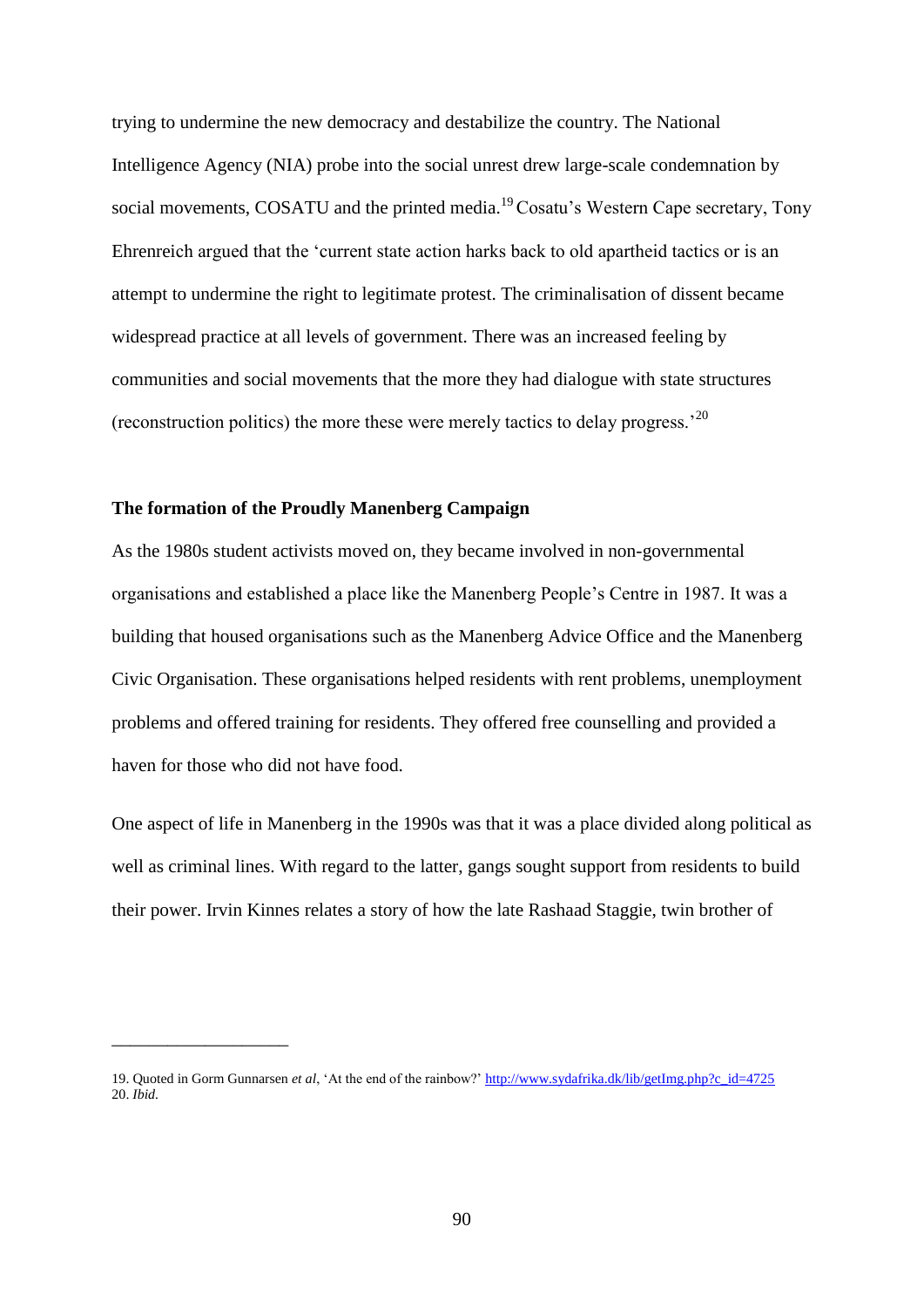Rashied Staggie threw money out of his car window when he drove down the famous Manenberg Avenue.<sup>21</sup>Kinnes describes this as part of Staggie's strategy to win over the community. Manenberg residents crowded the streets whenever Staggie drove down Manenberg Avenue.<sup>22</sup>The gangs operating at the time in Manenberg were the Hard Livings led by the Staggie brothers and the Ugly Americans. The warfare was normally about drug trafficking zones, turf war and power. Gang wars kept most activists busy in forging peace through meaningful negotiations. These activists were members of the inner circle during the 1980s and they continued the fight against apartheid going even though national negotiations were happening at Codesa in 1992.

Another feature of the 1990s was the fierce political campaigning for the 1994, 1995 and 1999 elections between rival local ward councillors for the ANC, NP and the then DP in Manenberg. During the presidency of Mandela a government of national unity was established, which included parties made up from the ANC, the NP, and the Inkatha Freedom Party (IFP). The incoming government had to address the problems of the past quite quickly. It introduced a programme called the Reconstruction and Development Programme (RDP).<sup>23</sup>After the 1994 elections several meetings were held from May to September in Manenberg by activists. As a result the Manenberg RDP forum was established at the

 $\overline{\phantom{a}}$  , we can consider the constraint of  $\overline{\phantom{a}}$ 

<sup>21.</sup> I. Kinnes, "National and local trends, from urban street gangs to criminal empires", *Monograph* No 48, June 2000.

<sup>22.</sup> I too witnessed this several times as a reporter working for the community newspaper called *Cape Docta* in Manenberg. 23. The RDP was a socio-economic policy framework, implemented by the African National Congress (ANC) government of Nelson Mandela in 1994, after months of discussions, consultations and negotiations between the ANC, its alliance partners the Congress of South African Trade Unions and the South African Communist Party, and wider civil society. The ANC's chief aim in developing and implementing the RDP was to address the immense socioeconomic problems brought about by its predecessors under the apartheid regime. Specifically, it aimed to alleviate poverty and address the massive shortfalls in social services across the country. The RDP attempted to combine measures to boost the economy, such as contained fiscal spending, sustained or lowered taxes, reduction of government debt, and trade liberalisation, with socially minded social-service provisions and infrastructure projects. In this way, the policy incorporated both socialist and neo-liberal elements, but could not be easily categorised in either camp. [http://en.wikipedia.org/wiki/Reconstruction\\_and\\_Development\\_Programme](http://en.wikipedia.org/wiki/Reconstruction_and_Development_Programme)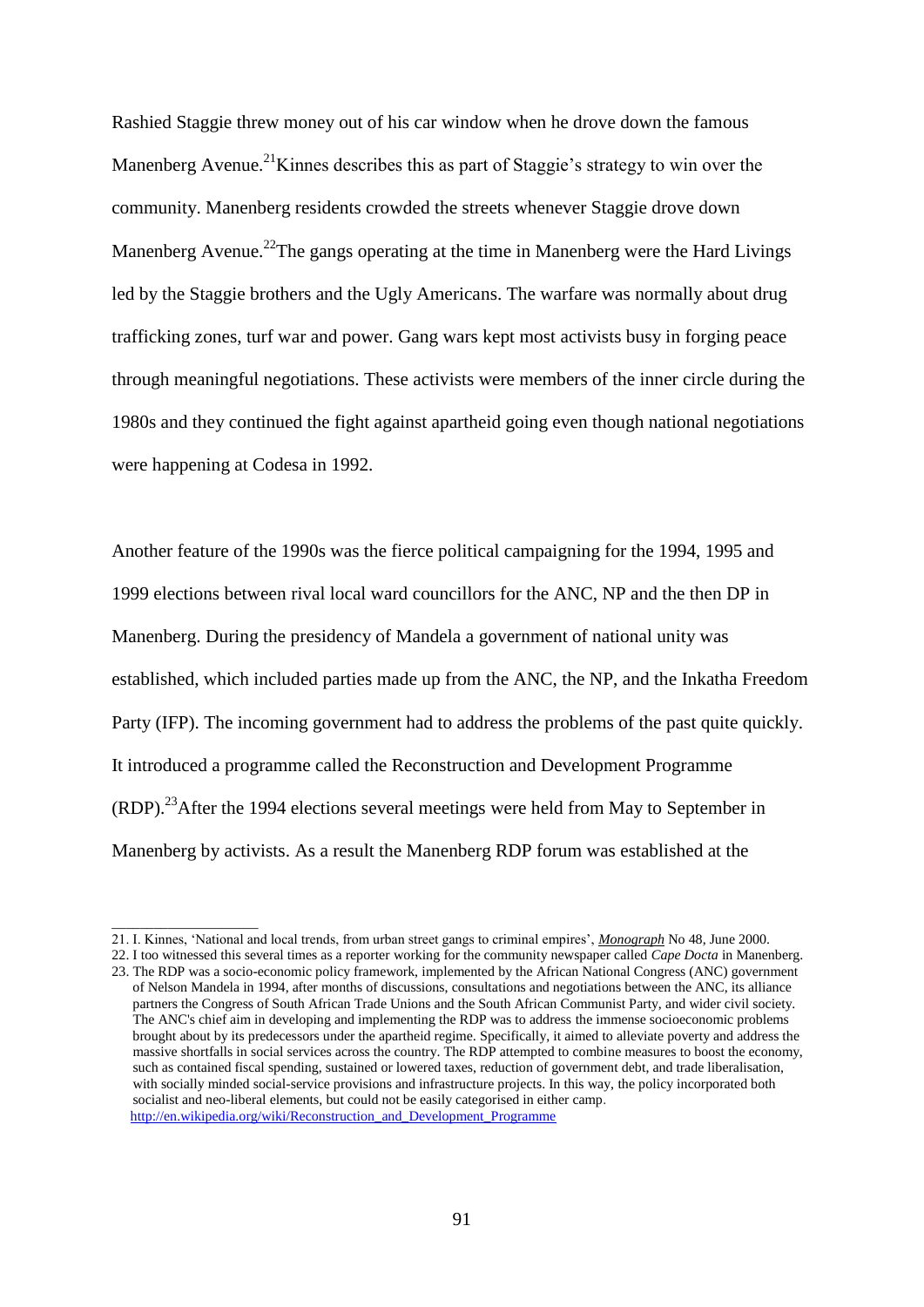SHAWCO building in Manenberg on 6 September 1994.<sup>24</sup>The RDP Forum was in line with what was happening elsewhere in the country. The Manenberg RDP Forum decided to choose 13 departments to tackle the huge task of implementing projects and to put services under one umbrella. Serving on the first RDP Forum in Manenberg were two members of the 1980s inner circle activists, Mickey Adams and Faldielah de Vries.<sup>25</sup>

Due to internal squabbles, power brokering and bureaucratic messes the RDP Forum failed to take off in Manenberg. Two years later in 1996, Mr. Frank Gutuza the interim chairperson of the RDP Forum, wrote a letter to the residents of Manenberg. In the letter published in the Manenberg local community newspaper, *Cape Docta*, he asked each resident to give the RDP Forum its full support. "We need your support and would very much like you to be aboard as we tackle our next phase of development.<sup>26</sup> He also chose to rebuke those who have become anti-RDP and development in Manenberg. The letter states: "For a number of various reasons many people who have been involved with the Manenberg RDP have left – some after having done some good work in trying to serve the community. Others after having done very little to try and develop the forum, left. Yet, others have left to do the popular thing of standing on the outskirts, to criticise, find fault, pull down or try to destroy.<sup> $27$ </sup> Gutuza then asked the local ward councillors to join forces with him in serving on the Forum. Gutuza then suggested that Manenberg should be divided into different zones as residents complained that activities were only taking place in certain sections of Manenberg. "As part of our vision we have broken Manenberg into zones or even smaller cells to deal effectively with the issues at hand and to have residents come out to meetings in their areas.<sup>28</sup>The zones identified, were the

\_\_\_\_\_\_\_\_\_\_\_\_\_\_\_\_\_\_\_\_

<sup>24.</sup> *Cape Docta*, September 1994.

<sup>25.</sup> *Ibid.*

<sup>26.</sup> *Cape Docta*, June 1996.

<sup>27.</sup> *Ibid.*

<sup>28.</sup> *Ibid.*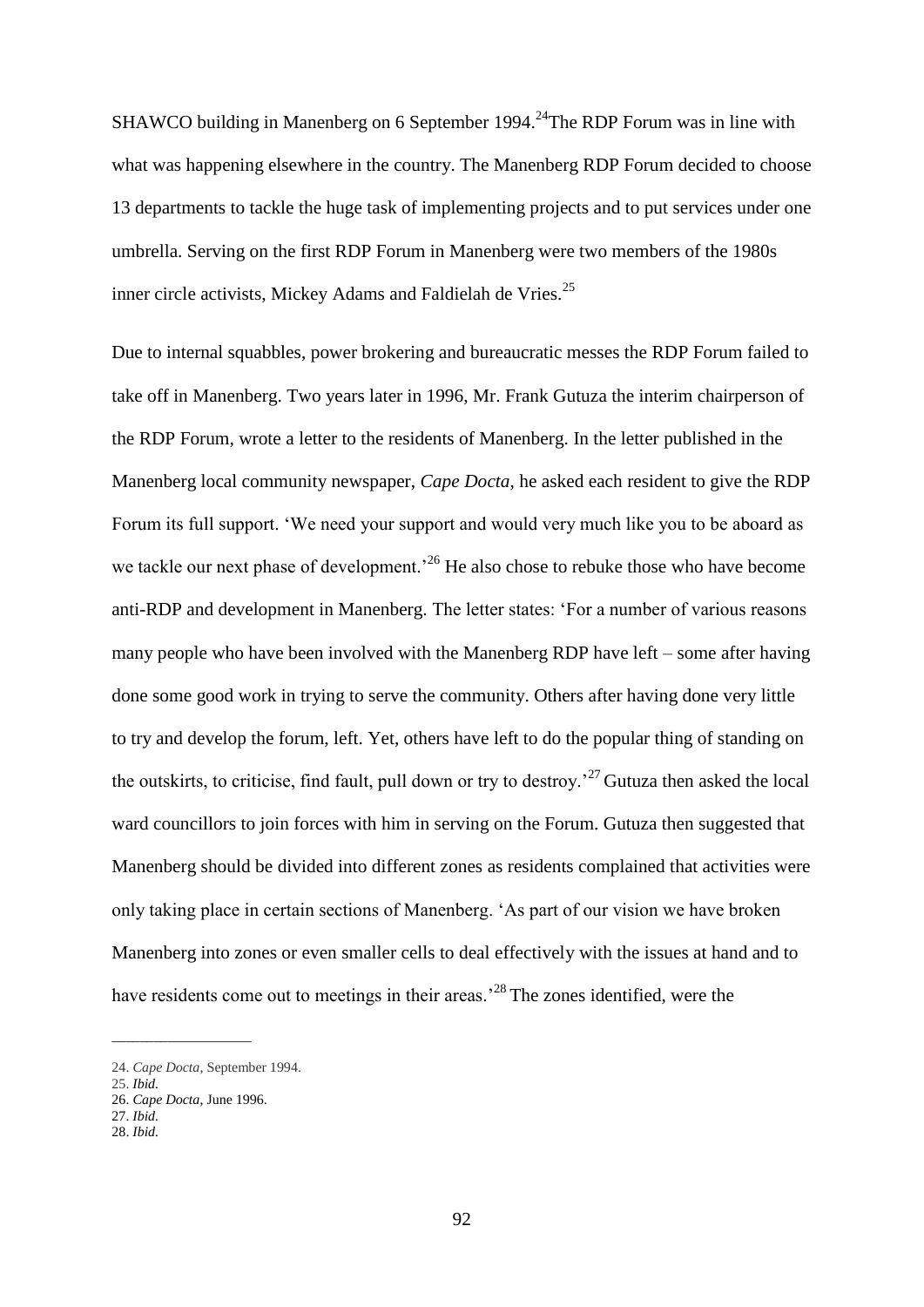Sherwood Park and the Downs area; the Central area from the Downs Road up to Thames Avenue up to Ruimte Way and pass the SHAWCO building and stopping at the Post Office; the Police station down to Delport Farm; and Primrose Park, the left hand side of Ruimte Way. All in all Manenberg was divided into 10 zones. This division was to inspire PMC for it too resorted to zonal areas to effect change in Manenberg.

However, the RDP Forum never got off the ground as it had too many problems getting it working and the South African government changed its policy from the RDP of the Mandela Presidency to the policy of Thabo Mbeki"s GEAR. GEAR stands for the Growth, Employment and Redistribution, which was Mbeki"s macroeconomic strategy. It has a target to grow the economy, to bring down inflation and produce employment.

Wanza, Mickey and others became acutely aware of these problems in Manenberg in the 1990s and the early 2000s and already discussions were held to begin to rid Manenberg of the stigma of a forgotten place. At this time the MEDT was established to help pupils from all three high schools in Manenberg to get bursaries, mentorships and a chance to better their own lives by studying at a tertiary education. The leadership of MEDT comprised of several of the 1980s activists such as Cammy Williams, Faghie Johnson and Irvin Kinnes. They called upon ex-residents, activists and funders to come back into Manenberg and begin to plough back. This group played an instrumental role in the establishment of the PMC months later.

As mentioned earlier Manenberg was in the grip of gang war for long periods and activists tried to resolve these matters via peace meetings throughout the mid-1990s to early 2000s, through working with the police and gang bosses in the area. Gangs were now led by youngsters who were more brutal and callous. One incident made residents and activists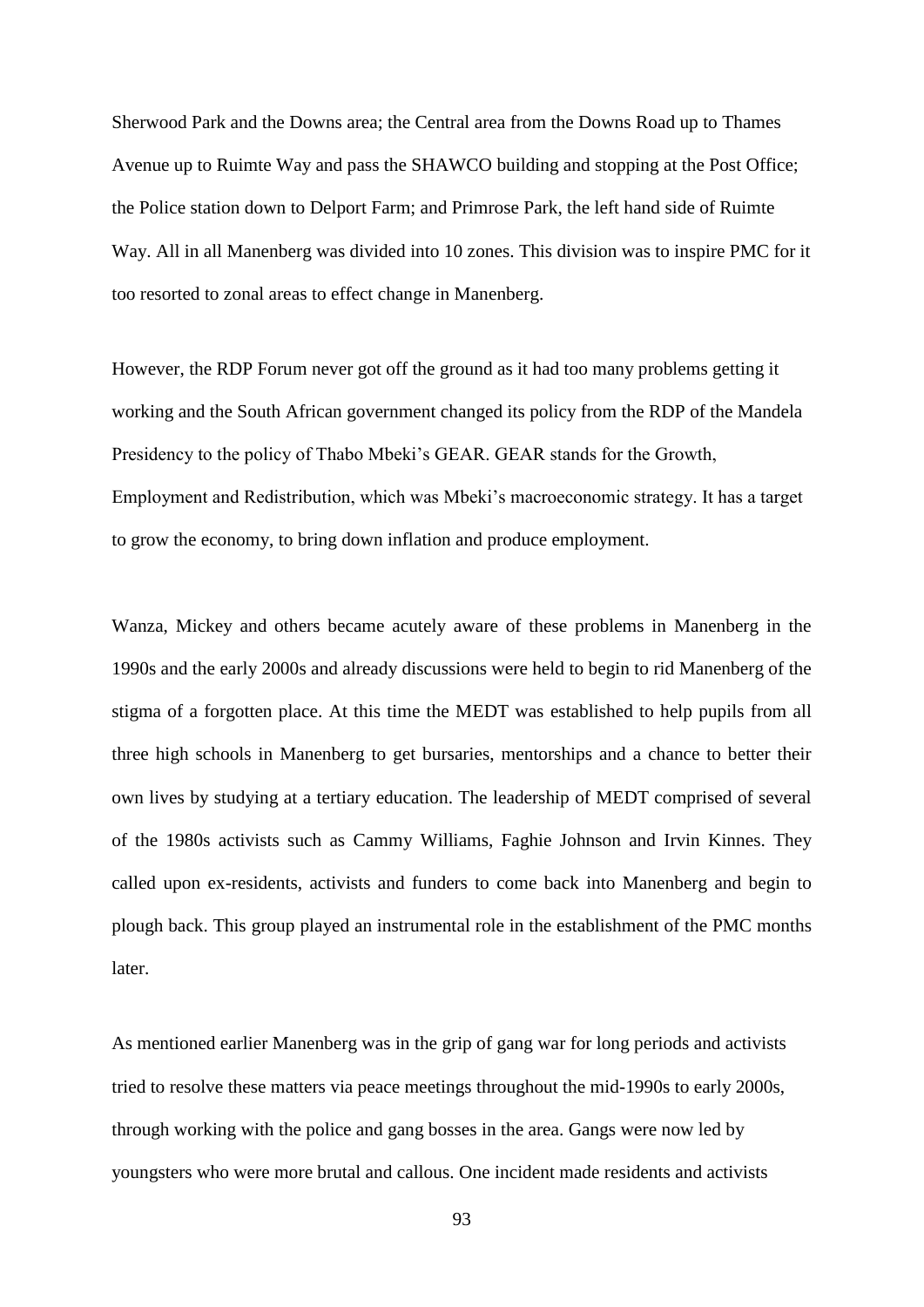acutely aware that enough was enough, something had to be done. Cheslyn Jones, a Manenberg High School student was stabbed to death in July 2005. Manenberg was sitting on a time bomb waiting to explode. Gang warfare was threatening. Activists working in the area had to do something about this. Teachers at Manenberg High recall how they met to discuss ways to combat this. "We felt that as educators we again could not be spectators and see how much we have achieved be broken down by gangs roaming freely in Manenberg, whilst its residents were living in fear.<sup>29</sup>

Mario Wanza explained the birth of the PMC: "The people of Manenberg had come together in response to the social and economic crisis that persists in this community. We had enough of being portrayed in a negative light in the media as residents. The death of Cheslyn is not in vain.<sup>30</sup>He further stated that: 'This campaign does not belong to any one section of our community because it is born out of the desire of all groups to restore the dignity and respect of all Manenberg's residents.<sup>31</sup> Thus the key goal of the PMC was to combat the pervasive stigma attached to the community.

The same activists that operated during the 1980s responded to the challenges facing Manenberg by establishing one body that complemented other work done in Manenberg by other community activists. Wanza, Kinnes, Faghie, Owen, Mickey, Faldielah and others began to consider how best to rebuild Manenberg. They met over several weeks on how to go about this.

\_\_\_\_\_\_\_\_\_\_\_\_\_\_\_\_\_\_\_

<sup>29.</sup> Interview with Thurston Brown, March 2010.

<sup>30.</sup> *Cape Argus*, 23 September 2005.

<sup>31.</sup> Interview with Mario Wanza, 11 November 2007.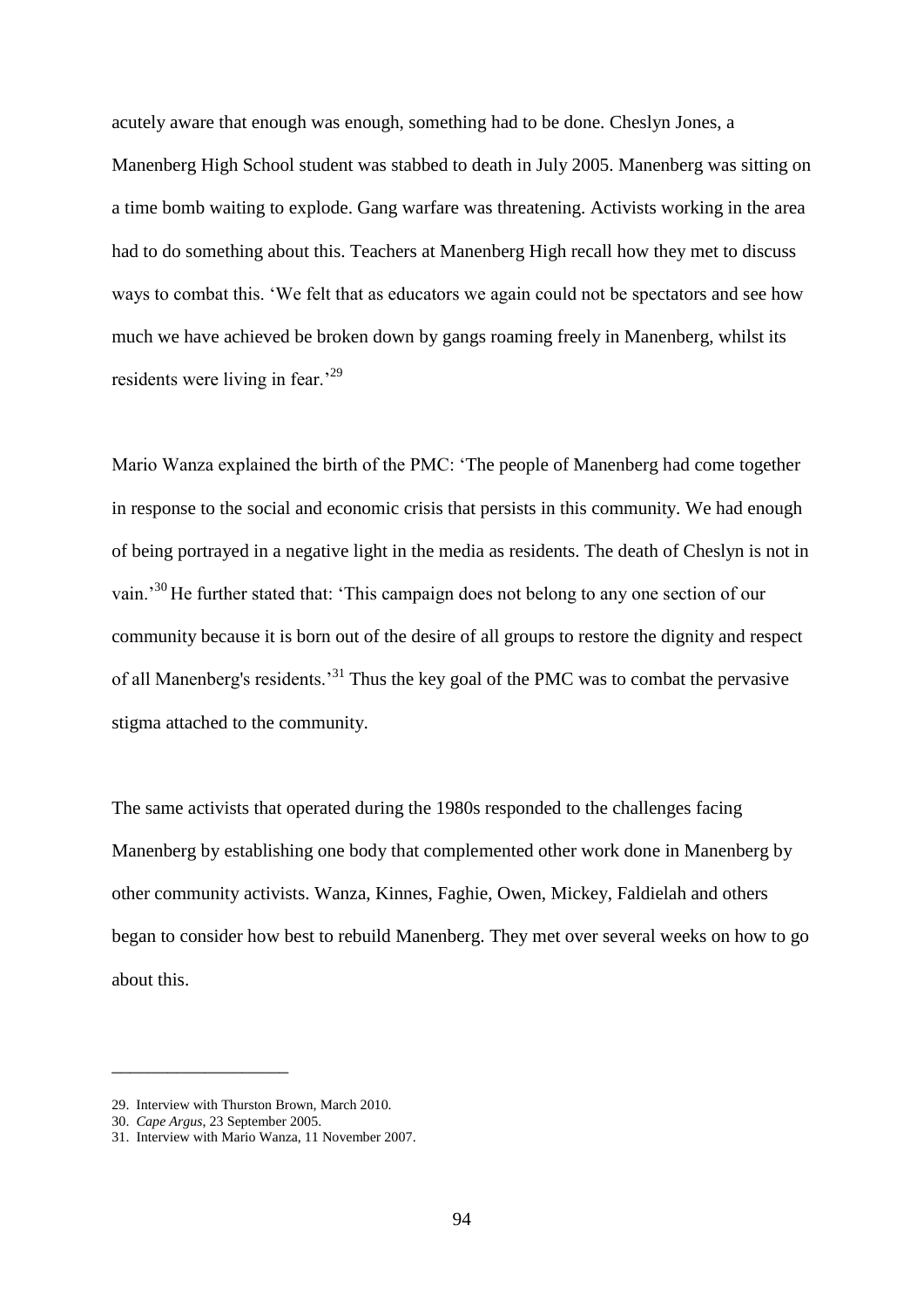Current chairperson of the PMC, Amelia September<sup>32</sup>, recalls the day the activists met. 'At this meeting was all the old activists Owen Munro, Mario Wanza, Irvin Kinnes, Faldielah de Vries, Faghie Johnson, Mark Splinters and others. All the activists that were operative in the MEDT came together and I could see as an outsider, they were serious, prepared and ready to work. They believed that change was about to happen. I felt it when the meeting was adjourned."<sup>33</sup>

The inaugural conference of the PMC committed itself to a vision of "building a vibrant, proud and dignified Manenberg through creating opportunities. Proudly Manenberg aims to implement a turn-around strategy in Manenberg, so that where there is underdevelopment we bring development, where there is unemployment we create jobs, where there is crime, grime and violence we create an environment based on caring and sharing and which is clean and green."<sup>34</sup>

Thurston Brown who was somewhat conservative in the 1980s was one of those who were present at the inaugural meeting. He played in a role in crafting its mission statement. He together with many ex-student activists believed that "we need to adopt the same militancy displayed pre-1994 to today"s current political landscape in Manenberg and everywhere else and things will change.<sup>35</sup>

\_\_\_\_\_\_\_\_\_\_\_\_\_\_\_\_\_

<sup>32.</sup> Amelia September was not part of the activists group of the 1980s; in fact she resided in the community of Factreton- Kensington. She became a unionist and quickly had to adapt to speaking a language workers had to understand and could relate to. She became involved in COSATU and eventually within the ANC structures. She moved to Manenberg in 1996 and became active in community structures.

<sup>33.</sup> Interview with Amelia September, 18 March 2010.

<sup>34.</sup> Interview with Mario Wanza, 24 March 2010.

<sup>35.</sup> Interview with Thurston Brown, 18 March 2010.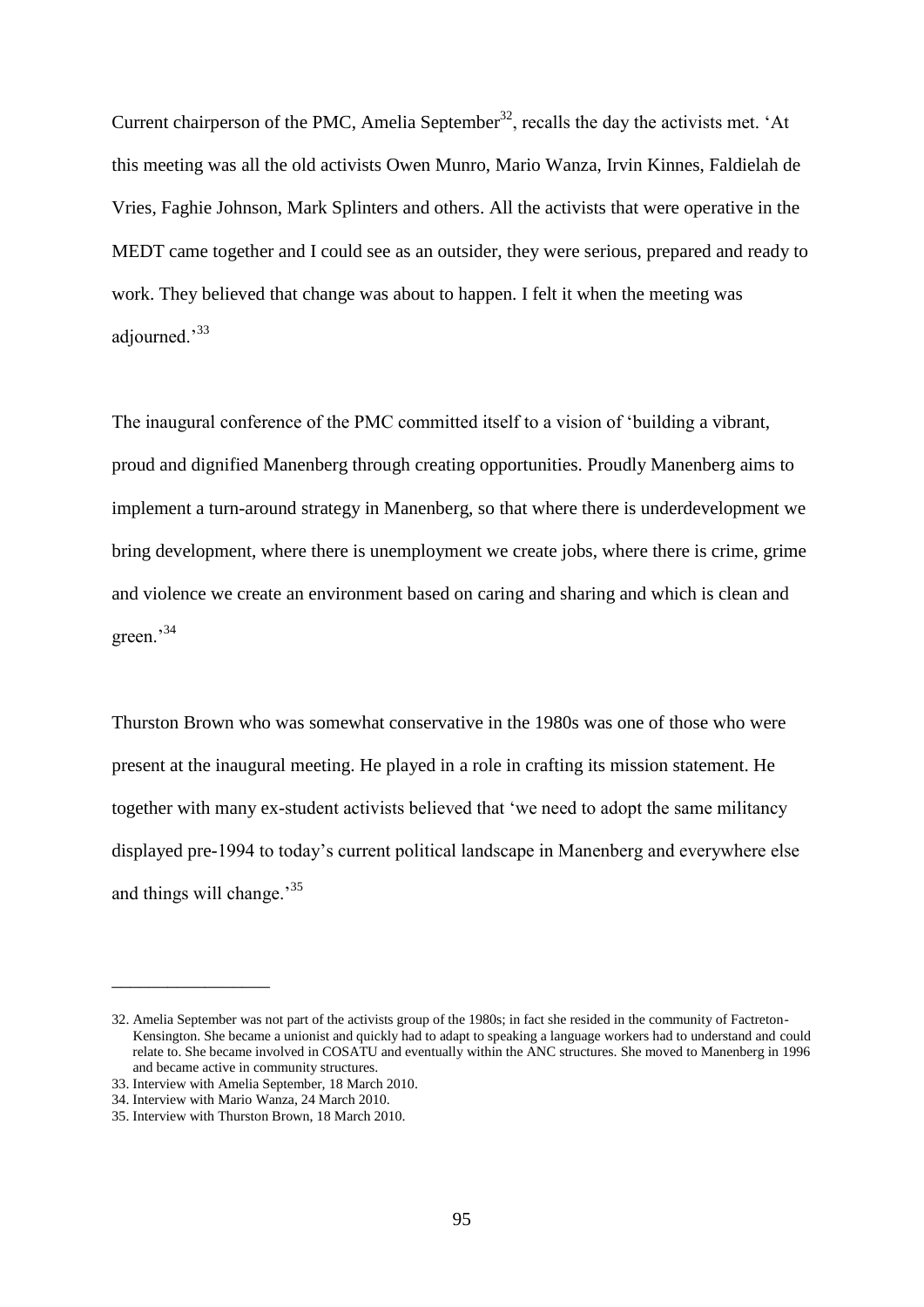Wanza reflects that the other main inspiration behind the establishment of PMC was on the premise of the Freedom Charter where the people shall govern. "Post-1994, we, as activists, took a back seat and allowed the ANC to govern. But since then we can no longer sit still and be quiet. Pre-1994 we believed in the Freedom Charter of 1955, where it states "the People shall Govern<sup>36</sup>, this has not happened. As comrades we have said that we will regroup, we will awaken the working class communities and we will build these communities to rightfully take up their place in society.<sup>37</sup>

Activists in Manenberg in 2005 had a new home, a new base to work from and it was a legitimate social movement. In its vision statement it promises to develop business opportunities, create jobs, rid Manenberg of crime and make Manenberg "clean and green". PMC became active in local politics, and as we will see clashed with the City of Cape Town, the Western Cape Provincial Government and the local ANC structures in getting their voice heard.

### **The strategies of the PMC**

One of the established social movements, the TAC which predated PMC by six years adopted strategies that drew on the past but also responded to the new democratic context of the present. Friedman and Mottiar have analysed the strategies used by the TAC in getting the ANC-led government to distribute free ARVs treatment to HIV positive patients. TAC through its strategy of national and international pressure on international pharmaceutical firms got them (firms) to abandon their plans to prevent the South African government from importing cheaper generic medicines. <sup>38</sup>

\_\_\_\_\_\_\_\_\_\_\_\_\_\_\_\_\_\_\_\_\_\_\_\_\_\_\_\_

<sup>36.</sup> Interview with Mario Wanza, March 2010.

<sup>37.</sup> *Ibid.*

<sup>38.</sup> S. Friedman and S. Mottiar, "Seeking the High Ground" in Ballard *et al*, *Voices of Protest,* p.23.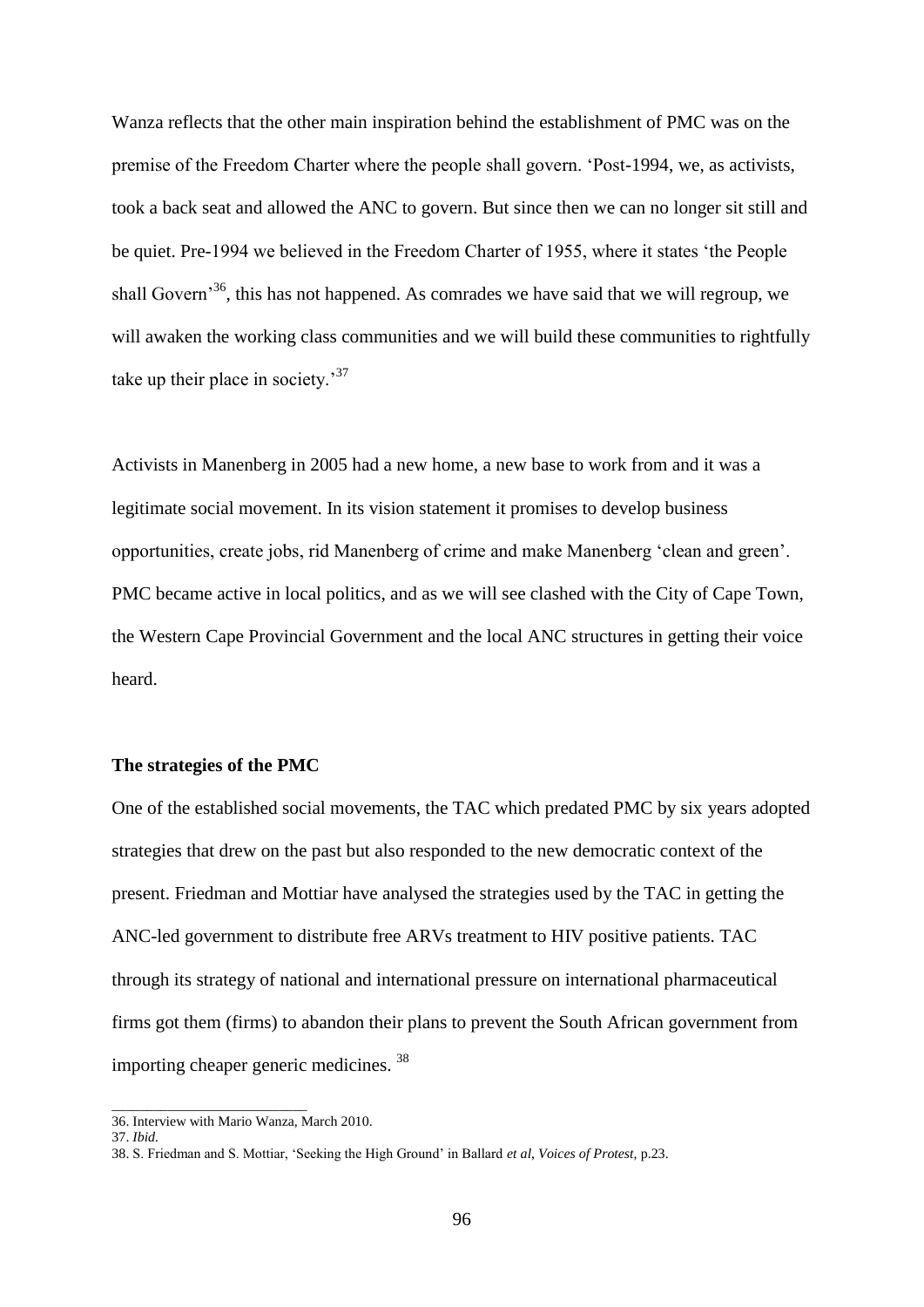The PMC made use of similar tactics used during the 1980s by engaging communities through street committee and zonal meetings. PMC adopted the zonal approach of the RDP Forum but divided Manenberg into five zones only. It created several focus sectors: youth, education, faith, business, environment, health, sports, arts and culture, safety, gender and housing to further their reach and work. "The idea behind the zones and sectors was to mobilise residents in their zones around issues such as the youth, business, faith, education and to get them involved in making changes to their lives.<sup>39</sup> The various sectors have community meetings in their areas across Manenberg.

Another tactic used to garner support from residents has been the successful greening projects. All over Manenberg palm trees, and community gardens have been planted. Urban renewal initiatives have taken place, whereby the courts (korre) have been rennovated and painted. Streets are cleaner now and the area is relatively calmer and safer through visible community participation in keeping schools and other public places free from gangs and crime. "Manenberg is changing for the good and this was proven when PMC launched the first ever commercial community gardens in Manenberg"s zone 3 on 14 February 2008. This, the first of five community gardens planned in Manenberg has a spiritual and educational theme."40 Opening the community garden was then MEC for Environmental Affairs and Tourism, Tasneem Essop. The next day, Premier Rasool mentioned the community garden in Manenberg in his state of the province address on 15 February 2008.<sup>41</sup> It was the beginning of a good working relationship with the provincial government at the time for PMC. In the 1990s Rasool ran his ANC constituency office in neighbouring Heideveld.

\_\_\_\_\_\_\_\_\_\_\_\_\_\_

<sup>39.</sup> Interview with Mario Wanza, 24 March 2010.

<sup>40.</sup> *Proudly Manenberg*, Vol. 2, No.2, March 2008. (PMC Newspaper published monthly in Manenberg). 41. *Ibid*, p.1.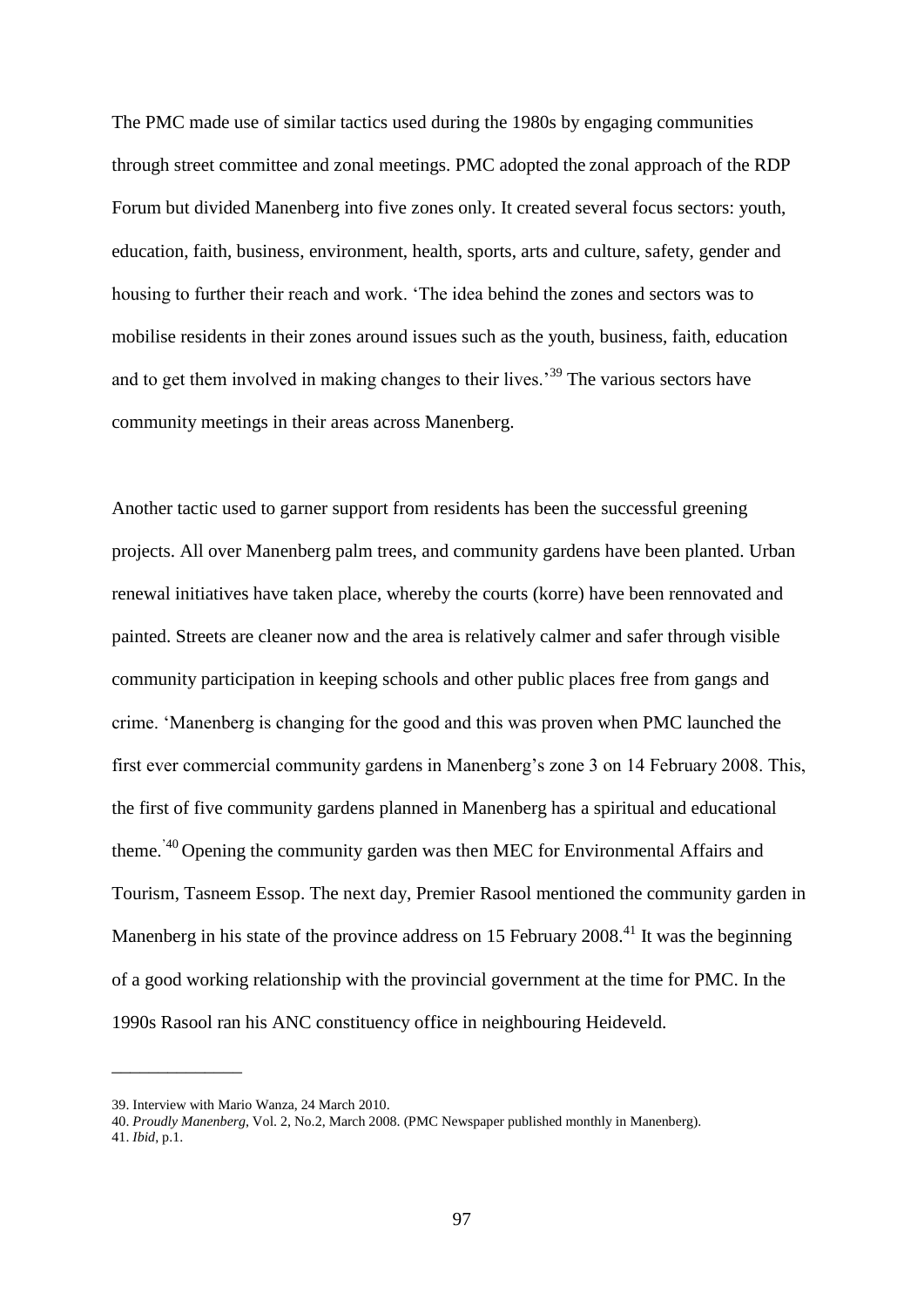The Western Cape Provincial Government between 2005 and 2009 was governed by the ANC under the leadership of Premier Ebrahim Rasool and later by his replacement Lynne Brown, whilst the city was governed by the DA since 2006. Since 2009, the provincial government is managed by the DA, under the leadership of Premier Helen Zille.

Susan Booysen writes about the various waves of service delivery protests that occurred since 2004. She argues that "the protest action was an unprecedented development, unmasking pent-up anger with service delivery and representation, more than a decade into South Africa's democracy.<sup>42</sup> Social movements have adopted similar tactics used against the apartheid regime, which are mass marches, protests and militant action. Only this time it is against a democratically elected government. Images of police officials shooting at defenseless protesters is a reminder of where we came from not too long ago. PMC also took to the streets around the issue of the Bambanani Volunteer Programme<sup>43</sup> of the provincial government. In September 2008, PMC staged a marched to the offices in Cape Town of the MEC of Finance, Economic Development and Tourism, Mr. Garth Strachan demanding more action from government. In a memorandum handed over to him, the PMC said that since its inception three years ago many promises had been made and none had been fulfilled. PMC wanted the government's Bambanani volunteer programme replaced by community safety workers and to have its workers paid more than the R50 given to Bambanani workers in Manenberg. Demands to meet the then ANC Premier of the Western Cape, Lynne Brown, fell on deaf ears.<sup>44</sup> The march gave PMC a high profile as it was widely covered in the media. This was not to be the only march undertaken by PMC. Often marches were about a lack of municipal service delivery in Manenberg.

 $\overline{\phantom{a}}$  , which is the set of the set of the set of the set of the set of the set of the set of the set of the set of the set of the set of the set of the set of the set of the set of the set of the set of the set of

<sup>42.</sup> McLennan and Munslow, *The Politics of Service Delivery*, p.109.

<sup>43.</sup> Interview with Mario Wanza, March 2010. The Bambanani Volunteer Programme, is the brainchild of former MEC for Community Safety, Mr. Leonard Ramatlakane, to assist the police and other law enforcement agencies in combating crime.

<sup>44.</sup> *Athlone News*, 17 September 2008.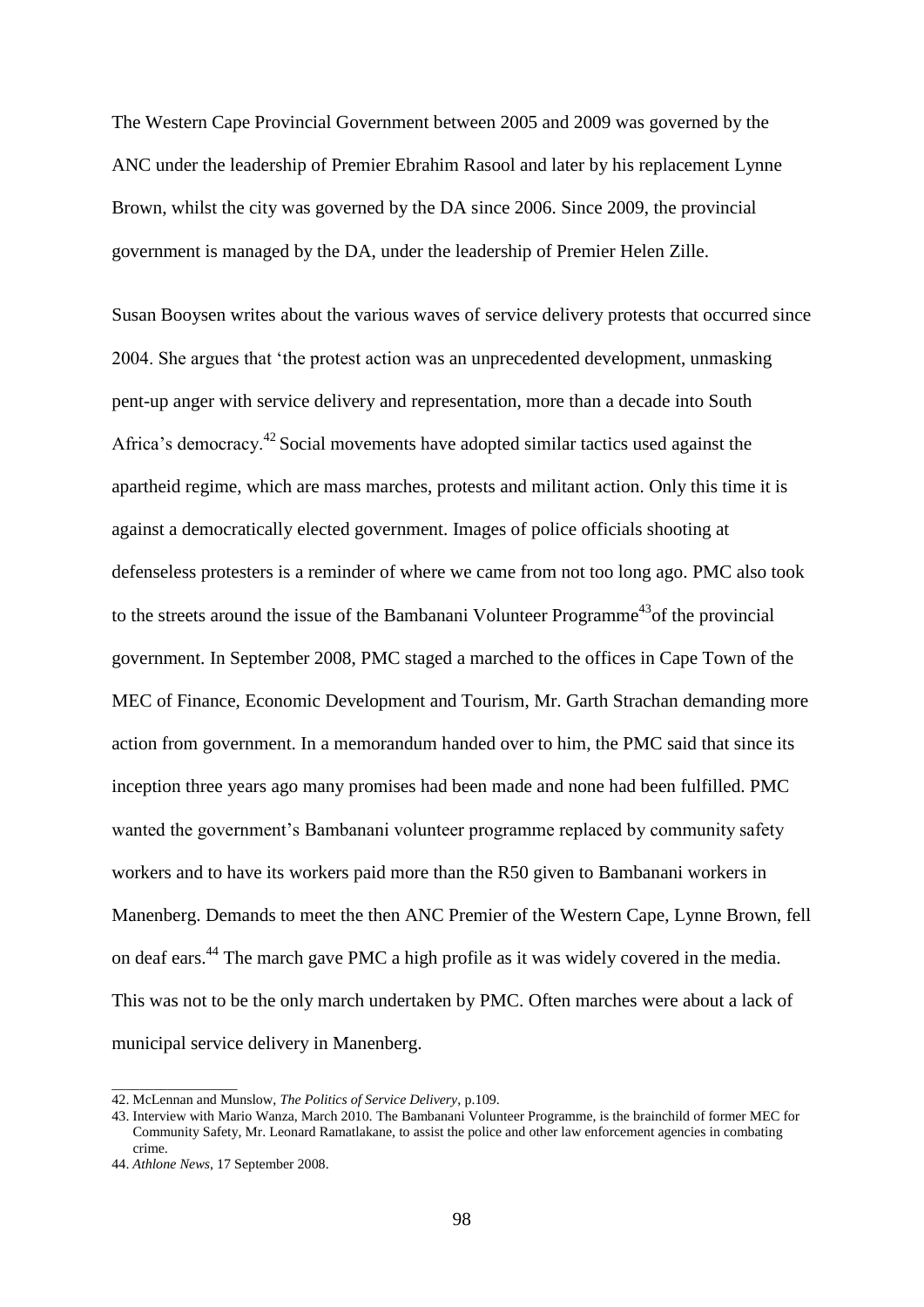Given the democratic context, PMC negotiated with government to increase employment. Wanza points out: "Negotiations with government around job creation has worked and also not worked. Over a thousand jobs have been created since 2005 around the greening, recycling and safety sectors in Manenberg alone. We have over 100 volunteers working in our offices all aimed at making Manenberg a better place to live in.<sup>45</sup>

In an open letter to Helen Zille who was the mayor of Cape Town in 2009, PMC pointed out: "Proudly Manenberg has attempted to work through the channels suggested by the City but poor service delivery persists. Proudly Manenberg decided to embark on an Operation Cleanup campaign in which we handed over a memorandum to the City of Cape Town outlining our plans for improved service delivery, job creation and a clean, green and safe Manenberg. Instead of engaging Proudly Manenberg on our plans, the Mayor chose to use her budget address to launch an attack on the organisation. The mayor needs to wake up to the stark reality of what the people of Manenberg face on a day to day basis.<sup>46</sup>

The MPC"s annual report mentions the following about working with government: "both province and city – it remains a challenge. PMC has pushed the idea of partnerships but the government does not understand this concept of partnership. They always want to be bosses of the people and withhold and manipulate resources. The failure to implement our safety plan is a result of this. The relationship with government continues to be a site of struggle but we are continuing to engage with officials and politicians in all spheres of government. There is a difficulty in matching our values of a bottom up approach, based on community participation, with government's tendency to top down.<sup>47</sup>

\_\_\_\_\_\_\_\_\_\_\_\_\_\_\_\_\_\_\_\_\_\_\_\_\_\_\_\_

<sup>45.</sup> Interview with Mario Wanza, 24 March 2010.

<sup>46.</sup> *Athlone News*, 8 April 2009.

<sup>47.</sup> *Annual Report 2008 of PMC.*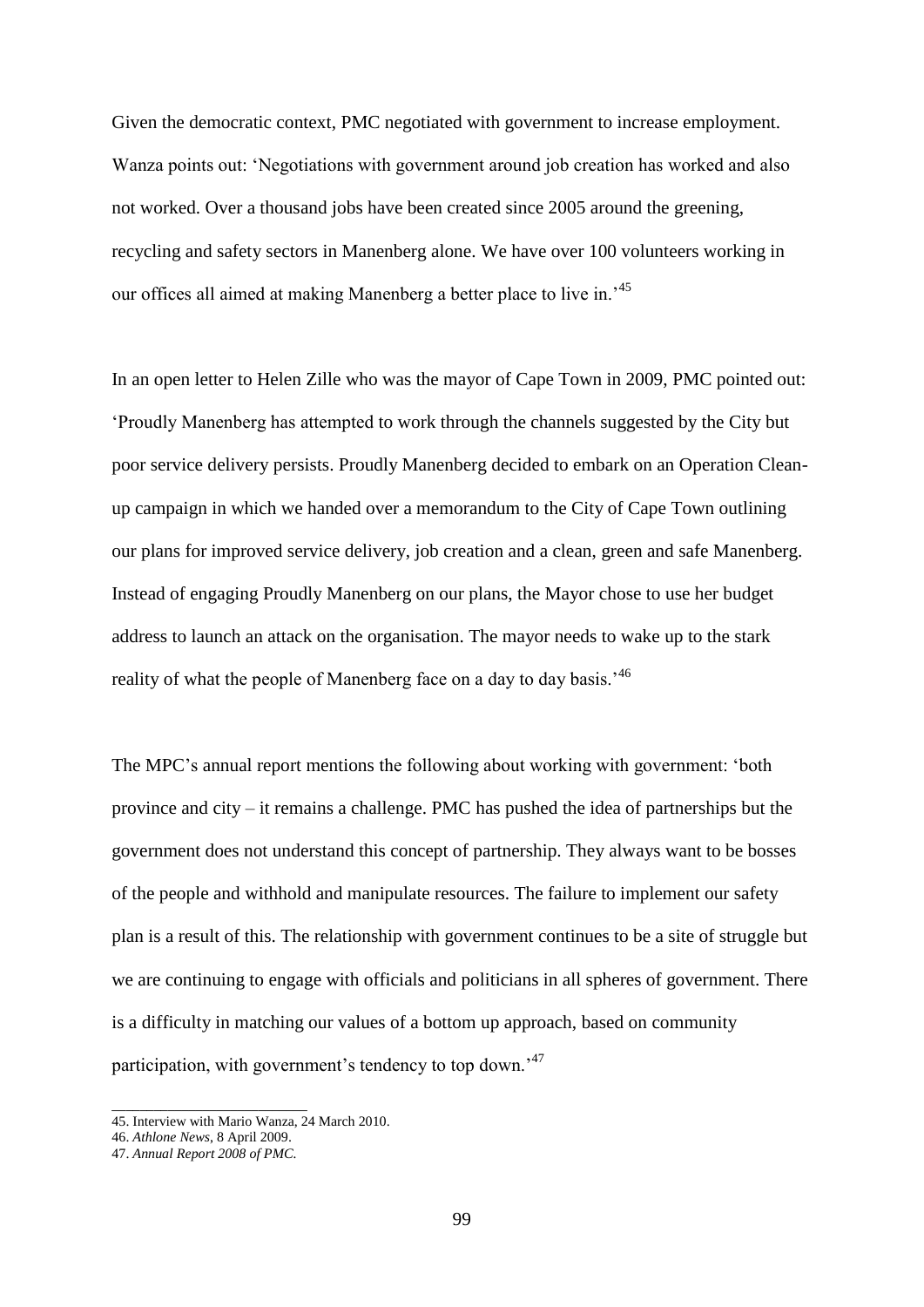Wanza is still critical of government in the sense that most communities still do not own anything, however he does argue perhaps we rely too much on government. He is happy to be working with PMC and through his and other activists methods he feels that they are getting closer to the 'people shall govern' concept of the  $ANC<sup>48</sup>$  However, up to 2005 very little infrastructure repairs had been done by the city council. Manenberg had shops and flats, cottages and duplexes that were derelict, falling apart and needed urgent repairs. The sports grounds had no fencing, no regular maintenance for children to play on. The lack of city participation in maintaining the streets of Manenberg has brought about a similar feeling of back in the 1980s. Rent was increasing in Manenberg, backyard dwellers increased, overcrowding in Manenberg increased. PMC had much to do to alleviate these problems and they had to work with government and other business partners to achieve this.

Wanza and others felt that working with any government in the province and the city that can assist them in achieving their own goals was not in contravention of their aims which were to create opportunities for business, to create jobs and to bring about change in Manenberg. In 2007, PMC announced together with the ANC provincial government that they will be creating jobs opportunities in Manenberg. The alliance with the government at the time was good. "The Proudly Manenberg programme has inspired the Western Cape government to start an intense upliftment programme in 15 areas in the province. The idea is to speed up service delivery, build safer communities and start programmed that will improve the quality of life of the people of those areas."<sup>49</sup>As part of this initiative, several government departments were planning to visit Manenberg between 16-18 October 2007 to ensure critical

\_\_\_\_\_\_\_\_\_\_\_\_\_\_\_\_\_\_\_\_\_\_

<sup>48.</sup> Interview with Mario Wanza, 24 March 2010.

<sup>49.</sup> *Ibid.*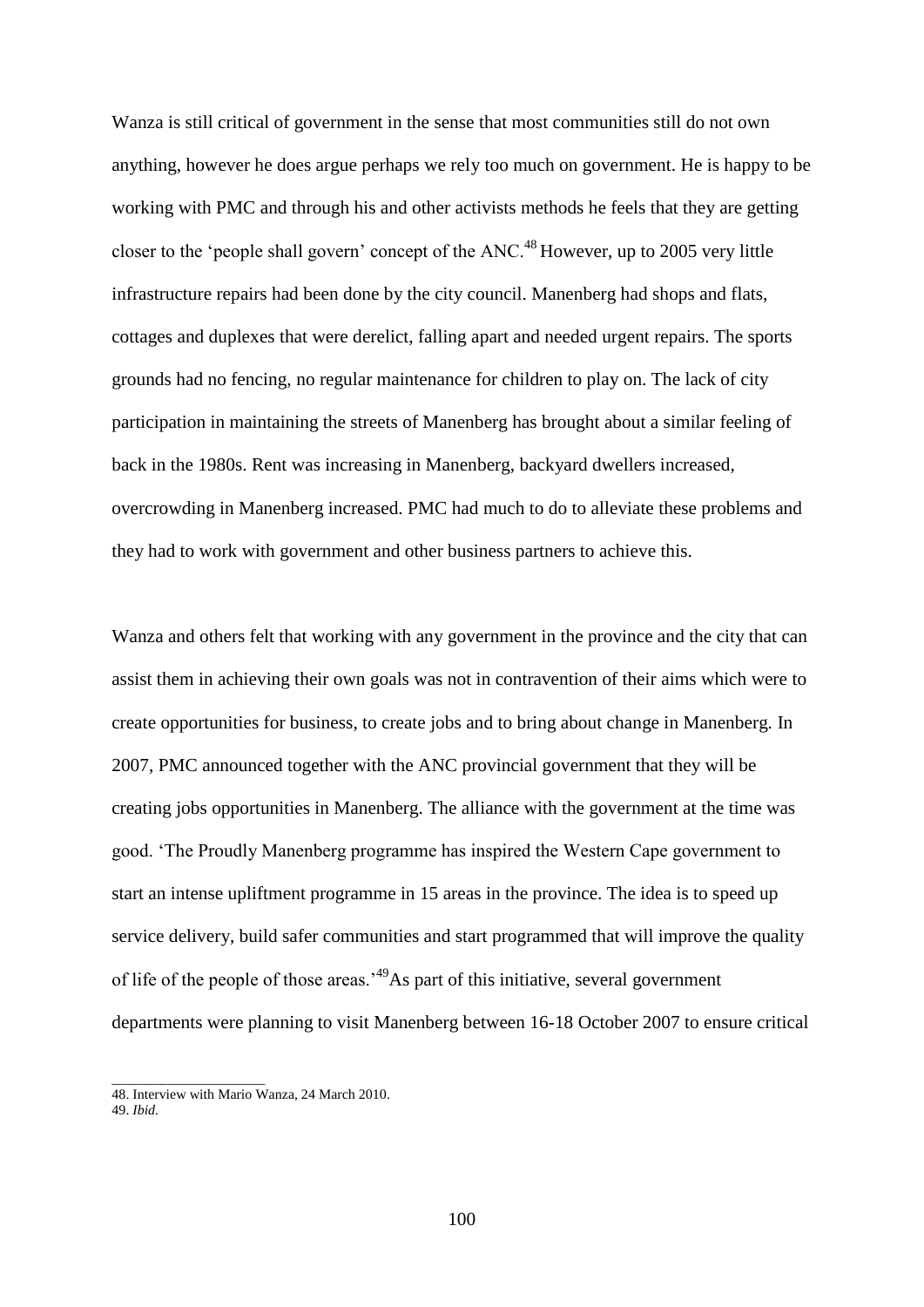documents such as IDs, marriage, birth, death certificate applications were processed. The provincial government was planning to sponsor several projects in the area such as the Proudly Manenberg Homecoming Festival. It sponsored the creative street projects to the tune of R257 150. It created 400 jobs for residents to work on the greening project and it also supported the PMC by placing adverts in their monthly newsletter.<sup>50</sup>

Activists did not have problems working with the ANC government at the time. Only when PMC approached the new DA-led government in 2008/9 for the continuation of these projects, did some have a problem. However certain members became critical of PMC"s alliance with the DA-led government, amongst them was 1980s stalwart Mickey Adams: "It was always felt that such decisions be taken within a collective.<sup>51</sup>Mickey Adams is weary of the changes within PMC and wishes everyone to be cautious and be more ANC-aligned as in the 1980s. A lot of the old guard has taken a back seat and have been watching from a far. He asks the question, "Haven"t we compromised on the idea that the people shall govern when we want to work hand in hand with the  $DA$ <sup>252</sup>Critics of the PMC felt that it was in bed with the DA and hence the Western Cape ANC felt that they could not partner with the PMC on projects.<sup>53</sup> Some saw the DA's assistance to PMC as an election ploy. Wanza responded to criticism against the PMC: "the NGO would accept help from any political party that shared the organisation"s objectives of improving social conditions in such disadvantaged communities. The organisation"s constitution is clear; we are not aligned to any political party.<sup>54</sup> Wanza and Fairbairn have been at the forefront of making known to the outside

\_\_\_\_\_\_\_\_\_\_\_\_\_

<sup>50.</sup> *Proudly Manenberg*, Vol 3, October 2007. (The Western Cape Government placed a quarter page advert outlining their relationship with the PMC).

<sup>51.</sup> Interview with Mickey Adams, 24 March 2010.

<sup>52.</sup> *Ibid*.

<sup>53.</sup> *Peoples Post*, 9 December 2009.

<sup>54.</sup> *Cape Times*, 6 April 2009.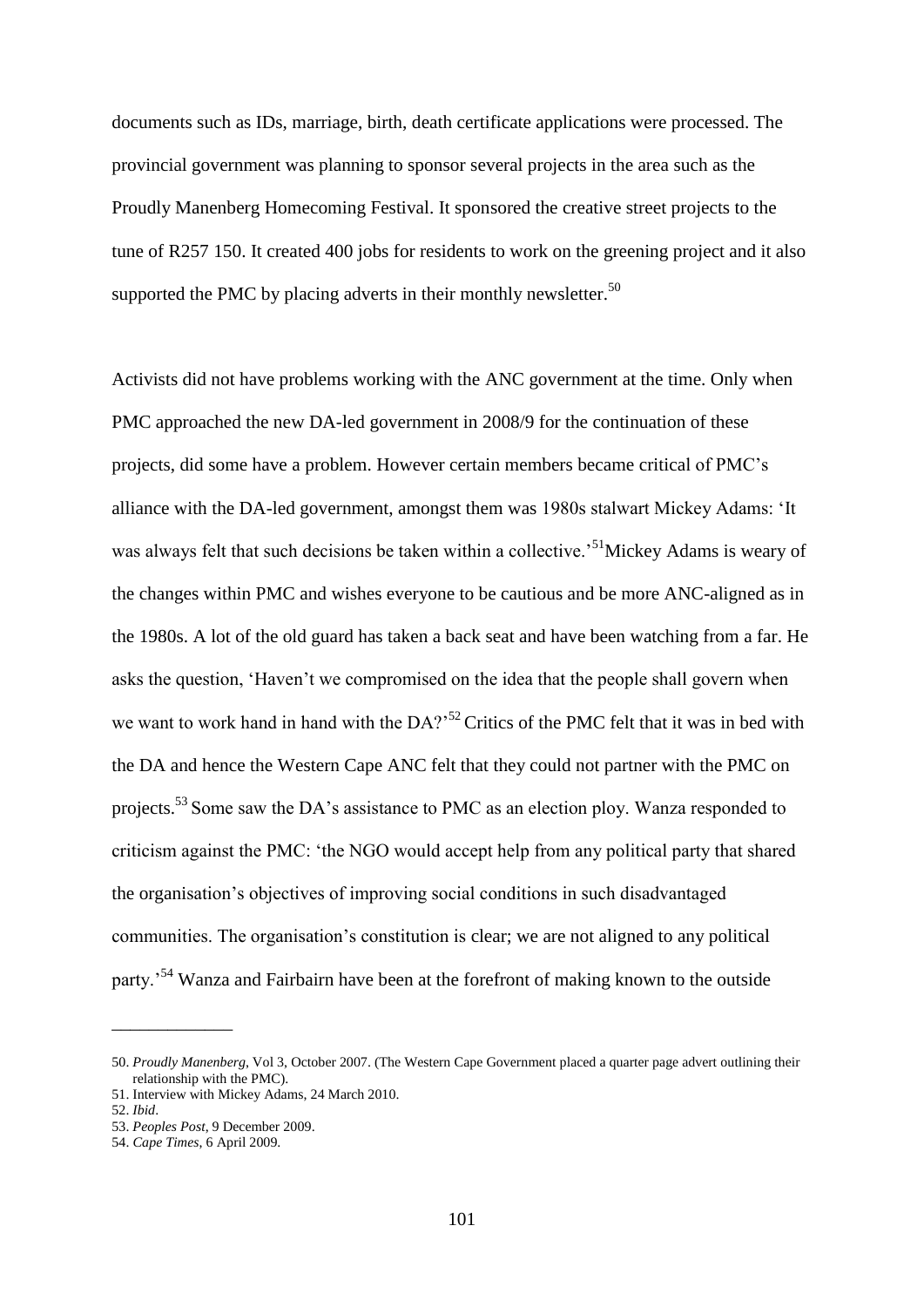world how local government were constantly blocking efforts to bring about sustained change in Manenberg. "Our vision has been simply to not just change the way others view Manenberg, but community members' themselves.<sup>55</sup>

In the last five years from 2005 – 2010, the PMC has created over a 1000 volunteer jobs through the help of government structures. They have created 60 sustainable jobs for office bearers, sector leaders and administrative staff. They have signed an agreement with the National Department of Cooperative Governance and Traditional Affairs for funding to pay for projects. This department is responsible to build and enhance the governance system in order to enable sustainable development and service delivery. The PMC zonal system is still working, the various sectors built such as business, education, sports, health, housing and arts & culture has grown.<sup>56</sup>

Perhaps an indication of the influence PMC has had in several other townships in the Western Cape can be best described by Wanza"s desire to see citizens in South Africa governing. PMC officials have been meeting with other communities, such as Bonteheuwel and Knysna, in setting up a similar structure.<sup>57</sup> This came about as a result of PMCs popularity and its struggle roots.

There have also been many failures in negotiating with government. The issue of lack of service delivery in Manenberg, fixing dilapidated housing complexes, inadequate housing, safety concerns, better policing, and having sufficient street lights have all been issues that

\_\_\_\_\_\_\_\_\_\_\_\_\_\_\_\_

<sup>55.</sup> Interview with Mario Wanza, 24 March 2010.

<sup>56.</sup> *Ibid.*

<sup>57.</sup> *Ibid.*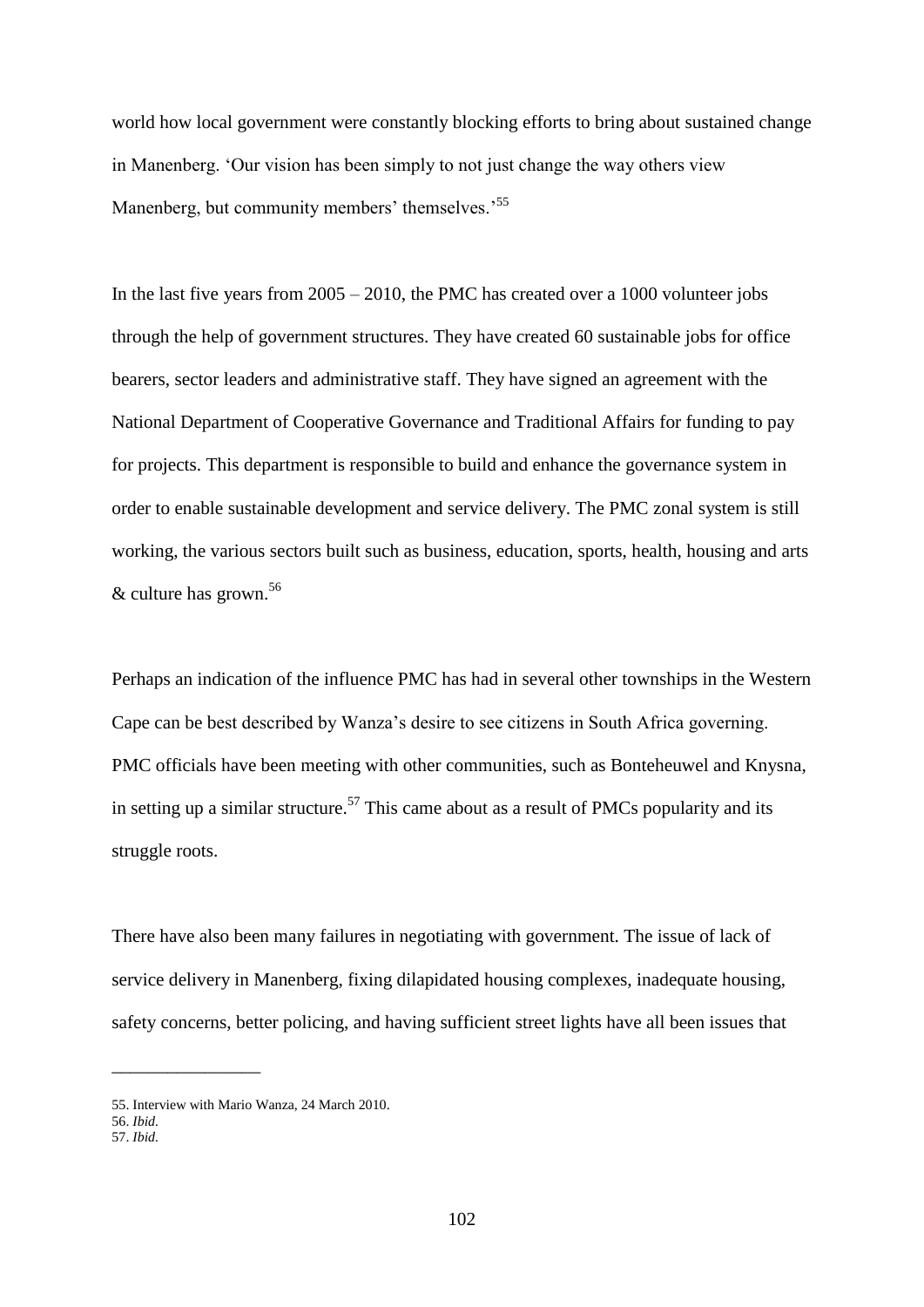government has failed to deliver on. When they could not get any results from government, PMC adopted tactics by involving residents to march to the provincial parliament in the city.

To nullify the attacks from within, PMC leadership launched a People"s Charter in December 2008, with the aim to let Manenberg become a vibrant, proud and dignified place to live in. In setting up the charter, PMC volunteers went door knocking and asked residents what they wanted to happen in Manenberg. PMC held community meetings with residents and their concerns were taken into account in the drafting of the document. "The only difference with today"s way of doing things than in the 80s is that we can do this in the open as opposed to when we wanted to recruit residents of the community into the movement.<sup>58</sup>Another way of popularizing PMC has been the handing out of t-shirts, calendars and caps. PMC volunteers from various sectors are seen in walking around in different coloured t-shirts representing the sectors, an example, a blue t-shirt depicting branding of the business sector.<sup>59</sup> The use of branding on their t-shirts is a ploy used extensively throughout the 1980s. It immediately creates an identity with PMC. The use of branded banners and flags became synonymous with PMC"s intention to capture the appeal of the masses. It worked.

In a further ploy to engage residents around their programme, the PMC created a newspaper, aptly called "*Proudly Manenberg*, the people"s voice." The newspaper which is a monthly edition, is a four page spread, that reflects all PMC"s new plans, news and community initiatives and feedbacks of various campaigns. It always reflects on issues such as building a new Manenberg, building democracy, being part of the new Manenberg, building street

\_\_\_\_\_\_\_\_\_\_\_\_\_\_\_\_\_

<sup>58.</sup> Interview with Mario Wanza, 24 March 2010.

<sup>59.</sup> PMC volunteers walking around in Manenberg with t-shirts and caps.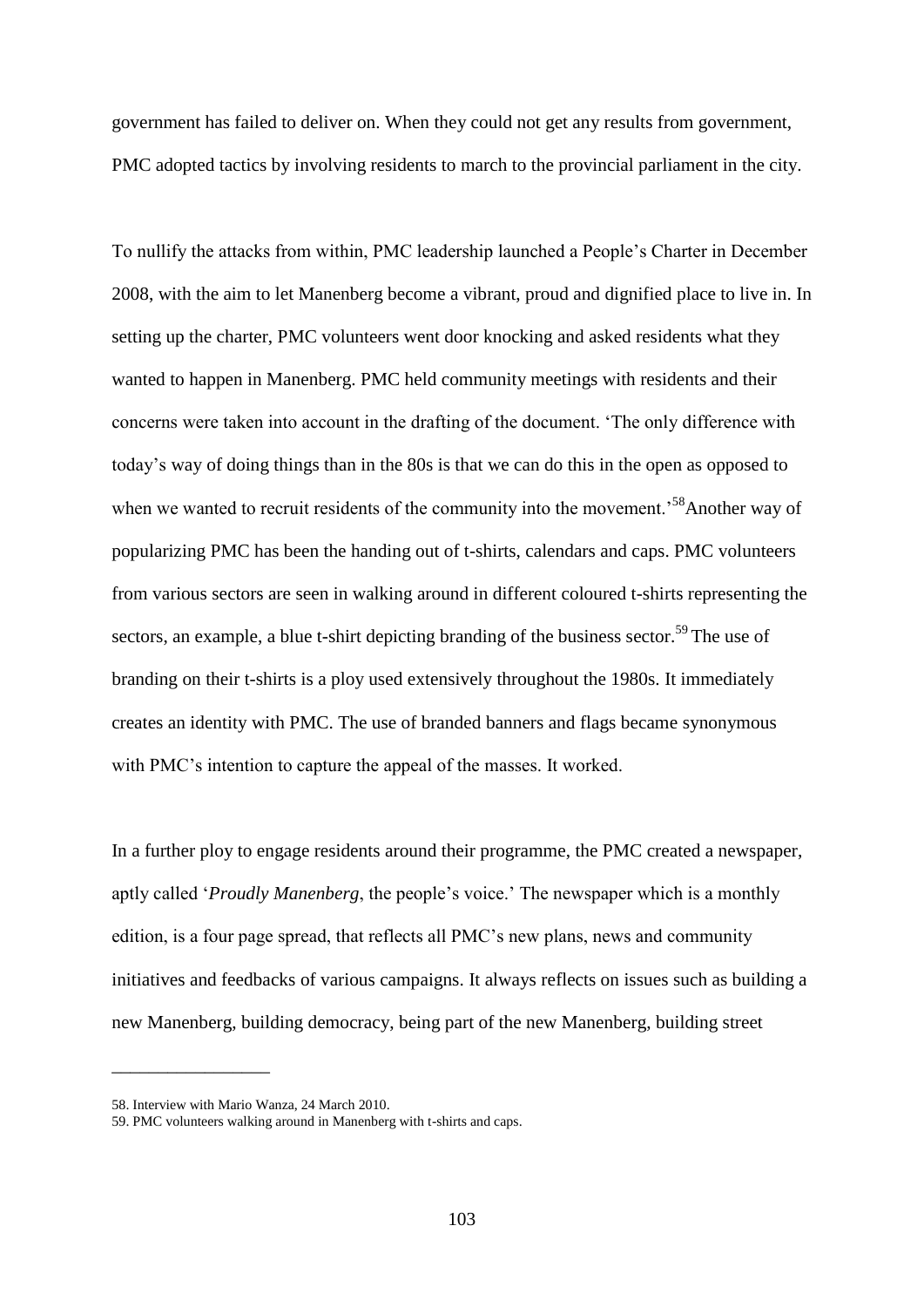committees, and dealing with crime and the drug problems. In an editorial in September 2008, Wanza wrote how Manenberg residents participated in several protest actions in the city and joined forces with COSATU. "For many people it was their first protest. For others it was going back to the 1980s when the struggle was against apartheid. Now, today the struggle is against poverty and unemployment.<sup>'60</sup>

Another successful ploy that the leadership of PMC employed was to rely on high profiled speakers to address their AGMs. In 2007, MEC for Public Works and Transport, Marius Fransman and in 2008, COSATUs provincial secretary in the Western Cape, Tony Ehrenreich, addressed residents and activists. Ehrenreich spoke volumes on how PMC was a beacon of hope to them on how to organise a community into action. A year later, the Minister in the Zuma Presidency, Mr. Trevor Manuel, who heads the National Planning Commission, was the keynote speaker. Manuel said Manenberg had "a rich but painful history and that the community was a shining example to the rest of the country. Manenberg shows the power a strong community has when faced with trying circumstances. The people are taking on issues that they do not agree with, and that is admirable. While there is still lots to be done, they have proven that unity is power and that democracy starts within their communities."<sup>61</sup> Manuel also called upon the memories of the 1980s especially pointing to, the student, sports and worker organisations in Manenberg.<sup>62</sup> He said that the struggle for

\_\_\_\_\_\_\_\_\_\_\_\_\_\_\_\_\_\_\_\_\_\_\_\_

<sup>60.</sup> *Proudly Manenberg*, September 2008.

<sup>61.</sup> My notes whilst being a guest at the  $4<sup>th</sup>$  Annual General Meeting of the PMC at Phoenix High School, Manenberg, September 2009. Trevor Manuel was the key note speaker at the AGM.

<sup>62.</sup> *Ibid*, (Manuel in the 1980s was the UDF"s secretary in the Western Cape and he visited the members of the inner circle at several venues within Manenberg and outside).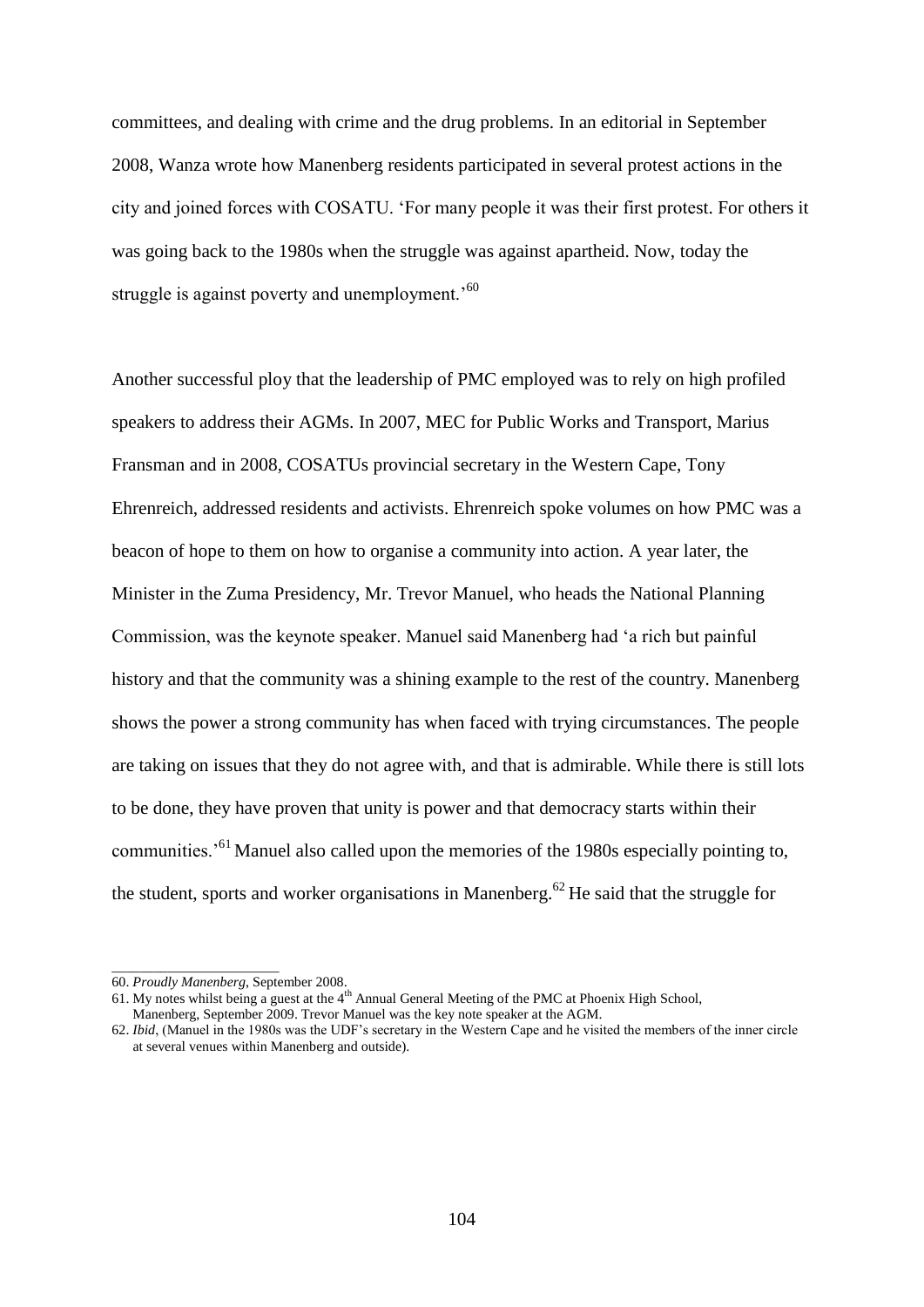democracy was under pressure and that the change that occurred pre-1994 was through the hard work of communities such as Manenberg. Democracy cannot be on behalf of the people, it must be with the people. We must walk with the people of Manenberg as a government.<sup>53</sup> The visit by the Minister helped smooth over disgruntled activists' view of the ruling ANC, as activists felt the ANC has lost touch with the people, hence the service delivery protests.

#### **The unravelling of PMC**

Wanza mentions that a parallel structure to PMC has been established in Manenberg since 2009, which is called the MDCS, which is managed by Faldielah de Vries and others.<sup>64</sup> Ironically the MDCS was launched on 24 September 2009 at Phoenix High, the same venue PMC uses to host their AGMs every year. Speaking at the launch was former resident and inner circle member Irvin Kinnes and Cape Town mayor, Dan Plato.<sup>65</sup>

In a newspaper interview Faldielah outlined the aims of MDCS, which was to serve as a capacity building body and not run any projects. At the time of the launch 23 organisations had signed up. "This structure was formed by organisations within Manenberg. It is a coordinating structure, which will assist in facilitating, and make sure that there is not more than one organisation doing the same thing. We will also make sure that whoever gets funding will be monitored and the funds spent in total transparency.<sup>'66</sup> In Manenberg alone in 2010 there are more than 40 organisations, including schools and feeding schemes who are trying to bring about change in Manenberg, including PMC.

\_\_\_\_\_\_\_\_\_\_\_\_\_\_\_

<sup>63.</sup> My notes whilst being a guest at the  $4<sup>th</sup>$  Annual General Meeting of the PMC at Phoenix High School, Manenberg, September 2009. Trevor Manuel was the key note speaker at the AGM.

<sup>64.</sup> Interview with Mario Wanza, 25 October 2010.

<sup>65.</sup> *Athlone News*, 30 September 2009, p.9.

<sup>66.</sup> *Ibid*.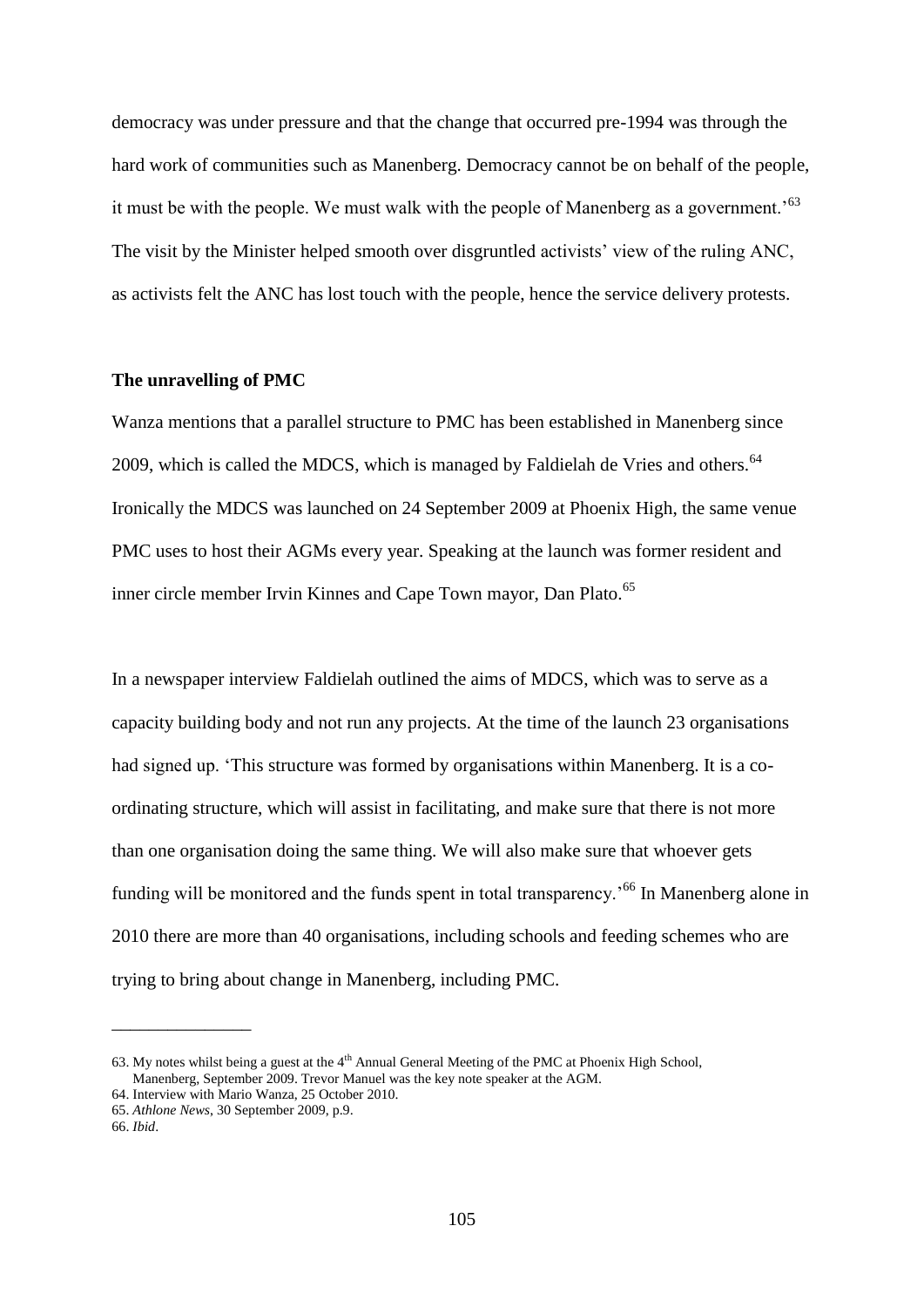Faldielah feels that not enough is done on the original issues PMC and other organisations were meant to do. The housing issue is still critical, the problem of back yard dwellers is even worse and is a time bomb waiting to explode. She says: "the MDCS is respectful of all organisations and their autonomy and everyone is welcome to their meetings since they have an open policy.<sup>'67</sup> Mickey adds that even though PMC has lost some of its momentum and locality within Manenberg, it is still an avenue whereby job creation and poverty matters can be resolved.<sup>68</sup> Part of the controversies surrounding the PMC over the past year (2010) stemmed primarily from factors already alluded to, however, the main factor for former committee member Faldielah de Vries has been the alleged mismanagement of funds received from local government for projects in Manenberg.<sup>69</sup>

A popular Sunday newspaper ran the same story about allegations of mismanagement of funds amongst the leadership of the PMC. The newspaper reports that PMC received R2m for a six-month project from the Independent Development Trust (IDT), a body that is established to assist community projects country-wide. On the insistence of interest groups the IDT has requested a forensic audit into the PMC"s handling of their money. The article states that 500 workers were supposed to be paid a R1000 per month. This did not happen and a further R97000 has been found in a savings account, which PMC did not declare. IDT officials state that PMC wanted more than just the R2m for other projects and staged a sit-in at its offices. Since the incident an interim chairperson for the PMC, Adiel Peters, has been appointed whilst the investigation was ongoing. Peters expresses the view that the PMC had no proper financial systems in place to handle funding. Wanza, however, maintains that is wrong and that if he had to leave, PMC would collapse.<sup>70</sup>

\_\_\_\_\_\_\_\_\_\_\_\_\_\_\_\_\_\_\_\_

<sup>67.</sup> Interview with Faldielah de Vries, 22 March 2010.

<sup>68.</sup> Interview with Mickey Adams, 24 March 2010.

<sup>69.</sup> Interview with Faldielah de Vries, 22 March 2010.

<sup>70.</sup> *Sondag Son*, 16 May 2010, p.4.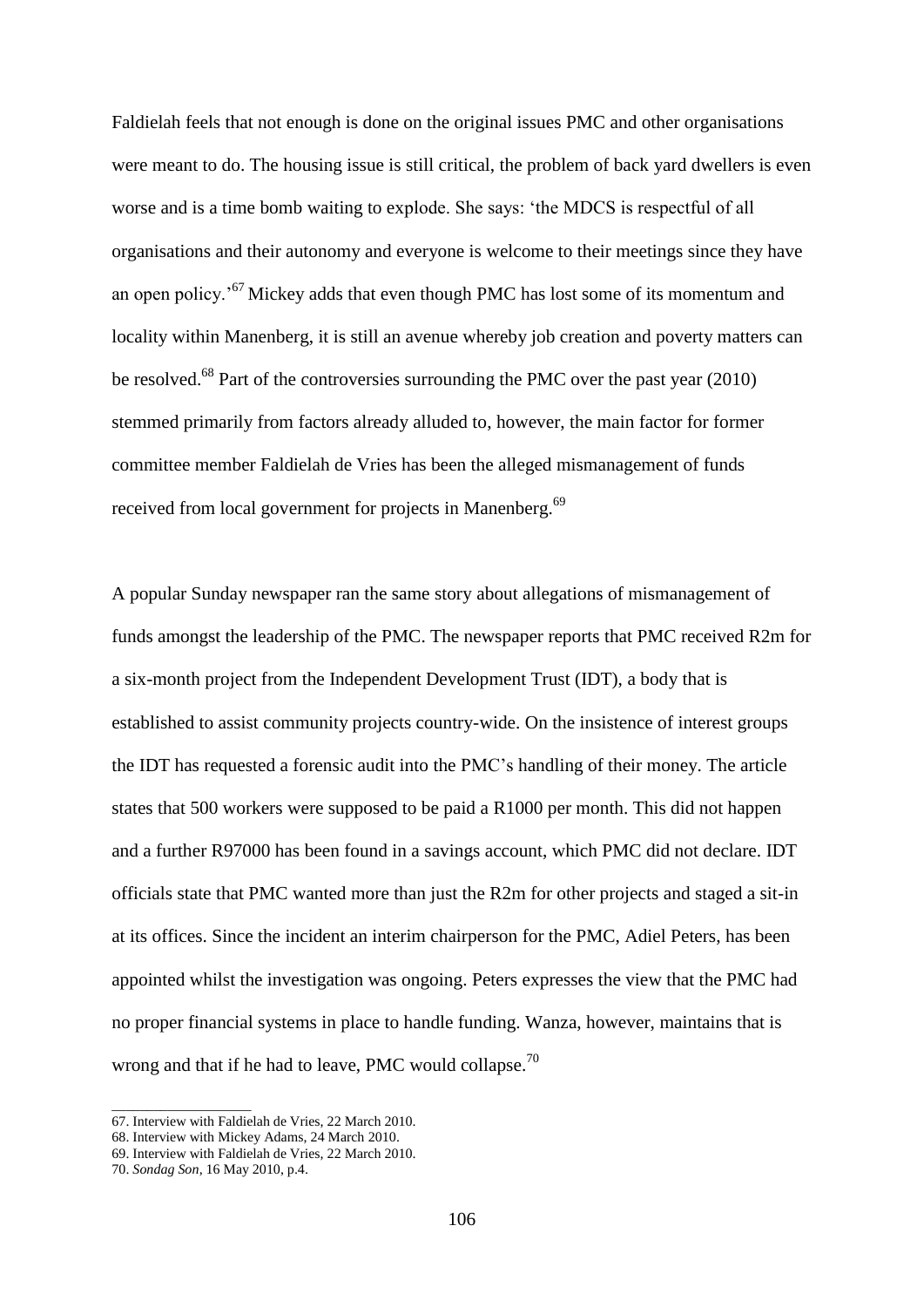Tensions around PMC increased in Manenberg and, in July 2010, former disgruntled PMC members staged a revolt ousting PMC out of their offices based at the Manenberg People"s Centre. Supporters of Wanza were harassed and intimidated with violent clashes between the two groupings. A Wanza supporter"s house was vandalized and she has remained frightened ever since.<sup>71</sup> Months later Wanza maintains his innocence and he has continued with projects. He called on those accusers to come with proof. Wanza is aware that former activists have gone underground or pulled out. Wanza says: "It is indicative of the process of building people"s power."<sup>72</sup>

In September 2010 city council officials evicted several residents from their homes due to not paying their rent arrears. PMC immediately organised residents and this sparked hundreds of residents into protest action with the demand that rent arrears be scrapped. They occupied the rent offices and marched to the courts to protest.<sup>73</sup> The action taken by PMC, echoes Mickey"s sentiments, that PMC still has a role to play in organising people around living conditions unlike any other body in Manenberg.<sup>74</sup>

Wanza points out: "We haven"t stopped operating. We have faced several challenges to divide and rule us, to create disunity and to make us look like we are after power. The DA-led government has been applying the tactics of old."75

\_\_\_\_\_\_\_\_\_\_\_\_\_\_\_\_\_\_\_\_

<sup>71.</sup> Interview with PMC Volunteer, 20 August 2010.

<sup>72.</sup> Interview with Mario Wanza, 25 October 2010.

<sup>73.</sup> Interview with PMC Volunteer, 30 September 2010.

<sup>74.</sup> Interview with Mickey Adams, 24 March 2010.

<sup>75.</sup> Interview with Mario Wanza, 25 October 2010.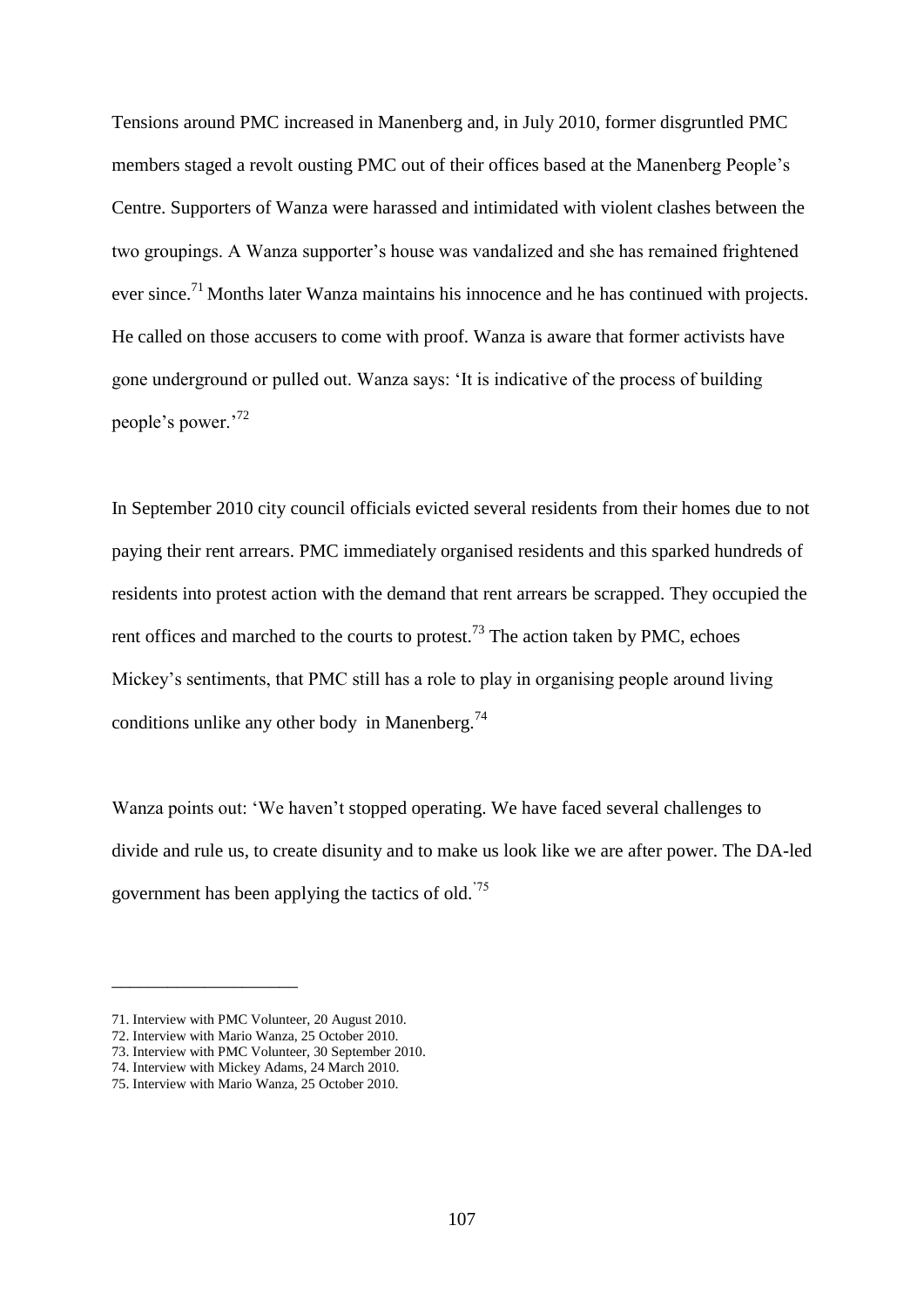*People's Post* reported that a breakaway group tried to attend the PMC"s fifth annual general meeting held in November 2010, because they wanted the issue of finances to be addressed. The report stated that Wanza indicated that no financial report was going to be discussed as it was still being audited. The finances of the organization have been identified by the breakaway group as a crucial source of discontent. The report also suggests that PMC will field a candidate for local by elections.  $\frac{76}{10}$  This was an indication of a new strategy of the PMC and one that will have to be followed. Immediately after the AGM, a PMC volunteer explained: "I decided to quit from an organisation that is changing from bad to worse and that is not the Proudly Manenberg that I belonged to. $177$ 

Today, Wanza and others run the PMC from their newly built Manenberg Waterfront office in Vygieskraal Road, situated in zone one, which is bordering Lansdowne Road. While there are those critical of the PMC, more and more PMC volunteers have been seen walking, talking, working and mobilizing residents around political rights as citizens of this country.

#### **Conclusion**

In this chapter we looked at the formation and upsurge of social movements within South Africa and how these movements raised pertinent issues in the new dispensation since 1994. The formation of these social movements is crucial in the context of nationalism in that it brought about new debates wherein government had to engage it citizens. South Africa post-1994 was busy with rebuilding and undoing the injustices of the past. The ANC was in power now and it had several policies to implement. It was now a government which had to appease

\_\_\_\_\_\_\_\_\_\_\_\_\_\_\_\_\_\_

<sup>76.</sup> *People's Post,* 16 November 2010.

<sup>77.</sup> Interview with PMC Volunteer, 16 November 2010.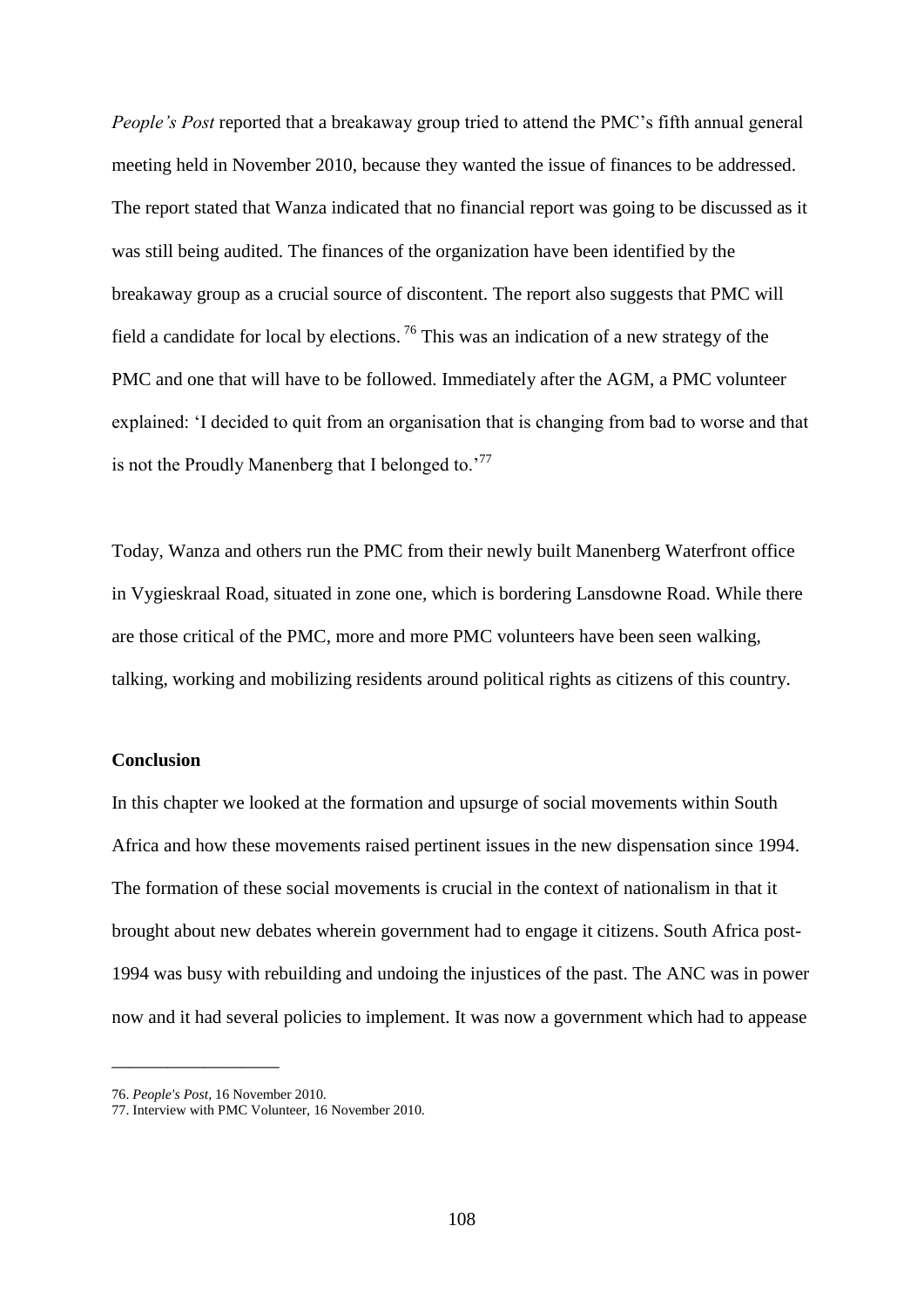expectations of election promises. The Mandela and Mbeki presidencies were affected with service delivery protests, protests against lack of reform on health care, especially in the area of HIV/AIDS and on housing, clean water and access to proper education and other resources. These social movements engaged the ANC-led government on constitutional rights, on human rights issues in terms of their living conditions. South Africa, a developing country, with two economies included the rich and excluded the poor.

This chapter looked at the conditions during the 1990s and early 2000s in Manenberg and how activists from the 1980s continued to work and improve the lives of residents. During this period, activists remained low key due to their reliance on government to make changes for residents. Wanza mentioned that they took the role of the new government for granted and waited on them to govern. They expected the notion of the 'people shall govern' to reflect the new policy of the ANC government. A decade after democracy, activists of the 1980s again reunited and armed with a purpose took control of their community and launched the PMC.

The establishment of the PMC became necessary during a period where gangs in Manenberg had full control of daily life. A killing of a student ignited old passions of activists. A demand for change from residents was heeded upon and activists began their journey to redemption. Activists began to adopt strategies of the past to recruit, to rebuild lost confidence and self belief in residents. But it needed to begin to understand the principle of working together with government on achieving its goals. It also adopted strategies used during the mid 1990s of the failed RDP programme in Manenberg. PMC improved on the zonal sector approach and successfully got residents to believe in themselves. Creating jobs and sustaining it became a burden for the PMC management. It was seen as a vehicle for change. It was hailed by social partners as a way to engage communities. It was seen by government as a partner, however,

109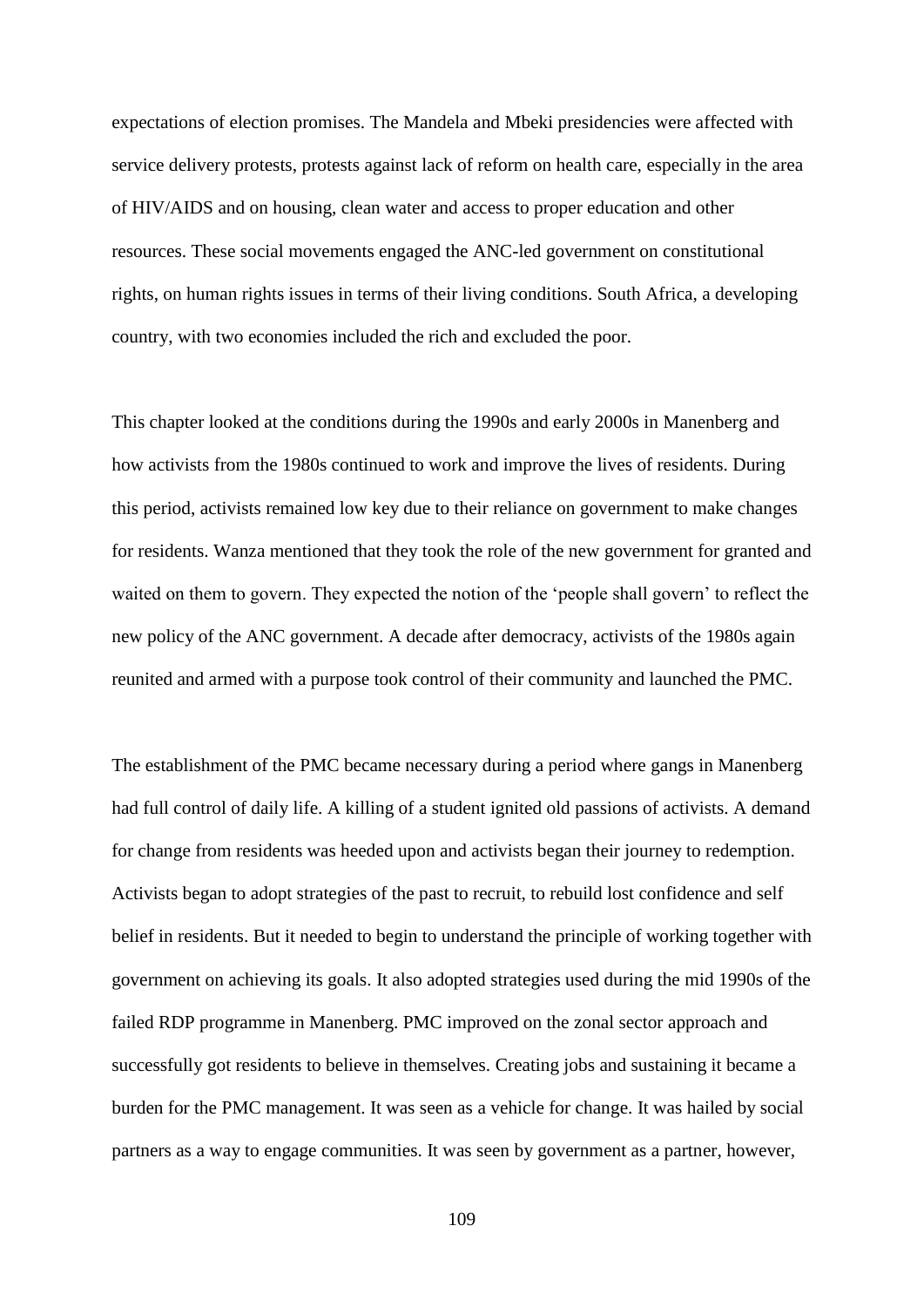the politics in the Western Cape made it difficult for PMC to function. Often after signing agreements with government officials, elections would derail plans and honouring of past agreements often led to clashes and protest action by PMC members. It is also working with the DA-led government that has led to several activists repositioning and distancing themselves from PMC. Internal revolt and intimidation took place in a bid to unravel the PMC. Today, wounded and rattled, PMC still continues with its mandate amongst criticism. In the words of Mario Wanza, 'ons kap net aan (we will continue to work no matter what).<sup>78</sup>

\_\_\_\_\_\_\_\_\_\_\_\_\_\_\_\_\_\_

<sup>78.</sup> Interview with Mario Wanza, 25 October 2010.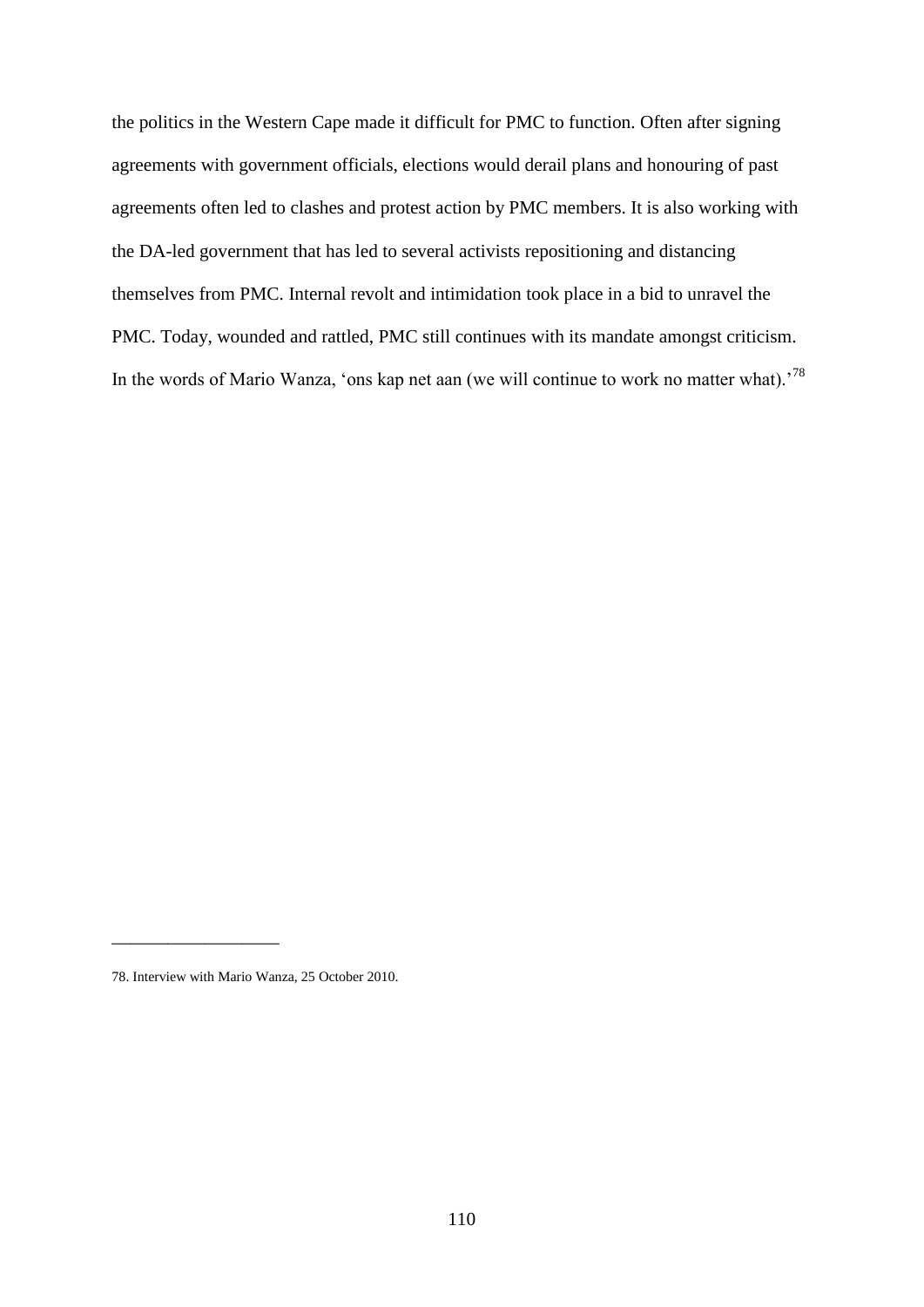#### **CONCLUSION**

#### **Local conditions and localised resistance in the 1980s**

This thesis set out to look at the role of several key political activists in Manenberg during the 1980s and how they influenced the lives of residents within Manenberg. It also set out to identify the politics of resistance and mass mobilisation strategies in Manenberg during the 1980s. It looked at specifically how local conditions spurred activists into action. Manenberg, like many other townships in South Africa, could be described as a disadvantaged community. Often living conditions and living on the margins of society drive people to resist, to react, to mobilise against the state. It is the living conditions that became a common motivating determinator in the lives of activists in Manenberg during the 1980s and 2000s.

I was firstly motivated to do this thesis based on Fullard"s view that further localized studies should be done to explore what exactly activists did in their communities during the 1980s.<sup>1</sup> In responding to Fullard, I attempted to localise a township experience during the 1980s struggles by reflecting about activists based in Manenberg, Cape Town. Activists from Manenberg were dedicated to making Manenberg ungovernable. The story of Manenberg and its resistance movement does provide an insight as to how activists internalized ANC policies, recruitment strategies and how they believed that one day through their efforts they would be freed. The brutality of the 1980s was real for activists and residents of Manenberg.

A focus on a local area brings to the fore new actors on the historical scene and highlights the significance of otherwise neglected spaces such as local schools and public spaces.

\_\_\_\_\_\_\_\_\_\_\_\_\_\_\_

<sup>1.</sup> See introduction.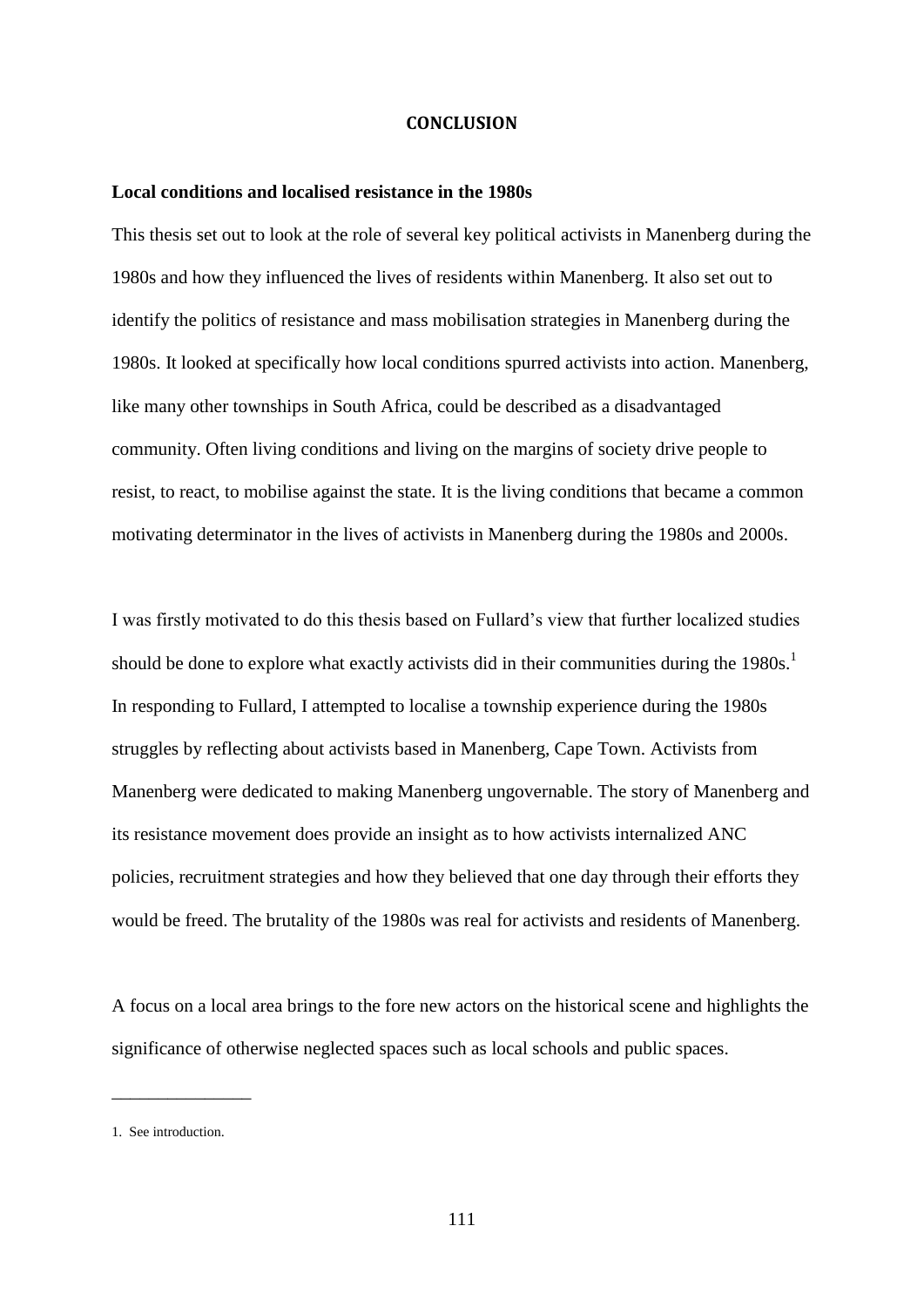I have focused on the establishment of Manenberg in chapter one in 1966. Residents came from all over the city to be resettled in a raw, dusty and barren township. Residents came from areas such as Strawberry Lane, Constantia, Wynberg, Claremont, Crawford, Lansdowne, District Six, Sea Point, Green Point, Waterkant Street, Woodstock, Salt River, and the Bo-Kaap to be resettled after being forcefully removed as a result of the Group Areas Act.

The biographical sketches of key activists operating during the 1980s reveal that each member of this group had similar experiences whilst growing up and living in squalor in Manenberg. Their paths crossed because of their common drive and search for truth. The thesis looked at ordinary men and women who used their living conditions as a spring board to speak out, to act out and to manifest their anger through joining like-minded people into a movement that addressed their concerns and desires. It is these ordinary people that have changed Manenberg and who continue to change Manenberg on a daily basis. The value of biography is that the reader can ascertain from their lived experiences what really happened in Manenberg in the 1980s and what motivated people to act.

In chapter two, I looked at resistance in Manenberg during the 1980s. It explained how the exiled ANC through its mass mobilisation strategies came to a place called Manenberg. The ANC in exile realized that the apartheid regime perfected their divide and rule strategy in order to win the hearts of the Coloureds and Indians by introducing a tricameral parliament. This tricameral parliament excluded the majority Black population. The ANC then had to make use of mobilisation strategies to declare war on the apartheid government. Already involved in an armed struggle, the ANC decided on a people"s war strategy by attracting young disgruntled militants to be trained in warfare and to make white areas ungovernable.

112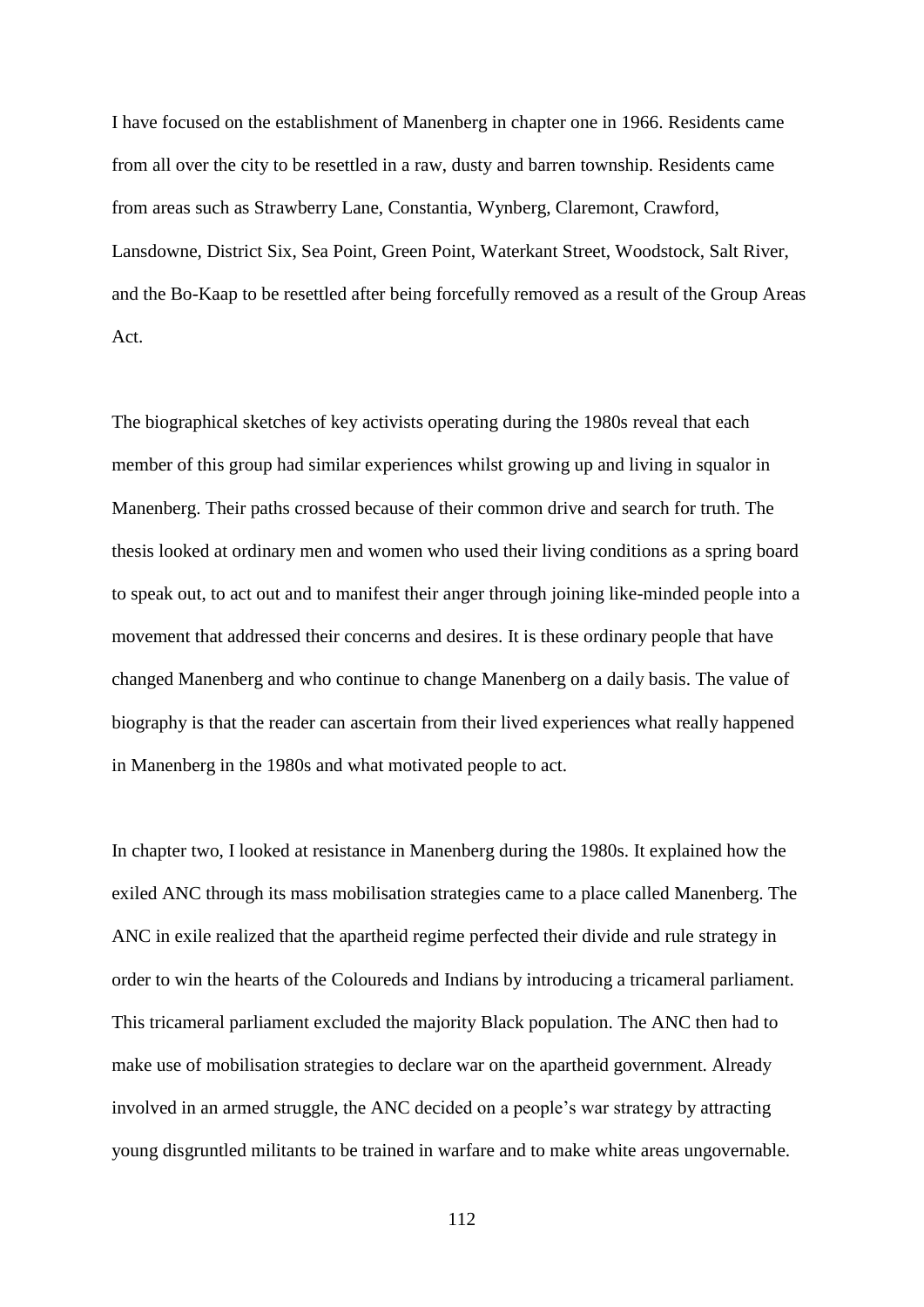No longer were townships only sites of struggle, but comrades had to make white areas sites of struggle. The apartheid state retaliated by instituting the state of emergencies in 1985 and 1986, seeking to crush the UDF and other underground movement leadership. This brought about more resistance from the youth and country-wide clashes with the security police reached unprecedented heights. The student uprisings of the mid 1980s brought about new changes in the struggle as students partnered with parents and other workers in making known their dissatisfaction with apartheid laws.

In Manenberg this was no different. Manenberg became a site of struggle of resistance. It was on fire. It brought about a militancy that residents could identify with and endorse. Clashes with the security police became a common site in Manenberg. Manenberg Avenue was where it happened. Activists recruited new members into the movement. Activists in Manenberg met at various undisclosed venues and often were spoken to by members of the UDF and ANC leadership. Burning down municipal buildings and targeting sites of the apartheid state was a strategy used by the more militant grouping operating in Manenberg. These fearless activists were not trained in Angola, Zimbabwe or Zambia. They were given military training inside Manenberg. They were trained how to throw, plant and detonate bombs and use AK 47s in combat. They were trained in guerilla warfare tactics by ambushing casspirs and police vans into alleys in Manenberg Avenue. The influence of the UDF was evident amongst activists as many of them were involved in UDF structures in Cape Town. As old leaders left high school, new leaders took over, often more militant and hard core in their approach often being mentored by inner circle members who were teachers.

The Defiance Campaign orchestrated by the Mass Democratic Movement was taken forward by teachers operating at the three high schools in Manenberg. The message for activists was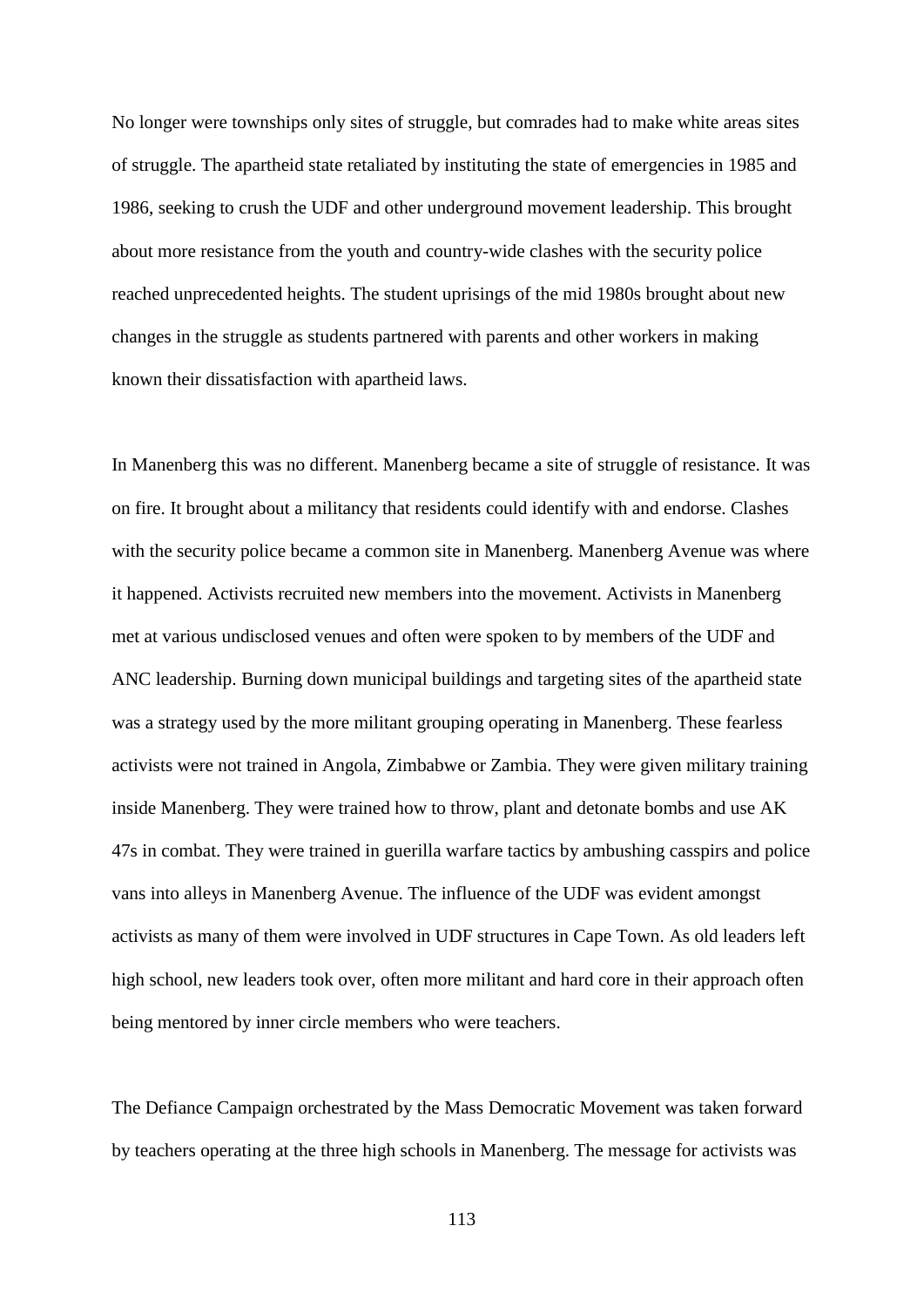simple. The enemy for activists was simple. It was the apartheid state and it was easy for activists to recruit new members. Teachers at Manenberg High took the forefront during the 1989 Defiance Campaign. Protest marches, the writing of protest letters to officialdom and hosting of mass meetings were but a few of the initiatives and methods used to conscientize residents and students around the apartheid state. There were many marches to white-only beaches. A march to Cape Town took place during the purple rain event and the subsequent 13 September march where speaker after speaker predicted freedom was coming soon. Months later in 1990, FW de Klerk unbanned the ANC, Pan African Congress (PAC), AZAPO, and SACP and other organizations and released political prisoners from Robben Island.

# **PMC as a social movement**

This thesis was also inspired by Ballard *et al's* work on social movements in South Africa.<sup>2</sup> Activists who organised and recruited members of the community as in the 1980s established a social movement called the Proudly Manenberg Campaign in 2005.

In chapter three I discussed the establishment of the Proudly Manenberg Campaign. I took a look at the development of social movements in South Africa, the actual reason for the formation of the PMC, strategies used by the PMC and lastly the unravelling of the PMC. The chapter sketched a period whereby post democracy Manenberg too grappled with the new notion of democracy and change. Government policies such as the RDP were adopted but it never got off the ground in places like Manenberg. Elections came and residents participated in these new democratic practices in the knowledge that change would be

\_\_\_\_\_\_\_\_\_\_\_\_\_\_\_\_\_\_\_\_\_

<sup>2.</sup> See introduction.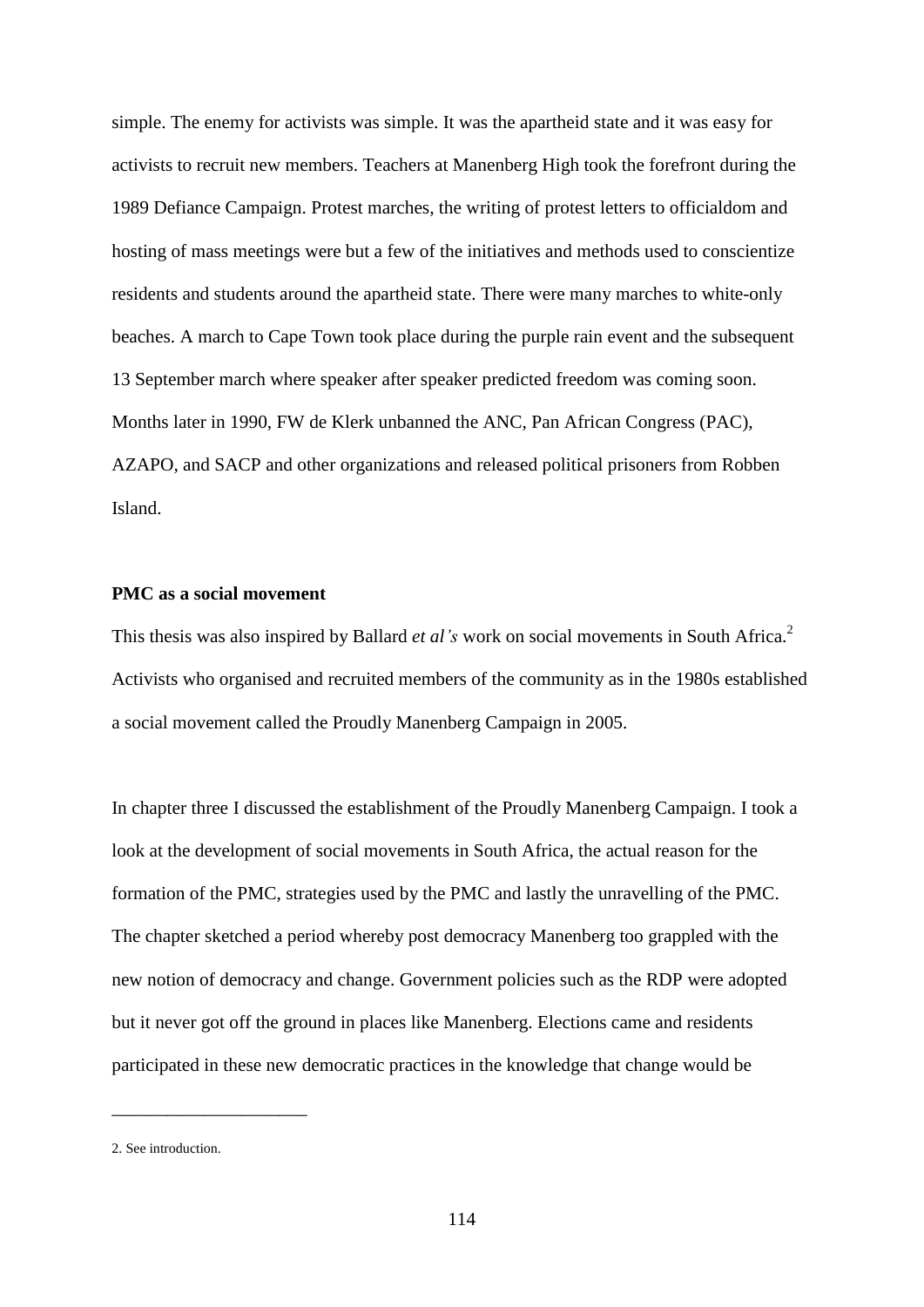affected. This never happened. During this period the role of activists was diminished in the new South Africa in Manenberg. Activists who had moved on from students politics went into working for NGOs. NGOs started to play a role in making some changes in the 1990s, but problems around living conditions, crime, unemployment, overcrowding, lack of resources or access to resources were still prevalent. Manenberg again became a place forgotten from the rest of South Africa. Gangs again became powerful and they were the one"s recruiting and mobilising residents to be active partners in their criminal activities. Gang bosses seized the opportunity to provide shelter, care and money to residents in return for silence and selling their drugs and guns. Initial efforts to combat these practices by anticrime forum members were resisted by residents who protected gang bosses. Community activists managed to take control again of Manenberg in the 2000s.

During the 1980s and during the 2000s similar living conditions have been prevalent in Manenberg, Cape Town. In Manenberg very little changed over the last three decades. Housing conditions in Manenberg did not improve. Flats and cottages that had no geezers in the 1980s still had no geezers 30 years later. Overcrowdedness was a problem in the 1980s and still exists today, with the added problem of shack dwellers and backyard dwellers in Manenberg. The population in Manenberg increased, the socio-economic situation in Manenberg deteriorated. It is these circumstances that prompted activists to take action to make a change.

In essence, during the 1980s, in relation to living conditions within Manenberg, the fight was primarily against apartheid. In the 2000s the fight has been to improve local conditions and to build and develop a new image for Manenberg. As we have seen the fight to develop a positive image of Manenberg has been successful, but the battle to improve living conditions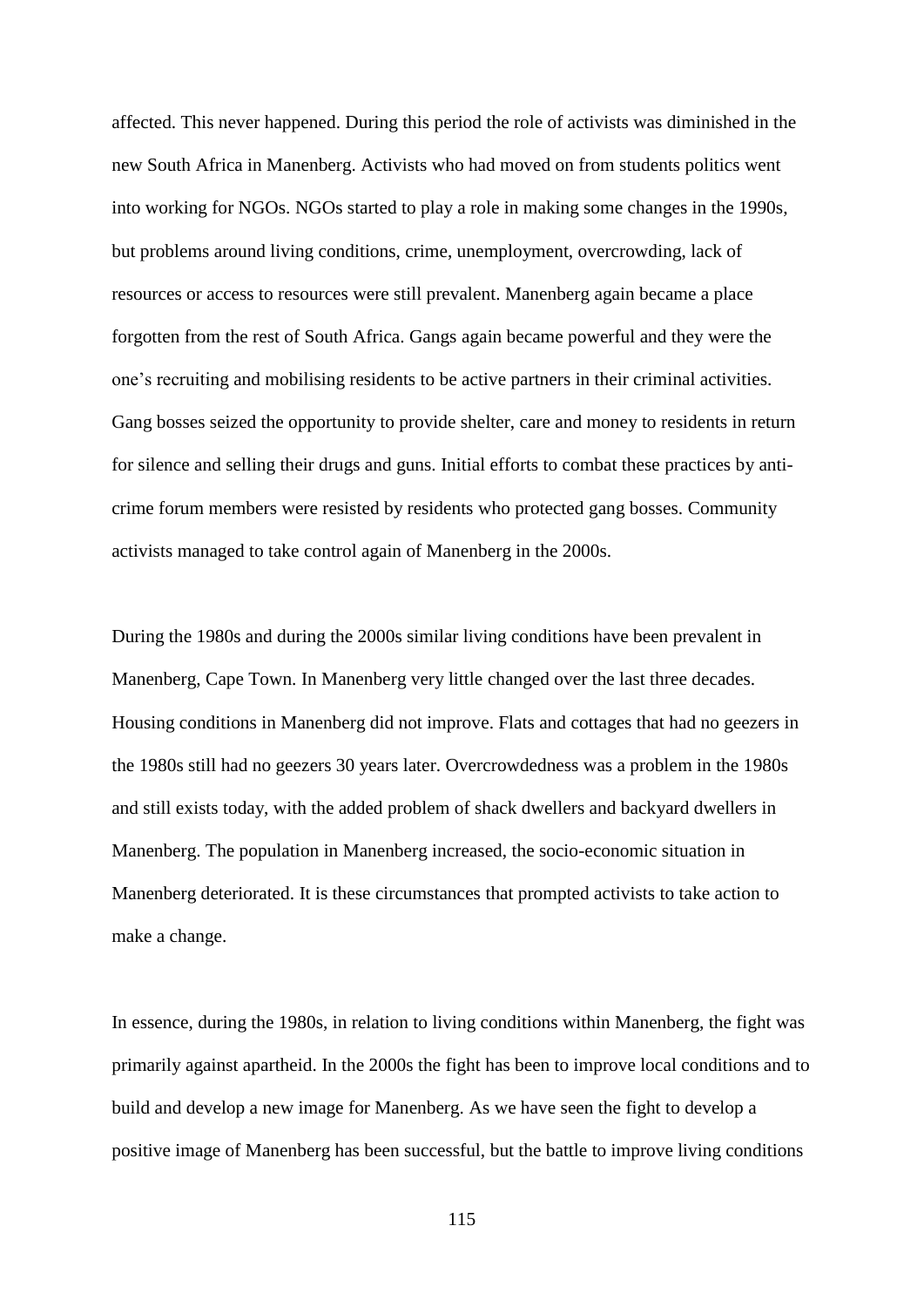is still problematic against the backdrop of high inflation, unemployment and fiscal constraints.

Chapter 3 pointed to how the PMC was formed soon after the killing of a student in July 2005. Activists seized the opportunity to mobilise residents around their fears and yearning for a crime free Manenberg. Through efforts of activists of the 1980s, several meetings were held in the run up to the establishment of the PMC involving several prominent residents, NGOs, religious bodies and teachers.

The PMC involved residents in decision-making processes. The use of zones and sectors akin to the post-apartheid period of 1994 was adopted and perfected. What is relevant here is that often communities form a partnership as a result of their hardships, the lack of resources, and socio-economic conditions wherein they find themselves. For communities dealing with unemployment, housing shortages, poverty, and hunger often becomes mobilising factors. Activists schooled in the 1980s and the NGO period of the 1990s became acutely aware as to how to approach residents to join this new movement, called PMC. And the first four years support for the PMC was unprecedented in Manenberg. Never before was there a period where there was such hype and excitement about making a real change in Manenberg. PMC activists used popular slogans and phrases reminiscent of the 1980s into getting parents, workers and students active again. The use of 1980s sloganism and branding themselves with PMC t-shirts, caps and banners became a popular method to draw large numbers of people to attend their meetings, sporting, social and cultural events.

Reclaiming the streets from gangs became a popular theme through the last five years in Manenberg. Planting trees and plants became a way of life in Manenberg over the last three years. Hundreds of temporary employment was created through these greening projects.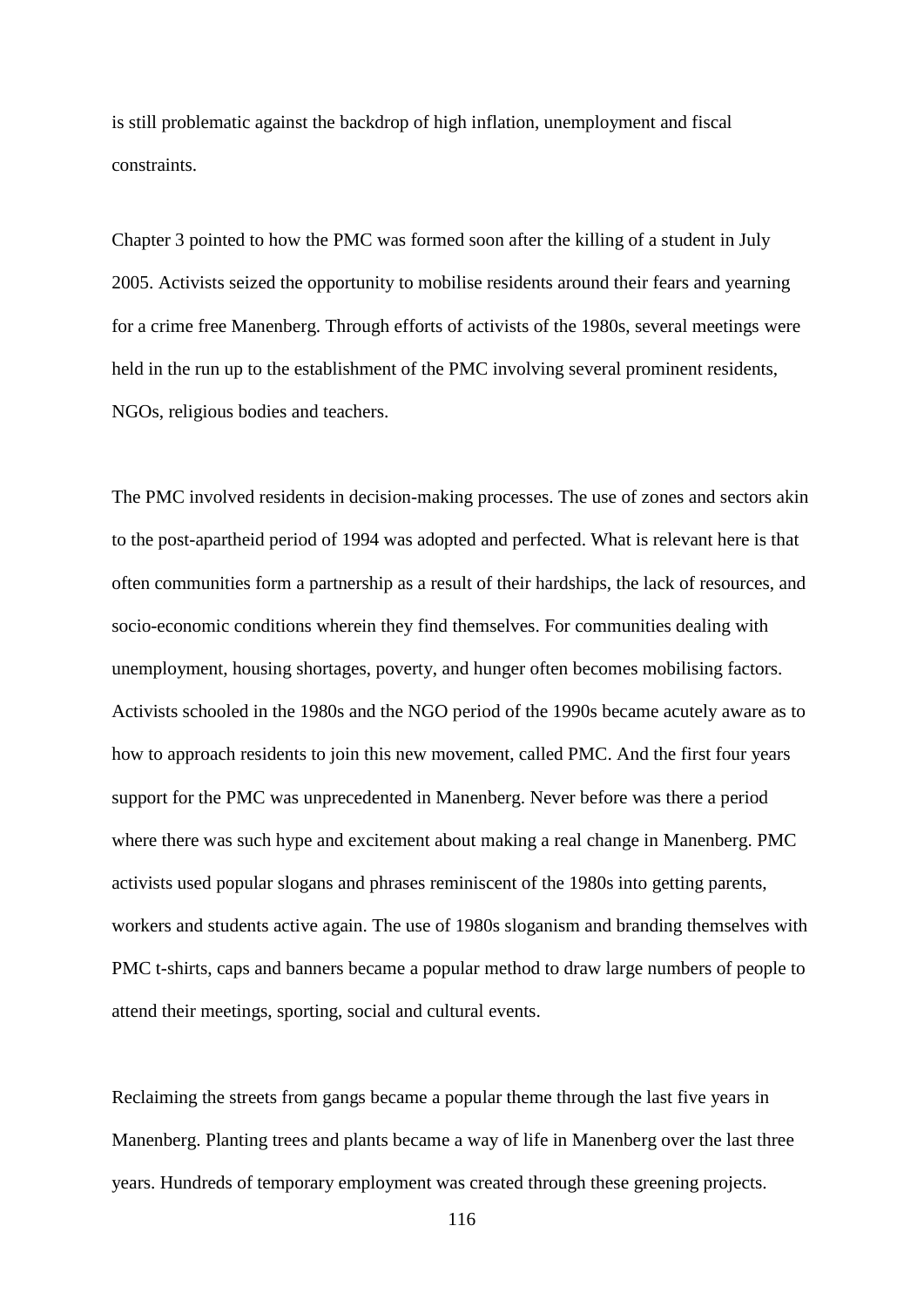Training of volunteers to be vigilant on the streets, to alert safety sector leaders of criminal activities became a big part of the success of PMC. PMC did what no other state institution could do for residents and PMC"s popularity soared.

However, as with any movement there is often mistrust, a lack of cooperation and jealousy and a yearning or potential for greed. All this happened within the PMC, which led to its unravelling. Disgruntled 1980s activists felt that the current leadership of PMC was swaying away from its original mandate. Others felt that PMC leadership were misusing public funds and enriching themselves. Whilst others felt that working with the DA-led government was contrary to the principles set out. These feelings were turned into mass action and revolt by former members of the PMC. A new wave of protest took over in Manenberg. The current leadership of the PMC was sidelined to the periphery of Manenberg. However, they have continued to work on projects in Manenberg. According to the current leadership of the PMC nothing has changed within its operations and visibility in Manenberg. The only real difference now was the forced relocation of their head quarters from Scheldt Street (housed within the Manenberg People's Centre) to the new premises at the Manenberg Waterfront, Vygieskraal Road.

#### **Then and now: activism across the decades**

In the 1980s the approach to leadership was collective decision-making. A core group of people made decisions on how best to move forward. The leadership style included aspects whereby everyone in the group could replace the other in case they were arrested. Everyone was groomed to take over the leadership role. The group encouraged vigorous debate but it always followed in the prescribed notion of consultative leadership.

117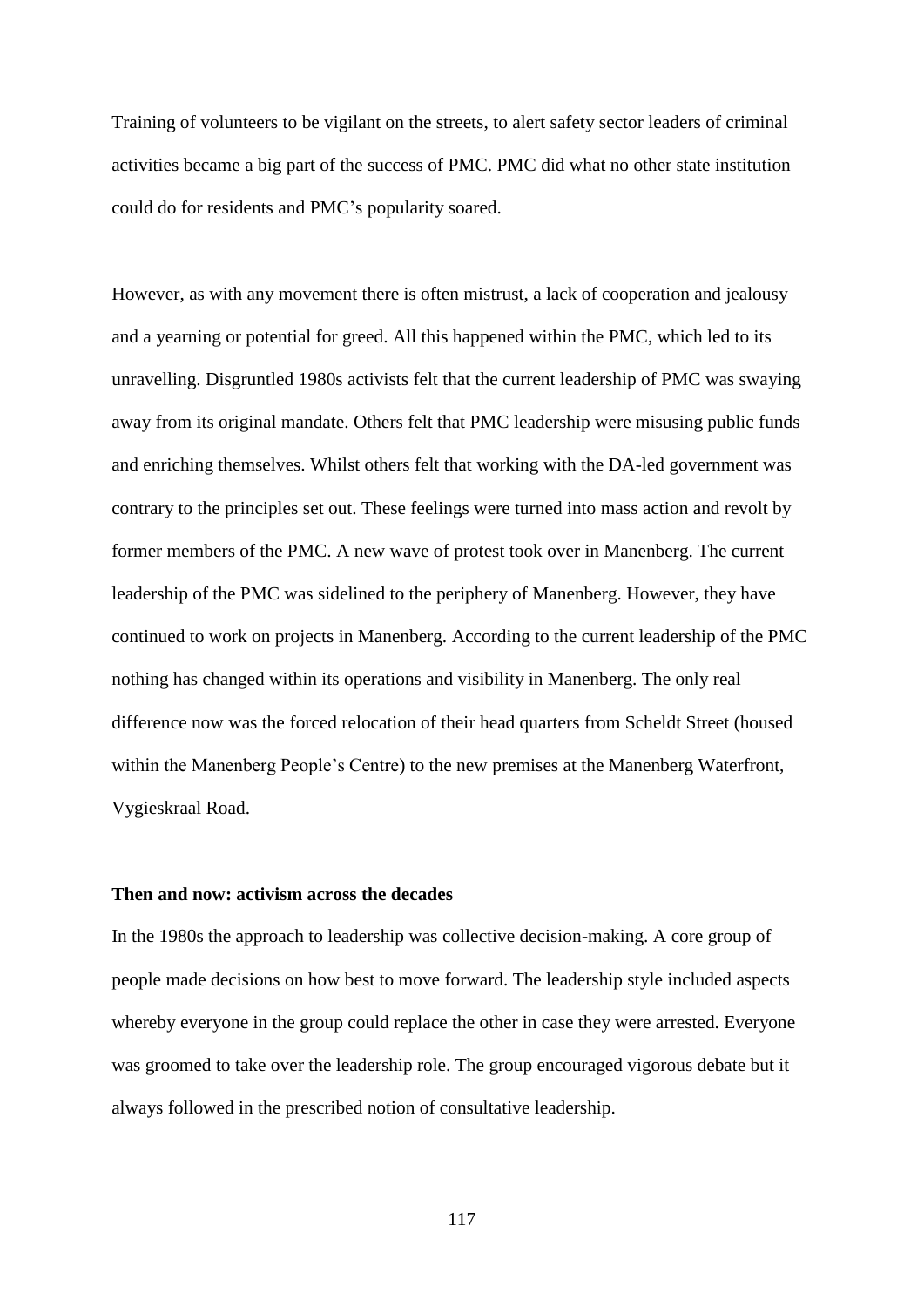During the period 2005 – 2010 the same approach was adopted. Meetings were held as explained in the chapter three to decide on the aims and vision of the PMC. The only difference now was that the leaders were elected by the people of Manenberg. They brought with them years of experience in leading non-governmental organisations in Manenberg during the 1990s and early 2000s. As during the 1980s and early 1990s the entire leadership of PMC has started mentorships within the organization. They have appointed youth leaders in positions that required them to lead from the front. PMC has been successful in attracting both young and old residents into the movement into leadership capacities.

The activist group of the 1980s was inexperienced, raw and unsure of themselves with a militant approach to everything. Their main objective was to make South Africa and Manenberg ungovernable. They had to break things. They were busy planning to overthrow state institutions and leaders. Manenberg was on fire in the 1980s. Creating chaos was but one of the inner circle"s methods. Developing future leaders was another and being grounded in the philosophies of the ANC was crucial to the success of the anti-apartheid movement in Manenberg.

Activists have been trying for years before 2005 to rebuild Manenberg. However, only since 2005, did a real concerted and coordinated effort take place to make Manenberg a place to live in. Activists were wiser and more experienced now. They had more experience of leading organizations and organizing residents than in the 1980s. They have cut their teeth in smaller organizations such as the Manenberg Advice Office, the Manenberg People"s Centre, the Community Police Forum and others. They were better equipped to speak to communities in a language that residents could understand.

118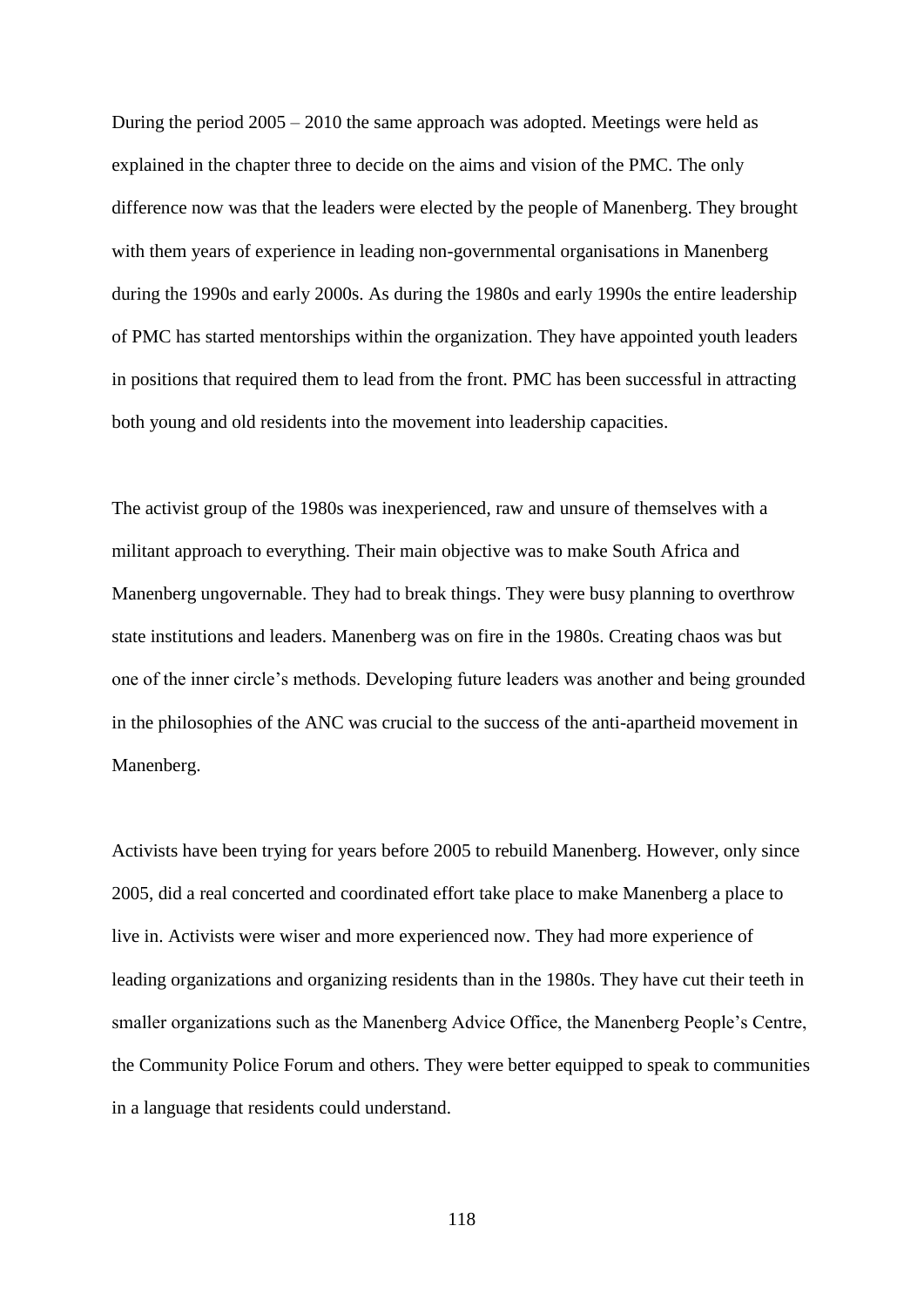Violence has no place now in the strategies of the PMC. This is in contrast to the more militant social movements. The PMC created a new way of doing things unlike in the 1980s where the underground movement had to operate in secret. In the last five years the organization had to adapt to the political situation in the province and city. Since PMC"s establishment, the city and province had undergone several political leadership changes between the ANC and DA. This has been a serious challenge for PMC which sought to bring about change by mobilising from below but also by developing partnerships with government.

Activists have been trained on negotiations with government and business in realising PMC"s ideals of 'building a vibrant, proud and dignified Manenberg through creating opportunities'.<sup>3</sup> All PMCs sectors had established partnerships with government departments since then several community gardens have been designed and planted and a tourism route has been established to bring tourists to Manenberg. However, these partnerships have been hampered with the change in government in the province and city.

PMC activists also made use of the media to further their aims, often leading to government making changes as a result of media exposure. Media activists like Oryx Media and the Manenberg Media Group have been approached to assist in helping to produce the Manenberg newsletter and other media.

Another aspect of organizational development has been the four annual general meetings held in Manenberg since its inception in 2005. Over the last four years members within the PMC

 $\overline{\phantom{a}}$  , where  $\overline{\phantom{a}}$ 

<sup>3.</sup><http://www.facebook.com/group.php?gid=5753401381#!/group.php?gid=5753401381&v=info> Proudly Manenberg Campaign has a Face Book group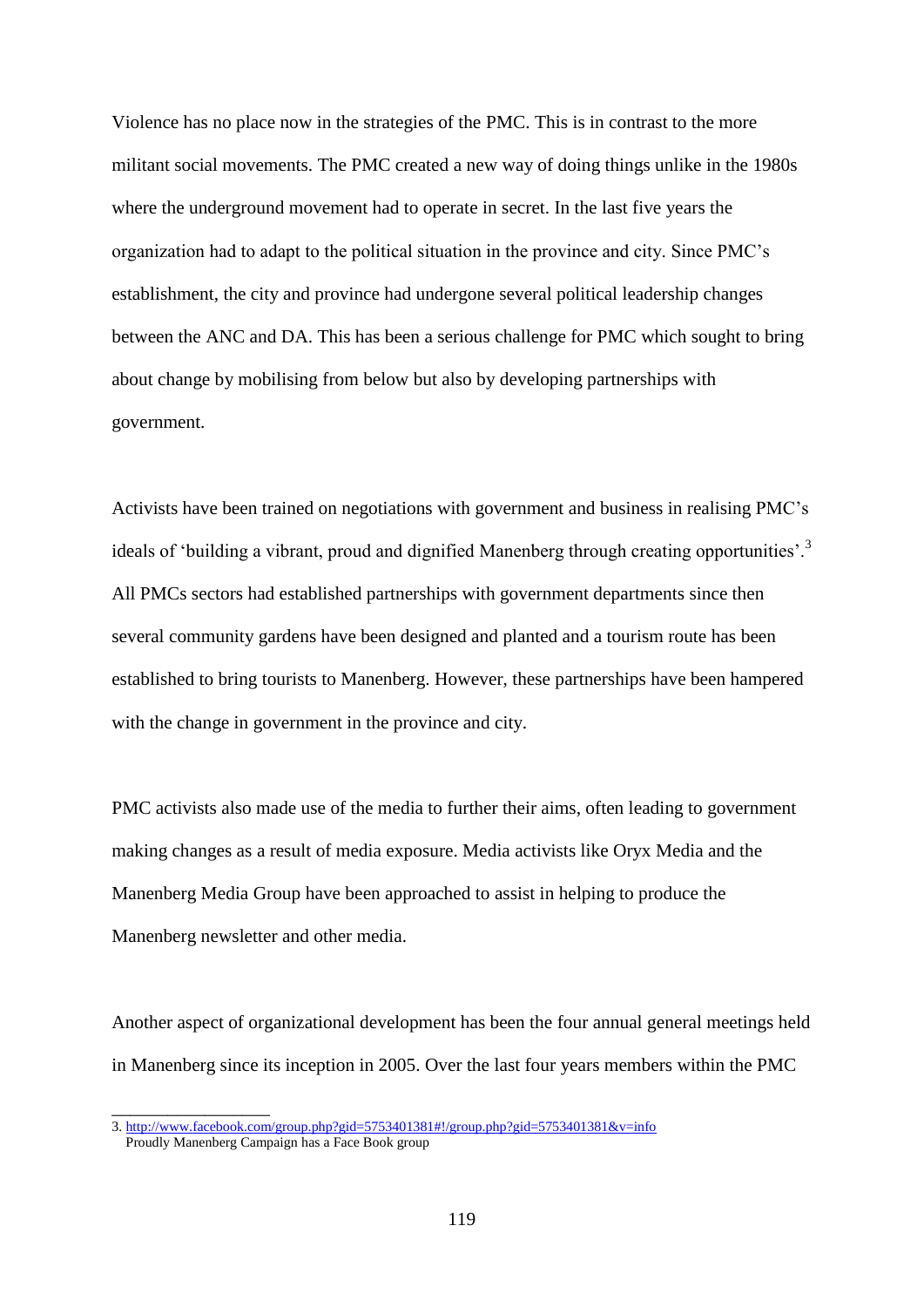have been reporting on their zonal and sector activities. Strict controls over PMC funds and the adoption and implementation of the movement"s constitution has been exercised.

The 1980s group met in secret venues to plan their strategies. Often these hide-outs were in Manenberg itself. They had to be schooled in the politics of the underground movement. They were trained politically by various comrades sent into Manenberg. They had to survive and their intelligence networks had to be in peak operational order for them to avoid being picked up. Strategies in organizing campaigns were often discussed and decided upon. Hardly anything was left for chance and activists were given training on how to persuade residents, students and parents to the movement. Activists were part of a wider anti-apartheid movement and often received training on strategy planning, guerilla warfare, and ensuring that the programme against apartheid would continue in the event of anyone of them being arrested. They were linked to the UDF and the underground ANC in Cape Town, the Western Cape and nationally.

Today, the same group no longer meets in hide-outs, parking lots, and secret locations but in public spaces once taboo to meet in. They have had the full backing of the community in establishing the PMC with great fanfare. They have ensured that residents become ambassadors for the PMC. Activists have gone back to adopting strategies of taking issues to the people and for them to decide on a path of action. Across all zonal sectors, monthly and weekly meetings have been held with reports and community feedback going back to the steering committee of the PMC. Partnerships have been established with local businesses in the area in funding some projects such as the Consol Glass partnership which has funded several safety projects and the building of the Manenberg Waterfront in Vygieskraal Road.

120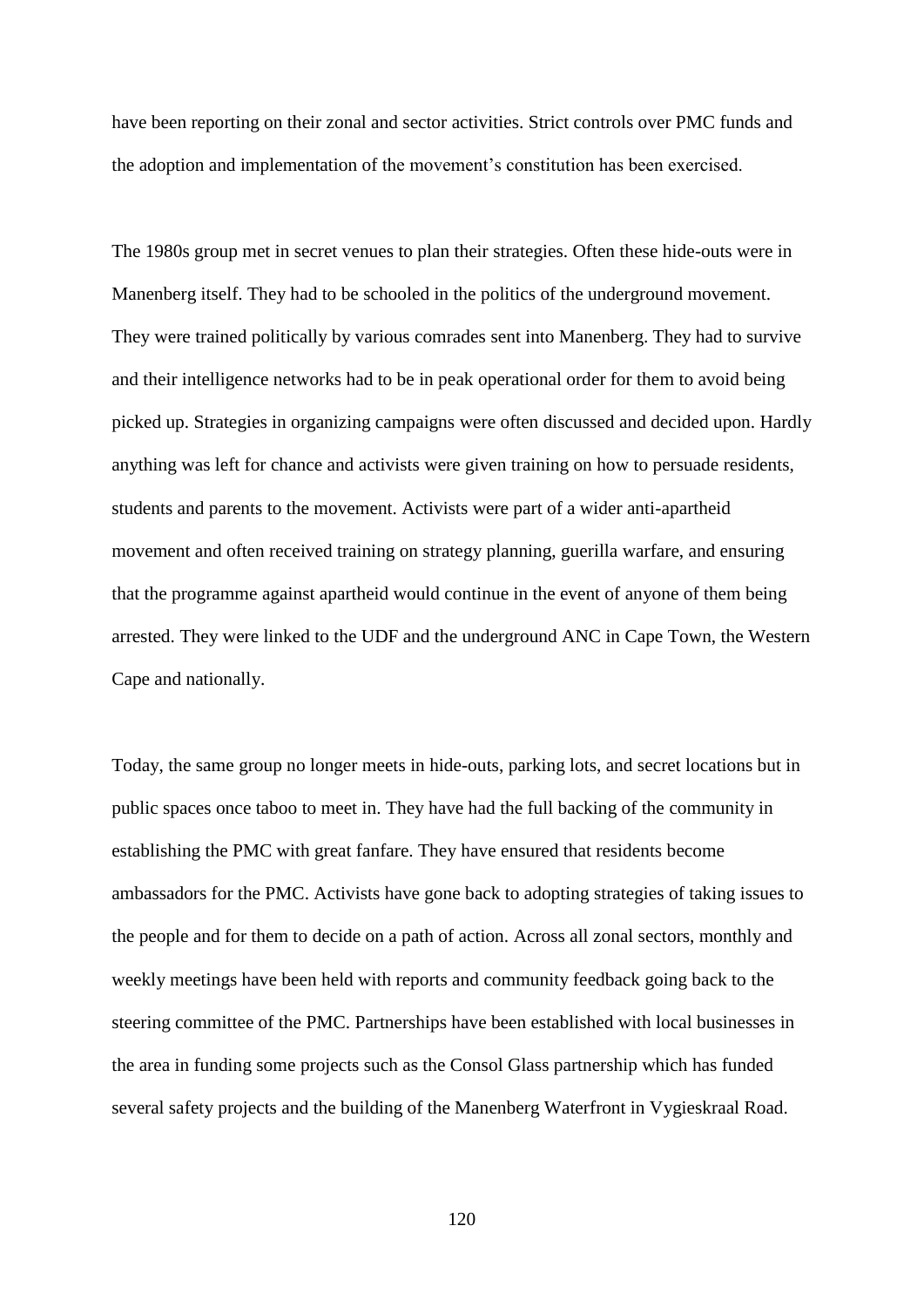PMC has also met with other working class communities in establishing a similar programme of action like the PMC in Bonteheuwel and Knysna.<sup>4</sup> Yet in the 2000s activists operating in Manenberg seemed to be isolated from other networks, even though many of them are still ANC members. PMC has been localised within the struggles in Manenberg. The only indication that PMC has had outside influences has been the visits of high profile ANC government officials and ministers at their annual general meetings. PMC made use of their networks in reviving an activist forum in the city in September 2010, after considerable marketing very few of the old guard from the 1980s turned up.<sup>5</sup>

In trying to combat the notion that the PMC is an ANC-aligned organization, the PMC elected an activist, Amelia September who has not had any ties to the 1980s inner circle in order not to marginalize other groupings. The use of religious bodies, sports bodies, education forums and youth sectors have given the PMC more legitimacy in Manenberg. Local buy-in has been easier since September"s appointment. In the 1980s too they worked with sporting organisations.

In the 1980s, there was close co-operation between teachers and students and schools were the centre of activism. Recruits were assembled in secret locations and exposed to the policies of the underground movement. Street and court committees were set up everywhere in Manenberg. SRCs were set up to legitimize their plight as students. It brought to the attention of teachers and other bodies operating at the schools, conditions and disparities that were not in line with white schools. Arts and cultural events were planned and schools, religious institutions and community centres became recruitment centres. Mural paintings of

\_\_\_\_\_\_\_\_\_\_\_\_\_\_\_\_\_\_\_\_\_\_

<sup>4.</sup> Interview with Mario Wanza, 24 March 2010.

<sup>5.</sup> *Ibid*, 25 October 2010.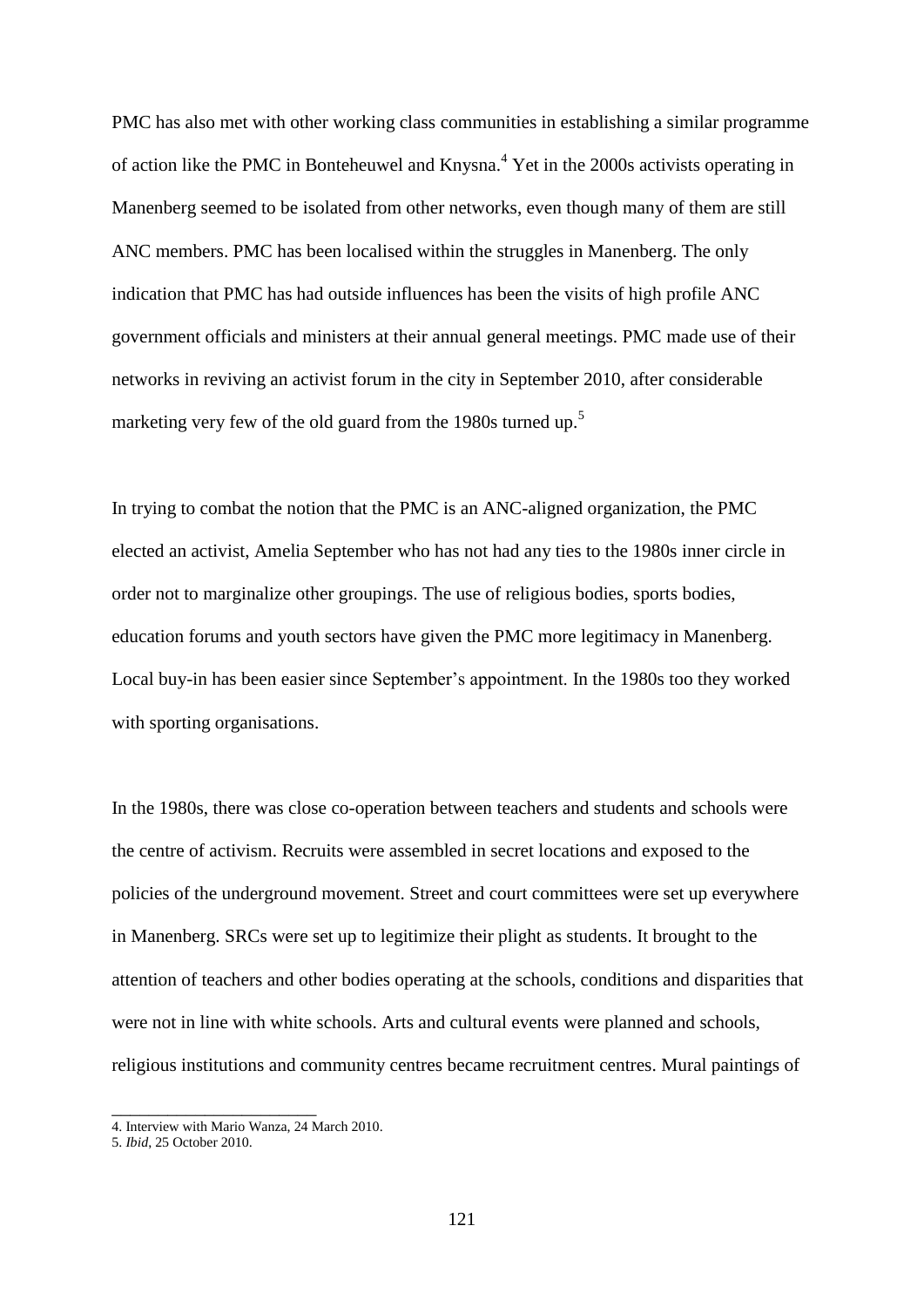the imprisoned Mandela, the struggle icon, were used by the SRC"s at all schools in Manenberg to raise a spirit of defiance amongst the youth. Banned pamphlets, posters and other material were often distributed at school to educate students about the movement. Schooling in the 1980s on the surface looked normal, but it was far from it. The use of slogans, political speeches, pamphlets and toyi-toyi"ing were tools that were used by the inner circle to incite students into action.

While schools were the centre of activism in the 1980s, this is no longer the case. PMC now works on a much broader level. Today, PMC activists have not forgotten the plight of residents. They have helped countless residents save their houses, jobs and tried to create an environment that residents could thrive in. They have walked, marched with and led residents around civic issues such as rent increases, opening the rent and clinic offices. They have donated their time and energy, handed out t-shirts emblazoned with the PMC logo and slogans on it. Residents have had open access to their offices for advice, for help and for guidance. The PMC adopted a strategy to strengthen the zones and sectors by encouraging residents to take up the mantra of "the people shall govern." The leadership has become aware of how the residents feel and think of their projects and they have been quick to allay the fears of the people through their street and court communities. In doing this – it has become fairly easy to mobilize residents and get them involved in projects planned in Manenberg. The strategy of street and court committees has thus survived over the decades.

In conclusion, we can identify similar mobilising strategies such as marches, zonal meetings, street and court committees, the use of sporting clubs, using t-shirts, and the use of prominent speakers at PMC functions used by activists in the 1980s and 2000s. In fact certain activists within the PMC yearn for the defiant politics of the 1980s. An incident depicting this was the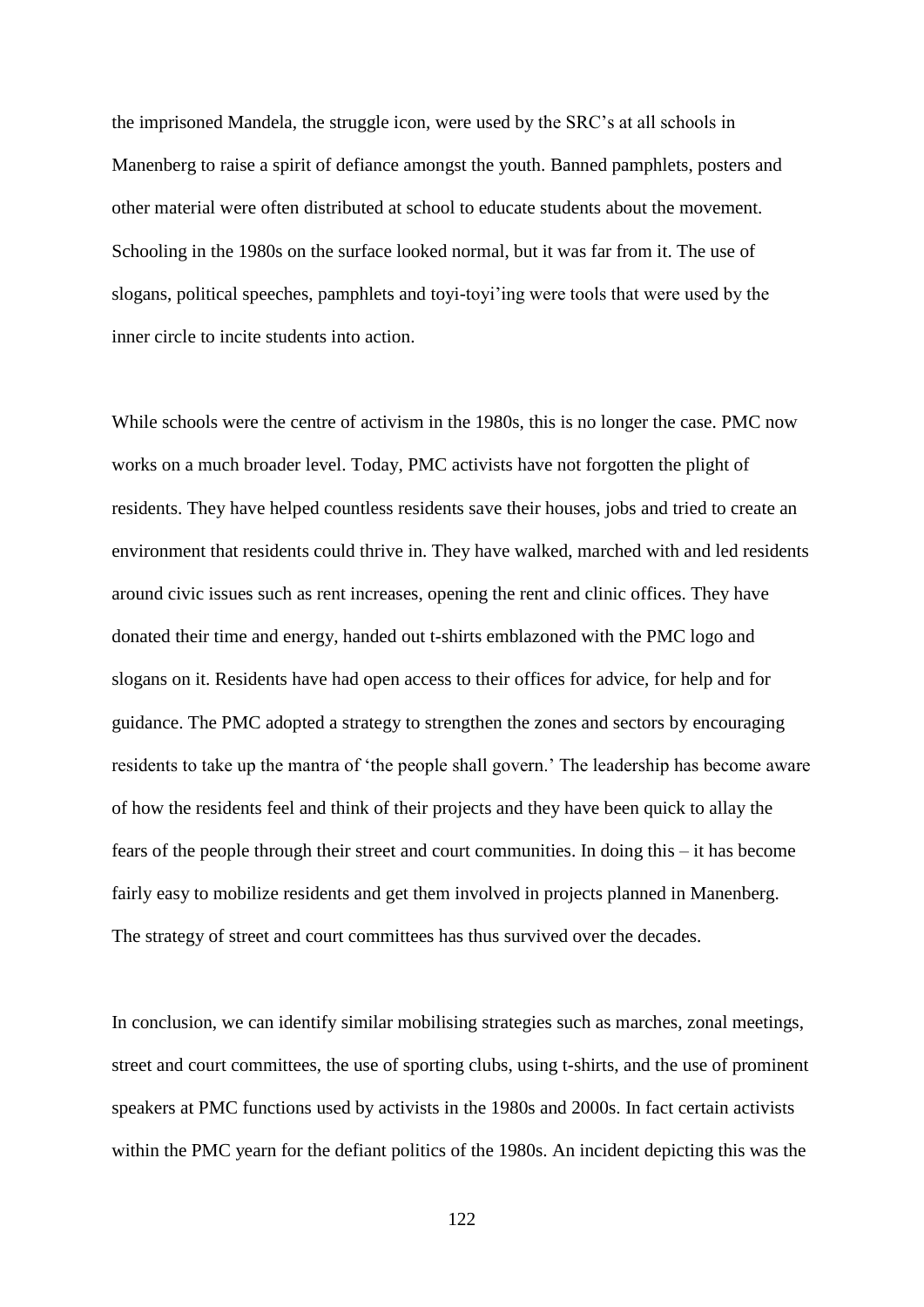25<sup>th</sup> anniversary of the UDF two years ago. PMC activists came in their numbers and shouted slogans of the 1980s reminding speaker after speaker about the many sacrifices it took for the country to be free.<sup>6</sup> PMC has called upon citizens to embrace the charterist movement in reclaiming the principle of 'the people shall govern.'

In the advent of democracy in this country, however, new forms of mass mobilisation strategies also came to fore such as securing employment, greening the environment and engaging with government and business. The PMC has had to learn how government operates and how to manage corporate funding. This has been a learning curve for activists.

PMC has indeed contributed to the rich new history of social movements in South Africa. It has not just rallied residents around one issue, but it has tackled all major issues in Manenberg and it has divided its resources and expertise to tackle these problems. For the leadership of PMC working with government was the preferred option rather than working against government to ensure that changes determined by the community are affected. Whilst some in government do feel that social movement activists are counter-productive to democratic practices, activists feel that through the use of the courts, especially, the Constitutional Court – citizens thus have recourse to effect changes within government. But the PMC did not have to go through this avenue to achieve their goals.

This thesis has not specifically focused on the various kinds of leadership and who played what specific role, due to the fact that activists operated on a consultative basis. However, within the PMC leadership – Wanza showed his true potential when he accepted his

 $\overline{\phantom{a}}$  , where  $\overline{\phantom{a}}$ 

<sup>6.</sup> The 25th anniversary of the UDF was celebrated on 20 August 2008. PMC activists and volunteers converged in Rocklands, Mitchell"s Plain, the same venue the UDF was launched in 1983.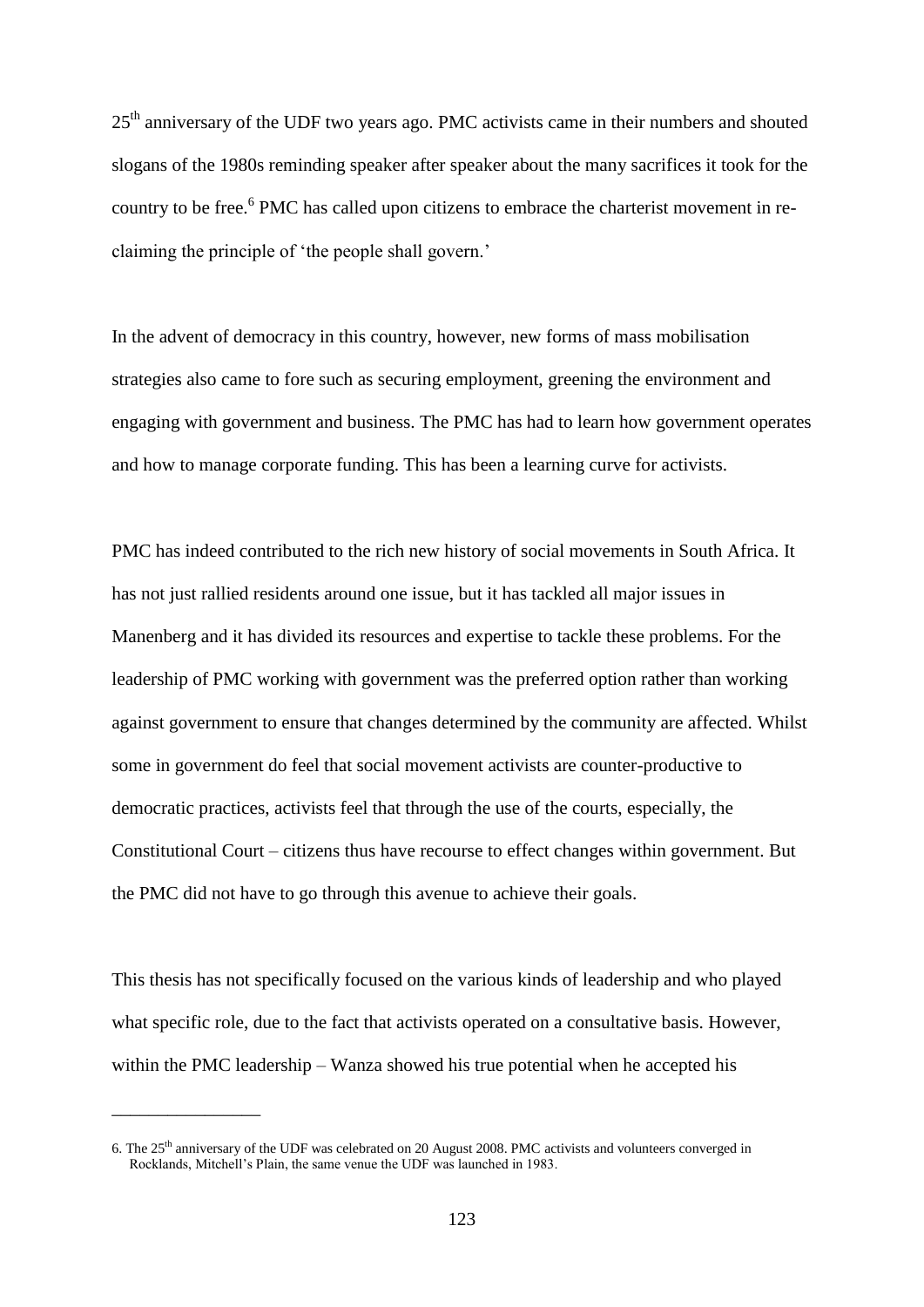leadership position. He and others tried to make Manenberg safe, free of the stigma of gangsterism and most importantly they tried to do the impossible beautify a ghetto and make people develop some pride in where they live. This has been Proudly Manenberg"s biggest contribution: to reverse the long enduring image of Manenberg (developed in apartheid times) as a place with no hope. It has become a place of possibility.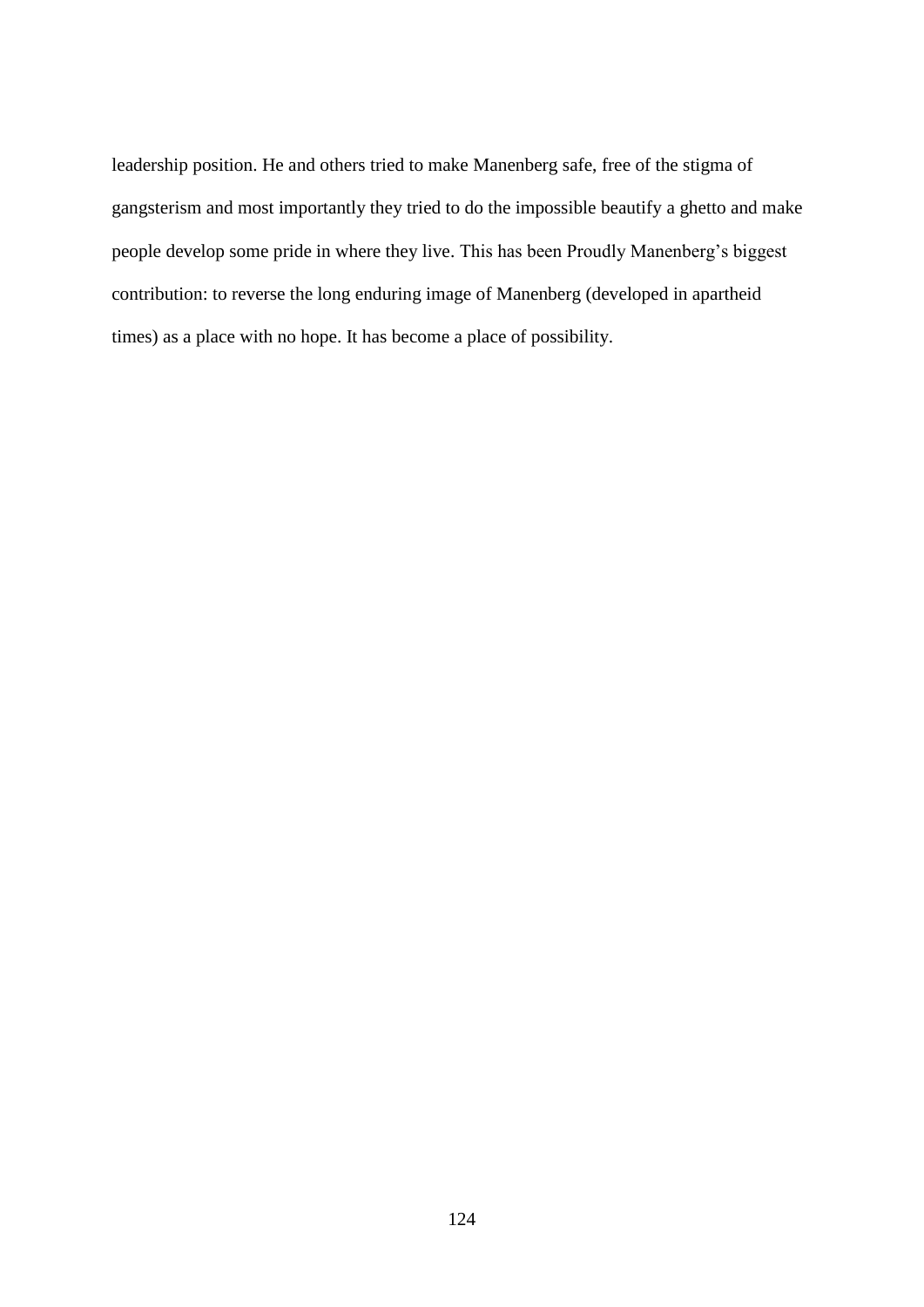# **BIBLIOGRAPHY**

# **INTERVIEWS**

| Adams, Ganief (b.1958),        | 9 November 2007, 10 November 2007,  |
|--------------------------------|-------------------------------------|
|                                | 11 November 2009, 24 March 2010.    |
| Brown, Thurston (b.1957),      | 18 March 2010.                      |
| Daniels, Selwyn (b.1958),      | 13 September 2010.                  |
| De Vries, Faldielah (b. 1951), | 22 March 2010.                      |
| Fairbairn, Emily (b. 1955),    | 12 March 2010.                      |
| Jansen, Christene (b. 1962),   | 8 March 2010.                       |
| Johnson, Faghrudeen (b. 1967), | 11 March 2010.                      |
| Kinnes, Irvin (b. 1965),       | 9 March 2010.                       |
| *Kuhn, Judy.                   |                                     |
| Munro, Owen (b.1966),          | 10 March 2010.                      |
| Petersen, Shaheed (b. 1971),   | 11 November 2007.                   |
| PMC Volunteer (b.1985),        | 20 August 2010, 16 November 2010.   |
| September, Amelia (b. 1969),   | 18 March 2010.                      |
| Wanza, Mario (b.1966),         | 7 November 2007, 10 November 2007   |
|                                | 11 February 2010, 22 February 2010, |
|                                | 24 March 2010, 25 October 2010.     |
| Williams, Cameron (b. 1958),   | 10 March 2010, 24 March 2010.       |

**\*** Interviewee chose not to have her age included.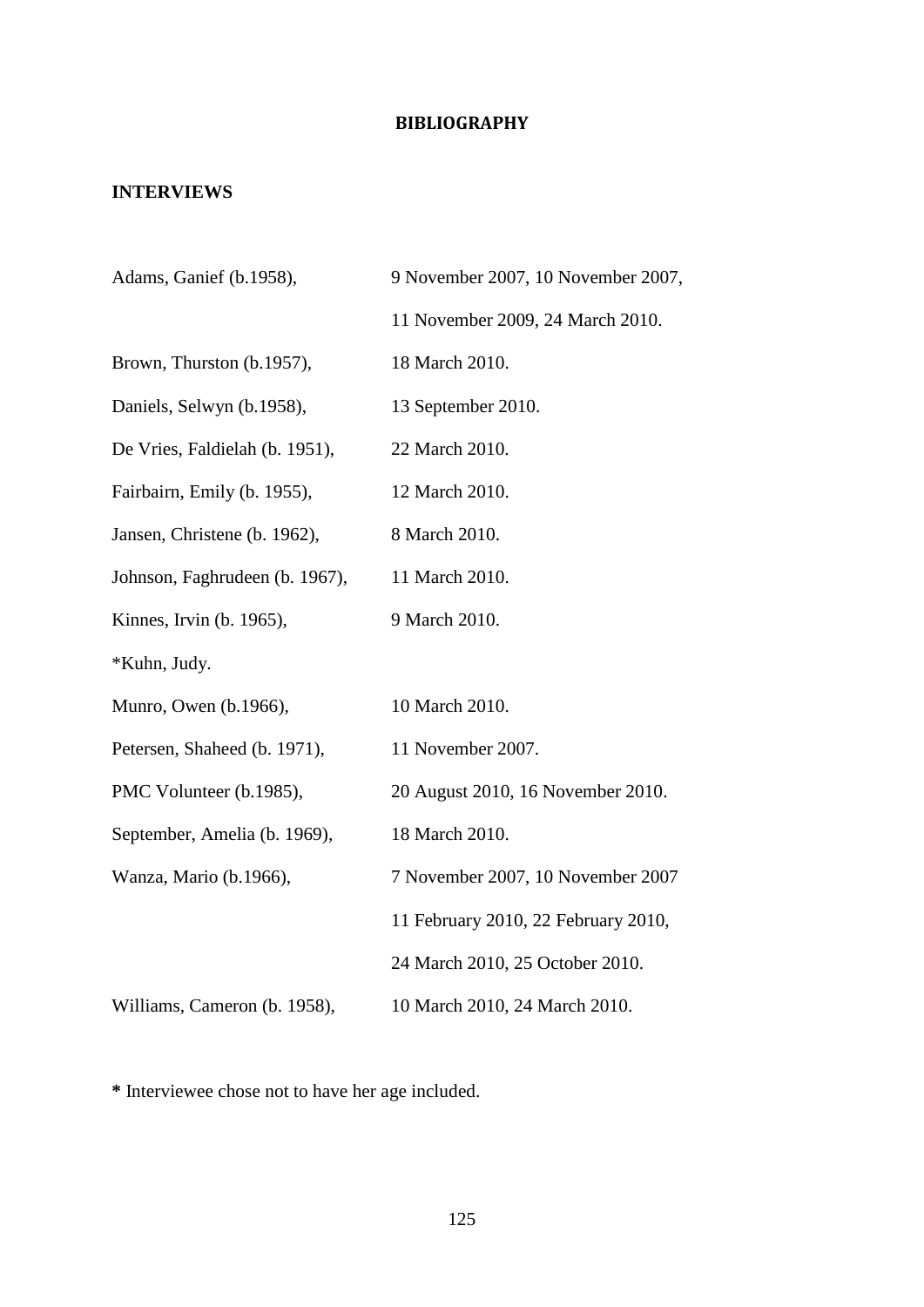# **ARCHIVAL AND INTERNET SOURCES**

African National Congress: Statement to the Truth and Reconciliation Commission: Chapter 5. The ANC: Stages of Struggle and Policy Foundations, 1960-1994. Johannesburg: AFRICAN NATIONAL CONGRESS; 1996. [Accessed March 2009]. Available from: [http://www.anc.org.za/show.php?include=docs/reps/1996/trcall.html.](http://www.anc.org.za/show.php?include=docs/reps/1996/trcall.html)

Boesak A.A., "South Africa: Allan Boesak – reflections twenty-five years after the launch of the UDF," The Ashley Kriel Memorial Lecture, 30 July 2008; Africa Files, viewed on 28 February 2010,<http://www.africafiles.org/printableversion.asp?id=18643>

Bostic P.J., Social Movement. Definition of Social Movement, viewed 10 March 2010,<http://www.learningtogive.org.papers/papers59.html>

Gunnarsen G., Mac Manus P., Nielsen M., (2006). At the end of the rainbow?: social identity and welfare state in the new South. Denmark: Africa Contact. [Accessed 23 March 2009]. Available from: [http://www.sydafrika.dk/lib/getImg.php?c\\_id=4725.](http://www.sydafrika.dk/lib/getImg.php?c_id=4725)

Hattas R., Truth and reconciliation commission: Youth hearings submissions - questions and answers. Department of Justice and Constitutional Development; 1997 [Accessed March 2009]. Available from:<http://www.doj.gov.za/trc/special/children/hattas.htm>

Kinnes I., "National and local trends, from urban street gangs to criminal empires": The changing face of gangs in the Western Cape, June 2000. Monograph, 48; 2000. [http://www.iss.co.za/Pubs/Monographs/No48/National.html.](http://www.iss.co.za/Pubs/Monographs/No48/National.html) [Accessed: May 2009].

Kinnes I., *Proudly Manenberg; 2005* [ONLINE] Available at: [http://www.proudlymanenberg.org.za.](http://www.proudlymanenberg.org.za/) [Accessed 21 October 09].

Loedolff C., Truth and reconciliation commission: Youth hearings submissions - questions and answers. Department of Justice and Constitutional Development. ; 1997 [Accessed March 2009]. Available from:<http://www.justice.gov.za/trc/special/trojan/loed.htm>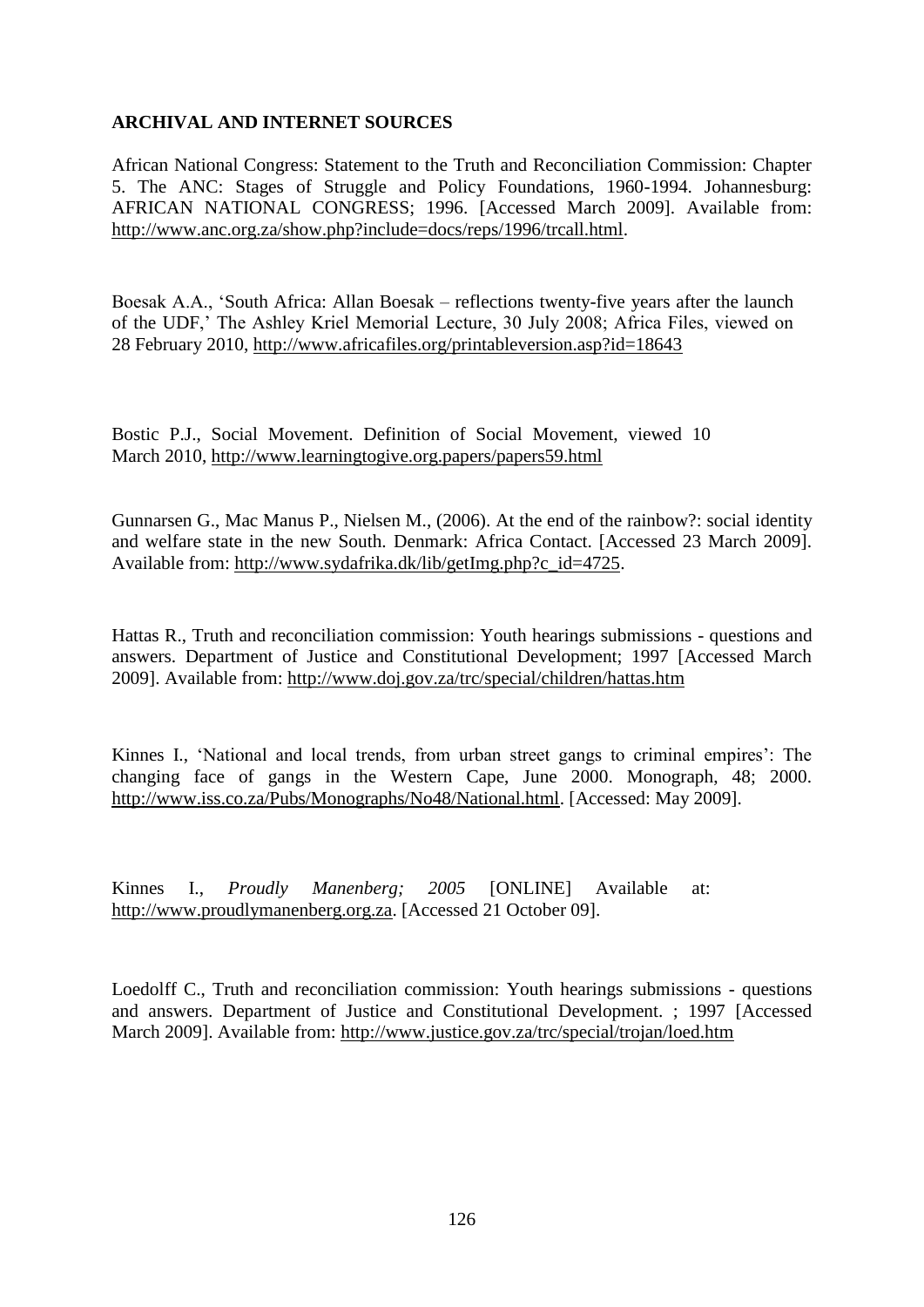O"Malley P., National Mandela Foundation; Nelson Mandela Centre of Memory and Dialogue. "1968. Coloured Persons Representative Council, Amendment Ac No 52", viewed on 13 September 2010,

[http://www.nelsonmandela.org/omalley/index.php/site/q/03lv01538/04lv01828/05lv01829/06](http://www.nelsonmandela.org/omalley/index.php/site/q/03lv01538/04lv01828/05lv01829/06lv01934.htm) [lv01934.htm](http://www.nelsonmandela.org/omalley/index.php/site/q/03lv01538/04lv01828/05lv01829/06lv01934.htm)

Proudly Manenberg Campaign; Face book group; [http://www.facebook.com/group.php?gid=5753401381#!/group.php?gid=5753401381&v=inf](http://www.facebook.com/group.php?gid=5753401381#!/group.php?gid=5753401381&v=info) [o](http://www.facebook.com/group.php?gid=5753401381#!/group.php?gid=5753401381&v=info)

Western Cape Education Department (WCED). WCED and schools take active steps towards a Safe Learning Home for All; 2007. Press release, issued 5 September 2007, http://wced.wcape.gov.za/comms/press/2007/87\_safety.html

Wikipedia Contributions. "New Social Movements", wiki article; 2010, viewed 10 October 2010, [http://en.wikipedia.org/wiki/New\\_social\\_movements](http://en.wikipedia.org/wiki/New_social_movements)

Wikipedia Contributions. 'Reconstruction and Development Programme', wiki article; 2010, viewed 10 October 2010, [http://en.wikipedia.org/wiki/Reconstruction\\_and\\_Development\\_Programme](http://en.wikipedia.org/wiki/Reconstruction_and_Development_Programme)

# **PUBLISHED REPORTS**

City Planner's Dept. Project Management Services Branch. *Cape Town City Council's involvement in providing housing for its poorer citizens: a history of the various branches of the City Engineer's and City Planner's Departments that have been involved*. (Cape Town: The City Planners Dept., 1993).

*Council Housing in Cape Town*, (City of Cape Town, Annexure 5, 1981), p.18.

Proudly Manenberg Campaign. *Annual Report, Proudly Manenberg Campaign*, (Manenberg: South African, 2008).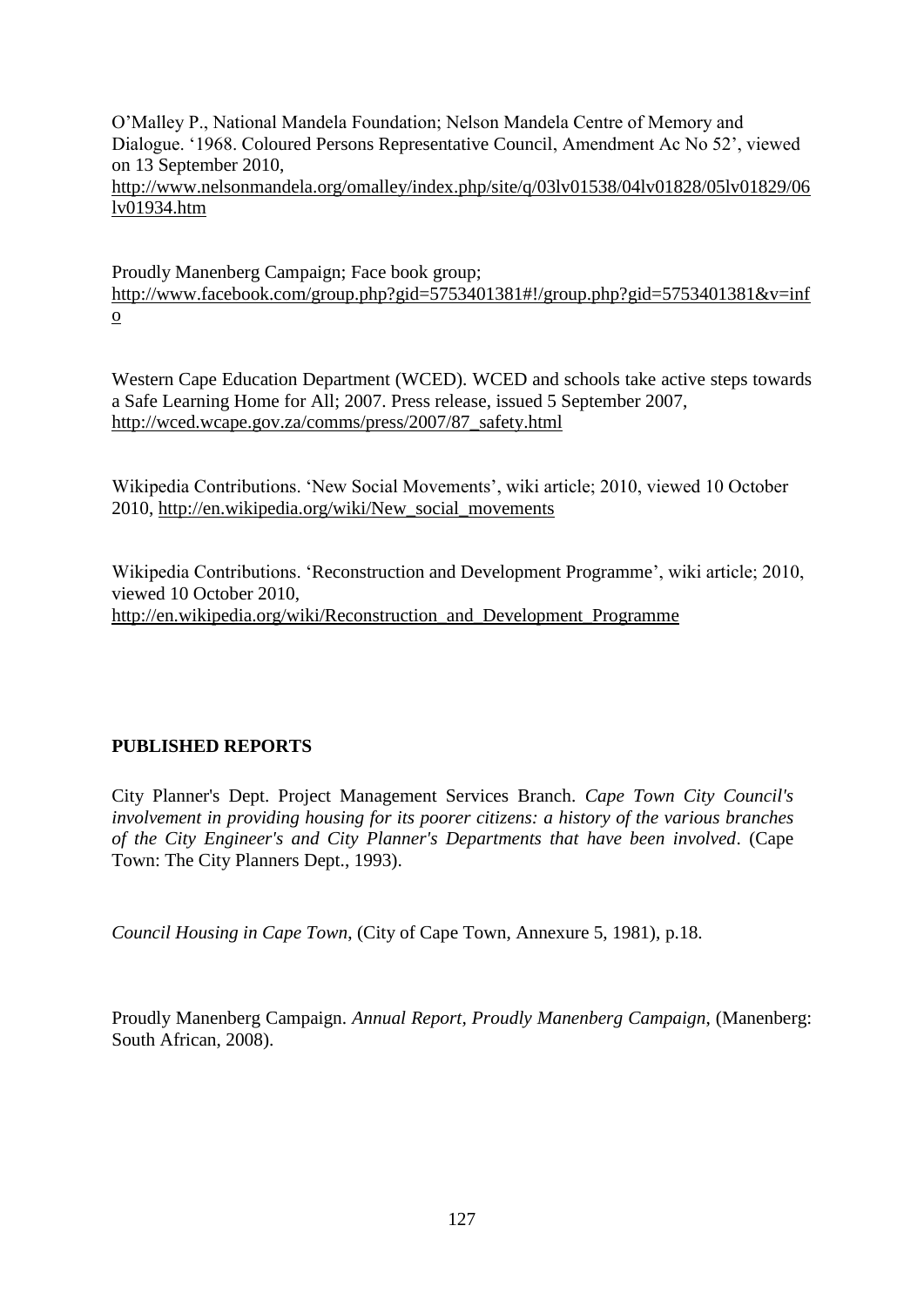### **PRIVATE PAPERS**

Williams, Cameron Papers., Pamphlet drawn by Manenberg High teachers (Rashaat Job and Cammy Williams) which was distributed between 1-4 September 1989 in Manenberg.

Williams, Cameron Papers., Pamphlet drawn up by the Education Sector of the MDM, September 1989.

Williams, Cameron Papers., Anti-1989 elections material drawn up by Manenberg High teachers.

Williams, Cameron Papers., A letter written by teachers at Manenberg High on 18 August 1989 to the Manenberg SAP station commander. The authors of the letter were Thurston Brown, Rashaat Job and Mrs. Beverley Travill.

Williams, Cameron Papers., A letter, dated 1 September 1989, written by Ms Roshin Ramawoothar, Howard Adams and Abduraghman Adams, written to parents in Manenberg.

Williams, Cameron Papers., MDM Newsletter, September 1989.

# **NEWSPAPERS**

*Athlone News*, news clippings.

*Cape Argus*, news clippings.

*Cape Docta*, news clippings.

*Cape Times*, news clippings.

*\* Grassroots*, news clippings.

*Hampstead & Highgate Express*, news clippings.

*People's Post*, news clippings.

*Proudly Manenberg*, news clippings.

*Sondag*, news clippings.

**\*** Copies of *Grassroots* were found at the Mayibuye Centre at UWC.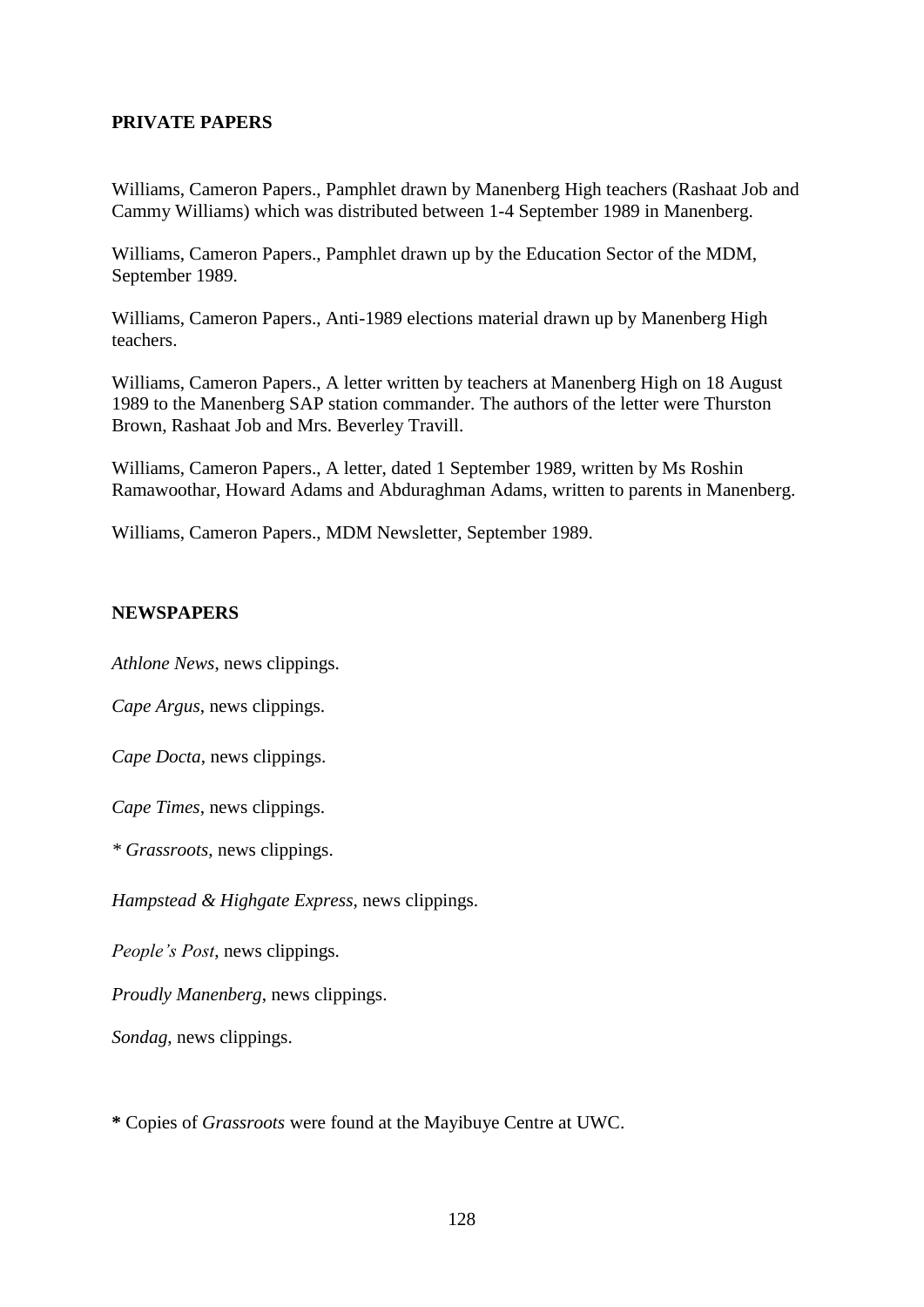## **BOOKS**

Ballard R., Habib A and Valodia I., *Voices of Protest: Social Movements in Post-Apartheid South Africa*. (Scottsville: University of KwaZulu-Natal Press, 2006).

Callinicos L., *Oliver Tambo: Beyond the Engeli Mountains*. (Claremont: David Philip, 2004).

Doxtader E and Salazar PJ., (eds). *Truth and Reconciliation in South Africa: The fundamental Documents*. (Claremont: New Africa Books; 2007).

Field S. (ed), *Lost Communities, Living Memories: Remembering forced removals in Cape Town*. (Cape Town: David Philip Publishers, 2001).

Giliomee H. and Mbenga B., (eds). *New history of South Africa*. (Cape Town: Tafelberg, 2007).

Green P., *Choice, not Fate, the life and times of Trevor Manuel,* (Johannesburg: Penguin Books, 2008)

International Defence and Aid Fund. *Apartheid, the facts*. (London: IDAF Publications, 1991).

Jeffery A., *Forum on Mass Mobilisation*. (Johannesburg: South African Institute of Race Relations, 1991).

Lemon A., (ed). *Homes apart: South Africa segregated cities*. (Cape Town: David Philip Publishers, 1991).

Living in Manenberg and Bonteheuwel: workshop on the living conditions in some coloured townships on the Cape Flats, and their implications for the incidence of deviant behaviour. (Cape Town: National Institute for Crime Prevention and Rehabilitation of Offenders, 1975).

Lurie D., *Cape Town Fringe: Manenberg Avenue is where it's happening*. (Cape Town: Double Storey Books, 2004).

McLennan A and Munslow B., *The politics of service delivery*. (Johannesburg: Wits University Press, 2009).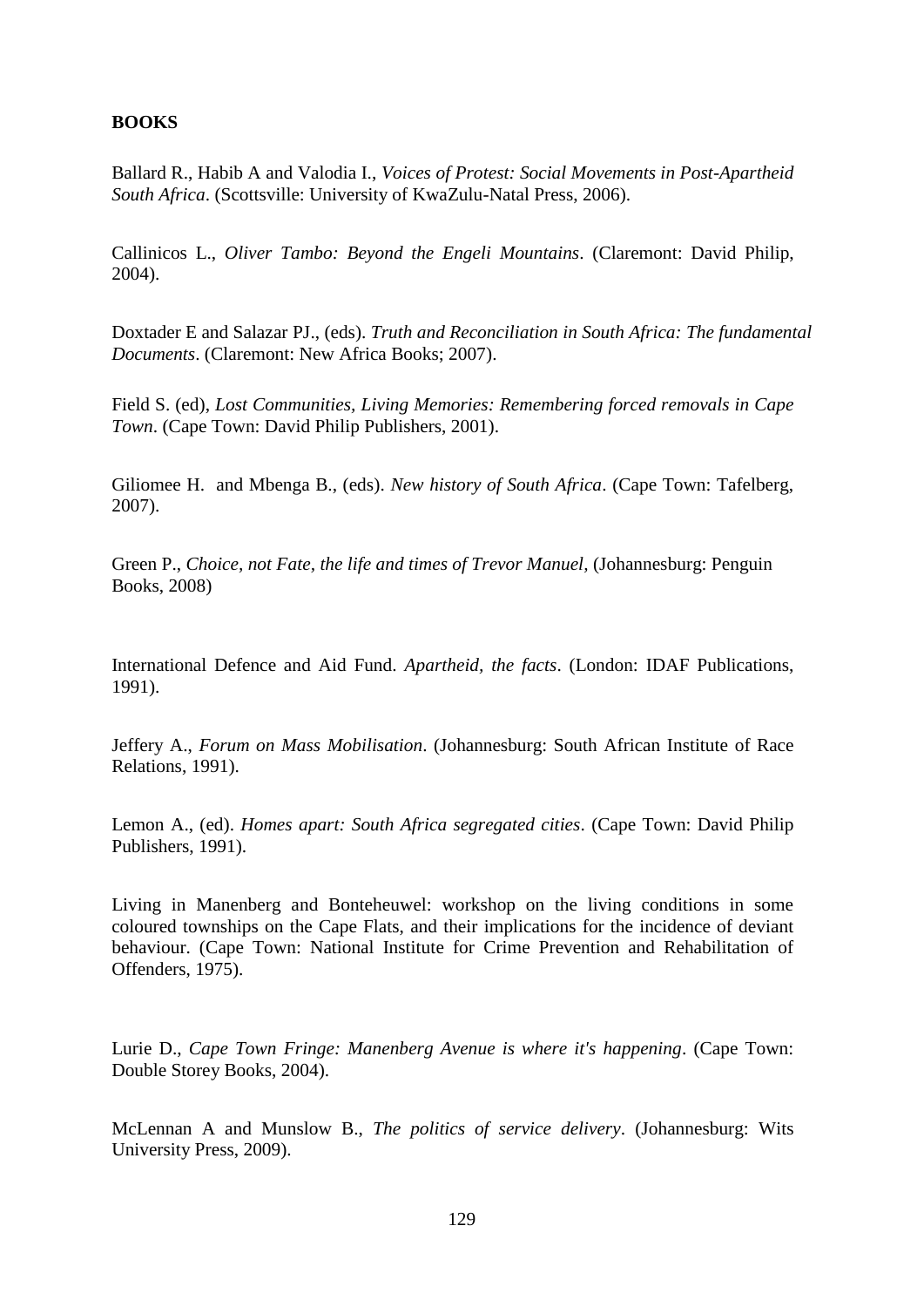Robins S. L., *From revolution to rights in South Africa social movements, NGOs & popular politics after apartheid*. (South Africa: University of KwaZulu Natal Press, 2009).

Seekings J. *The UDF: a history of the United Democratic Front in South Africa, 1983- 1991*. (Cape Town: David Philip, 2000).

South African Democracy Education Trust, *The road to democracy in South Africa*. Vol. 1, (1970-1980). (Pretoria: Unisa Press, 2004).

South African Democracy Education Trust, *The road to democracy in South Africa*. Vol. 2, (1970-1980). (Pretoria: Unisa Press, 2006).

South African Democracy Education Trust, *The road to democracy in South Africa*. Vol. 3, (19-19). (Pretoria: Unisa Press, 2008).

South African Democracy Education Trust, *The road to democracy in South Africa*. Vol. 4, (1980-1990). (Pretoria: Unisa Press, 2010).

Thompson L. and Tapscott C., *Citizenship and social movements: perspectives from the global South*. (London: Zed, 2010).

Truesdell B., *Oral History Techniques: How to Organize and Conduct Oral History Interviews*. (Bloomington: Center for the Study of History and Memory Indiana University, 2007).

van der Ross R.E., *Buy my flowers! : The story of Strawberry Lane, Constantia*, (Cape Town: Ampersand Press in association with the University of the Western Cape, 2007).

Western J., *Outcast Cape Town*. (Berkeley: University of California Press, 1996).

Wort L., *Ashley Kriel: Commemorative publication: Hamba Kahle Qabane Ashley Kriel*. (Cape Town: Institute for Justice and Reconciliation, 2007).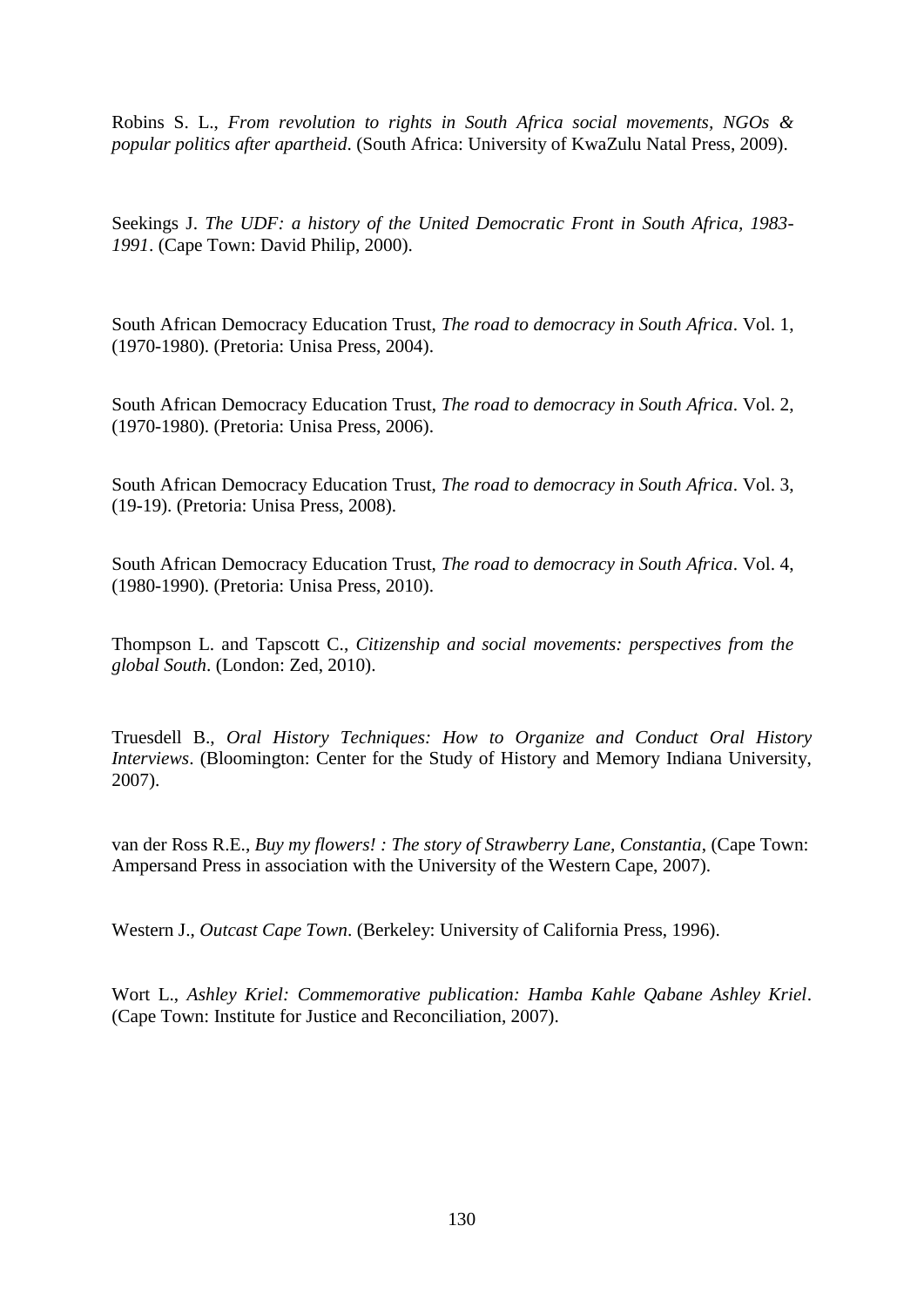### **ARTICLES AND CHAPTERS IN BOOKS**

Bundy C., "Street Sociology and Pavement Politics: Aspects of Youth and Student Resistance in Cape Town, 1985", *Journal of Southern African Studies*. 1987; 13(3), 303- 330.

Callinicos L., "Testimonies and transitions: women negotiating the rural and urban in the mid-20th century" in Gasa N, (ed). *Women in South African history: they remove boulders and cross rivers = basus'iimbokodo, bawel'imilambo*, (Cape Town: HSRC Press, 2007).

Davis S., 'The African National Congress, its Radio, its Allies and Exile', *Journal of Southern African Studies*, 2009; 35, 349-373.

Friedman S. and Mottiar S., "Seeking the High Ground: The Treatment Action Campaign and the Politics of Morality" in Ballard, R., Habib, A. and Valodia, I., (eds). *Voices of protest: social movements in post-apartheid South Africa*, (Scottsville: University of KwaZulu-Natal Press, 2006).

Habib A., "State-Civil Society Relations in Post-apartheid South Africa" in Daniel, J., Habib A. and Southall, R, (eds). *State of the nation: South Africa, 2003-2004*, (Cape Town: HSRC Press, 2003).

Hyslop J., "School Student Movement, State Education Policy, 1972 – 1987", in Cobbett, W., & Cohen, R. (eds), *Popular struggles in South Africa.* (Trenton, N.J: Africa World Press, 1988).

Jeffery A. J., "Mass mobilisation". *Spotlight*, 1991, 92(7) all pages.

Minkley G. and Rasool C., 'Orality, Memory, and Social History in South Africa' in Nuttall S., and Coetzee, C. (eds), *Negotiating the past: the making of memory in South Africa*. (Cape Town: Oxford University Press, 1998).

Seeking J., "The origins of political mobilisation in PWV township, 1980-84"in Cobbett, W., & Cohen, R. (eds), *Popular struggles in South Africa*. (Trenton, N.J: Africa World Press, 1988).